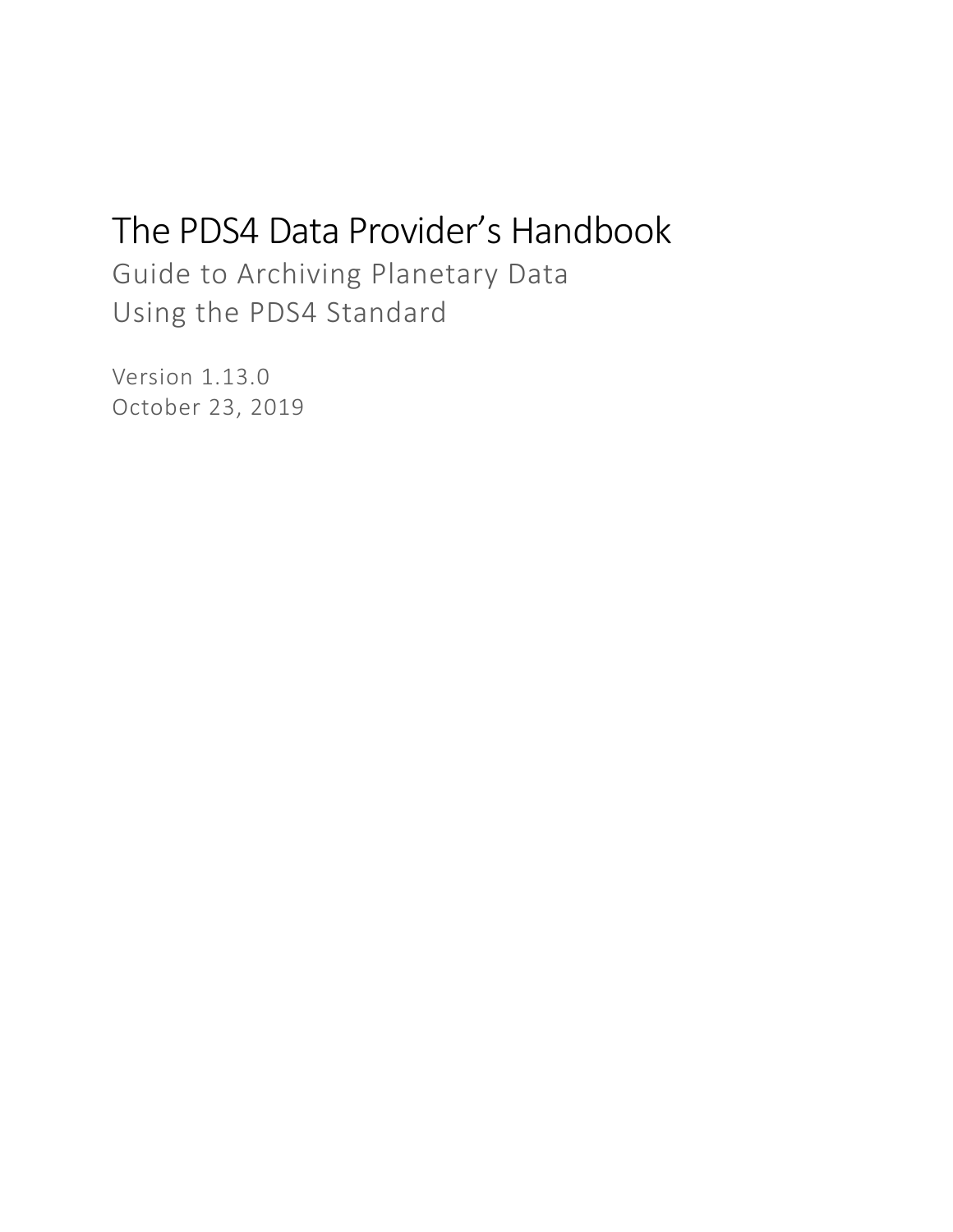## Contents

| $\mathbf{1}$   |       |  |                                                                                    |  |
|----------------|-------|--|------------------------------------------------------------------------------------|--|
|                | 1.1   |  |                                                                                    |  |
|                | 1.2   |  |                                                                                    |  |
|                | 1.3   |  |                                                                                    |  |
|                | 1.4   |  |                                                                                    |  |
|                | 1.4.1 |  |                                                                                    |  |
|                | 1.4.2 |  |                                                                                    |  |
|                | 1.4.3 |  |                                                                                    |  |
|                | 1.4.4 |  |                                                                                    |  |
| $\overline{2}$ |       |  |                                                                                    |  |
|                | 2.1   |  |                                                                                    |  |
|                | 2.2   |  |                                                                                    |  |
|                | 2.2.1 |  |                                                                                    |  |
|                | 2.2.2 |  |                                                                                    |  |
|                | 2.3   |  |                                                                                    |  |
|                | 2.4   |  |                                                                                    |  |
|                | 2.5   |  |                                                                                    |  |
|                | 2.6   |  |                                                                                    |  |
| 3              |       |  |                                                                                    |  |
| 4              |       |  |                                                                                    |  |
|                | 4.1   |  |                                                                                    |  |
|                | 4.2   |  |                                                                                    |  |
|                | 4.2.1 |  |                                                                                    |  |
|                | 4.2.2 |  | PDS Policy on Formats for Science Data, Supplemental Data, and Documentation<br>14 |  |
|                | 4.2.3 |  |                                                                                    |  |
|                | 4.2.4 |  |                                                                                    |  |
|                | 4.3   |  |                                                                                    |  |
|                | 4.3.1 |  |                                                                                    |  |
|                | 4.3.2 |  |                                                                                    |  |
|                | 4.3.3 |  |                                                                                    |  |
| 5              |       |  |                                                                                    |  |
|                | 5.1   |  |                                                                                    |  |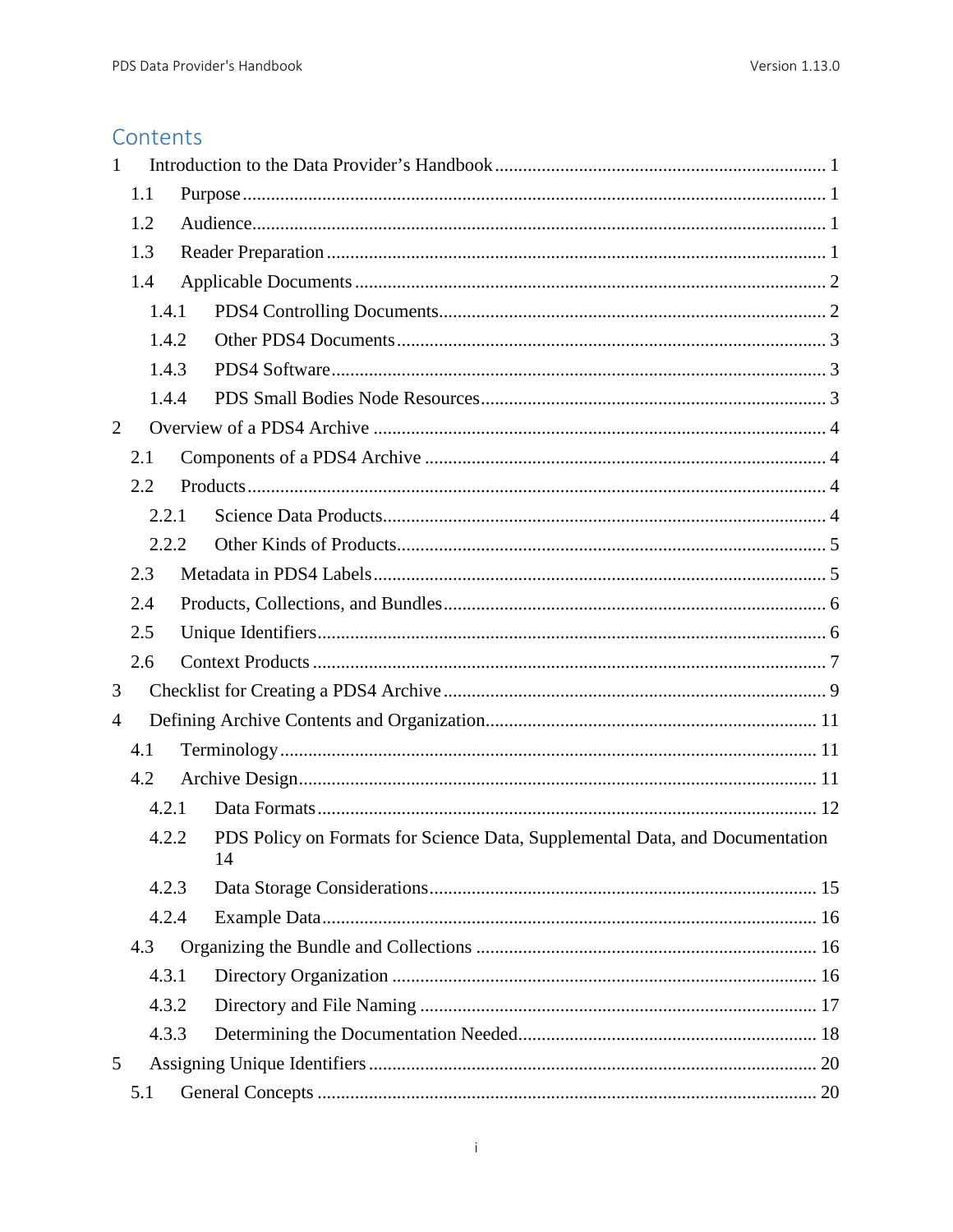|   | 5.2   |  |  |
|---|-------|--|--|
|   | 5.2.1 |  |  |
|   | 5.3   |  |  |
|   | 5.4   |  |  |
|   | 5.4.1 |  |  |
|   | 5.5   |  |  |
| 6 |       |  |  |
|   | 6.1   |  |  |
|   | 6.2   |  |  |
|   | 6.2.1 |  |  |
|   | 6.2.2 |  |  |
|   | 6.2.3 |  |  |
|   | 6.2.4 |  |  |
|   | 6.2.5 |  |  |
|   | 6.2.6 |  |  |
|   | 6.3   |  |  |
|   | 6.3.1 |  |  |
|   | 6.3.2 |  |  |
|   | 6.4   |  |  |
|   | 6.4.1 |  |  |
|   | 6.4.2 |  |  |
| 7 |       |  |  |
| 8 |       |  |  |
|   | 8.1   |  |  |
|   | 8.2   |  |  |
|   | 8.3   |  |  |
|   | 8.4   |  |  |
|   | 8.5   |  |  |
|   | 8.6   |  |  |
|   | 8.7   |  |  |
|   | 8.8   |  |  |
| 9 |       |  |  |
|   | 9.1   |  |  |
|   | 9.2   |  |  |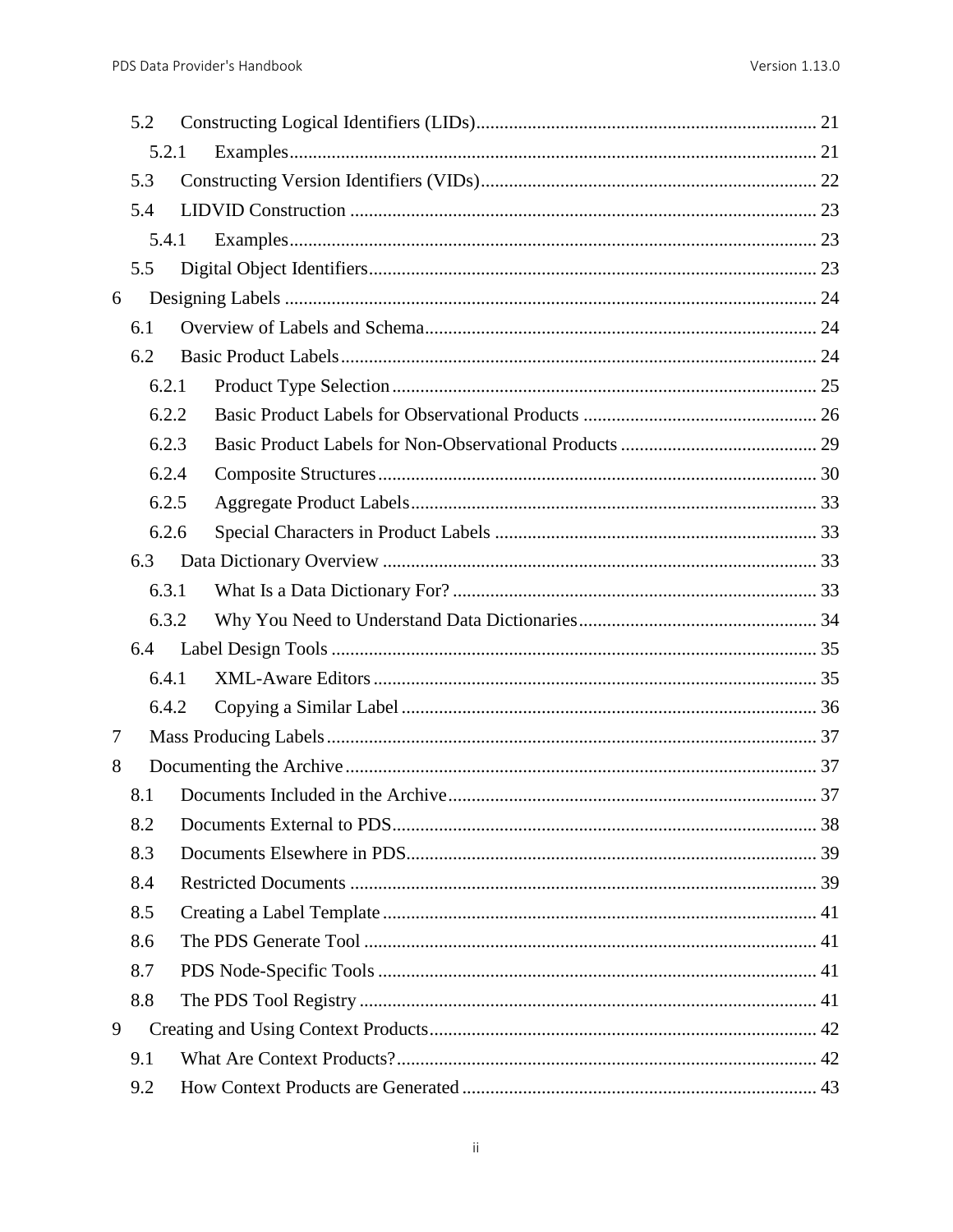| 9.3        |                                                                   |  |
|------------|-------------------------------------------------------------------|--|
| 9.4        |                                                                   |  |
| 10         |                                                                   |  |
| 11         |                                                                   |  |
| 11.1       |                                                                   |  |
| 11.2       |                                                                   |  |
| 11.3       |                                                                   |  |
| 11.4       |                                                                   |  |
| 11.5       |                                                                   |  |
| 11.5.1     |                                                                   |  |
| 11.5.2     |                                                                   |  |
| 11.5.3     |                                                                   |  |
| 11.5.4     |                                                                   |  |
| 11.5.5     |                                                                   |  |
| 11.5.6     |                                                                   |  |
| 12         |                                                                   |  |
| 12.1       |                                                                   |  |
| 12.2       |                                                                   |  |
|            |                                                                   |  |
| 13.1       |                                                                   |  |
| 13.1.1     |                                                                   |  |
| 13.1.2     |                                                                   |  |
| 13.1.3     |                                                                   |  |
| 13.1.4     | The Difference Between a Delivery Manifest and a Checksum File 56 |  |
| 13.2       |                                                                   |  |
| 13.2.1     |                                                                   |  |
| 13.2.2     |                                                                   |  |
| 13.3       |                                                                   |  |
| 13.3.1     |                                                                   |  |
| 13.3.2     |                                                                   |  |
| 13.4       |                                                                   |  |
| Appendix A |                                                                   |  |
| Appendix B |                                                                   |  |
| Appendix C |                                                                   |  |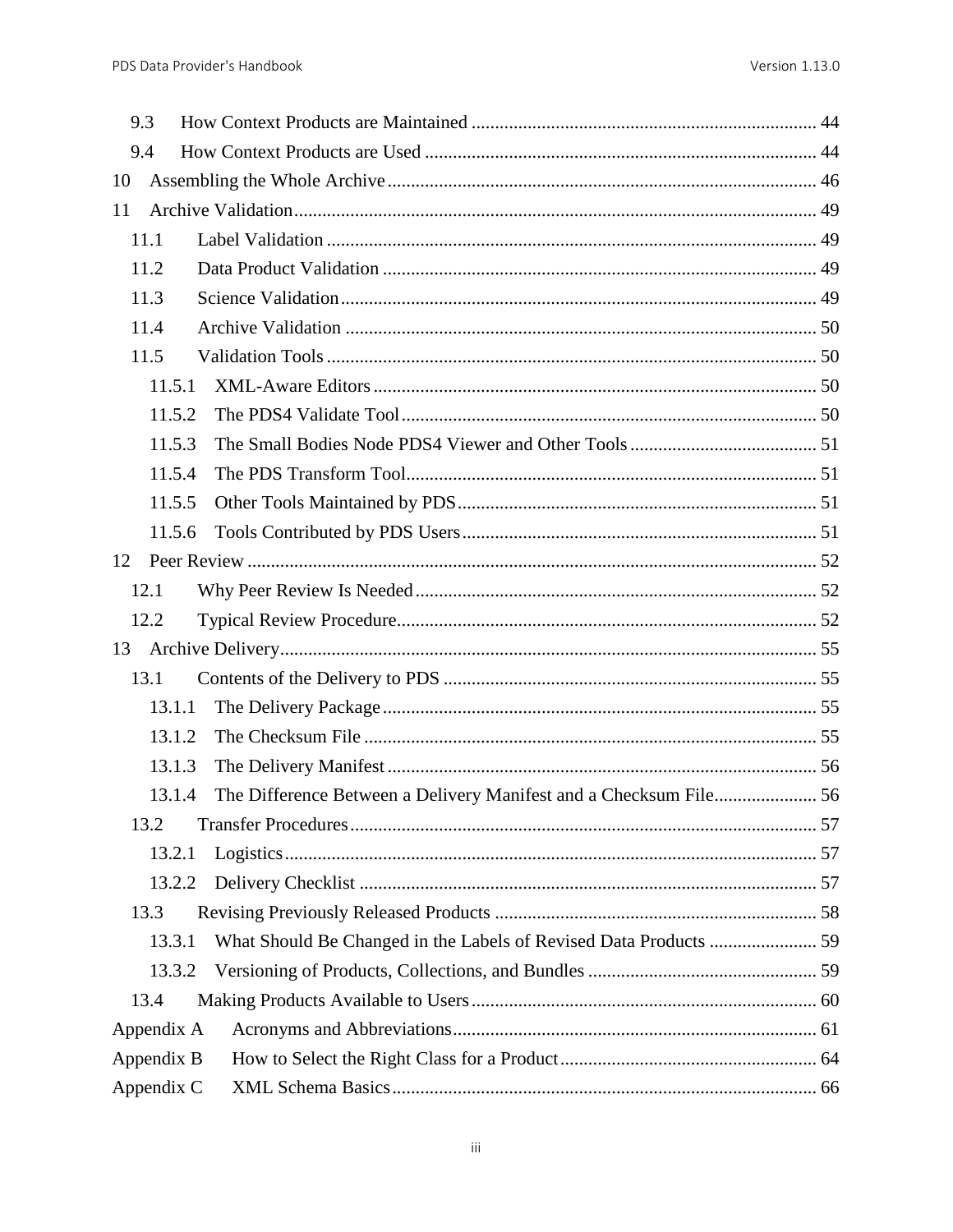| C.1        |                                                               |  |
|------------|---------------------------------------------------------------|--|
| C.2        |                                                               |  |
| Appendix D |                                                               |  |
| D.1        |                                                               |  |
| D.2        |                                                               |  |
| D.3        |                                                               |  |
| Appendix E |                                                               |  |
| E.1        |                                                               |  |
| E.2        |                                                               |  |
| E.2.1      |                                                               |  |
| E.2.2      |                                                               |  |
| E.2.3      |                                                               |  |
| E.2.4      |                                                               |  |
| E.2.5      |                                                               |  |
| E.2.6      |                                                               |  |
| E.3        |                                                               |  |
| E.3.1      |                                                               |  |
| E.3.2      |                                                               |  |
| E.3.3      |                                                               |  |
| E.3.4      |                                                               |  |
| E.3.5      |                                                               |  |
| E.3.6      |                                                               |  |
| E.4        |                                                               |  |
| Appendix F |                                                               |  |
| Appendix G |                                                               |  |
| Appendix H |                                                               |  |
| Appendix I |                                                               |  |
| Appendix J |                                                               |  |
| Appendix K | Generating Labels for Collection Inventories and Bundles  107 |  |
| K.1        |                                                               |  |
| K.1.1      |                                                               |  |
| K.1.2      |                                                               |  |
| K.1.3      |                                                               |  |
| K.2        |                                                               |  |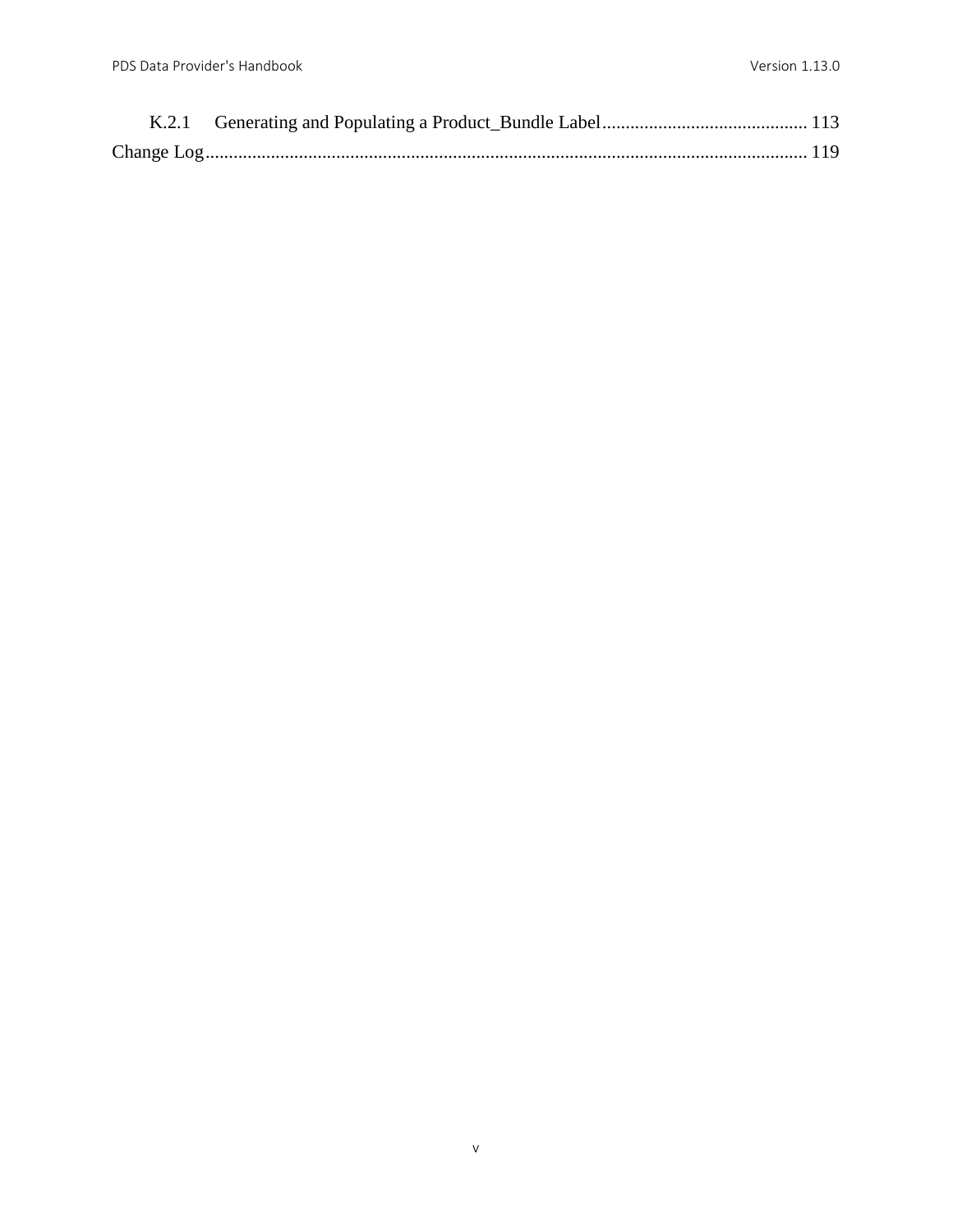## Tables and Figures

| Figure 9-2. Example of Context Product LIDs in Product_Observational Label 45 |  |
|-------------------------------------------------------------------------------|--|
|                                                                               |  |
|                                                                               |  |
|                                                                               |  |
|                                                                               |  |
|                                                                               |  |
|                                                                               |  |
|                                                                               |  |
|                                                                               |  |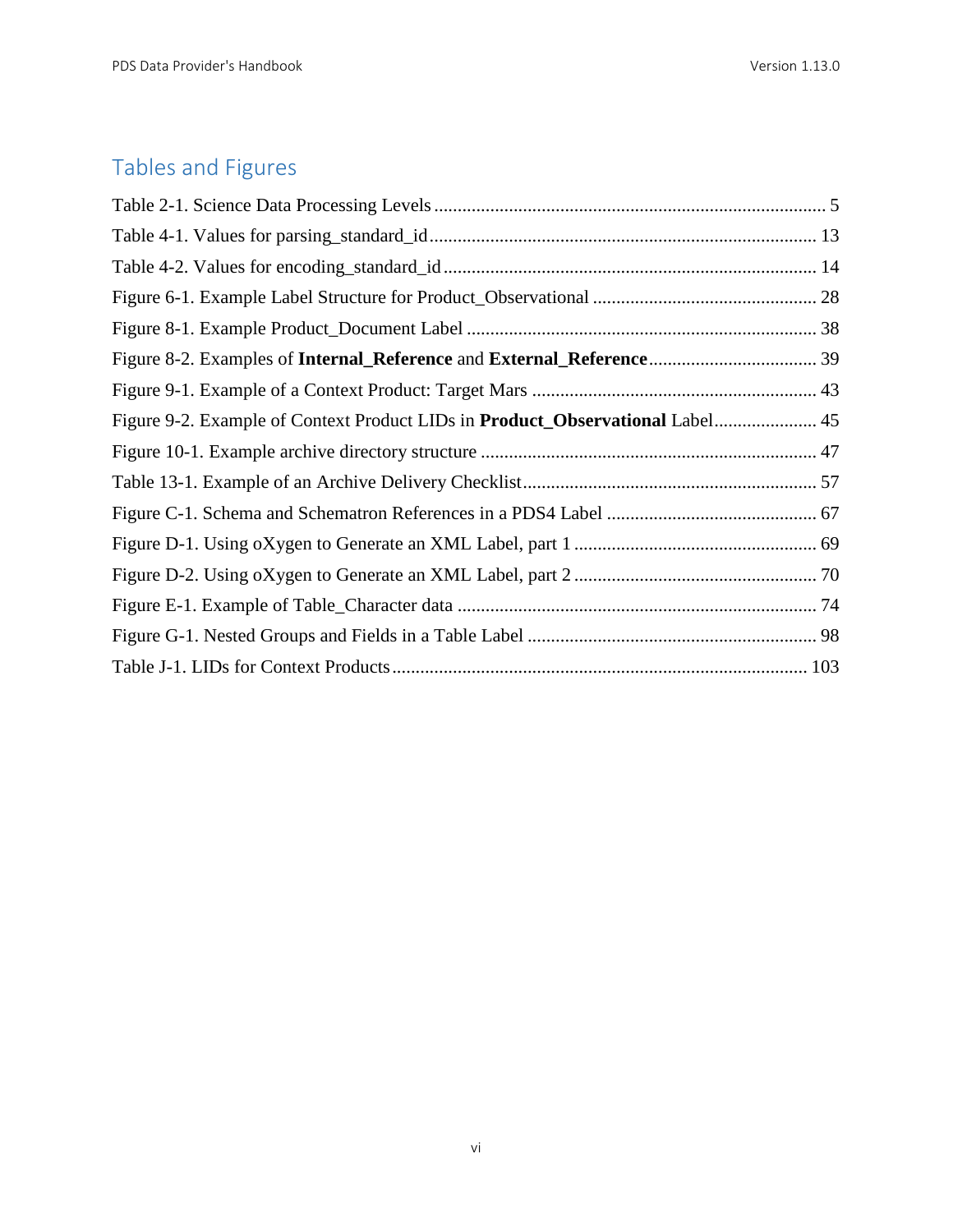## <span id="page-7-0"></span>1 Introduction to the Data Provider's Handbook

The NASA Planetary Data System (PDS) has been archiving and distributing planetary science data since the 1980s. Starting in 2013 PDS began archiving data using a new standard known as Planetary Data System Version 4 (PDS4).

PDS4 represents a departure from previous versions of the PDS. It has been designed using contemporary information technology concepts and tools that were not available for earlier PDS versions. The system is built around a data model that rigorously defines each of its components and the relationships among them. There are only four fundamental data structures, but many extensions are possible — each rigorously defined. By carefully controlling product definitions and relationships, PDS can accurately track each product entering the system, compute detailed inventories of holdings, design sophisticated services that users can request to act on subsets of the archive (such as transformations and displays, in addition to the expected search and retrieval functions), and connect data products to relevant internal and external documentation.

The basis of PDS4 is the *Information Model* (IM) [1]. This is a set of defined concepts, objects, relationships, rules, and operations that represent the PDS archives. The model drives the development of PDS4 documentation and tools. The IM is revised as the needs of data providers and users evolve, usually no more frequently than twice a year. As the IM is revised, this handbook will be revised as needed.

#### <span id="page-7-1"></span>1.1 Purpose

The *DPH* is a guide for the preparation of data being submitted to PDS. As a data provider for a mission instrument team or an individual project, you are probably required to submit your science data to PDS. You should be assigned one of the PDS discipline nodes (Atmospheres, Cartography and Imaging Sciences, Geosciences, Navigation and Ancillary Information Facility, Planetary Plasma Interactions, Ring-Moon Systems, or Small Bodies) to work with you to prepare your data submission. The *DPH* should be used in conjunction with advice from staff at your *consulting node*. They will walk you through the preparation of products, collections of products, and bundles of collections, which are the units in which deliveries are made to PDS4.

#### <span id="page-7-2"></span>1.2 Audience

The *DPH* is written for scientists and engineers in the planetary science community who are planning to submit new or restored data to PDS4 (data providers)<sup>[1](#page-7-4)</sup>. The document is applicable to all such submissions, whether from mission instrument teams or individual data providers.

When the text directly addresses the reader as "you", it is referring to the data provider. When it says "we", it means PDS personnel.

## <span id="page-7-3"></span>1.3 Reader Preparation

This handbook addresses all aspects of creating a PDS archive from defining the archive contents to delivery of the archive to PDS. The topics are presented in the sequence in which they are

<span id="page-7-4"></span><sup>&</sup>lt;sup>1</sup> PDS4 standards are, in general, not backward-compatible with version 3 (PDS3). Some PDS3 structures are no longer supported under PDS4.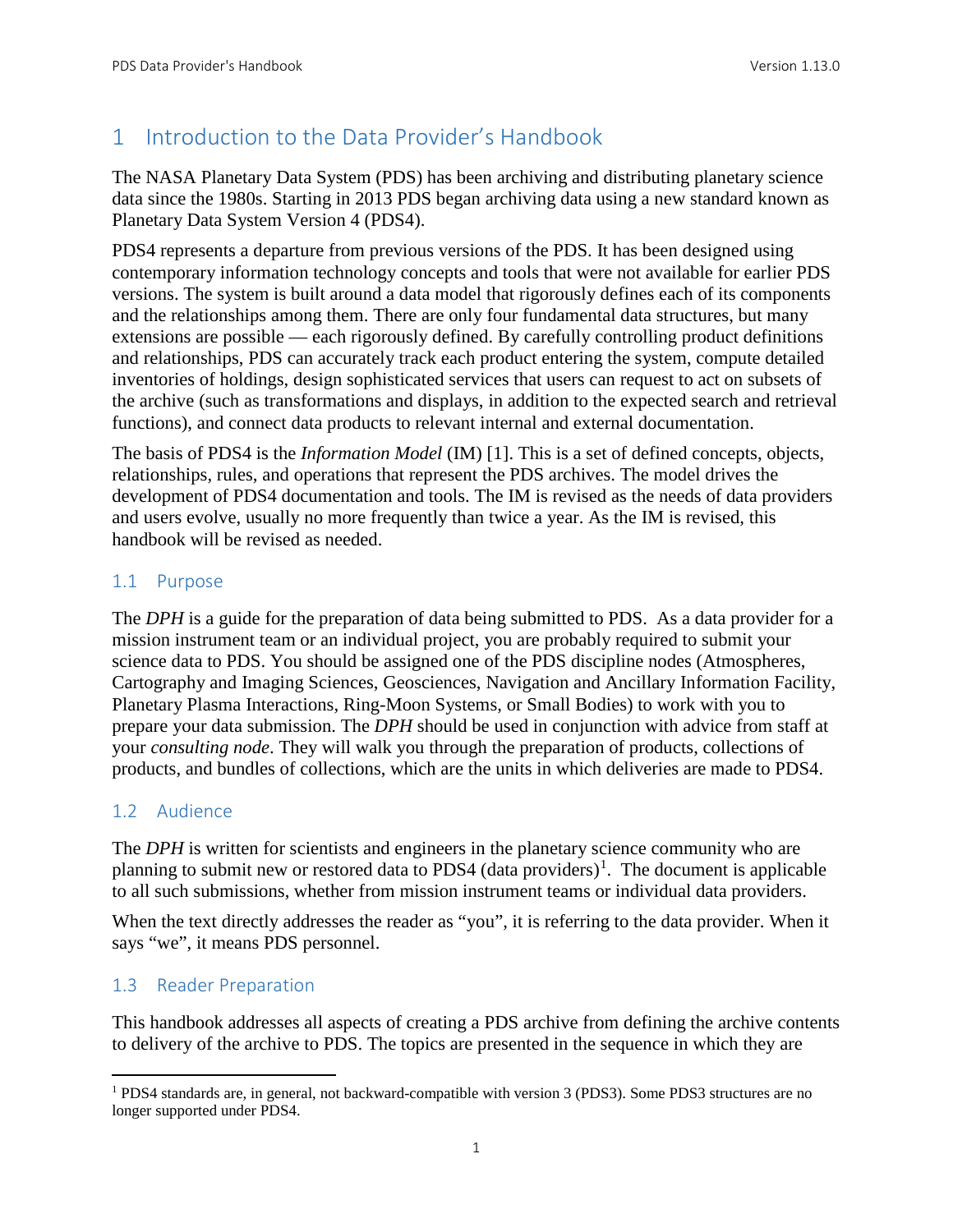likely to occur during archiving preparation, and the discussions go from the general to the specific, with very detailed instructions removed to appendices so as not to disrupt the flow of the text. In Section 2 you will be introduced to the components that make up a PDS archive. Section 3 provides a checklist of archive preparation tasks, and the sections that follow address each item in the checklist at length. Appendix A spells out the many acronyms and abbreviations used in the handbook. The other appendices give detailed instructions for particular tasks, and they are mentioned in the main text where relevant.

The *DPH* is associated with a set of example archives online at [https://pds.nasa.gov/datastandards/documents/examples/.](https://pds.nasa.gov/datastandards/documents/examples/) The text will often refer to these examples, and excerpts from the examples are reproduced in the text to illustrate the discussion.

The instructions in this handbook mention PDS requirements and PDS recommendations. When a requirement is mentioned, a reference is given to one of the controlling documents (see Section 1.4.1 below) where the requirement is fully stated. When a recommendation is given, it is based on the accumulated experience and recognized best practices of PDS personnel. If a statement in this handbook is found to conflict with a statement in one of the controlling documents, the controlling document will prevail. If you are in doubt about the best course to take, consult your PDS discipline node.

All readers, even those very familiar with previous versions of PDS, should read the *PDS4 Concepts* document [5, below] before beginning the *Data Provider's Handbook.* The *Concepts* document also includes a glossary of PDS-related terms that you may wish to keep handy.

## <span id="page-8-0"></span>1.4 Applicable Documents

The *DPH* is one of several documents that describe the PDS4 system. Some of these documents are considered to represent the official PDS4 Standards; these are listed in Section 1.4.1 below. Other documents are provided to help readers understand and use PDS4. The *DPH* is in the latter category. Throughout this handbook you will find references to these documents by their title and number in the list, e.g. *PDS Standards Reference* [2].

The *DPH* should be used in conjunction with the *PDS Standards Reference* [2], the *PDS4 Data Dictionary* [3], and the *PDS4 Common XML Schema and PDS4 Schematron*[2](#page-8-2) [4], which collectively provide the information necessary to develop a PDS4-compliant archive.

## <span id="page-8-1"></span>1.4.1 PDS4 Controlling Documents

The following documents are derived directly from the PDS4 Information Model and collectively represent the PDS4 Standards.

- 1. *Planetary Data System (PDS) PDS4 Information Model Specification*, [https://pds.nasa.gov/datastandards/documents/im/current/.](https://pds.nasa.gov/datastandards/documents/im/current/)
- 2. *Planetary Data System Standards Reference*, [https://pds.nasa.gov/datastandards/documents/sr/current/.](https://pds.nasa.gov/datastandards/documents/sr/current/)

<span id="page-8-2"></span><sup>&</sup>lt;sup>2</sup> The PDS4 Schema and Schematron files are software-readable representations of the PDS4 Information Model. They are discussed in Section 6.1.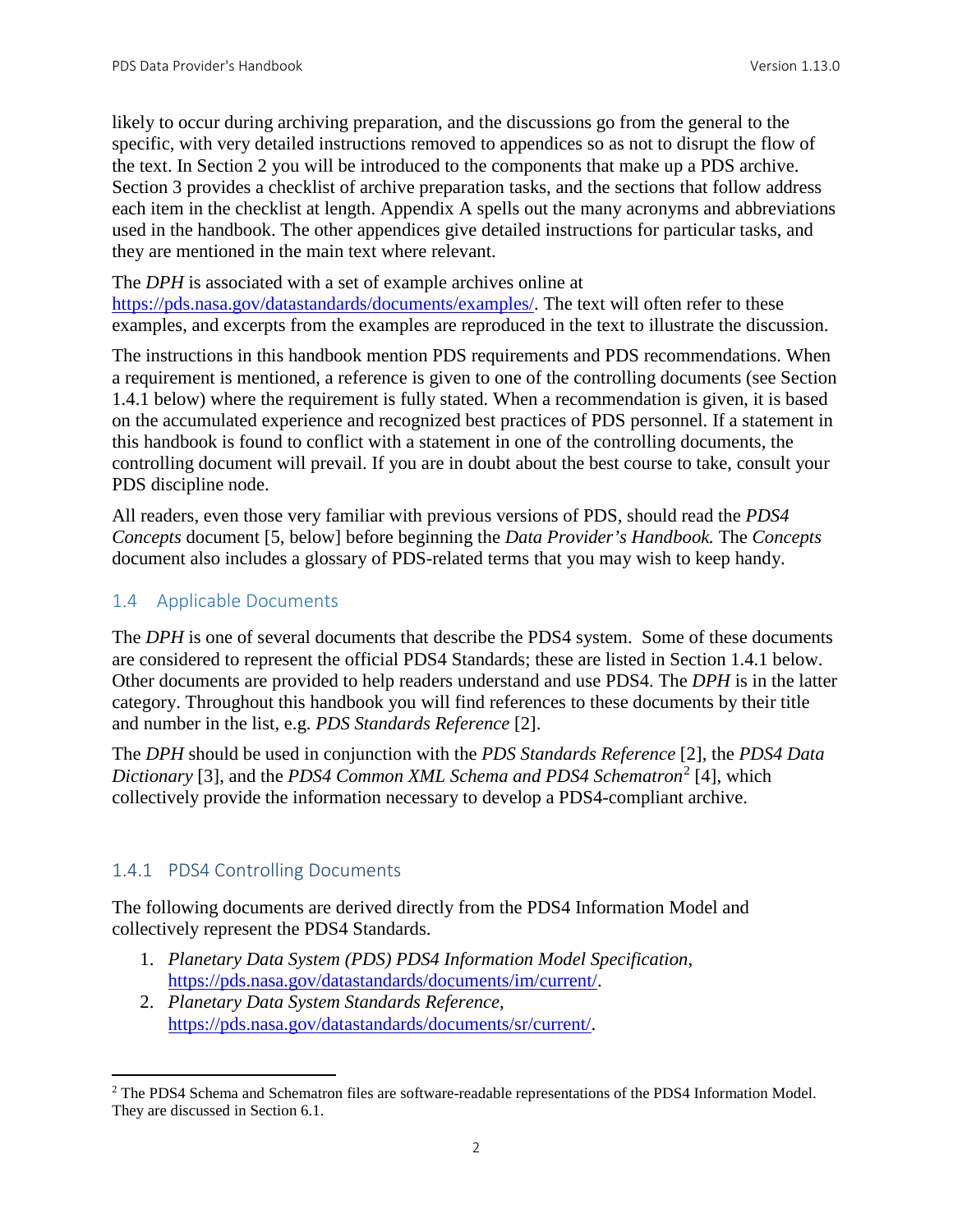- 3. *PDS4 Data Dictionary, Abridged*, [https://pds.nasa.gov/datastandards/documents/dd/current/.](https://pds.nasa.gov/datastandards/documents/dd/current/)
- 4. *PDS4 Common XML Schema and PDS4 Schematron* and other Schemas and Schematron files recognized in PDS4, [https://pds.nasa.gov/datastandards/schema/released/.](https://pds.nasa.gov/datastandards/schema/released/)

## <span id="page-9-0"></span>1.4.2 Other PDS4 Documents

- 5. *PDS4 Concepts*, [https://pds.nasa.gov/datastandards/documents/concepts/.](https://pds.nasa.gov/datastandards/documents/concepts/) This document provides a high-level overview of PDS4, and should be the first document read by someone new to PDS4.
- 6. *PDS4 Data Provider's Handbook*, [https://pds.nasa.gov/datastandards/documents/dph/current/.](https://pds.nasa.gov/datastandards/documents/dph/current/) This is the document you are currently reading.
- 7. *PDS4 Data Provider's Examples*, [https://pds.nasa.gov/datastandards/documents/examples/.](https://pds.nasa.gov/datastandards/documents/examples/) The examples are sets of products, collections, and bundles that illustrate the use of PDS4.

## In general all PDS4 documents can be found online at

[https://pds.nasa.gov/datastandards/documents/.](https://pds.nasa.gov/datastandards/documents/) For questions concerning these documents, consult your PDS discipline node or contact the PDS Operator at [pds\\_operator@jpl.nasa.gov](mailto:pds_operator@jpl.nasa.gov) or 818-393-7165.

## <span id="page-9-1"></span>1.4.3 PDS4 Software

PDS provides software tools to aid in generating, validating, and transforming PDS4 data products and labels. These tools are online at [https://pds.nasa.gov/tools/about/.](https://pds.nasa.gov/tools/about/)

PDS also maintains a Tool Registry in which data providers and users may share tools they have created for use with PDS4 data. Submissions to the Tool Registry are vetted by the PDS Engineering Node. The Tool Registry is online at [https://pds.nasa.gov/tools/tool-registry/.](https://pds.nasa.gov/tools/tool-registry/)

## <span id="page-9-2"></span>1.4.4 PDS Small Bodies Node Resources

The PDS Small Bodies Node maintains a set of web pages and a Wiki site to help explain PDS4 to users who are unfamiliar with it. The material is for PDS4 archive developers both inside and outside of the Small Bodies Node. The web pages begin at [http://pdssbn.astro.umd.edu/howto/understand\\_PDS4.shtml.](http://pdssbn.astro.umd.edu/howto/understand_PDS4.shtml)

The wiki is available at [http://sbndev.astro.umd.edu/wiki/SBN\\_PDS4\\_Wiki](http://sbndev.astro.umd.edu/wiki/SBN_PDS4_Wiki).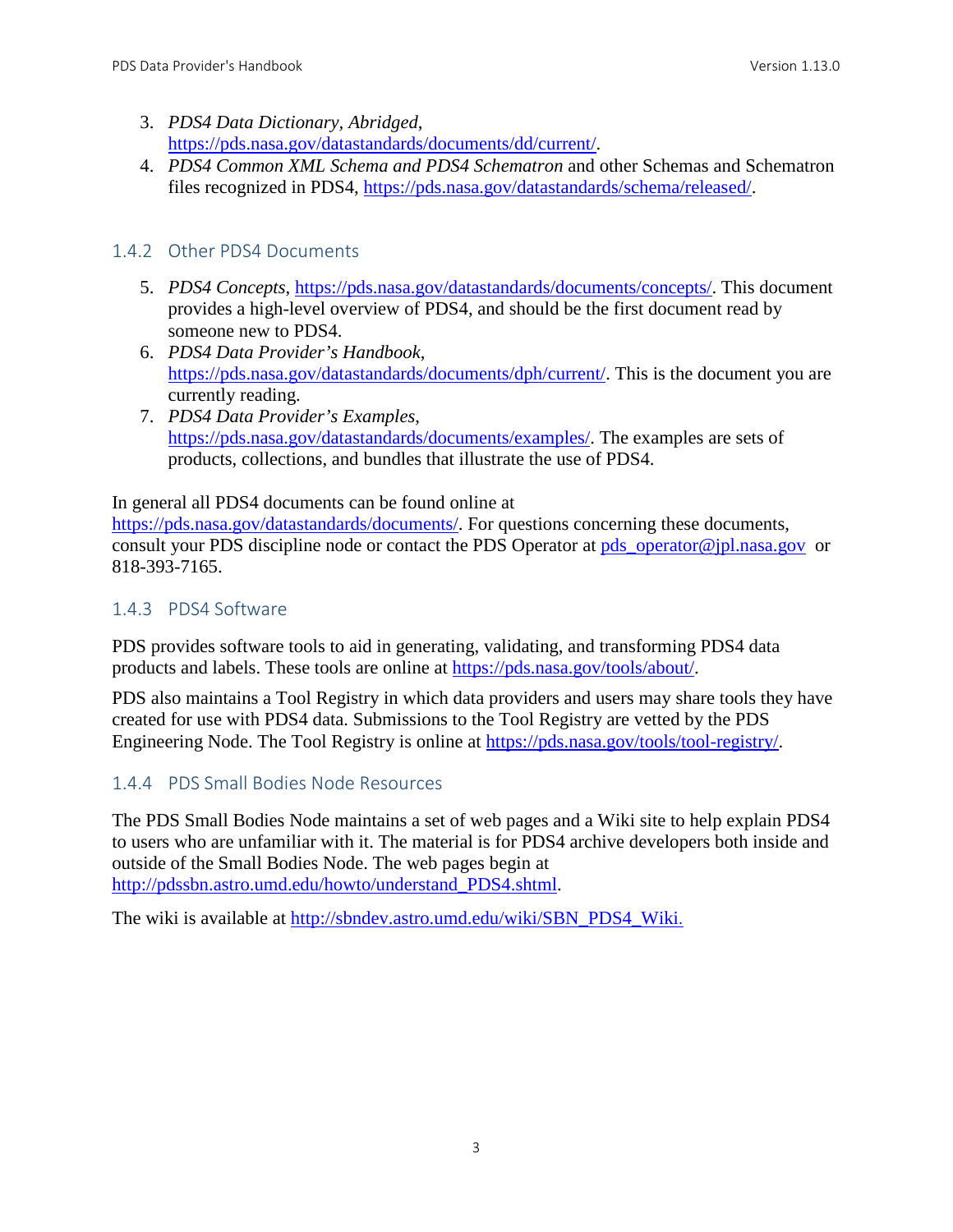## <span id="page-10-0"></span>2 Overview of a PDS4 Archive

#### <span id="page-10-1"></span>2.1 Components of a PDS4 Archive

PDS holdings include many archives of planetary data going back to the early years of space exploration in the 1960s and 1970s. Often you will hear the whole of PDS holdings called the PDS Archive, but usually PDS users speak of *an archive*, meaning a set of data products, documentation, and related material created by a data provider. PDS4 introduced the specific terms *bundle* and *collection*, which are explained below, but the term *archive* is still used. The important point is that a PDS archive contains more than just science data. It includes descriptions of each product — sufficient documentation to enable a user who is unfamiliar with the archive to read, understand, and use the data — and often other kinds of products that may help the user, such as calibration data or browse data (quick-look versions of data to make searching easier).

This section describes the components of an archive and defines some PDS4-specific terms.

#### <span id="page-10-2"></span>2.2 Products

Products are, of course, the heart of an archive. Before diving into what products contain — the science data, calibrations, documentation, etc. — we need to spend a moment on terminology. A product is the combination of one or more data *objects* and their associated *description objects*; the descriptions are sometimes called *metadata* (data about data), which are concatenated into a PDS *label*, a separate ASCII file. A data object and its associated description object is sometimes called an *information object*.

There are three kinds of data objects. *Digital objects* are the things we find in PDS archives that carry the scientific measurements — tables, images, spectra, etc. Usually one digital object is contained in one file. No digital object may extend beyond a single file, and while a file may contain more than one digital object, they may not overlap within the file. *Physical objects* are things that are important to planetary exploration but that we can't put into the archive because they aren't digital — planets, satellites, telescopes, spacecraft, etc. *Conceptual objects* also don't fit in the archive; they are ideas, organizations, plans, etc., which don't exist in a physical sense but are still important. Note that an atlas of Mercury or plans to explore asteroids may be printed on paper or stored in computer files — the latter are digital objects; but Mercury and the exploration plans themselves are physical and conceptual objects, respectively. Even though we won't find physical and conceptual objects in PDS, we can still create descriptions (labels) for them; the resulting products (actually the labels only) can be included in PDS archives.

## <span id="page-10-3"></span>2.2.1 Science Data Products

Science digital objects are generated by instruments on spacecraft visiting solar system bodies or in laboratories or observatories on Earth. They may be wrapped with other digital objects, labeled, and delivered to PDS by mission instrument teams or by individual investigators. They range in processing level from the raw measurements recorded by an instrument to highly derived products such as topographic maps.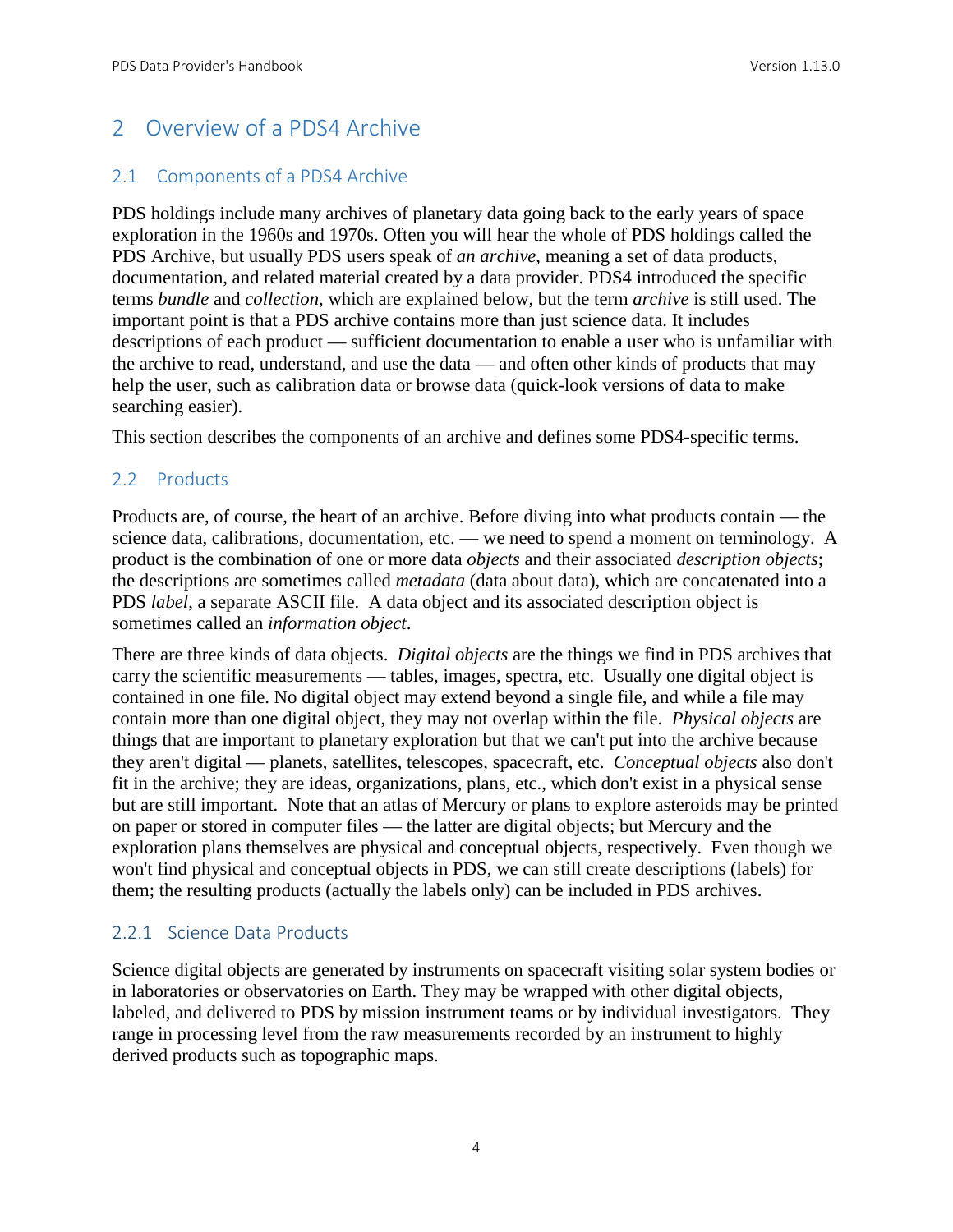PDS recognizes five broad levels for categorizing science data processing; see the PDS Policy on Data Processing Levels on the *PDS Policies* web page

[\(https://pds.nasa.gov/datastandards/documents/policy/\)](https://pds.nasa.gov/datastandards/documents/policy/). These are shown in Table 2-1.

| <b>Processing Level</b>    | <b>Definition</b>                                                                                                                                                                                                                                                                                                                                                                                  |
|----------------------------|----------------------------------------------------------------------------------------------------------------------------------------------------------------------------------------------------------------------------------------------------------------------------------------------------------------------------------------------------------------------------------------------------|
| <b>Telemetry</b>           | An encoded byte stream used to transfer data from one or more<br>instruments to temporary storage where the raw instrument data will be<br>extracted. PDS does not archive telemetry data.                                                                                                                                                                                                         |
| Raw                        | Original data from an instrument. If compression, reformatting,<br>packetization, or other translation has been applied to facilitate data<br>transmission or storage, those processes will be reversed so that the<br>archived data are in a PDS-approved archive format.                                                                                                                         |
| <b>Partially Processed</b> | Data that have been processed beyond the raw stage but which have not yet<br>reached calibrated status.                                                                                                                                                                                                                                                                                            |
| <b>Calibrated</b>          | Data converted to physical units, which makes values independent of the<br>instrument.                                                                                                                                                                                                                                                                                                             |
| <b>Derived</b>             | Results that have been distilled from one or more calibrated data products<br>(for example, maps, gravity or magnetic fields, or ring particle size<br>distributions). Supplementary data used to interpret observational data,<br>such as calibration tables or tables of viewing geometry, should also be<br>classified as derived data if not easily matched to one of the other<br>categories. |

*Table 2-1. Science Data Processing Levels*

Data providers may find this breakdown useful when deciding what archives to submit to PDS. It is not necessary to archive all processing levels from raw to derived; however, based on requests from the science community, PDS encourages providers of raw data to submit calibrated data also. The archive requirements for metadata and documentation are the same regardless of processing level.

## <span id="page-11-0"></span>2.2.2 Other Kinds of Products

PDS4 is designed using the principle "Everything is a product." For example, a table of science measurements is a product once it has been labeled (per the previous section). A document that describes the experiment is also a product (with its label). An image showing a plot of the measurements (and its label) is a product. Examples of products other than science data products are calibration data, calibration reports, browse images, user's guides, published papers (with the journal's permission), and any other kind of documentation that is needed to use the science data.

## <span id="page-11-1"></span>2.3 Metadata in PDS4 Labels

Metadata is defined simply as "data about data". A product – in particular, a science data product – is useless without accompanying information about its content and structure. Metadata about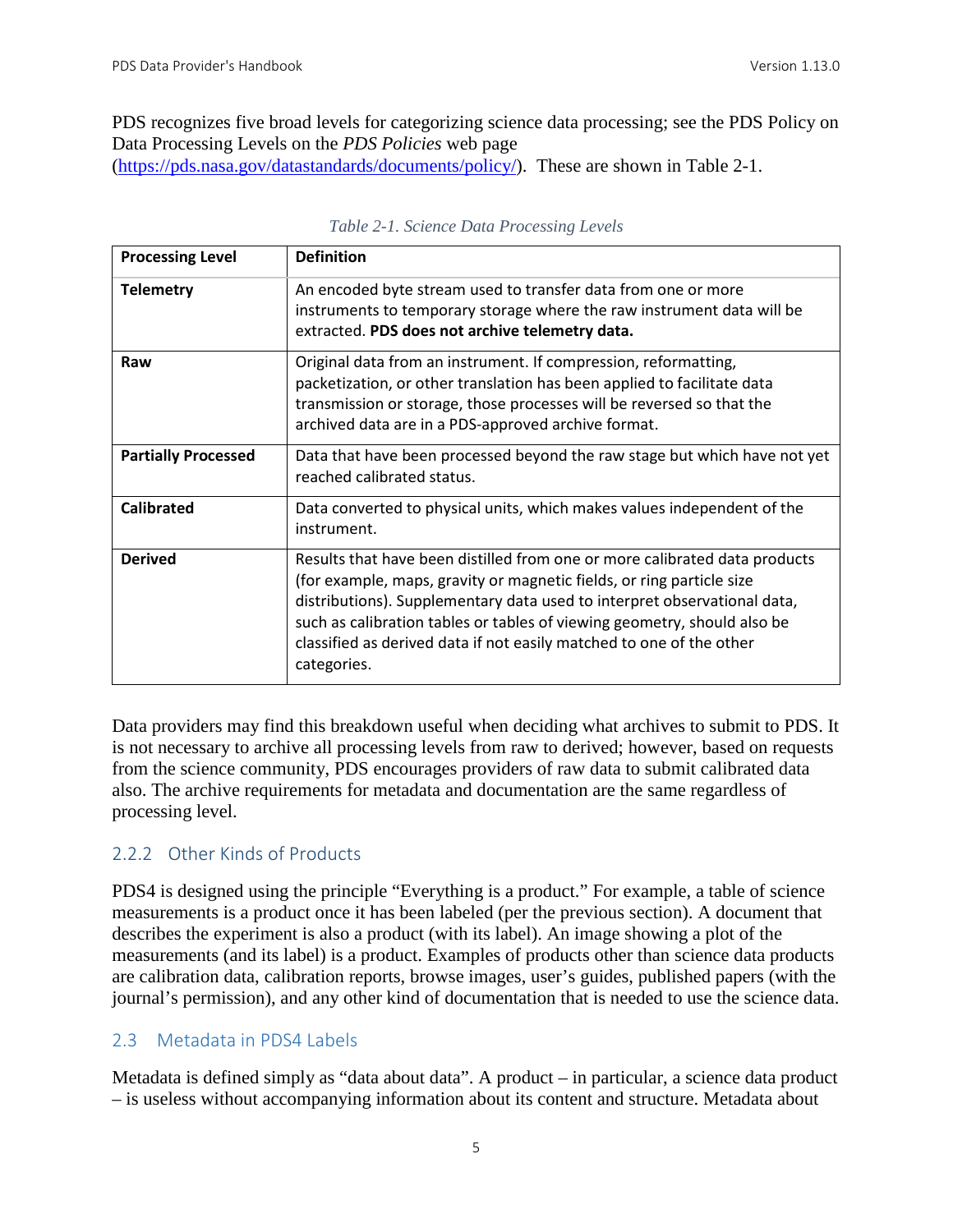content may include, for instance, the time and location of a science observation, the instrument that made the observation, and the conditions of the observation. Metadata about structure includes the information needed to read the digital object, such as the dimensions and data type of an image, or the description, size, and data types of columns in a table.

PDS4 labels are written in eXtensible Markup Language (XML). XML was chosen because it is a language that can be read both by humans and by software and because it is a widely used international standard for which a large amount of software already exists. We will discuss XML labels in more detail in Section 6 and in Appendix C and Appendix D.

#### To see examples of XML labels for PDS4 products, visit

[https://pds.nasa.gov/datastandards/documents/examples/,](https://pds.nasa.gov/datastandards/documents/examples/) choose the latest set of PDS4 Example Products, and look through the subdirectories for files with the .xml extension.

## <span id="page-12-0"></span>2.4 Products, Collections, and Bundles

Section 8 of *Concepts* [5] is a good introduction to the topic of products, collections, and bundles. Section 2A of the *Standards Reference* [2] develops the topic further. To summarize, products that are related in some way may be grouped together in a collection, and, similarly, related collections may be grouped together into a bundle. These are the three levels of data organization in a PDS archive. Typically, a bundle is what you deliver to PDS.[3](#page-12-2)

For example, data providers for a planetary mission could decide that each instrument team will deliver data from its instrument in a separate bundle. An instrument team could decide that its bundle will consist of a separate collection for each processing level of science data products – raw, calibrated, and derived – along with a document collection and perhaps a collection of browse products. These choices are made in consultation with the instrument team's assigned PDS discipline node, and with the PDS node that is assigned to be the lead node for the whole mission.

An individual data provider will probably have a simpler arrangement, delivering a single bundle consisting of one or more data collections and a document collection. Again, the decision is made in consultation with your PDS node.

To see an example of a PDS4 bundle with a typical set of collections, visit [https://pds.nasa.gov/datastandards/documents/examples/,](https://pds.nasa.gov/datastandards/documents/examples/) and follow the latest link to a PDS4 Example Archive.

In this document the term *basic product* refers to all types of products except collection and bundle products.

## <span id="page-12-1"></span>2.5 Unique Identifiers

Every product in a PDS4 archive has a unique Logical Identifier (LID). It also has a Version Identifier (VID). These are often used together as a LIDVID. When a product is revised, its LID remains the same but its VID is incremented. A LIDVID is guaranteed to be unique across the whole PDS system. To ensure uniqueness, when you create LIDVIDs for your products you must follow the rules for forming a LIDVID as specified in the *Standards Reference* [2] Section 6D.

<span id="page-12-2"></span><sup>&</sup>lt;sup>3</sup> For archives that accumulate over time, such as for a planetary mission, a delivery to PDS may consist of a subset of a bundle, perhaps only a collection or part of a collection.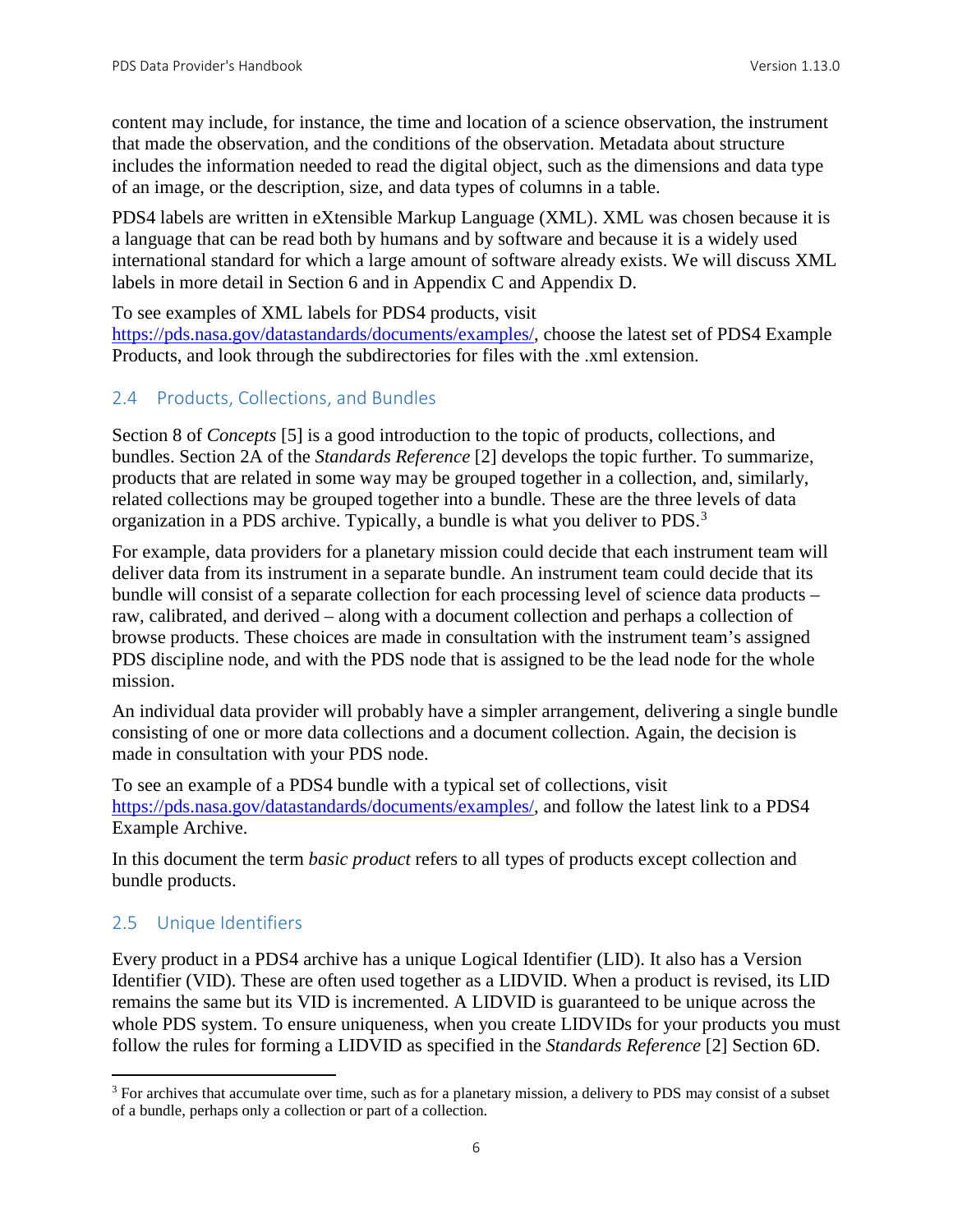We will discuss this in detail later in Section 5 of this handbook. For now, an example will illustrate the concept.

LIDVID formation rule:

urn:nasa:pds:<bundle\_id>:<collection\_id>:<product\_id>::<version\_id>

Example:

urn:nasa:pds:bopps2014:calibrated:ceha\_1\_024109424\_n011\_0244e\_fit::1.0

The example LIDVID is for version 1.0 of the data product

ceha\_1\_024109424\_n011\_0244e\_fit in the calibrated collection of the bopps2014 bundle. The prefix urn:nasa:pds is required for all PDS LIDVIDs. (*Standards Reference* [2], Section 6D.2.)

As mentioned above, everything in PDS4 is a product. Collections and bundles are also considered products, and they also have unique LIDVIDs. In the above example, the bundle LIDVID is  $urn: nasa: pds: bopps2014::1.0$  and the collection LIDVID is urn:nasa:pds:bopps2014:calibrated::1.0.

A product may also have a Digital Object Identifier (DOI) assigned to it by PDS. A DOI is generated by a DOI Registration Agency (RA). Typically a DOI is assigned to a Collection product, but may also be assigned to a Bundle product and to some basic products - for example, documents. Your PDS contact will help you in having a DOI assigned to a PDS product.

## <span id="page-13-0"></span>2.6 Context Products

Context products are a special category of PDS4 products. They provide a way to associate the digital material in an archive with a physical or conceptual object that is outside the archive. Context products are described in Section 8B of the *Standards Reference* [2], so we'll only summarize here.

Context products exist for physical and conceptual objects relevant to a product, collection, or bundle — mission, spacecraft, instrument, laboratory, observatory, telescope, planetary body, etc. Context products can be created by data providers, but they are finalized and managed in a PDS master context bundle so that all data providers can access and use the same material.

Because the context product references a physical or conceptual object, it consists of a label only. The label contains information that identifies and very briefly describes the physical or conceptual object; it also includes references to published documents for more complete information. Section 4.1 below tells more about the different kinds of objects covered. Section 9 goes into detail about creating and using context products. If a context product already exists for your data object, you should review its content for scope and accuracy; if it is sufficient, you do not need to do anything more.

Like all products, context products have LIDVIDs. If your archive will require the creation of new context products (or upgrading of existing context products), you will need to work with your consulting node and the PDS Engineering Node (EN) to choose the right LIDVIDs for them. The PDS Engineering Node is the steward of context products; EN staff approve LIDs for these products. Appendix J is a guide to forming LIDs for context products.

To see examples of context products, visit [https://pds.nasa.gov/datastandards/documents/examples/,](https://pds.nasa.gov/datastandards/documents/examples/) follow the link to a PDS4 Example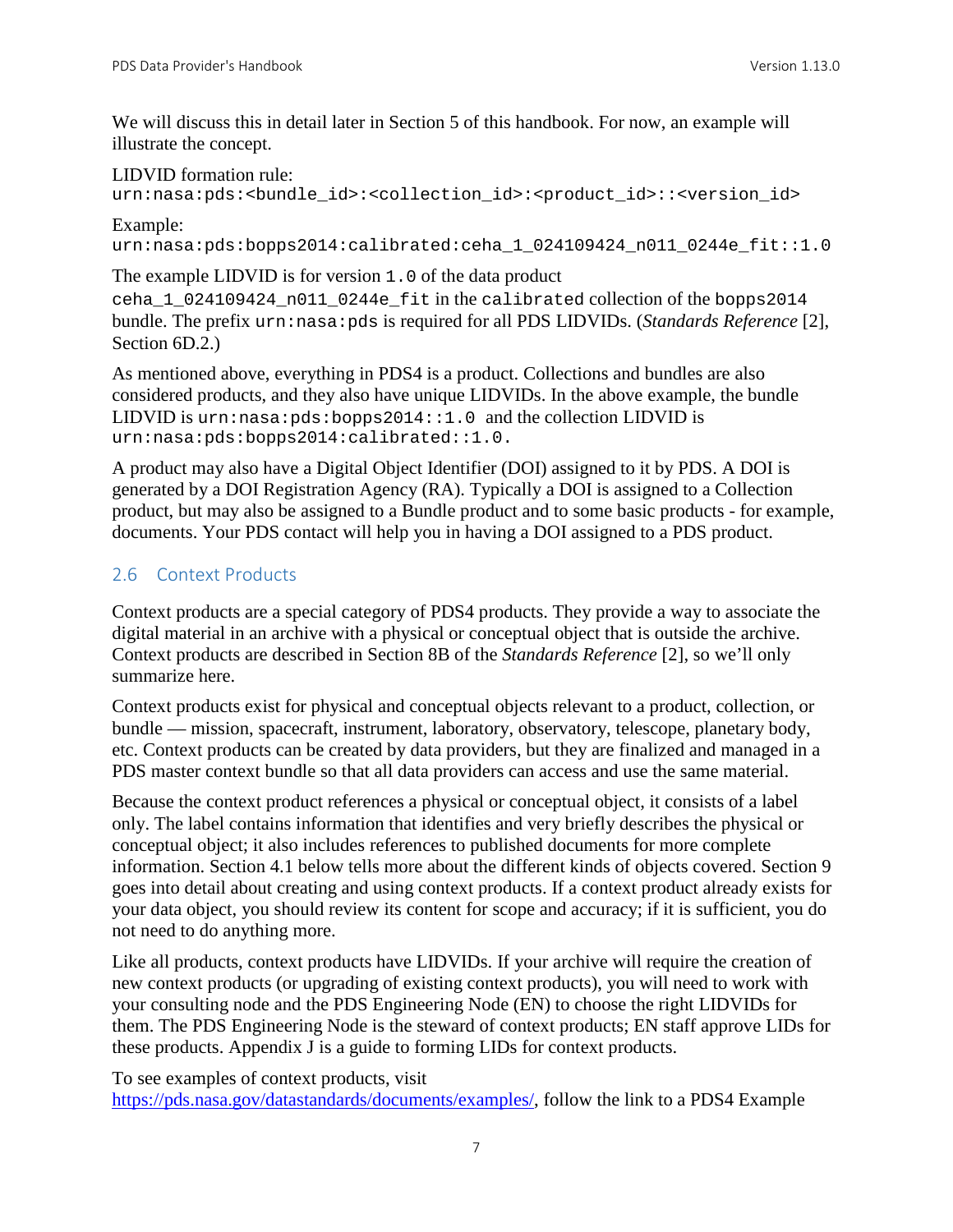Archive, and look in the context directory, if there is one. (A bundle is not required to include context products, and some of the example bundles do not.) Or ask your PDS node representative.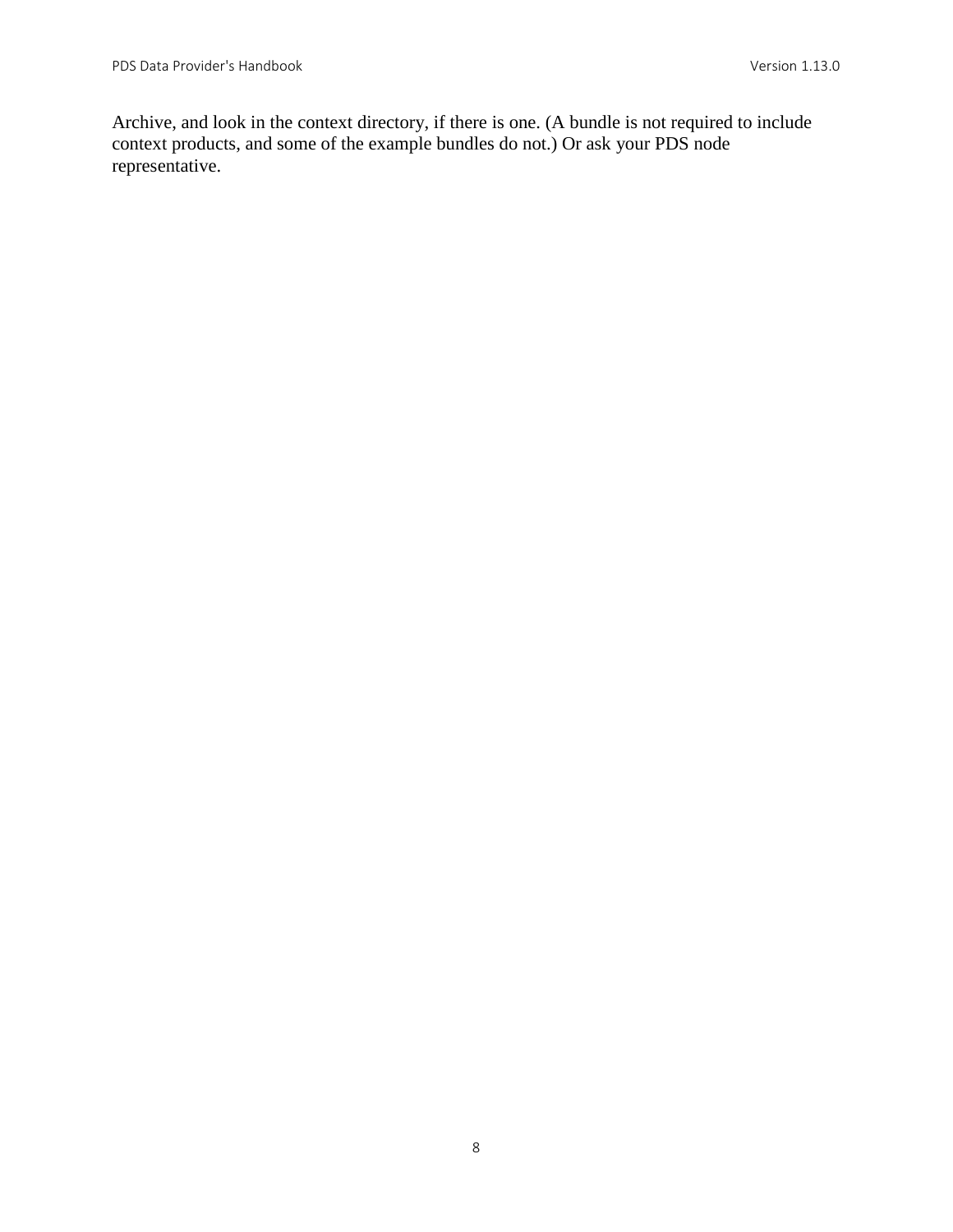## <span id="page-15-0"></span>3 Checklist for Creating a PDS4 Archive

The following checklist is provided to help you plan the development of your archive. The steps are given in the order that they should be accomplished. Each item is discussed fully in the following sections.

- 1. Define archive contents: data products, documentation, and any additional material (Section 4).
- 2. Define archive organization: collections, bundles, directory structure (Section 4).
- 3. Assign unique LIDs to collections and bundles; determine LID scheme and file naming scheme for data products (Section 5).
- 4. Design labels for data products, documents, and any additional material (Section 6).
- 5. Develop procedures for generating many labels systematically (Section 7).
- 6. Generate products and labels (Section 7).
- 7. Generate documentation for the archive (Section 8).
- 8. Create context products if they do not already exist (Section 9).
- 9. Assemble archive (Section 10).
- 10. Validate archive (Section 11).
- 11. Submit archive to peer review (Section 12).
- 12. Submit final archive to PDS according to delivery schedule (Section 13).

If your archive will be one among many generated by an active mission, consider these additional points. Your PDS node representative can provide more information.

- Think of archiving as an integral part of the mission, not an additional activity. Typically a mission assigns a point of contact to coordinate all the archives, and establishes a Data and Archive Working Group with representatives from all instrument teams and their representative PDS nodes. This group usually develops an Archive Plan to guide the work of the individual instrument teams.
- PDS and the mission should begin archive planning early; face-to-face discussion is particularly useful.
- PDS and the mission should design an archive schedule so that due dates do not clash with other scheduled mission activities.
- PDS and the mission should agree on some archive conventions to be observed by all the data providers, the earlier the better. This is as much about coordinating among groups within the mission as it is about coordinating the mission with PDS.
	- o Determine what data products will be archived at each processing level (raw, calibrated, high level). This is usually provided as a table in the Archive Plan.
	- o Establish the mission-wide archive organization (define bundles and collections and how products will be assigned to them).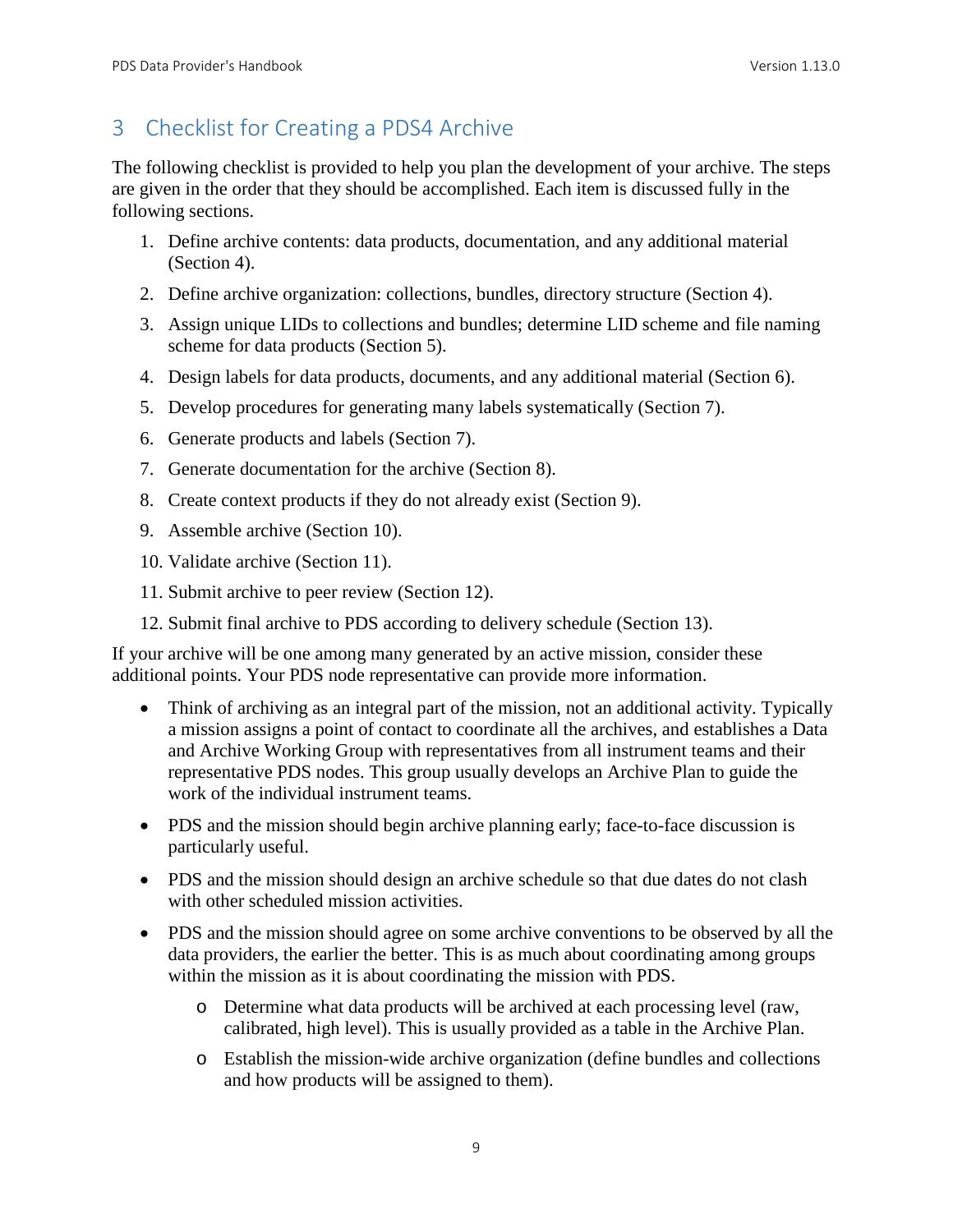- o Agree on a versioning scheme for the components of the archive (what represents a new version of a data product or a document, and how will the versions be represented?).
- o Agree on mission-wide naming conventions for bundles, collections, products, directories, and files.
- o Agree on a set of common time formats (for example, yyyy-mm-ddThh:mm:ss; see *SR* [2] Section 5A.2).
- o Agree on a set of common data formats, as applicable (for example, tabular data in fixed-width ASCII tables).
- o Determine the archive development schedule leading up to launch, and the schedule of deliveries to PDS once operations begin. This is usually provided in the Archive Plan.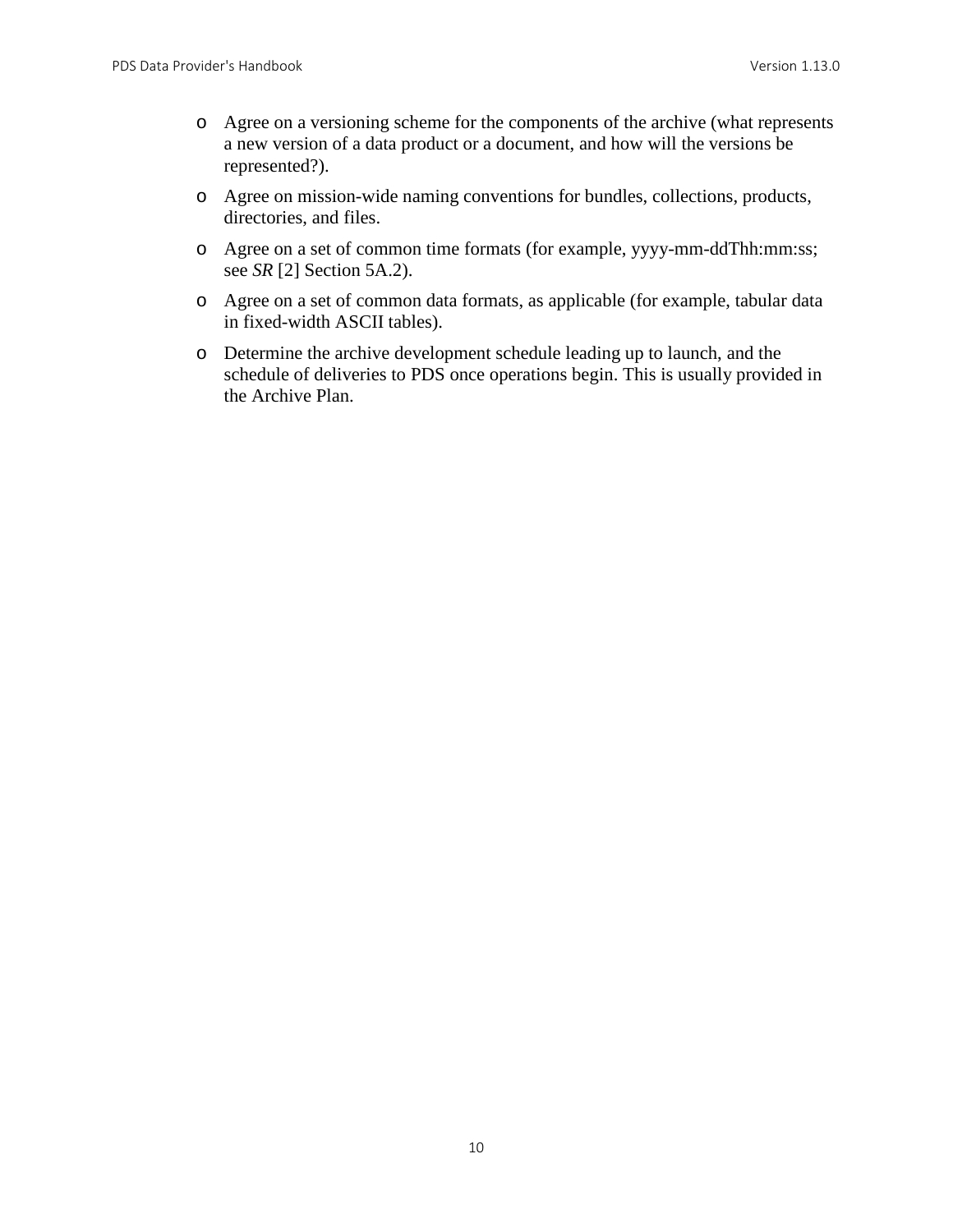## <span id="page-17-0"></span>4 Defining Archive Contents and Organization

## <span id="page-17-1"></span>4.1 Terminology

As defined in Section 2.2, PDS recognizes three kinds of data objects — digital, physical, and conceptual. Each of the three can be combined with a description object to form an information object, and one or more information objects may then be wrapped into a product. Of the three types of data objects, only digital objects will accompany their descriptions into an archive (dust samples, spacecraft, missions, space agencies, etc. cannot be stored in computers).

If many data objects have similar characteristics, we can group them into a *class,* and the common characteristics are the defining *attributes* of that class. Classes and attributes are primary building blocks of PDS labels. In this document both class names and attribute names are bolded. Class names have a capital letter at the beginning of each word, as in **Product\_Observational**, and attribute names have all lower case letters, as in **file\_name**.

A product is one or more closely related data objects for which the descriptions have been combined into a single XML label and for which there is a PDS-unique logical identifier. Closely related products may be grouped into a collection; in fact, every product entering PDS must be a member of some collection. Closely related collections may be grouped into a bundle. Every collection in PDS must belong to a bundle.

For example, a planetary image, the histogram of its pixel values, and the descriptions of both could be organized as a product. Many such products — perhaps of the same target — could be defined as a collection. Image collections from many targets along with appropriate documentation collections and calibration collections could be a bundle, which would be a deliverable to PDS.

A few words have meanings that differ depending on the community in which they are used. We have adopted modifiers to help distinguish among multiple uses. For example, *attribute* is widely used in both PDS and XML — but its meaning in each case is different. In this document we use *attribute* (for PDS) and *XML attribute* to establish the context.

**Warning:** We have avoided using terms that have strong PDS3 connotations when the PDS4 meanings are different. Unfortunately, the English language does not provide a sufficient set of meaningful, unique, unambiguous terms to meet all of our needs. Please do not infer meanings from past experiences – review the PDS4 definitions in the PDS4 Glossary, Appendix A in the PDS4 *Concepts* document [5].

## <span id="page-17-2"></span>4.2 Archive Design

In consultation with your PDS discipline node (DN), begin by reviewing the products you expect to include in your archive. Group related products into collections and related collections into bundles. A very simple archive might fit into a single bundle with half a dozen collections, each holding a handful of products. In some cases you might want to collaborate with others and jointly produce one bundle, where your data would be in one of several contributed collections. A large archive could have many bundles and hundreds of data collections.

You will likely have at least one data collection and probably one document collection. You may also want to include other material such as browse products, which are reduced-size images of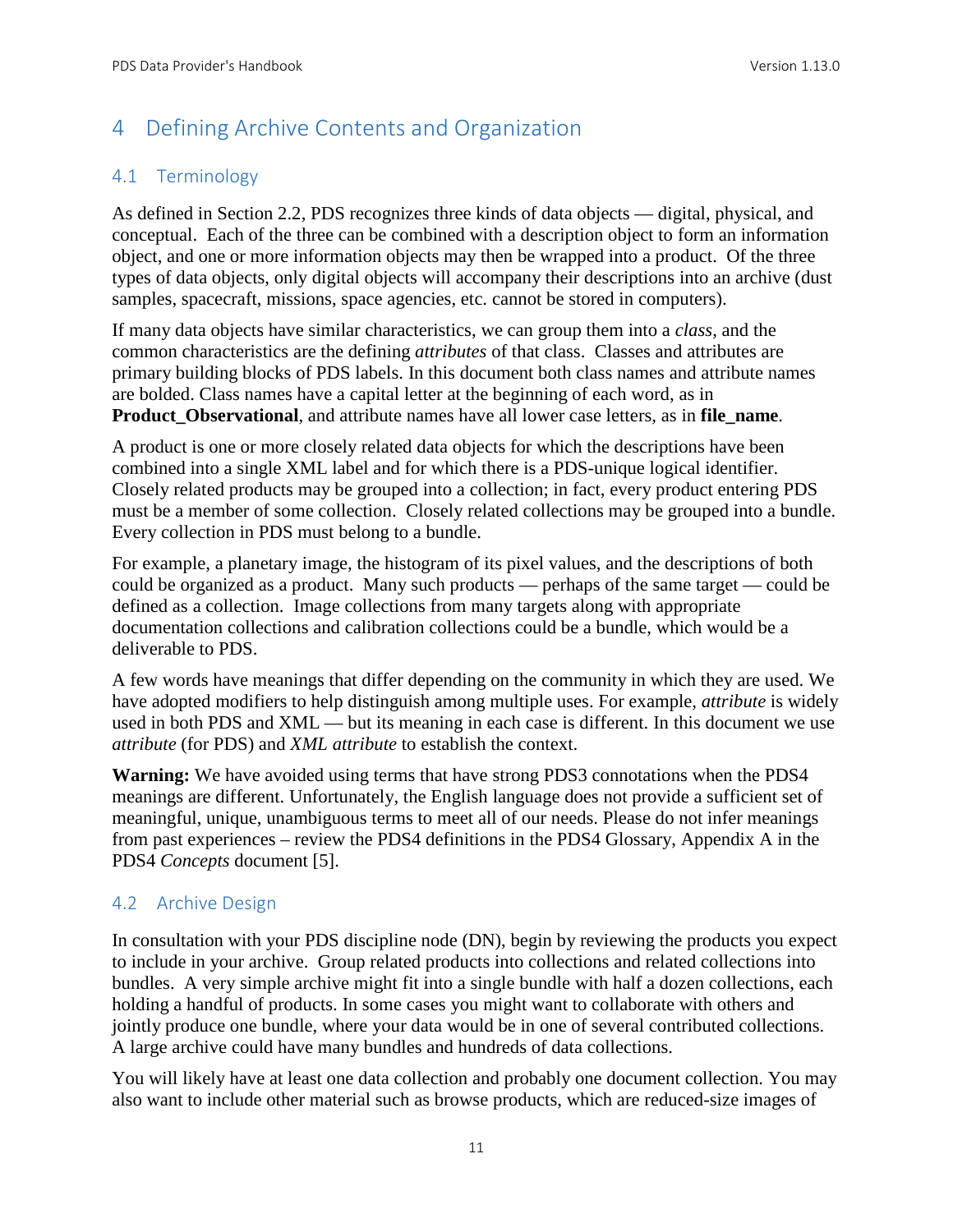data products that a user may scan quickly to help decide what data are of interest. Calibration data and reports are required by some missions. PDS does not require any particular collections to be in a bundle, but your submission must be in the form of at least one bundle with at least one collection.

For science data products, consider how you want to aggregate the measurements from your instrument. Should one product consist of a day's worth of data, or an hour's worth, or should it be grouped by some other parameter besides time? If the archive is for a mission, you may need to consider how data products from other instruments on the mission are aggregated so that yours will fit in easily.

What processing levels of science data do you want to archive (Table 2-1)? If you are archiving multiple levels of data, you should put each one in a separate collection. There is no PDS requirement for archiving a particular processing level, but there may be mission requirements. Most mission data providers want to archive at least the raw products to preserve them, but most users need the calibrated and derived products, especially if the processing is complicated. Keep in mind that your archive will be peer reviewed, and that reviewers may insist on your providing higher-level products (Section 12).

One important question that should be decided at this point is the form that your data products will take. The next section addresses this topic in detail.

#### <span id="page-18-0"></span>4.2.1 Data Formats

Four basic structural data formats are allowed in PDS4.

- 1. Arrays
	- Arrays are suitable for raster images with two or more (up to 16) dimensions.
	- The elements of an array are homogeneous all elements have the same data type, and only binary data types are allowed.
	- The individual elements of any array are stored with their bytes in the order dictated by their scalar type — that is, least- or most-significant byte first (your choice, but you must specify).
	- The array elements are stored in the axis order described in *Standards Reference* [2], Section 4A — that is, last index varying fastest.
- 2. Repeating record structure
	- Repeating records are suitable for tables with fixed-width columns.
	- The data may be either binary or character, but not both.
	- The fields of a record may be heterogeneous they may have different data types within the binary or character choice above.
	- Any single field must be homogeneous from one record to another.

The majority of PDS4 data can be supported by these two structures. For those PDS4 objects which cannot be supported by the above, there are two additional structures distinguished by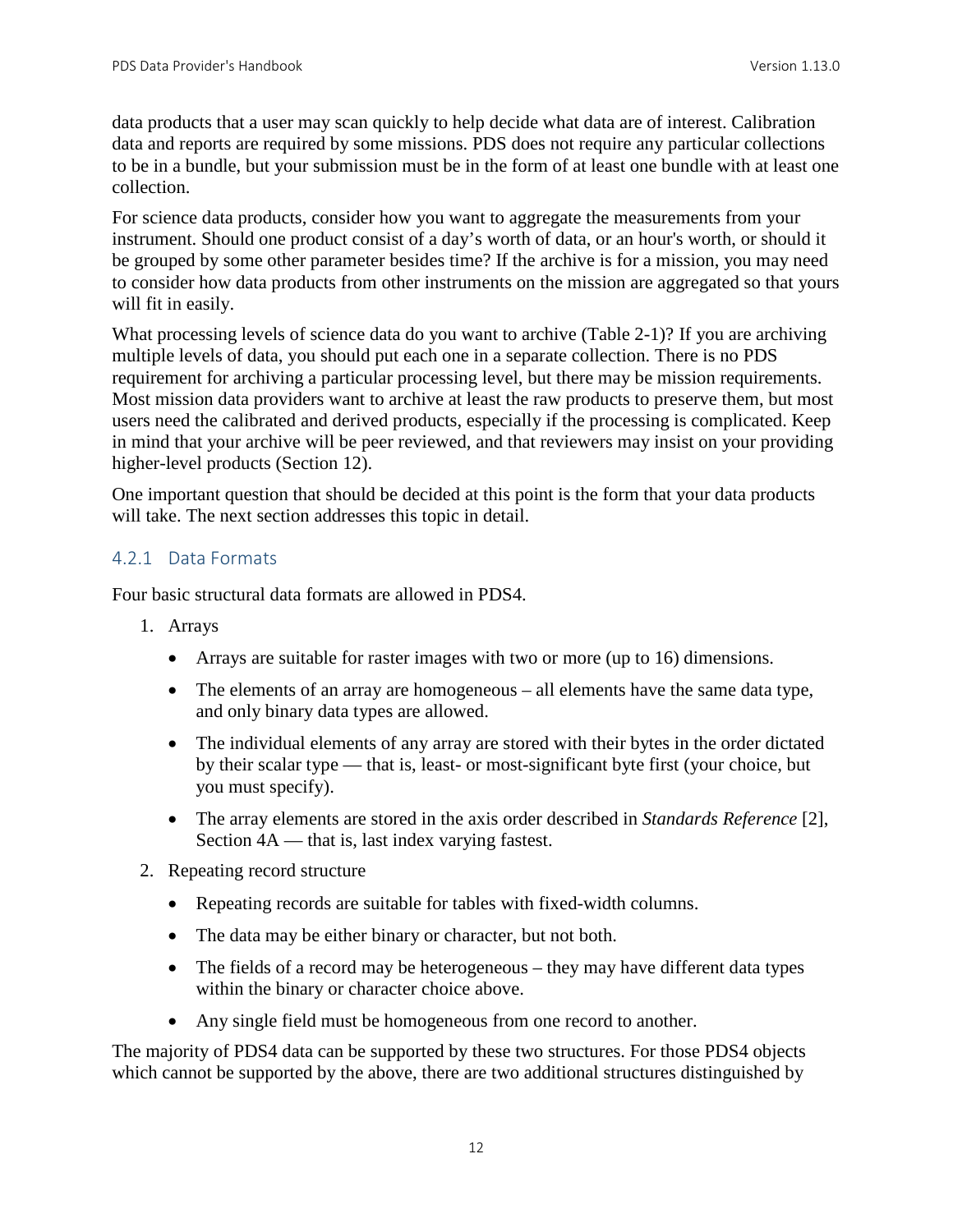whether or not software must be used to decode the information before it can be accessed for reading, display, or analysis.

- 3. Parsable structure
	- A parsable structure is suitable for plain text and for tables with variable-length fields and records (delimited text such as comma-separated value (CSV) format).
	- The contents are a byte stream that can be parsed with standard rules (e.g., comma separated entries, standard punctuation); no decoding software is required.
	- The attribute **parsing\_standard\_id** is used to identify the parsing standard to be used. Examples are "7-Bit ASCII Text" and "UTF-8 Text". See Table 4-1 for other values under subclasses of the **Parsable\_Byte\_Stream** class.

| <b>Class</b>                  | Value for parsing_standard_id   |
|-------------------------------|---------------------------------|
| pds:Checksum_Manifest         | MD5Deep 4.n                     |
| pds:Header                    | 7-Bit ASCII Text                |
|                               | CDF 3.4 ISTP/IACG               |
|                               | <b>FITS 3.0</b>                 |
|                               | ISIS <sub>2</sub>               |
|                               | ISIS2 History Label             |
|                               | ISIS <sub>3</sub>               |
|                               | PDS DSV 1                       |
|                               | PDS ODL 2                       |
|                               | PDS3                            |
|                               | Pre-PDS3                        |
|                               | UTF-8 Text                      |
|                               | VICAR1                          |
|                               | VICAR2                          |
| pds:Inventory                 | PDS DSV 1                       |
| pds:Manifest_SIP_Deep_Archive | PDS DSV 1                       |
| pds:SPICE_Kernel              | <b>SPICE</b>                    |
| pds:Stream_Text               | 7-Bit ASCII Text                |
|                               | UTF-8 Text                      |
| pds:Table_Delimited           | PDS DSV 1                       |
| pds:XML_Schema                | Schematron ISO/IEC 19757-3:2006 |
|                               | XML Schema Version 1.1          |

#### *Table 4-1. Values for parsing\_standard\_id*

#### 4. Encoded structure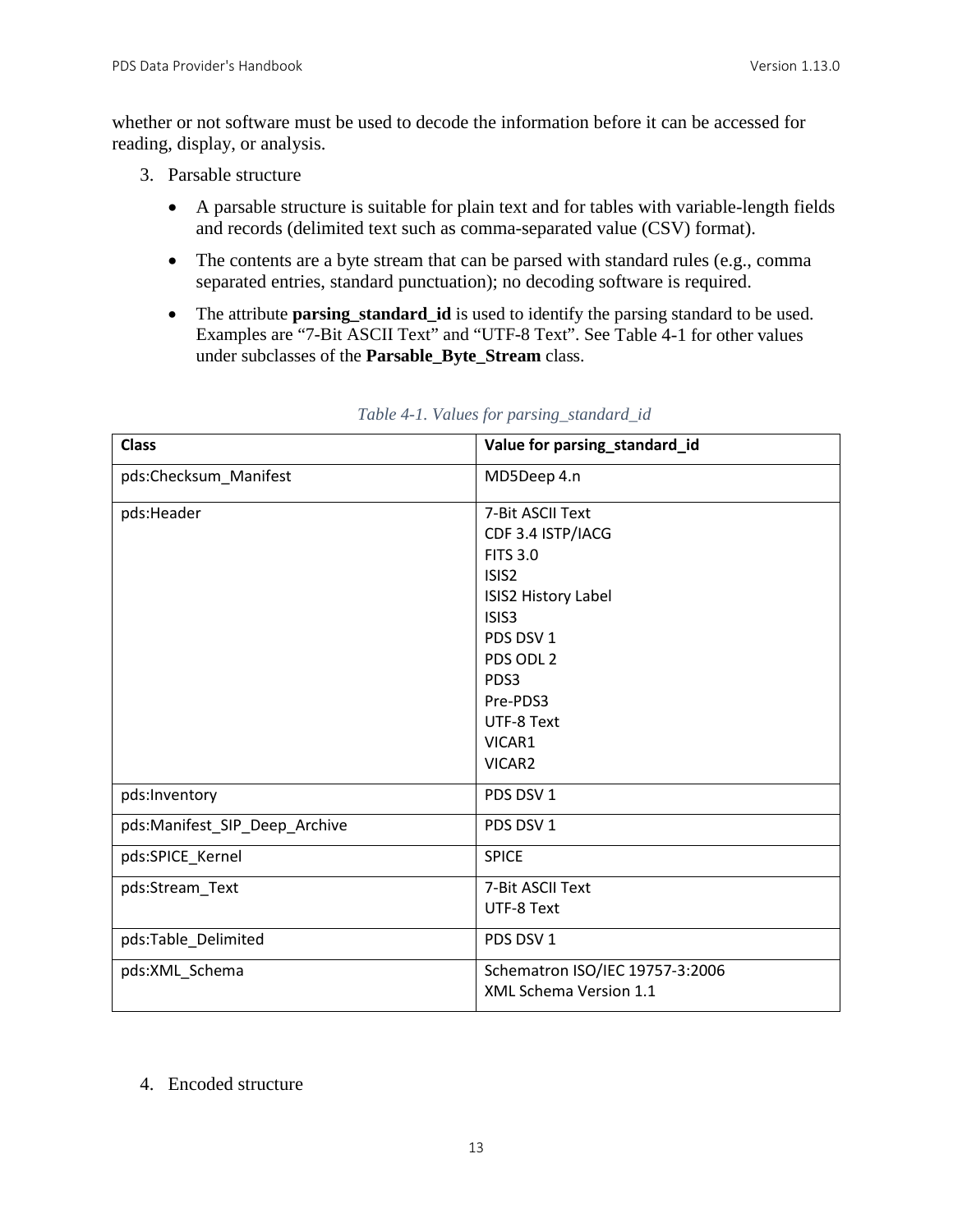- An encoded structure is suitable for complex documents, browse products, etc., but generally not for science data products.
- Contents are a byte stream that must be decoded by software before use (e.g., with Adobe Acrobat©).
- The use of encoded structure objects is restricted by PDS to a limited set of PDS approved external standards (e.g., PDF/A, JPEG, and GIF).
- Only in exceptional cases will encoded structure objects be considered appropriate for storing observational – that is, science – data. Prior PDS approval is required.
- The attribute **encoding\_standard\_id** is used to identify the encoding standard to be used. Examples are "PDF/A", "GIF", "JPEG", and "J2C". See Table 4-2 for other values under subclasses of the **Encoded\_Byte\_Stream** class.

| <b>Class</b>       | Value for encoding_standard_id              |
|--------------------|---------------------------------------------|
| pds:Encoded_Binary | <b>CCSDS Space Communications Protocols</b> |
| pds:Encoded Header | <b>TIFF</b>                                 |
| pds:Encoded Image  | GIF                                         |
|                    | J2C                                         |
|                    | <b>JPEG</b>                                 |
|                    | <b>PDF</b>                                  |
|                    | PDF/A                                       |
|                    | <b>PNG</b>                                  |
|                    | <b>TIFF</b>                                 |
| pds:Encoded_Native | <b>SEED 2.4</b>                             |

*Table 4-2. Values for encoding\_standard\_id*

The *PDS4 Information Model* [1] defines a base class for each of these four structures: **Array**, **Table\_Base**, **Parsable\_Byte\_Stream**, and **Encoded\_Byte\_Stream**. A base class is a generic definition that can be built upon to form more specific definitions, without losing the basic features of the class. For instance, the **Array** base class is used to form the more specific **Array\_2D** class and from that the **Array\_2D\_Image** class.

## <span id="page-20-0"></span>4.2.2 PDS Policy on Formats for Science Data, Supplemental Data, and Documentation

The above four structures cover all types of products in a PDS archive. There are further restrictions on science data products, also called observational products. The general philosophy is that in order to preserve data for the long term, formats must be as simple as possible, welldescribed, and not reliant on specific software, because that software may be unavailable in the future. PDS recognizes that the goal of preservation is often in conflict with another PDS goal, which is to make the data easily available to the science community today. To meet this need PDS allows copies of data to be archived in supplemental formats. PDS also provides tools that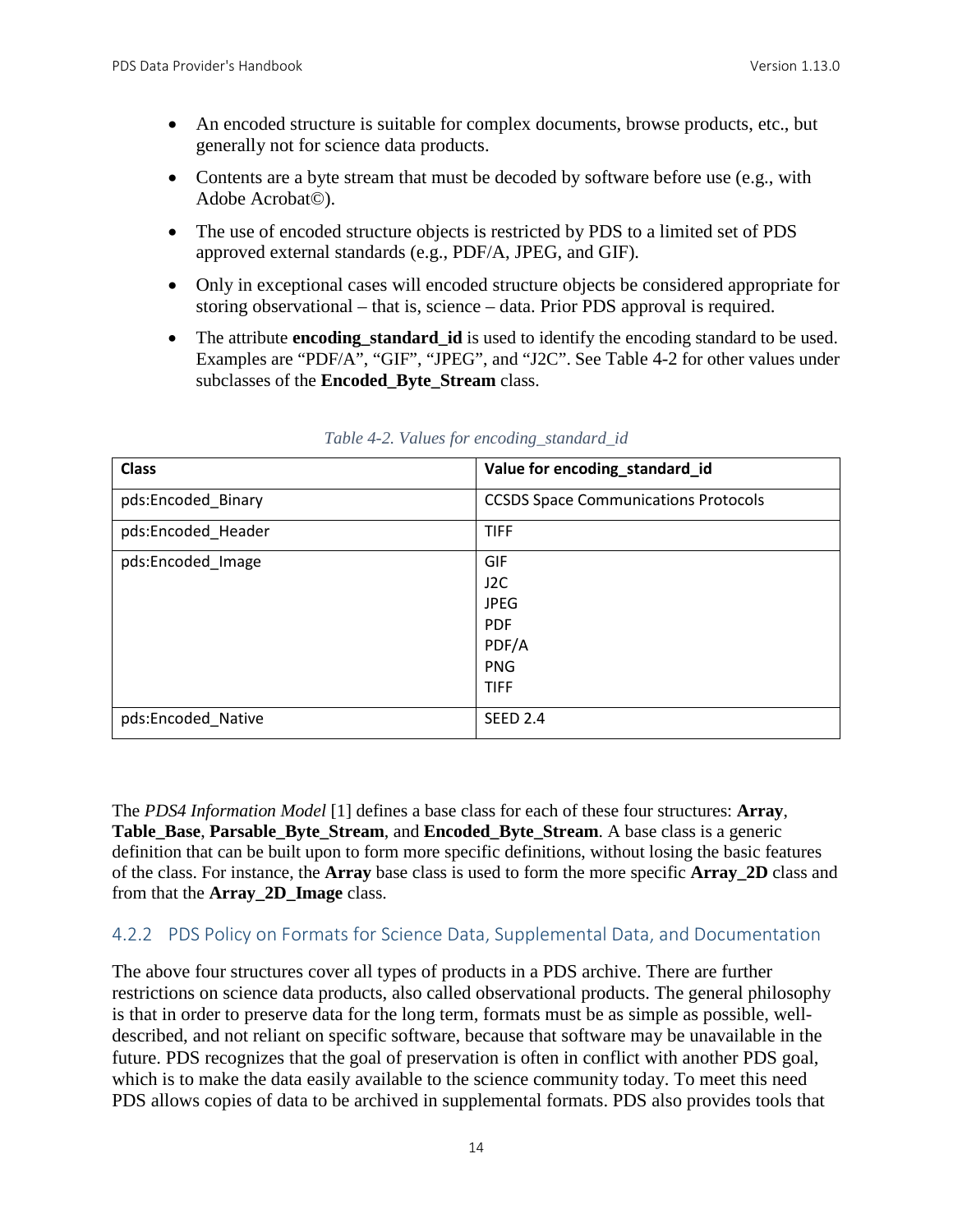transform products from archive-quality formats to various other formats currently popular with users.

The PDS Management Council has adopted a *Policy on Formats for Data and Documentation,* and the list of supplemental formats is available online on the PDS Policies page, [https://pds.nasa.gov/datastandards/documents/policy/.](https://pds.nasa.gov/datastandards/documents/policy/) The PDS Transform Tool is available on the PDS4 Tools page, [https://pds.nasa.gov/tools/about/.](https://pds.nasa.gov/tools/about/)

Here is a summary of the policies. Refer to the policy page above for details.

Science data must be archived in PDS using only these formats:

- Binary or ASCII tables with fixed-width, identically structured records
- ASCII tables with delimited records, such as CSV files
- Binary arrays of no more than 16 dimensions
- SPICE kernels<sup>[4](#page-21-1)</sup>.

Documentation must be archived using only these formats:

- UTF-8 text without markup (e.g., no HTML). UTF-8 includes traditional 7-bit ASCII text.
- PDF/A-1a (preferred) or PDF/A-1b (see [http://www.digitalpreservation.gov/formats/fdd/fdd000251.shtml\)](http://www.digitalpreservation.gov/formats/fdd/fdd000251.shtml).
- MPEG-4 video. Video format files may be included as document products (and only as document products) provided that they are supplemental material and are not intended to replace textual documentation. See the *Standards Reference* [2], Section 8A.2.2 for additional restrictions on video formats.

Figures that accompany documentation may be embedded in a PDF document or provided as separate files formatted as JPEG, GIF, PNG, or TIFF images.

## <span id="page-21-0"></span>4.2.3 Data Storage Considerations

Here are a few more rules to consider when designing your data products. For a full description, see the *Standards Reference* [2], Section 4.

- Each digital object must be stored in one of the four basic data formats.
- A digital object must be contained in a single file; i.e., a digital object cannot span multiple files.
- A file may contain multiple digital objects<sup>[5](#page-21-2)</sup>.
- Multiple digital objects within a file are not required to use the same storage structure.
- When multiple digital objects are contained in a single file, they must be contiguous; they may not overlap in storage.

<span id="page-21-1"></span><sup>&</sup>lt;sup>4</sup> SPICE kernels use a special format defined by the PDS NAIF (Navigation and Ancillary Information) Node for storing navigation and geometry data ( $\frac{http://nair.jpl.nasa.gov)}{http://nair.jpl.nasa.gov)}$ .

<span id="page-21-2"></span><sup>&</sup>lt;sup>5</sup> Except for documents, where there is a limit of one object per file.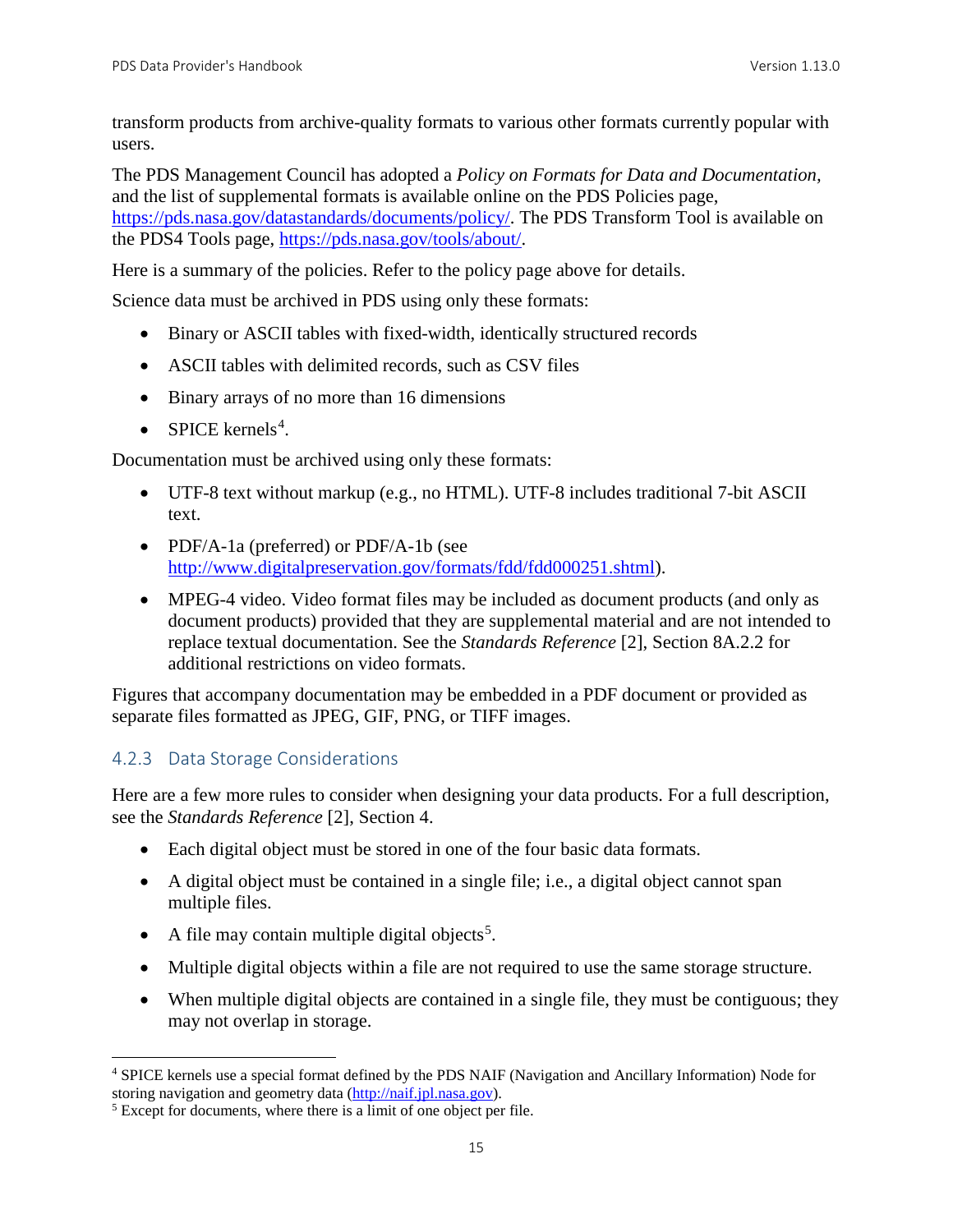• Binary data in tables or arrays may be stored as 1, 2, 4, or 8-byte integers, signed or unsigned, or as 4 or 8-byte floating-point numbers in IEEE 754 format, or as complex numbers formed from floating-point components. Bytes may be stored in mostsignificant-byte-first order (MSB, "big-endian") or in least-significant-byte-first order (LSB, "little-endian").

## <span id="page-22-0"></span>4.2.4 Example Data

This document frequently refers to the set of PDS4 examples online at [https://pds.nasa.gov/datastandards/documents/examples/.](https://pds.nasa.gov/datastandards/documents/examples/) On this page you will find a set of examples for each major release of PDS4. When designing a new data product it is best to use the most recently released examples.

There are two different sets of examples:

- A set of example products. This includes a representative set of products that would exist within an archive (e.g., character table, binary table, document, etc.).
- An example of a complete archive a bundle with collections, each having products.

## <span id="page-22-1"></span>4.3 Organizing the Bundle and Collections

The next step in designing an archive is to organize the data products into collections and the collections into bundles.

For simplicity, imagine that your archive includes a single table of observational data, and that the remainder of the archive consists of supplementary information, which will help future scientists understand and use the data. We will organize this material into a single bundle with three collections:

Browse Collection

Data Collection

Document Collection

The data, obviously, will be in the data collection; an abbreviated or reduced-resolution version of the data will be in the browse collection. Documents will go into the document collection.

These are typical collections, but none of these collections is required. See *Standards Reference* [2] Section 2A.5 for other types of collections that may be used. It's best to consult your PDS node about what collections to include.

## <span id="page-22-2"></span>4.3.1 Directory Organization

PDS does not set requirements for the physical storage organization of an archive (see *Standards Reference* [2], Section 2B.1), but you will probably find it helpful to let the physical organization of directories follow the logical organization of bundles and collections. Your bundle can be organized into a simple directory structure with one directory in the bundle root for each collection, as shown below. A file whose name ends in .xml is a label that describes the file with the same name but a different extension; for example, **collection\_data.xml** and **collection\_data.csv**.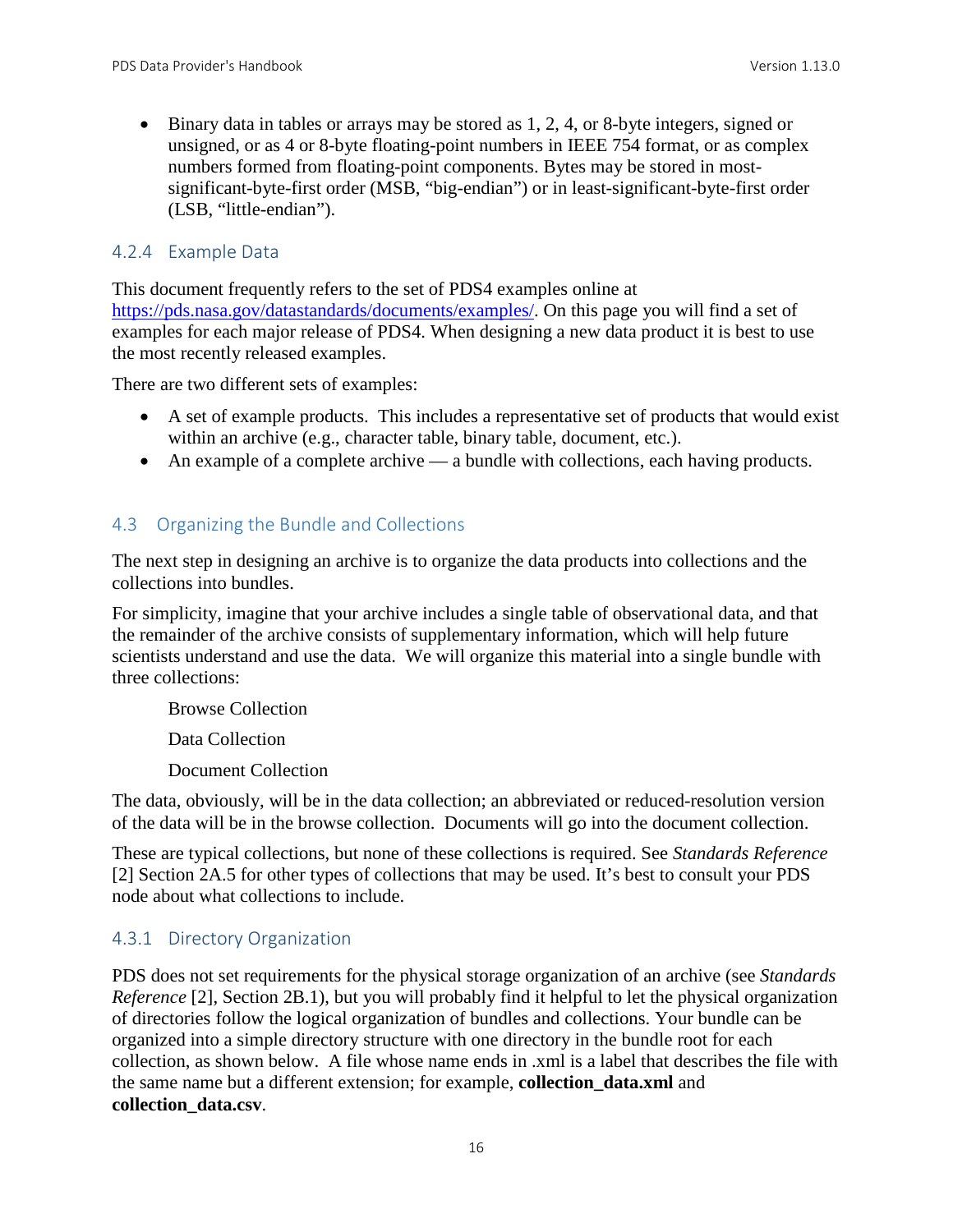```
bundle root
 | - bundle.xml
  - readme.txt
|
  - browse
     | - collection browse.csv
      - collection_browse.xml
| |
     | - browse_product.img
     | | - browse_product.xml
|
  | - data
     | - collection_data.csv
      - collection_data.xml
| |
      - data file.tab
     | - data_file.xml
|
  - document
       - collection_document.csv
       - collection_document.xml
|| || || || || ||
     | - errata document product.pdf
      | - errata_document_product.xml
      | - mission_document_product.pdf
       | - mission_document_product.xml
      - instrument_document_product.pdf
       | - instrument_document_product.xml
      - data_description_product.pdf
      | - data_description_product.xml
```
The root level subdirectories each correspond to a single collection and have the name of the collection. Each subdirectory contains a collection inventory file and its XML label file.

The bundle root contains **bundle.xml**, the XML label file for the bundle product, and **readme.txt**, an optional file that is described in **bundle.xml**.

#### <span id="page-23-0"></span>4.3.2 Directory and File Naming

There is a one-to-one correspondence between the collections in your bundle and the root level subdirectories. Beneath this level you may create subdirectories as needed.

In the example above, there is only one observational data file in the data directory, **data\_file.tab**, so no data subdirectories are needed. If there are more than about 20 observational data files, you will need to establish subdirectories under the data directory. Choose a directory organization that seems natural for your data, balancing the number of files in a subdirectory and the number of subdirectories in a path. Grouping the data products by time is a common method — for example, having directory names based on the UTC date, each directory containing files with names based on the UTC time (*Standards Reference* [2], Section 2B.2.2.2).

It is common practice to use the label file name as the last component of the Logical Identifier (LID) for the data product, so if you intend to do this, you should choose a file naming scheme for your data products that results in a unique name for each file, even files that are in separate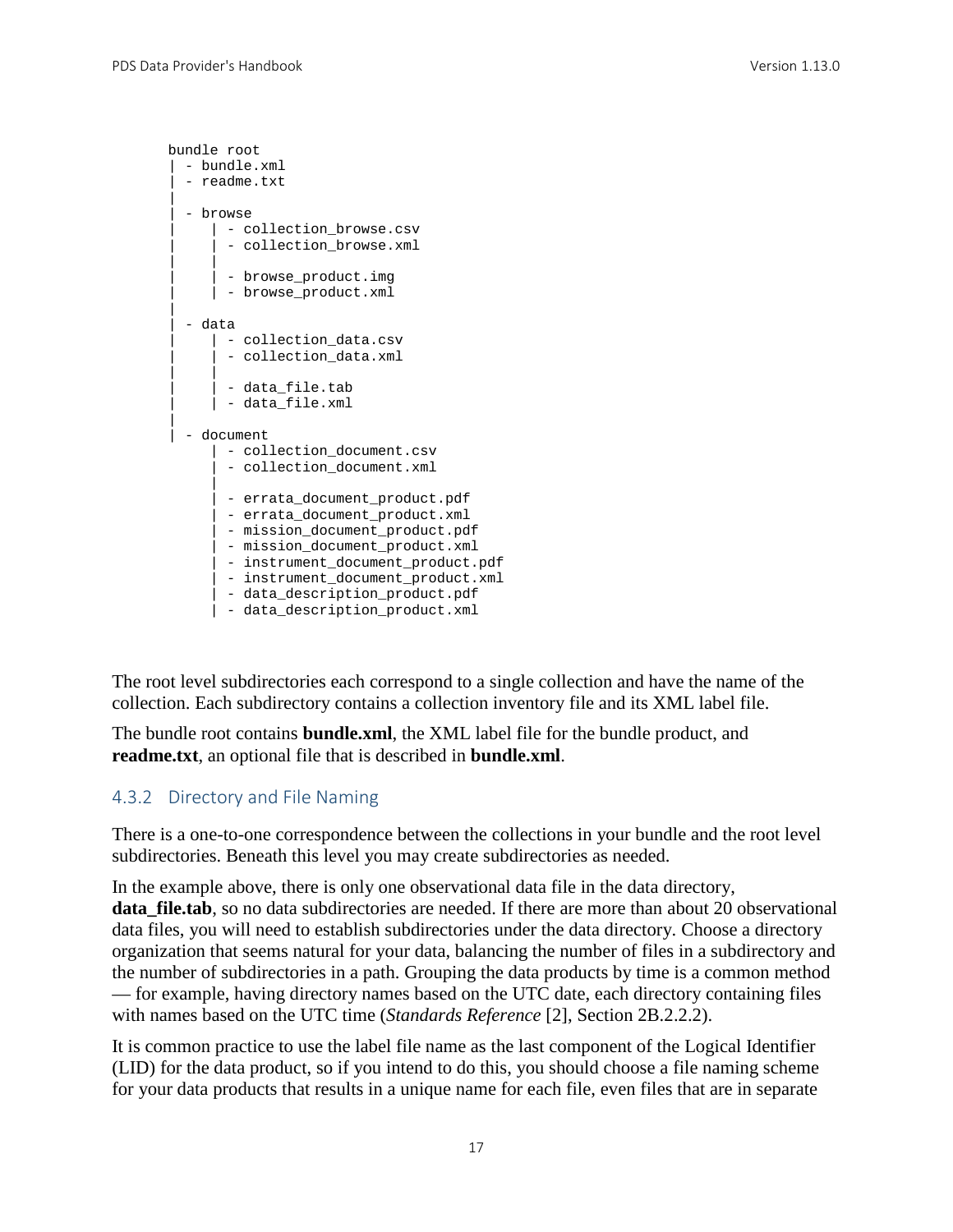subdirectories. It is tempting to put as much identifying information as you can fit into the file name, for quick selection of products without having to open up the labels. This can result in long and cumbersome file names that are hard to read, so aim for a balanced approach. You can use dashes and underscores to separate parts of a file name for readability.

Rules for forming file and directory names are given in *Standards Reference* [2], Section 6C. Here are a few things to keep in mind.

- The directory name must be unique within its parent directory.
- The file name must be unique within its parent directory. The same file name may appear in different directories.
- Directory and file names must be no longer than 255 characters. Some operating systems limit the length of path names, so we recommend keeping the total path length under 255.
- Directory and file names must be case-insensitive; for example, **MyFile.txt** and **myfile.txt** are not permitted in the same directory.
- Directory and file names must be constructed from the character set

| $A-Z$          | ASCII 0x41 through $0x5A$ ,   |
|----------------|-------------------------------|
| $a-z$          | ASCII 0x61 through $0x7A$ ,   |
| $0-9$          | ASCII $0x30$ through $0x39$ , |
| dash "-"       | ASCII 0x2D,                   |
| underscore " " | ASCII 0x5F, and               |
| period "."     | ASCII 0x2E.                   |

- Directory and file names must not begin or end with a dash, underscore, or period.
- The file name must include at least one period followed by an extension. A file name may have more than one period, but PDS will consider all periods other than the final one to be part of the base name.
- Using the same base name for label and data file names is considered good practice; but this is not a PDS4 requirement and is not always possible, such as when a product consists of two or more data files.

As mentioned in Section 3, if you are archiving data as part of a mission, it is often advantageous to negotiate these naming conventions well in advance, in the context of the entire mission, and with regard to naming conventions adopted by past missions with similar instruments.

## <span id="page-24-0"></span>4.3.3 Determining the Documentation Needed

You and your consulting PDS node should sketch out the contents of the document collection early in the design process. PDS requires that products, collections, and bundles be documented so that scientists in future years can understand (1) how the data were collected and processed, (2) what the data mean, and (3) the limitations of the data. Refer to the *Standards Reference* [2], Section 8, and confer with your PDS representative to determine all of the required and appropriate documentation for the document collection.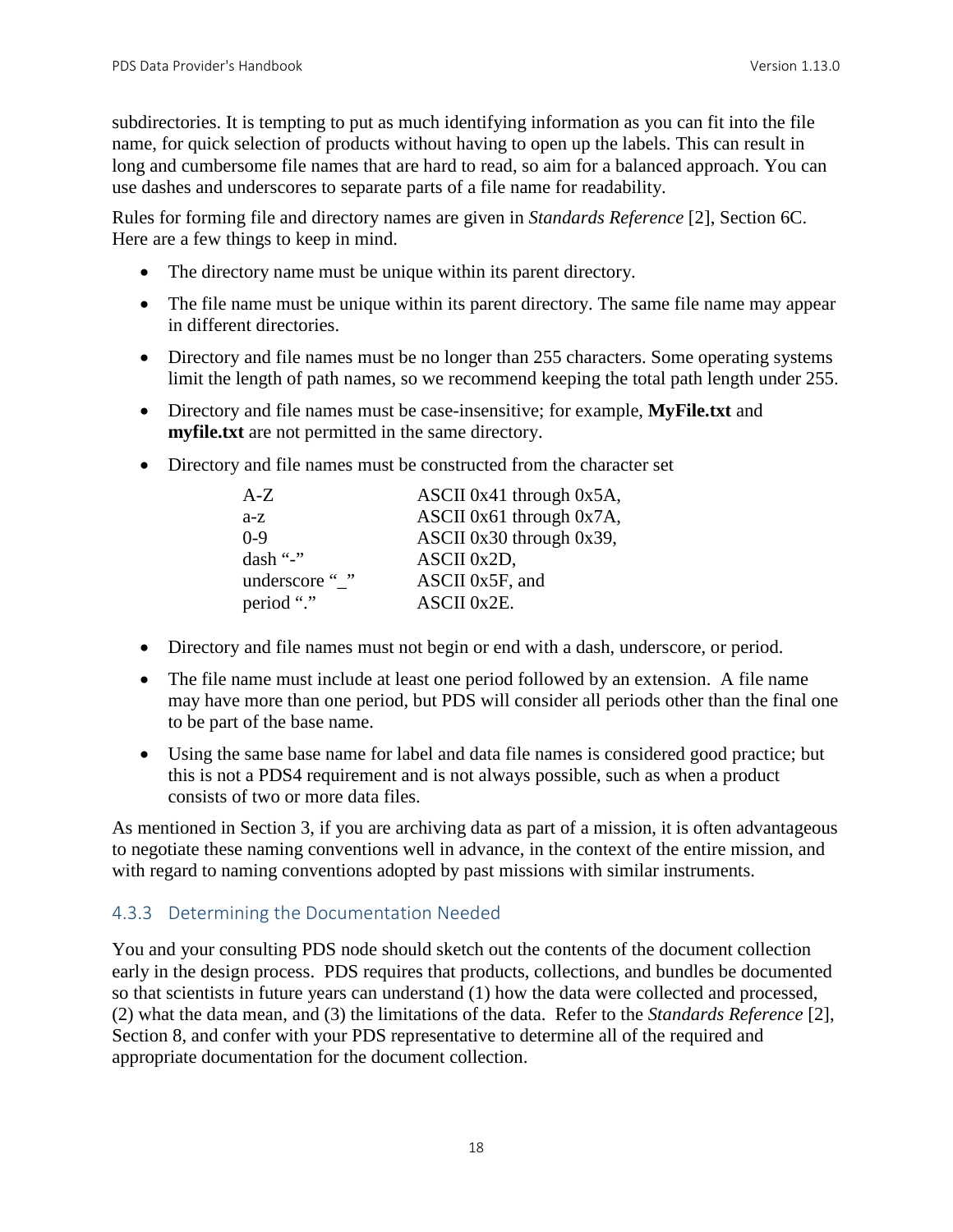Documentation takes three forms in PDS: (a) XML labels, (b) documents included within the archive, and (c) references to material that is publicly available elsewhere.

Documentation considered essential to understanding or using the archive, except for published journal articles, must be submitted as part of the archive. Journal articles may be included if permitted by the copyright holder; otherwise, they should be cited in the archive documentation.

As an example, documentation might include the following:

- An errata file that describes any changes, known errors, or anomalies in the archive.
- A copy of a published journal article that describes the mission.
- A copy of a published journal article that describes the instrument.
- A User's Guide that explains how to read and interpret the data.

For mission archives, it is common practice to include the Software Interface Specification (SIS) document that the mission may require the instrument team to generate. This document goes into the details of the structure, content, and processing of the data products. Missions may also require teams to generate calibration plans, data, and/or reports, which are also suitable for inclusion in the archive.

PDS-compliant formats for documents are UTF-8 and PDF/A. UTF-8 is plain text, including traditional 7-bit ASCII text files. In a PDS archive UTF-8 documents may not include any embedded markup language such as HTML. PDF/A is an ISO-standardized format of PDF (Portable Document Format) suitable for long-term archiving. PDF/A-1a, the preferred level of PDF/A, means a document is in complete compliance with the ISO requirements. PDF/A-1b, also acceptable in PDS, means a document is in minimal compliance. Many software applications that generate PDF files are capable of generating PDF/A files. Your PDS representative can convert standard PDF documents to PDF/A if needed.

Once you have a document in UTF-8 or PDF/A format, you may provide the same document in additional formats if you think they will be convenient. For example, if you have a PDF/A document, you may wish to provide a Microsoft Word version of it also. See the *Policy on Formats for PDS4 Data and Documentation* at

[https://pds.nasa.gov/datastandards/documents/policy/format\\_policies\\_final.pdf,](https://pds.nasa.gov/datastandards/documents/policy/format_policies_final.pdf) and the *List of Supplemental Formats* at

[https://pds.nasa.gov/datastandards/documents/policy/Supplemental\\_Formats.pdf.](https://pds.nasa.gov/datastandards/documents/policy/Supplemental_Formats.pdf)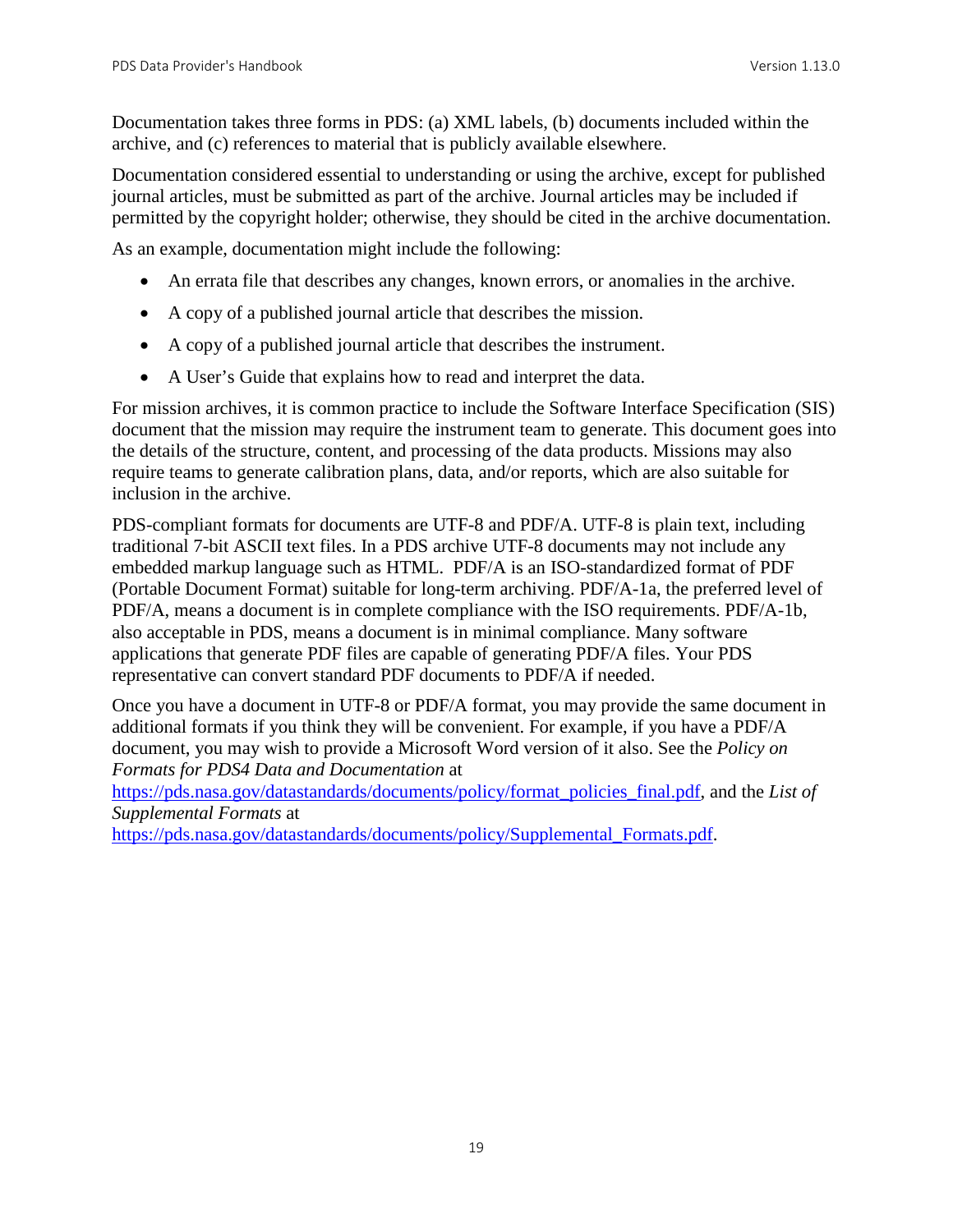## <span id="page-26-0"></span>5 Assigning Unique Identifiers

When you have determined the contents and organization of your archive, and you have settled on a directory and file naming scheme, the next step is to make a plan for uniquely identifying the products in the archive. As we mentioned in Section 2.5, Unique Identifiers, all products – data, documentation, and other components – carry a unique Logical Identifier (LID) that follows a set of formation rules. It's important to determine these LIDs before you go further in creating labels for your products because the LIDs are needed for the labels. Also, you and your PDS representative will need to work with a data engineer at the PDS Engineering Node to ensure that your LIDs are unique across PDS and, for mission data, to ensure that they conform to the mission-wide LID design.

You may also have a Digital Object Identifier (DOI) assigned to your product. DOIs are covered in Section 5.5.

## <span id="page-26-1"></span>5.1 General Concepts

Every product has an identifier that is unique across all products registered and archived with the PDS. This identifier is referred to as a LIDVID and is the concatenation of a logical identifier (LID) and a version identifier (VID). We'll address the construction of each in the following sections.

Here are some general rules:

- LIDs must be unique across PDS.
- One LID covers all versions of a single product; the VID distinguishes among versions<sup>[6](#page-26-2)</sup>. Rules for incrementing VIDs are found in the *Standards Reference* [2] Section 6D.3.
- Each LID in a PDS archive begins with the agency identifier  $urn:nas: pds:$ <sup>[7](#page-26-3)</sup>. This ensures that any LID that is unique within PDS is also unique within NASA and within the global federation of agencies that subscribe to this identification system — that is, the prefix ensures that products have globally unique identifiers.
- LIDs are restricted to lower-case letters, digits, the dash, the period, and the underscore. Colons are also used but only in a prescribed way to delimit fields (see below).
- Each PDS4 LID is constructed as four, five, or six fields, for bundles, collections, and products respectively, where each pair of fields is separated by a colon. Each field must begin with a letter or digit.
- LID maximum length is 255 characters.

<span id="page-26-2"></span> <sup>6</sup> Discuss with your consulting node the conditions under which a new version should actually be a different product. Versions generally succeed each other and result from improvements — incrementally better calibration, for example. If the processing algorithm itself changes significantly, you may want to consider defining a new set of products rather than incrementing the version.

<span id="page-26-3"></span> $7$  You may find other prefixes in archives maintained by other agencies (for example, urn:esa:psa: for the European Space Agency PSA archive), but do not use these when preparing data for delivery to PDS.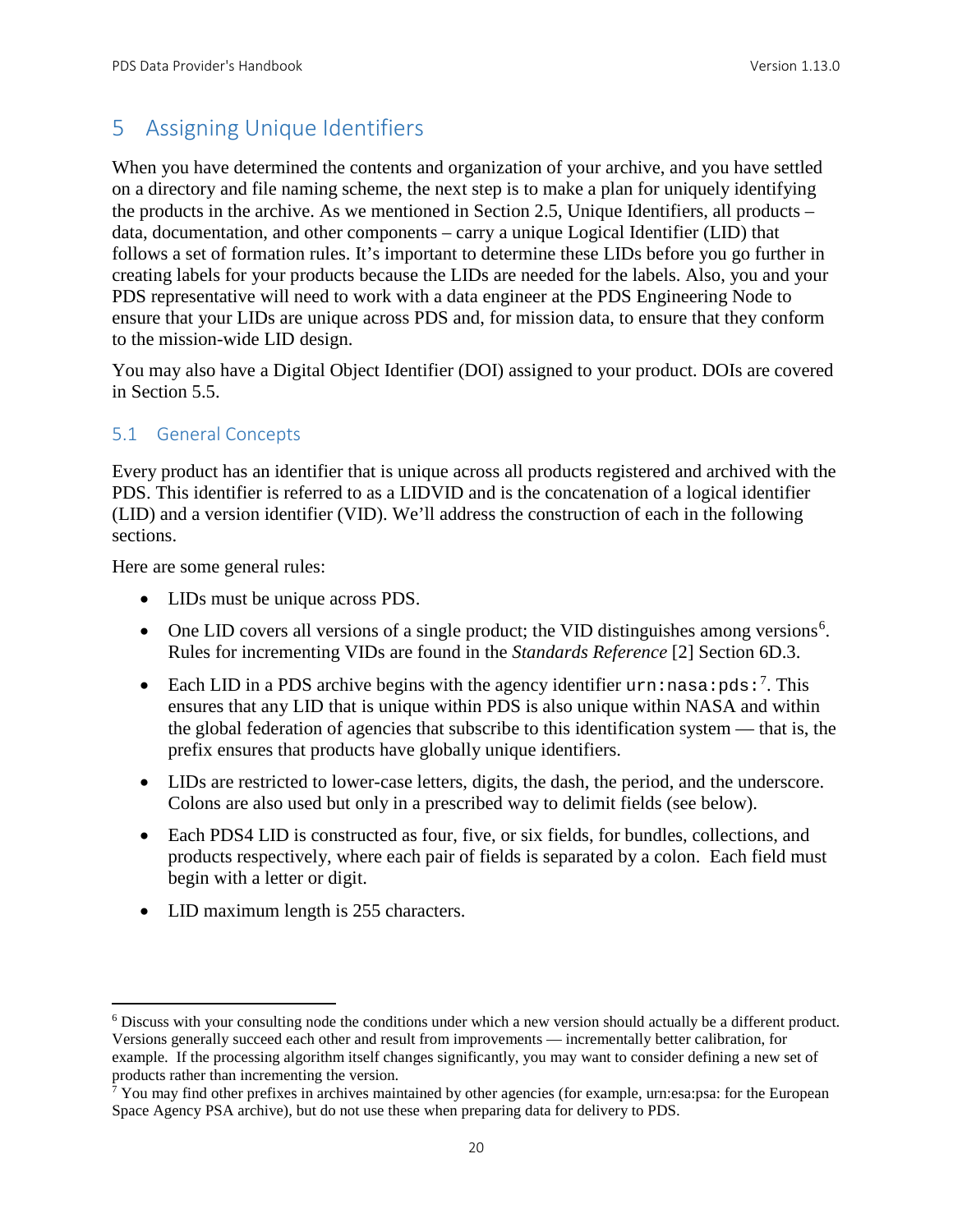## <span id="page-27-0"></span>5.2 Constructing Logical Identifiers (LIDs)

The complete set of requirements for LID construction is given in Section 6D.2 of the *Standards Reference* [2]. We give a summary here. LIDs for context products have special requirements, which are discussed in Appendix J.

Recall that each basic product is delivered to PDS as a member of a collection and that each collection is a member of a bundle. LIDs are constructed based on a hierarchical set of these relationships.

LIDs are constructed by concatenating fields of characters. The fields are separated by colons. This is the only use of colons permitted in LIDs.

• Bundle LIDs are constructed by appending a unique bundle-specific identifier to the agency identifier, such as urn:nasa:pds or urn:esa:psa.

Bundle  $LID = urn: nasa: pds: **bundle_id**$ 

Bundle  $LID = urn: esa: psa: **bundle** id>$ 

Since all PDS bundle LIDs are constructed this way, the bundle LID will be globally unique.

• Collection LIDs are constructed by appending a unique collection identifier to the parent bundle's LID, for example

Collection LID = urn:nasa:pds:<br/>cbundle\_id>:<collection\_id>

Since all PDS collection LIDs are constructed in this way and the collection identifier is unique within the bundle LID, the collection LID will be globally unique.

• Basic Product LIDs are constructed by appending a unique product identifier to the parent collection's LID.

Product LID = urn:nasa:pds:<br/>bundle\_id>:<collection\_id>:<product\_id>

Since the product LID is based on the collection LID, which is unique across PDS, the product LID will be globally unique.

#### <span id="page-27-1"></span>5.2.1 Examples

The following examples are based on a hypothetical mission.

|                      | <b>Name</b>                           | <i><b>Abbreviation</b></i> |
|----------------------|---------------------------------------|----------------------------|
| spacecraft           | Super SpaceCraft 01                   | ssc01                      |
| <i>instrument</i>    | <b>High Resolution Photon Counter</b> | Hirespc                    |
| <i>mission phase</i> | Cruise, Mercury, Earth phase          | Cruise                     |

The Hirespc instrument team decides to use the spacecraft clock count (sclock) at the start of each observation as the product field of the LID for observational data products. They also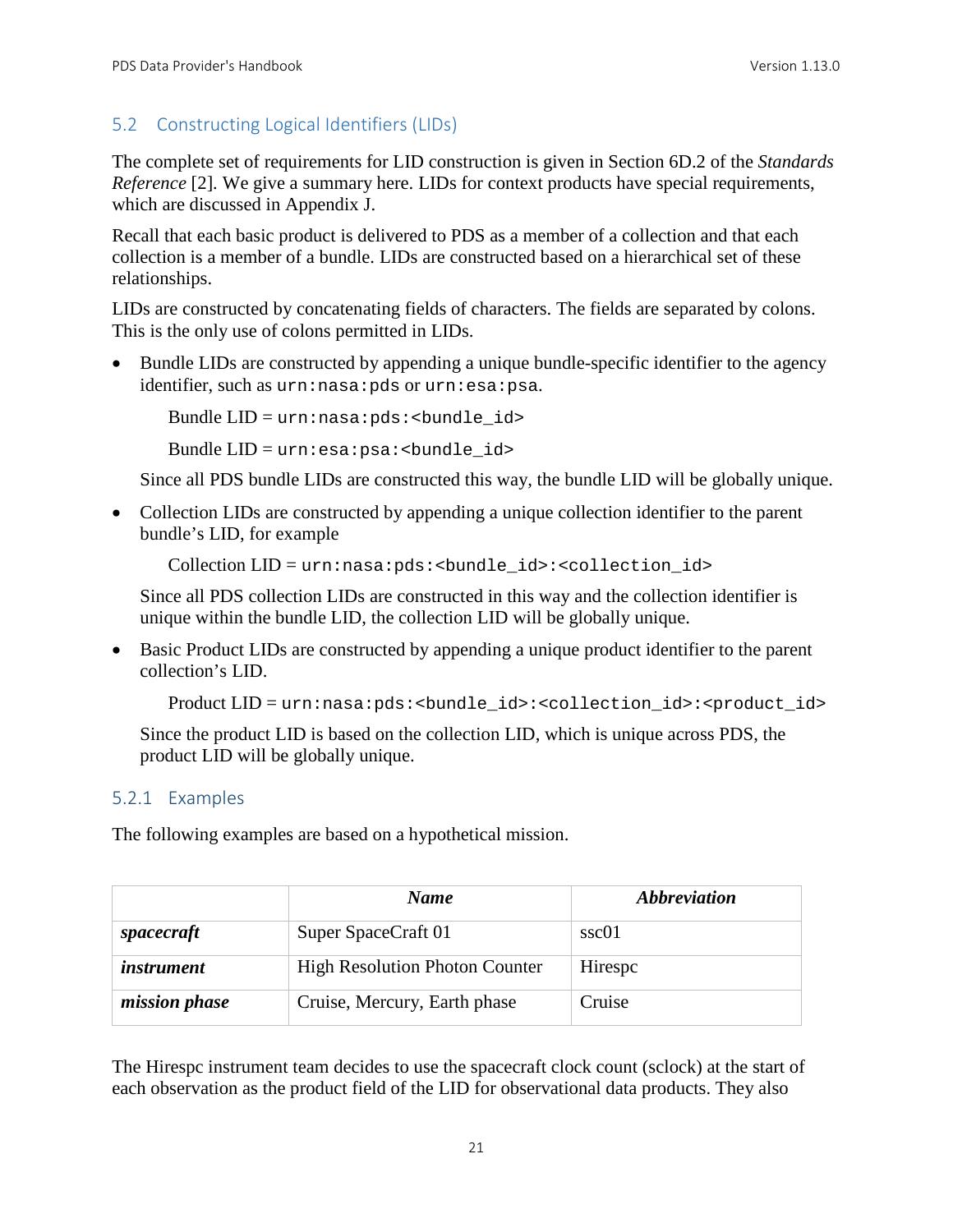decide to create a separate bundle for each phase of the mission. This is all the information we need to start designing LIDs.

#### Cruise Phase Bundle

Bundle LID

urn:nasa:pds:ssc01.hirespc.cruise

*Note that in the above example bundle field, ssc01.hirespc.cruise, we used periods as separators. Alternatively we could have used dashes, underscores, or some combination of the three. Discuss the use of period, dash, and underscore in LIDs with your consulting node; there may be a preference.*

#### Collection LIDs

urn:nasa:pds:ssc01.hirespc.cruise:browse urn:nasa:pds:ssc01.hirespc.cruise:context urn:nasa:pds:ssc01.hirespc.cruise:data urn:nasa:pds:ssc01.hirespc.cruise:document

*If there is a large number of products, it might be desirable to subdivide the data products into two or more collections by processing level (data\_raw, data\_derived, etc.), by year (data\_2006, data\_2007, etc.), or by a different discriminator. Many discriminators are permitted; you should use whichever is best suited to your data. Discuss with your consulting node.*

Product LIDs [examples of data products identified by a spacecraft clock count of 31234567 in various collections]

```
urn:nasa:pds:ssc01.hirespc.cruise:browse:browse_31234567
urn:nasa:pds:ssc01.hirespc.cruise:data:data_raw_31234567
urn:nasa:pds:ssc01.hirespc.cruise:data:data_derived_31234567
urn:nasa:pds:ssc01.hirespc.cruise:document:errata
```
## <span id="page-28-0"></span>5.3 Constructing Version Identifiers (VIDs)

Detailed requirements and formation rules for versioning LIDs are provided in the *Standards Reference* [2]*,* Section 6D.3; we provide a brief summary here.

Version IDs are used for all types of products, including basic products, collections, and bundles.

- VIDs are appended to LIDs by a double colon ("::").
- VIDs must be of the form M.n, where M denotes a major version and n denotes a minor version.
- The major number (M) is initialized to 1 for archive products. Whenever the major number  $(M)$  is incremented, the minor number  $(n)$  is reset to 0.
- Neither M nor n should be prepended with zeros; each is simply incremented as an integer. Thus 1.1 and 1.10 are different versions, and 1.01 is invalid.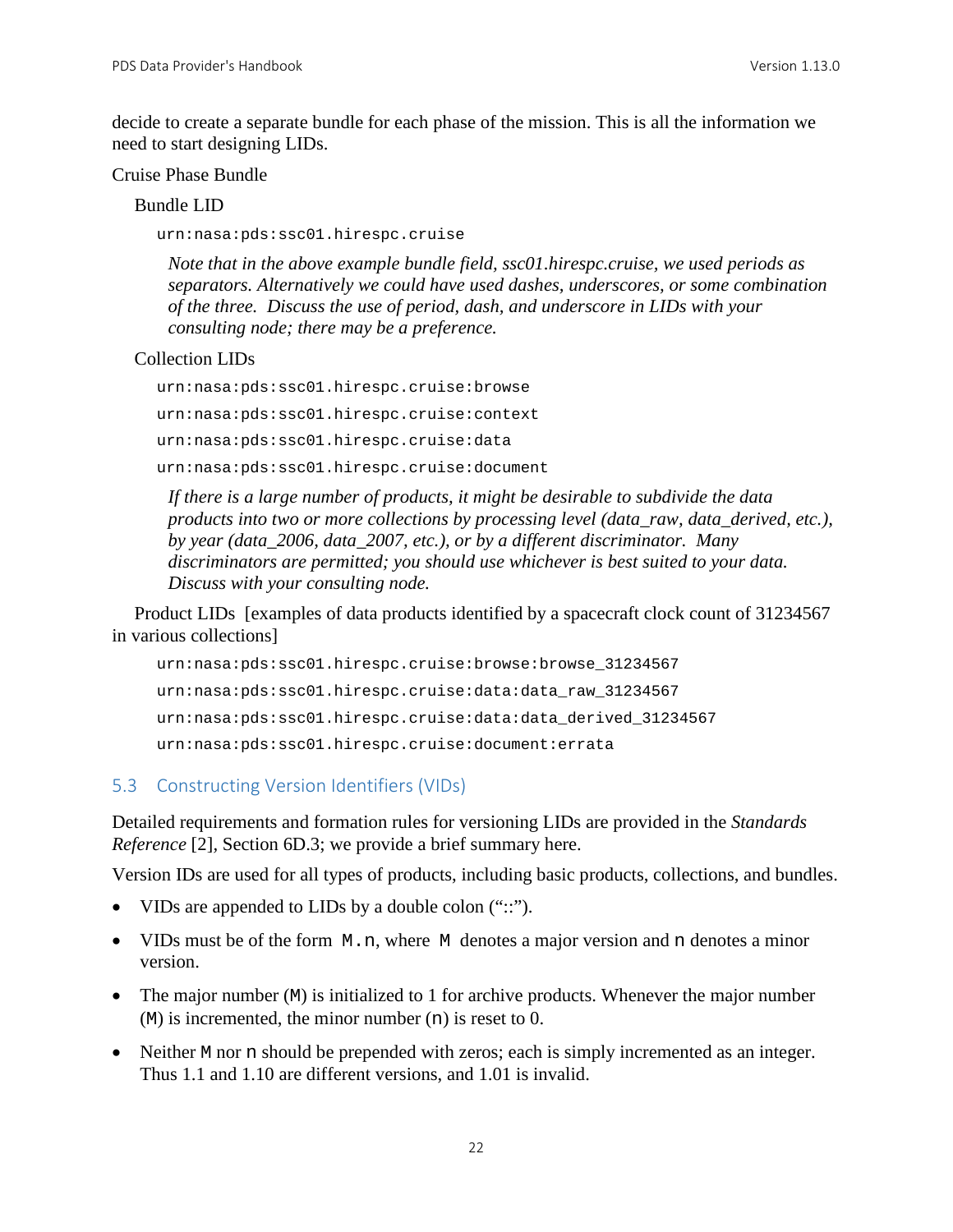## <span id="page-29-0"></span>5.4 LIDVID Construction

A *version identifier* (VID) may be appended to a logical identifier (LID) to identify one of several versions of the same bundle, collection, or product. Use double colons to append the VID to the LID. The combination is called a *versioned identifier* (LIDVID). LIDVIDs are used to locate products within PDS; every version of every product within PDS has a unique LIDVID.

The following example LIDVIDs are based on the example LIDs in Section 5.2.1. In all cases the VID is 1.0.

#### <span id="page-29-1"></span>5.4.1 Examples

#### Cruise Phase Bundle

Bundle LIDVID

urn:nasa:pds:ssc01.hirespc.cruise::1.0

#### Collection LIDVIDs

```
urn:nasa:pds:ssc01.hirespc.cruise:browse::1.0
urn:nasa:pds:ssc01.hirespc.cruise:context::1.0
urn:nasa:pds:ssc01.hirespc.cruise:data::1.0
urn:nasa:pds:ssc01.hirespc.cruise:document::1.0
urn:nasa:pds:ssc01.hirespc.cruise:xml_schema::1.0
```
Product LIDVIDs [data products for sclock = 31234567]

```
urn:nasa:pds:ssc01.hirespc.cruise:browse:browse_31234567::1.0
urn:nasa:pds:ssc01.hirespc.cruise:data:data_raw_31234567::1.0
urn:nasa:pds:ssc01.hirespc.cruise:data:data derived 31234567::1.0
urn:nasa:pds:ssc01.hirespc.cruise:document:errata::1.0
urn:nasa:pds:ssc01.hirespc.cruise:xml schema:table character 0411f::1.0
```
When you have constructed draft LIDs and LIDVIDs contact your PDS node representative to verify that they are unique and conform to the rules.

## <span id="page-29-2"></span>5.5 Digital Object Identifiers

A Digital Object Identifier (DOI) is an externally assigned identifier for a resource which is commonly used in publications to reference or cite the resource. A DOI is generated by a DOI Registration Agency (RA). Typically a DOI is assigned to a Collection product, but may also be assigned to a Bundle product and to some basic products – for example, documents. An assigned DOI will be included in the product label. DOIs are assigned as part of the archive design and development process. Your PDS contact will help you in obtaining a DOI.

You might wonder why a product may have two different unique identifiers assigned, a DOI and a LID. The reason is that they serve two different purposes. A DOI is used to cite data in publications, and there is a system in place which can track the use and impact of any publication (data or papers). A LID is used by PDS to manage the archive and is used at a much finer granularity than is a DOI. The two types of identifiers have complementary purposes.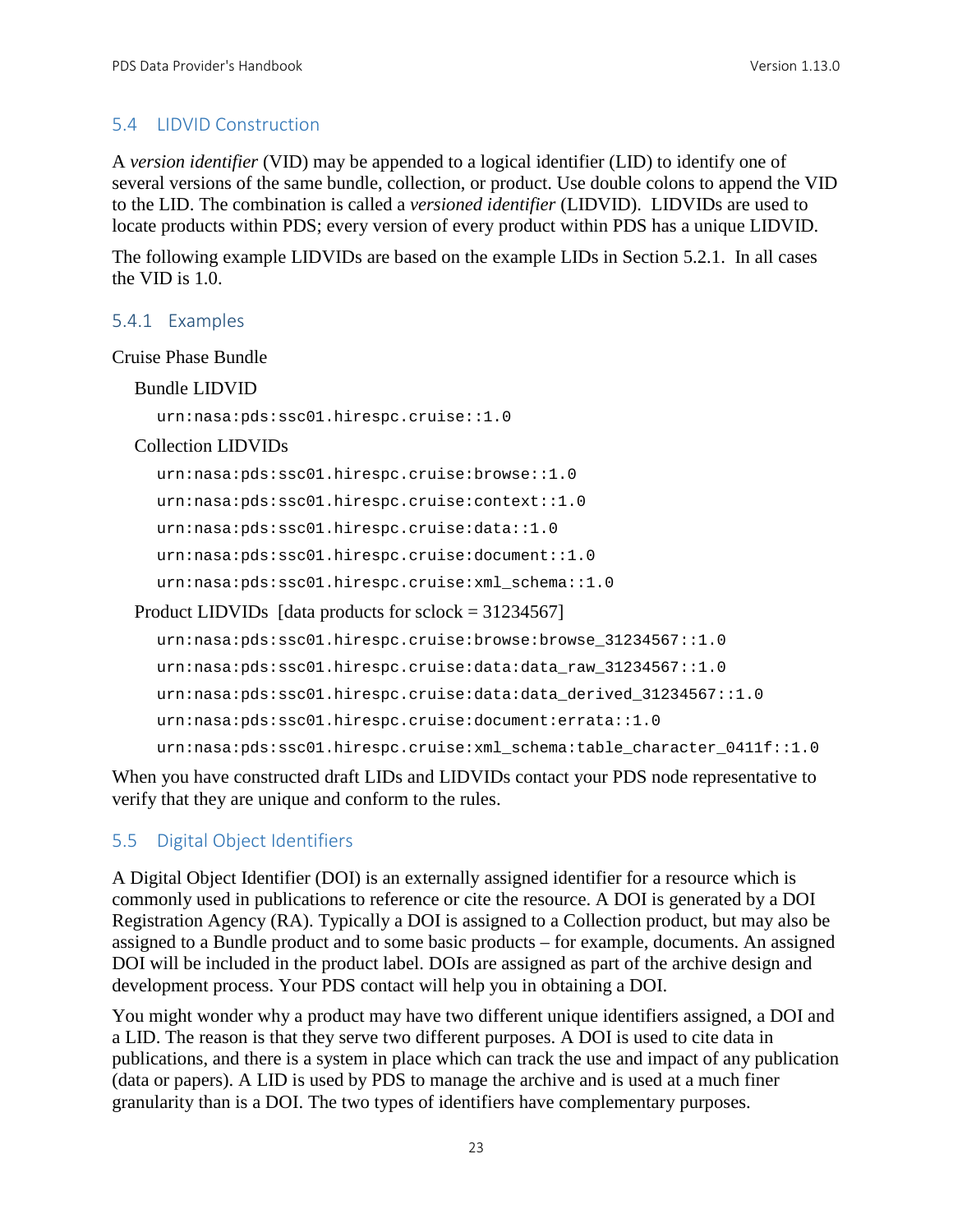## <span id="page-30-0"></span>6 Designing Labels

## <span id="page-30-1"></span>6.1 Overview of Labels and Schema

Labels are fundamental to PDS products; they describe both the content and format of products. They also allow links to be established among products, so that observational data can reference descriptions of the instrumentation that collected the bits, the spacecraft that hosted the instruments, and the organizations that supported the activity. They also help to bind related products into collections and related collections into bundles. Using labels written in XML, and constrained by an XML schema and a set of Schematron rules, helps ensure that PDS4 products are thoroughly and consistently documented, and that their metadata are available to the wide range of third-party software that reads and writes in XML.

The *PDS4 Information Model* [1], *PDS4 Data Dictionary* [3], and their XML representation in the *PDS4 Common Schema and Schematron* [4] serve as a library of generic definitions for each PDS4 product type. PDS also maintains data dictionaries for specialized disciplines such as geometry and cartography and for specific planetary missions; these are called Local Data Dictionaries or LDDs. They are also expressed as XML schemas for use in PDS labels. The PDS4 Schema and all current Local Data Dictionary schemas are available at [https://pds.nasa.gov/datastandards/schema/released/.](https://pds.nasa.gov/datastandards/schema/released/)

When a schema is used in a PDS4 label it is associated with a namespace. A namespace is a context for the terms defined in the schema. The common PDS4 schema has the namespace **pds**, and it is the default namespace in a PDS4 label. Other namespaces correspond to Local Data Dictionaries such as **cart** for the cartography dictionary, **disp** for the display dictionary, and **mvn** for the MAVEN mission dictionary. If classes or attributes from other namespaces are used in the label, the terms are prefixed with that namespace, as in **cart:map\_projection\_name** and **disp:vertical\_display\_direction**. Only namespaces that are registered in the Namespace Registry may be used in PDS4 labels [\(https://pds.nasa.gov/datastandards/schema/pds](https://pds.nasa.gov/datastandards/schema/pds-namespace-registry.pdf)[namespace-registry.pdf\)](https://pds.nasa.gov/datastandards/schema/pds-namespace-registry.pdf).

When you prepare data for delivery to PDS, you will certainly be involved in creating labels; you may also be involved in creating discipline- or mission-specific LDDs. This section will focus on the components of labels, design choices you will need to make, and tools you can use. Basic information about XML and XML schemas can be found in Appendix C, specific instructions for editing PDS XML labels are in Appendix D, and a discussion about creating Local Data Dictionaries is available on the Small Bodies Node PDS4 Wiki [\(http://sbndev.astro.umd.edu/wiki/SBN\\_PDS4\\_Wiki\)](http://sbndev.astro.umd.edu/wiki/SBN_PDS4_Wiki).

## <span id="page-30-2"></span>6.2 Basic Product Labels

We can think of the material in the PDS archive as either observational or supplementary data (see Appendix A in *Concepts* [5] for formal definitions). We discuss labels for observational products first; then we discuss aspects of non-observational (supplementary) product labels, which differ slightly. Labels for aggregate products – that is, collections and bundles – are discussed in Appendix K.

You and your node representative should discuss the nature of the files that will be included in your archive, roughly categorizing the products according to whether they are observational or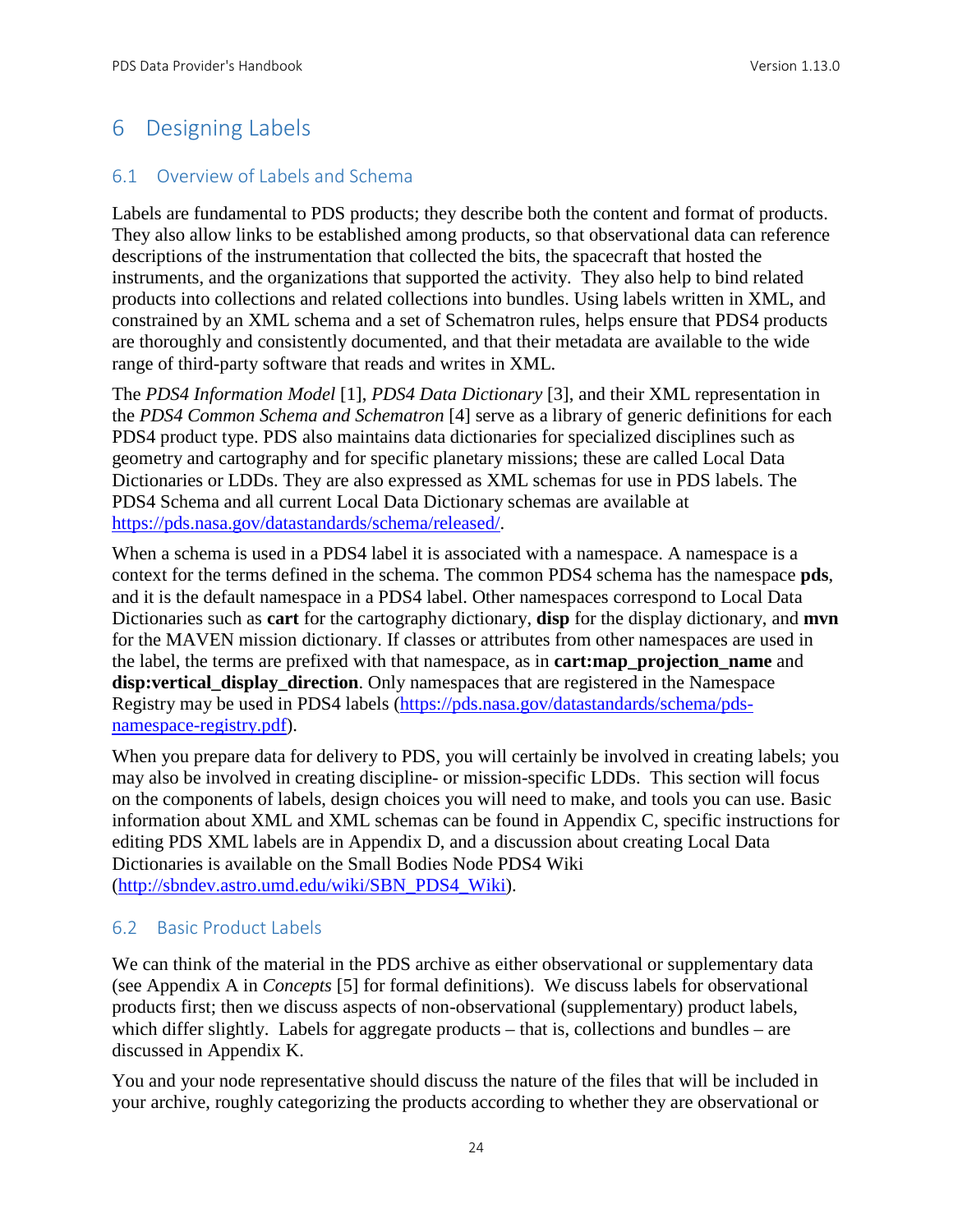supplementary. The node representative can then identify the appropriate product types, such as Product Observational and Product Document, and their associated controlling files common, discipline, and mission schema and Schematron files. This set of schemas and Schematron files will be used to generate label templates and will provide the syntactic and semantic validation criteria for ensuring the integrity of the products in your archive. If you don't have them already, you can get them online at

<https://pds.nasa.gov/datastandards/schema/released/> or the node representative can provide the files to you.

## <span id="page-31-0"></span>6.2.1 Product Type Selection

Each PDS4 label must identify the type, or class, of product the label is describing. The product type determines the set of required and optional classes and attributes to be specified in the product label. Product types, in alphabetical order, are as follows (*PDS4 Information Model* [1]):

- **Product\_Ancillary** a basic product containing data that are supplementary to observational data.
- **Product Browse** a basic product containing a low resolution or "quick-look" version of an observational product.
- **Product\_Bundle** an aggregate product used to identify the member collections of an archive bundle.
- **Product\_Collection** an aggregate product used to identify the member basic products of an archive collection.
- **Product\_Context** a basic product identifying the physical (instrument, spacecraft, target, people) and conceptual (investigation, node) objects related to an observational product.
- **Product\_Document** a basic product identifying a single logical document, such as an interface specification, instrument description, or user's manual; the document product may be archived in multiple formats under the single logical Product\_Document definition.
- **Product\_File\_Text** a basic product consisting of a single digital file with ASCII character encoding.
- **Product\_Native** a basic product containing data in the original format returned by the observing system, used for data that cannot be described using one of the PDS4 formats for observational data. See *Standards Reference* [2] Section 9E for restrictions on the use of this product type.
- **Product Observational** a basic product comprising one or more images, tables, and/or other fundamental data structures that are the result of a science or engineering observation.
- **Product\_SPICE\_Kernel** a basic product consisting of a SPICE kernel.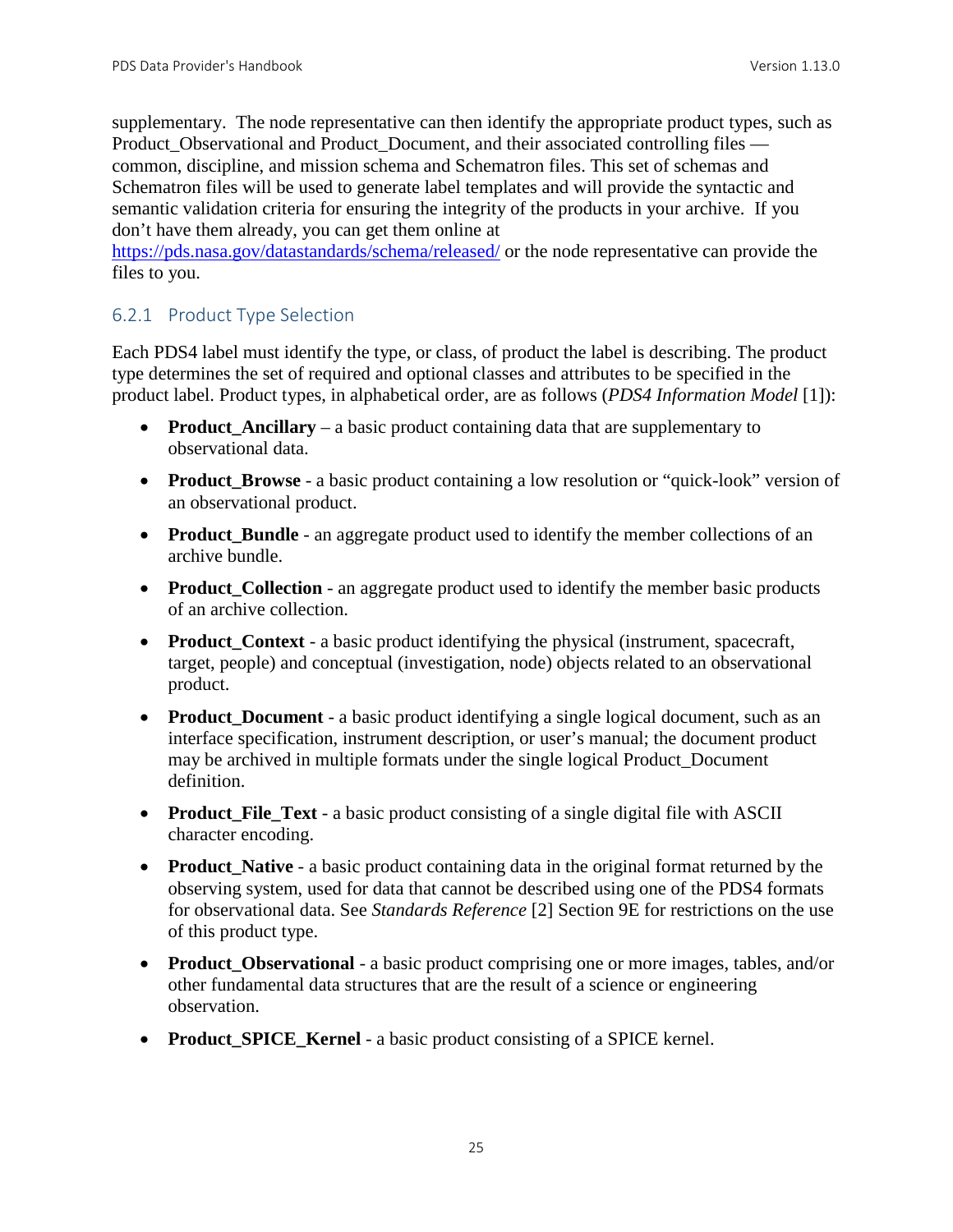- **Product\_Thumbnail** a basic product consisting of a highly reduced version of an image, even smaller than a Product Browse image, typically used in displaying the results from search interfaces.
- **Product XML Schema** a product consisting of XML formatted schemas, Schematron files, or any other reference schemas used in the interpretation of an observational product.
- **Product Zipped** a product containing other products and associated files, packaged using a PDS4-approved aggregation algorithm such as Zip.

The selection of the appropriate product class, when the choice is not obvious, is outlined in Appendix B, How To Select the Right Class for a Product.

## <span id="page-32-0"></span>6.2.2 Basic Product Labels for Observational Products

The science data products in your archive will be described using Product\_Observational labels, so we'll go into more detail about them in this section.

## *6.2.2.1 Selecting the Structural Description for Observational Products*

Based on the nature of the observational data, you and your node representative will determine which subclasses to use for describing the observational objects (e.g., **Array**, **Table**, **Header**, etc.) in your archive. The **Product\_Observational** class allows the following subclasses (*PDS4 Information Model* [1]).

For binary array data:

- **Array**
- **Array\_2D**
- **Array\_2D\_Image**
- **Array\_2D\_Map**
- **Array\_2D\_Spectrum**
- **Array\_3D**
- **Array\_3D\_Image**
- **Array\_3D\_Spectrum**

For binary tabular data:

• **Table\_Binary**

For character tabular data:

- **Table\_Character** (fixed width fields)
- **Table Delimited** (variable width fields)

The following are allowed, but are less frequently used, and special constraints may apply:

• **Header**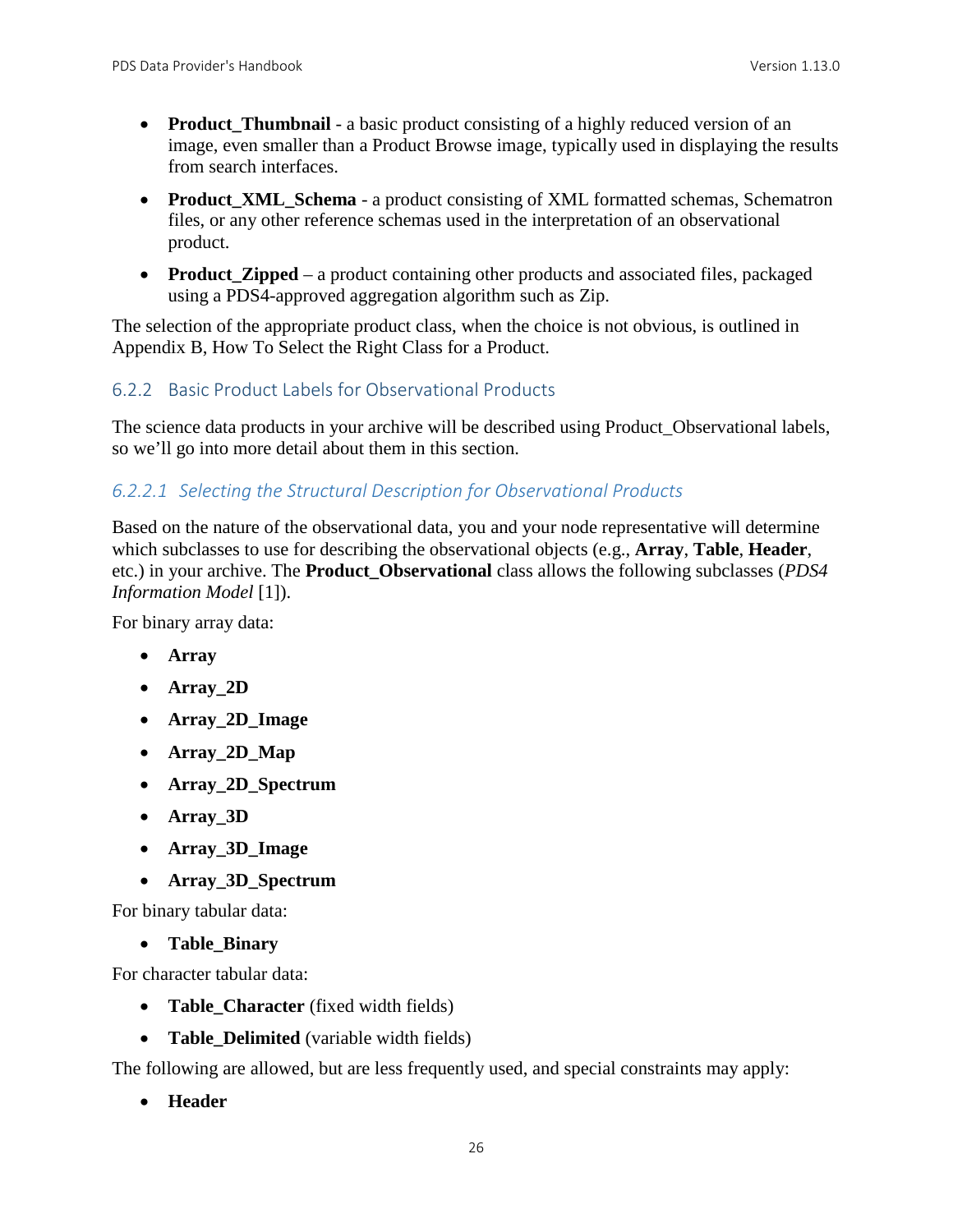- **Encoded\_Header**
- **Encoded\_Binary** (Supplemental)
- **Encoded\_Byte\_Stream** (Supplemental)
- **Encoded\_Image** (Supplemental)
- **Parsable\_Byte\_Stream** (Supplemental)
- **Stream\_Text**

When a class with one or more levels of subclasses could be used to describe an object, the most specific subclass that is appropriate and allowed in the class must be used. For example, when a two-dimensional array contains image pixels, and **Array**, **Array\_2D**, and **Array\_2D\_Image** are possible choices, **Array\_2D\_Image** must be used rather than **Array** or **Array\_2D**.

#### *6.2.2.2 Basic Product Label Organization – Observational Products*

In a **Product\_Observational** label there are several blocks of information called *areas*. Each area contains one or more classes, each of which may have several attributes. The areas, plus some XML overhead at the beginning, are shown in Figure 6-1 and explained in the text that follows. The figure omits the contents of each area for brevity; see Appendix E for the details.

- XML Prolog
	- o The statement beginning with <?xml is an XML declaration. It means that the label is an XML versioned document.
	- o The statement beginning with <?xml-model is a processing instruction. It identifies the Schematron file against which the label is validated. A label may have more than one of these statements.
- Root Tag
	- $\circ$  Provides a declaration of the root element of the label; the product type in this case, **Product\_Observational**.
	- o Lines beginning with xmlns: identify the namespaces used in the label (i.e., the **pds** namespace plus any additional discipline or mission namespaces from the Namespace Registry)
	- o Lines beginning with xsi:schemaLocation match namespaces to the locations where the associated schemas are found.
- Identification Area
	- o Provides identification information specific to the product (the LID and VID, the information model version, the product class, etc.)
	- o Provides citation information specific to the product
	- o Provides modification history specific to the product
- Observation Area
	- o Provides information about the investigation, instrument, target, times, etc.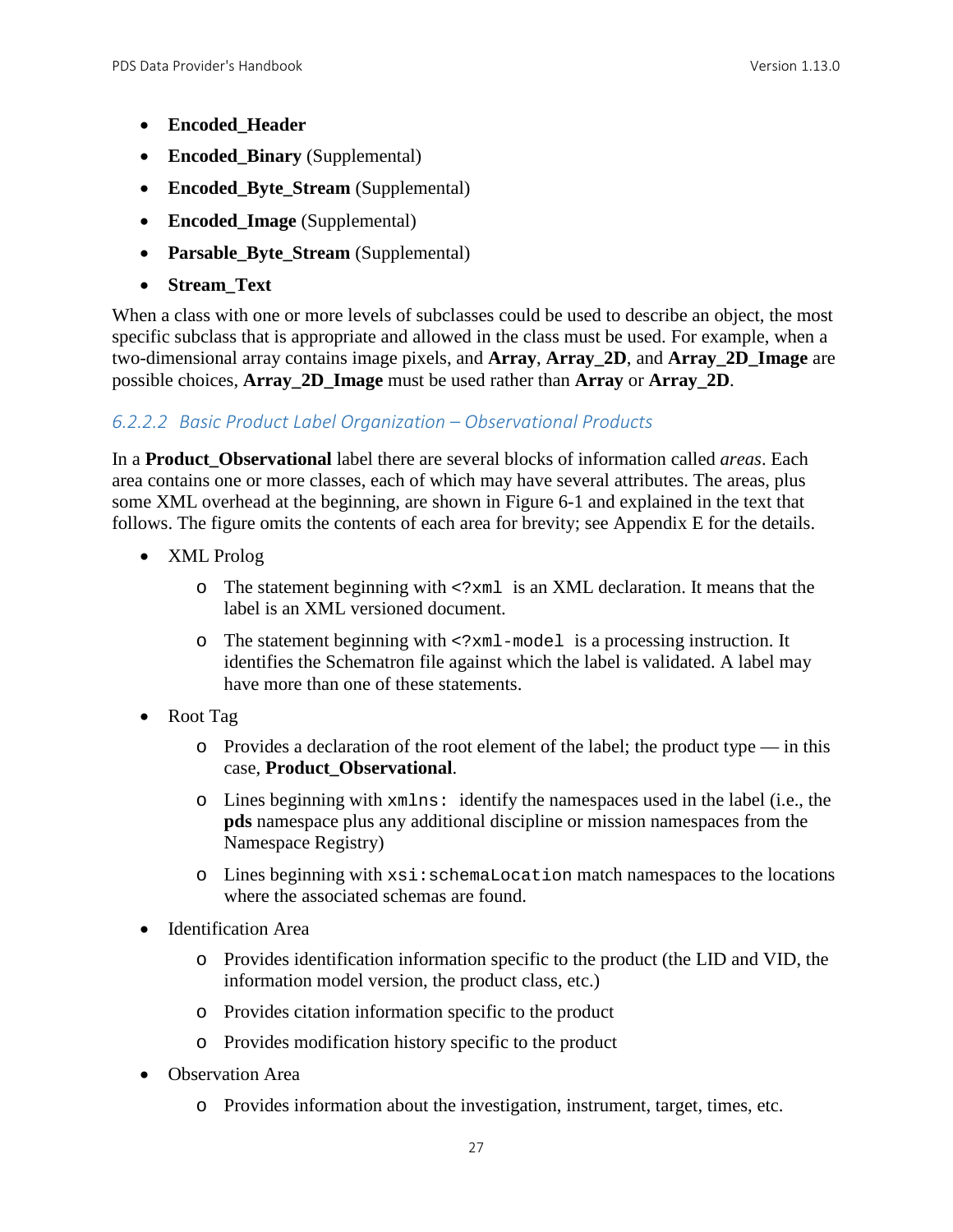| <b>XML Prolog</b>                                                                                                           |
|-----------------------------------------------------------------------------------------------------------------------------|
| xml version="1.0" encoding="UTF-8"?                                                                                         |
| xml-model href="http://pds.nasa.gov/pds4/pds/v1/PDS4_PDS_1700.sch"<br schematypens="http://purl.oclc.org/dsdl/schematron"?> |
|                                                                                                                             |
| <b>Root Tag</b>                                                                                                             |
| <product <="" observational="" td="" xmlns="http://pds.nasa.gov/pds4/pds/v1"></product>                                     |
| xmlns: pds="http://pds.nasa.qov/pds4/pds/v1"                                                                                |
| xmlns:xsi="http://www.w3.org/2001/XMLSchema-instance"                                                                       |
| xsi:schemaLocation="http://pds.nasa.qov/pds4/pds/vl<br>http://pds.nasa.gov/pds4/pds/v1/PDS4_PDS_1700.xsd">                  |
|                                                                                                                             |
| <b>Areas</b>                                                                                                                |
| <identification area=""></identification>                                                                                   |
| 27 lines of detail                                                                                                          |
|                                                                                                                             |
| <observation area=""></observation>                                                                                         |
| 76 lines of detail                                                                                                          |
|                                                                                                                             |
| <reference list=""></reference>                                                                                             |
| 10 lines of detail                                                                                                          |
|                                                                                                                             |
|                                                                                                                             |
| <file_area_observational></file_area_observational>                                                                         |
| 41 lines of detail                                                                                                          |
|                                                                                                                             |
| <b>End Tag</b>                                                                                                              |
|                                                                                                                             |

*Figure 6-1. Example Label Structure for Product\_Observational*

- o Includes subsections for relevant classes specific to one or more discipline dictionaries, and to the mission (or an equivalent namespace).
- Reference List Area
	- o Provides identification information for products, such as source products or journal articles, that are relevant to understanding the product. References may be made to sources both internal and external to PDS.
- File Area
	- $\circ$  Identifies the file(s) containing the digital object(s), and
	- o Includes classes that describe each digital object in the given file (e.g., the description and parameters of each header, table, and image).
- End Tag
	- o The end tag corresponds to and closes the Root Tag.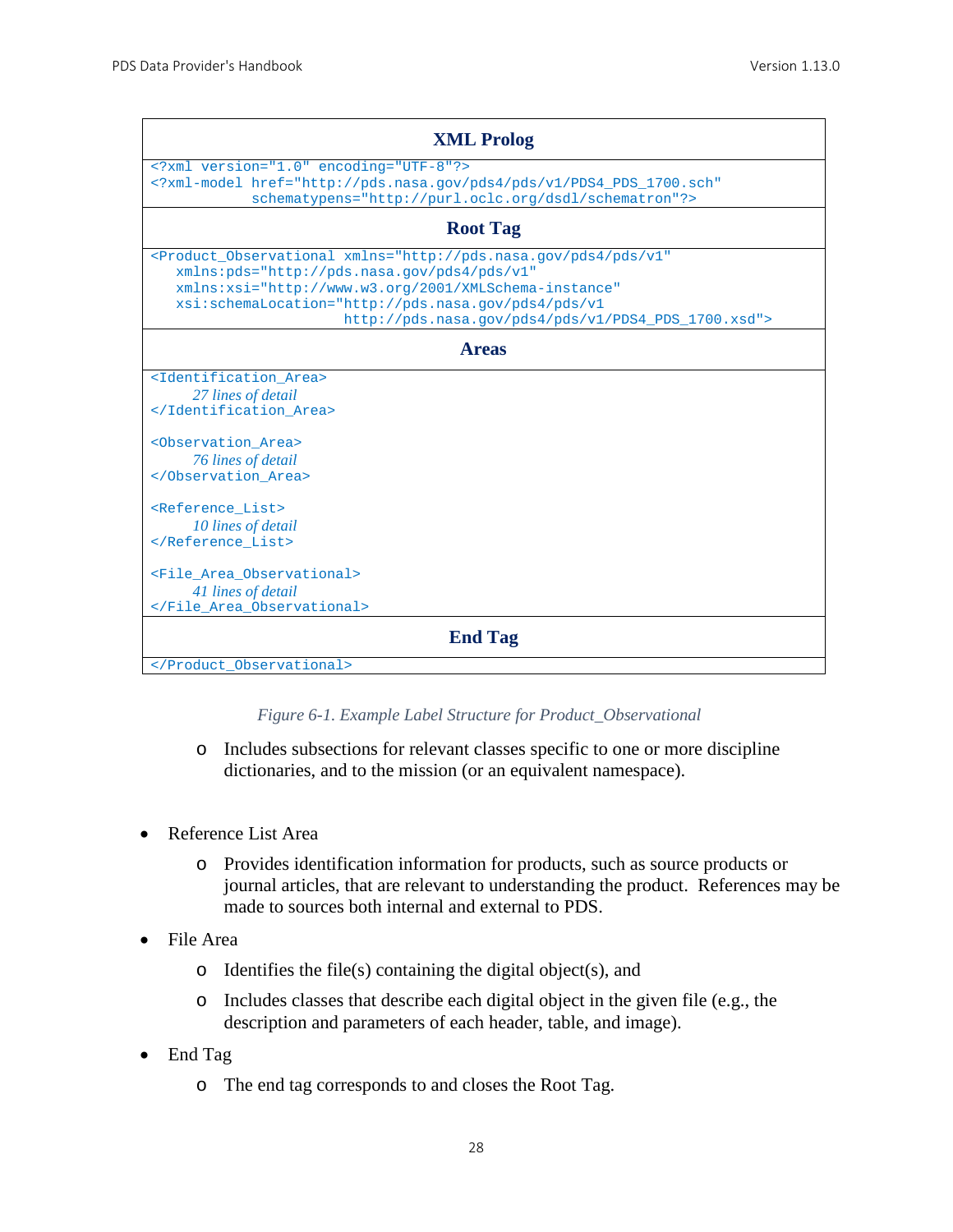Any basic product may include multiple objects and multiple object types. For example, you may have a product comprising an **Array\_2D\_Image**, a **Table\_Character** histogram of pixel values, and a **Header**. The three objects, which may or may not all reside in the same file, coupled with the single XML label that describes these objects, form the single digital product. If they are all in the same file, then the label's File area will have a **File\_Area\_Observational** class that permits inclusion of multiple digital objects (e.g., **Header**, **Table\_Character**,

**Array\_2D\_Image**). If the objects are in two or more files, then the label will have a separate **File\_Area\_Observational** class for each file. Ask your consulting node to recommend the best method for your products.

If your observational products have associated browse objects, you may treat them as separate browse products and associate them with the corresponding observational products using the **Internal\_Reference** class within the Reference List area.

If your observational products have associated source products, you may associate them with the corresponding observational products using the **Source\_Product\_Internal** and **Source Product External classes within the Reference List area.** 

With two exceptions, all **Product\_Observational** labels must have the structure shown in Figure 6-1 (*PDS4 Information Model* [1]). The exceptions are:

- The **Reference** List class is optional; and
- One or more **File\_Area\_Observational\_Supplemental** classes, which allow supplementary data objects to be carried along with observational data products, may be added. An example of a label that uses the **File\_Area\_Observational\_Supplemental** class is **thermal\_neutron\_map.xml** in the *DPH Examples*  [\(https://pds.nasa.gov/datastandards/documents/examples/\)](https://pds.nasa.gov/datastandards/documents/examples/).

This structural consistency simplifies extraction of information from such labels, facilitating search and retrieval of products by future users. Note, however, that there is considerable flexibility for content within the areas shown in Figure 6-1.

For additional information regarding the definitions and *cardinality* of the attributes and classes used within the definition of a basic product label, consult the *PDS4 Data Dictionary* [3].

## <span id="page-35-0"></span>6.2.3 Basic Product Labels for Non-Observational Products

Labels for non-observational products are structurally similar to those for observational products (Section 6.2.2); but there are more product types, and those product types have more variations. This section highlights the differences.

## *6.2.3.1 Selecting the Appropriate Types for Non-Observational Products*

Common product types for non-observational products include:

- **Product\_Ancillary**
- **Product\_Browse**
- **Product\_Context**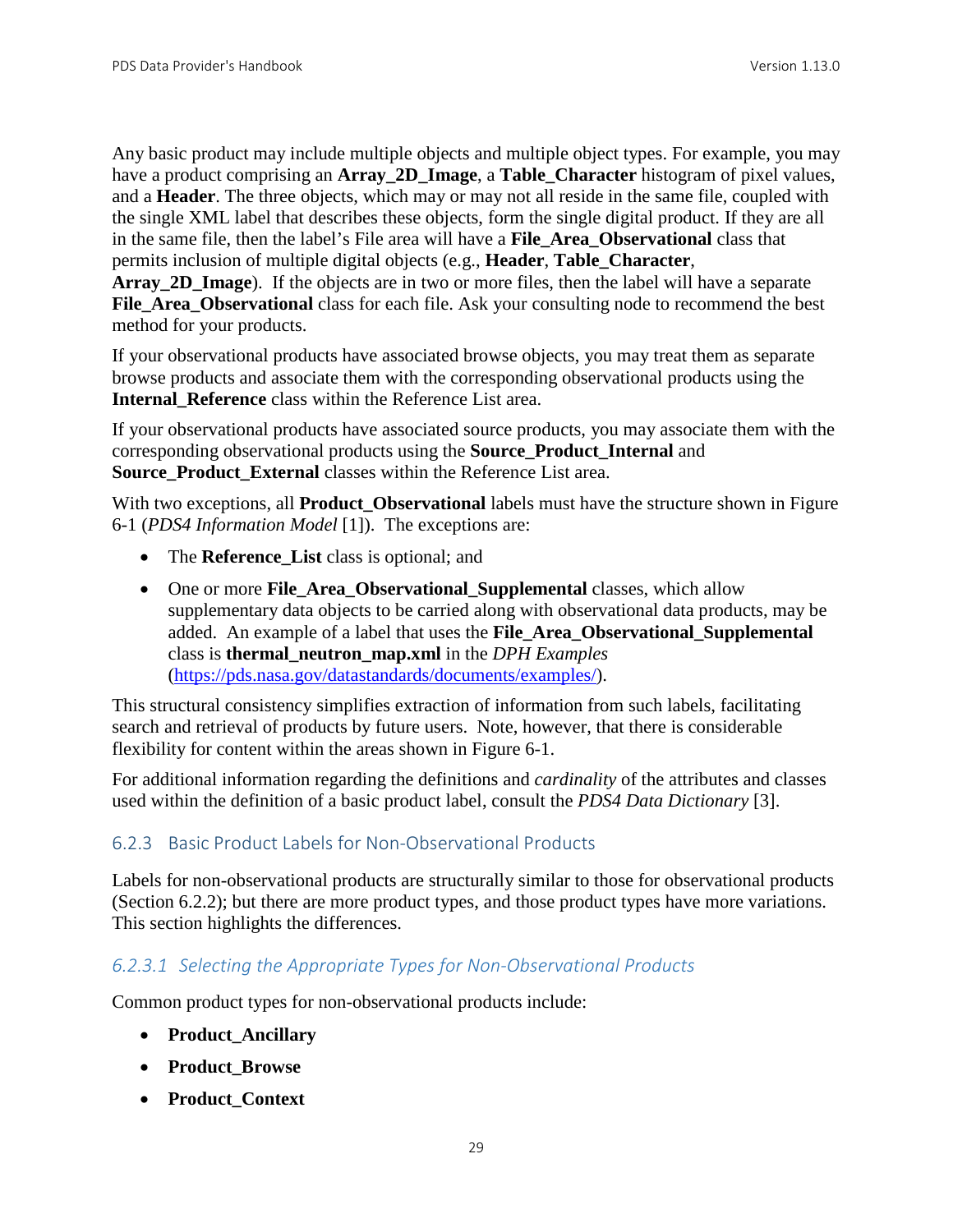- **Product\_Document**
- **Product\_File\_Text**
- **Product\_Native**
- **Product\_SPICE\_Kernel**
- **Product\_Thumbnail**
- **Product\_XML\_Schema**

These product types are defined in the *PDS4 Information Model* [1].

#### *6.2.3.2 Basic Product Label Organization – Non-Observational Products*

The label for a non-observational (that is, a supplementary) product is similar to the label for **Product Observational**; but the many options for the different product types make a general description impossible. Supplementary product labels begin with the XML Prolog and Root Tag, and they end with the End Tag (see Figure 6-1). They include the **Identification\_Area** and (optionally) the **Reference\_List**; but, after that, the customization for each supplementary product type defies generalization. Start by selecting one of the non-observational product types listed above and look up that product class in the *PDS4 Information Model* [1] to see its components. You will need to work closely with your consulting node when designing these labels. Your node representative can provide examples of the product types to help you choose.

#### 6.2.4 Composite Structures

When an observational product contains multiple objects in the same file, sometimes it is important to describe the relationships among the objects. The **Composite\_Structure** class provides a method for making associations among the classes in the label that describe the multiple objects. **Composite Structure** can also make associations between a class that describes an object and another kind of class in the label that relates to the object, such as an **Array\_2D\_Image** class and a **Display\_Settings** class.

The objects that are described as components of a **Composite\_Structure** must all reside in the same file. There may be other objects in the file that are not part of the **Composite\_Structure**.

Use of **Composite Structure** is optional. It should be used only when the additional relationship information is important. For instance, a **Composite\_Structure** is likely to be suitable for a data product consisting of an **Array\_3D\_Spectrum** and several related backplanes. On the other hand, a **Composite Structure** would not normally be used for a data product consisting of a single **Array\_2D\_Image** with a header.

Each component of a **Composite\_Structure** must be assigned a <local\_identifier> because all of the associations are made using <local identifier> values.

Here is an outline of the class.

| <composite_structure></composite_structure> |                     |
|---------------------------------------------|---------------------|
| title                                       | [0,1]               |
| local identifier                            | [0,1]               |
| type_description                            | $\lceil 0.1 \rceil$ |
| description                                 | [0,1]               |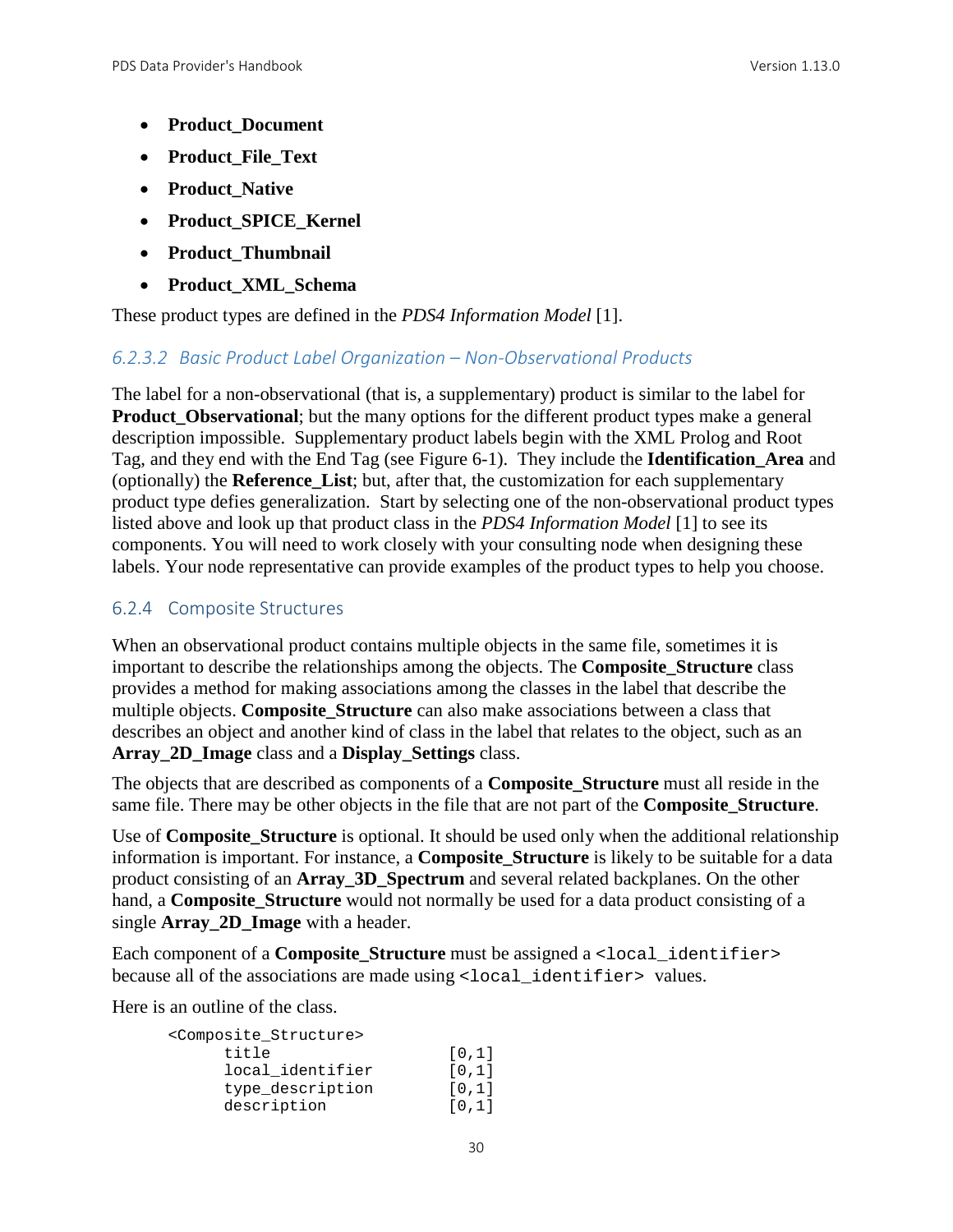Local\_ID\_Reference [2,\*]<br>Local\_ID\_Relation [1,\*] Local\_ID\_Relation

The numbers in brackets give the minimum and maximum number of instances for each element.  $[0,1]$  indicates the element is optional, but if used may only occur once.  $[1, *]$  indicates it is required and may be used as many times as necessary. [2,\*] means at least two instances of the element are required.

**Local\_ID\_Reference** appears twice. In the first instance it identifies the primary component of the complex structure using the  $\leq$ id reference type> value "has primary component". In the second instance it provides an inventory of all of the components of the composite structure, explicitly including the primary component, using the  $\langle id \rangle$  reference type> "has component".

| [0,1]    |
|----------|
| $[1, *]$ |
| [1,1]    |
|          |

**Local ID Relation** defines a one-directional relationship between two or more classes in the label. Every component mentioned in **Local\_ID\_Reference** must appear in a **Local\_ID\_Relation** class. There may be more than one **Local\_ID\_Relation**.

```
<Local_ID_Relation>
       comment [0,1]<br>id reference from [1,*]
        id_reference_from [1,*]<br>id_reference_to [1,*]
        id_reference_to [1,*]<br>id_reference_type [1,1]
        id_reference_type
```
**Local ID Relation** must use one of the following values for  $\leq$  id reference type>.

```
has_axis_values
has_backplane
has_display_settings
has spectral characteristics
```
Here is an example. Suppose our composite structure consists of:

- a 2D array with the <local identifier> "reflectance\_array", which is the primary component of the composite structure,
- three additional 2D arrays which are considered backplanes of the primary component, having <local\_identifier> values of "longitude", "phase\_angle", and "emission\_angle".

We want to ensure that <id\_reference\_from> and <id\_reference\_to> are used consistently. Perhaps the easiest way to get a handle on their use is to consider a truncated entry from the resulting composite structure outlined above. Here we show the relationship between the primary component and one of its backplanes:

<Local\_ID\_Relation> <id\_reference\_from>**reflectance\_array**</id\_reference\_from> <id\_reference\_to>**emission\_angle**</id\_reference\_to>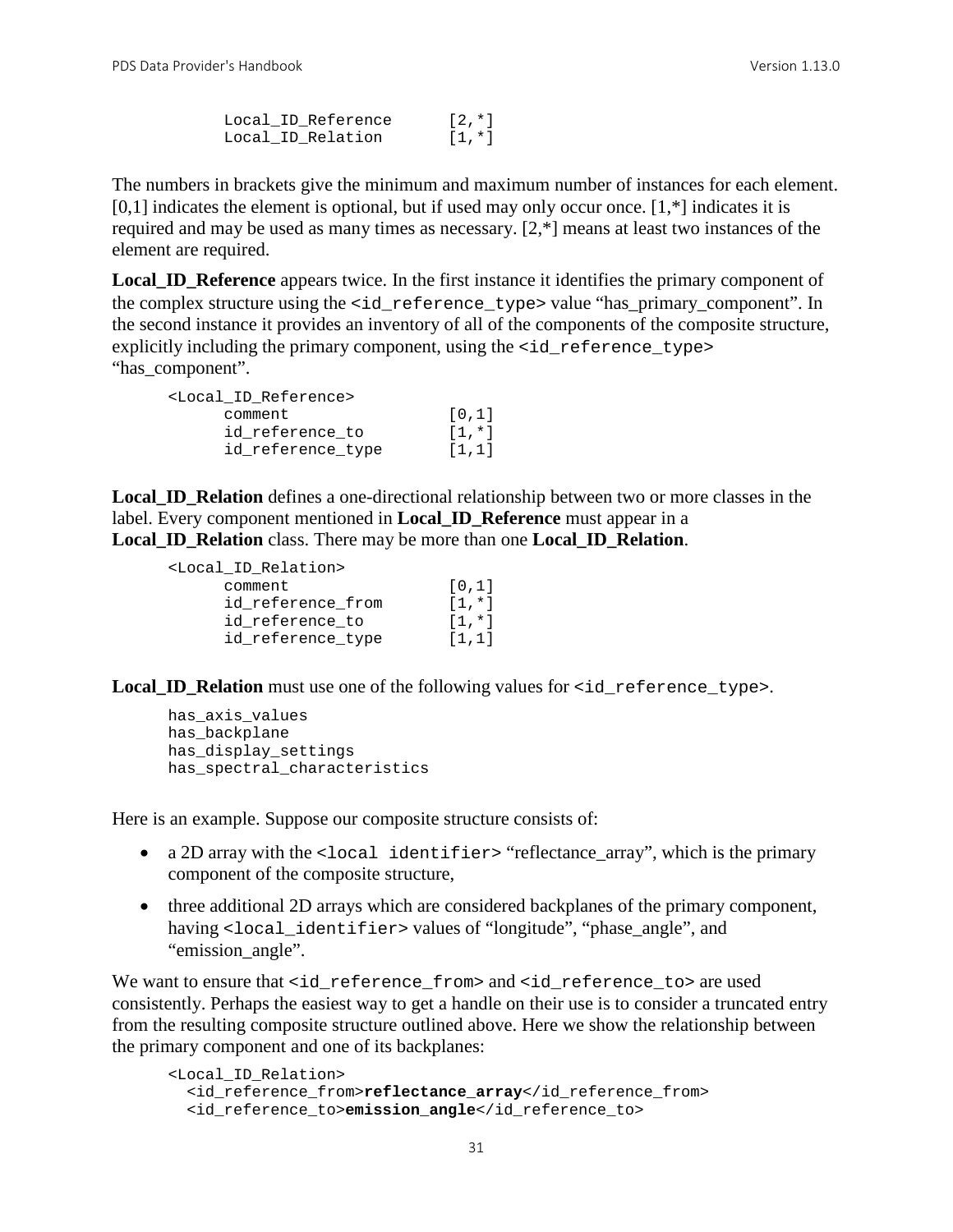```
 <id_reference_type>has_backplane</id_reference_type>
</Local_ID_Relation>
```
To state the relationship as a sentence, use this chart.

| Subject                        | <b>Predicate</b>                        | <b>Object</b>                |
|--------------------------------|-----------------------------------------|------------------------------|
| <id from="" reference=""></id> | <id_reference_type></id_reference_type> | <id reference="" to=""></id> |
| reflectance array              | has backplane                           | emission angle               |

This gives us "The reflectance array has a backplane named emission\_angle."

Here is how the entire composite structure class might look.

```
<Composite_Structure>
 <title>Cassini VIMS Ring Reflectance 0001</title>
  <local_identifier>Cassini_VIMS_Ring_Reflectance_0001</local_identifier>
  <type_description>2D array with backplanes</type_description>
  <description>
     VIMS ring reflectance array with backplanes longitude, phase angle,
     and emission angle
  </description>
  <Local_ID_Reference>
       <comment>
           This inventory lists the primary component of the 
           composite structure.
       </comment>
       <id_reference_to>reflectance_array</id_reference_to>
       <id_reference_type>has_primary_component</id_reference_type>
   </Local_ID_Reference>
  <Local_ID_Reference>
       <comment>
           This inventory lists all of the components of the 
           composite structure.
       </comment>
       <id_reference_to>reflectance_array</id_reference_to>
       <id_reference_to>longitude</id_reference_to>
       <id_reference_to>phase_angle</id_reference_to>
       <id_reference_to>emission_angle</id_reference_to>
       <id_reference_type>has_component</id_reference_type>
  </Local_ID_Reference>
   <Local_ID_Relation>
       <comment>This inventory identifies the relationship
           of the primary component to the other components.</comment>
       <id_reference_from>reflectance_array</id_reference_from>
       <id_reference_to>longitude</id_reference_to>
       <id_reference_to>phase_angle</id_reference_to>
       <id_reference_to>emission_angle</id_reference_to>
       <id_reference_type>has_backplane</id_reference_type>
  </Local_ID_Relation>
```

```
</Composite_Structure>
```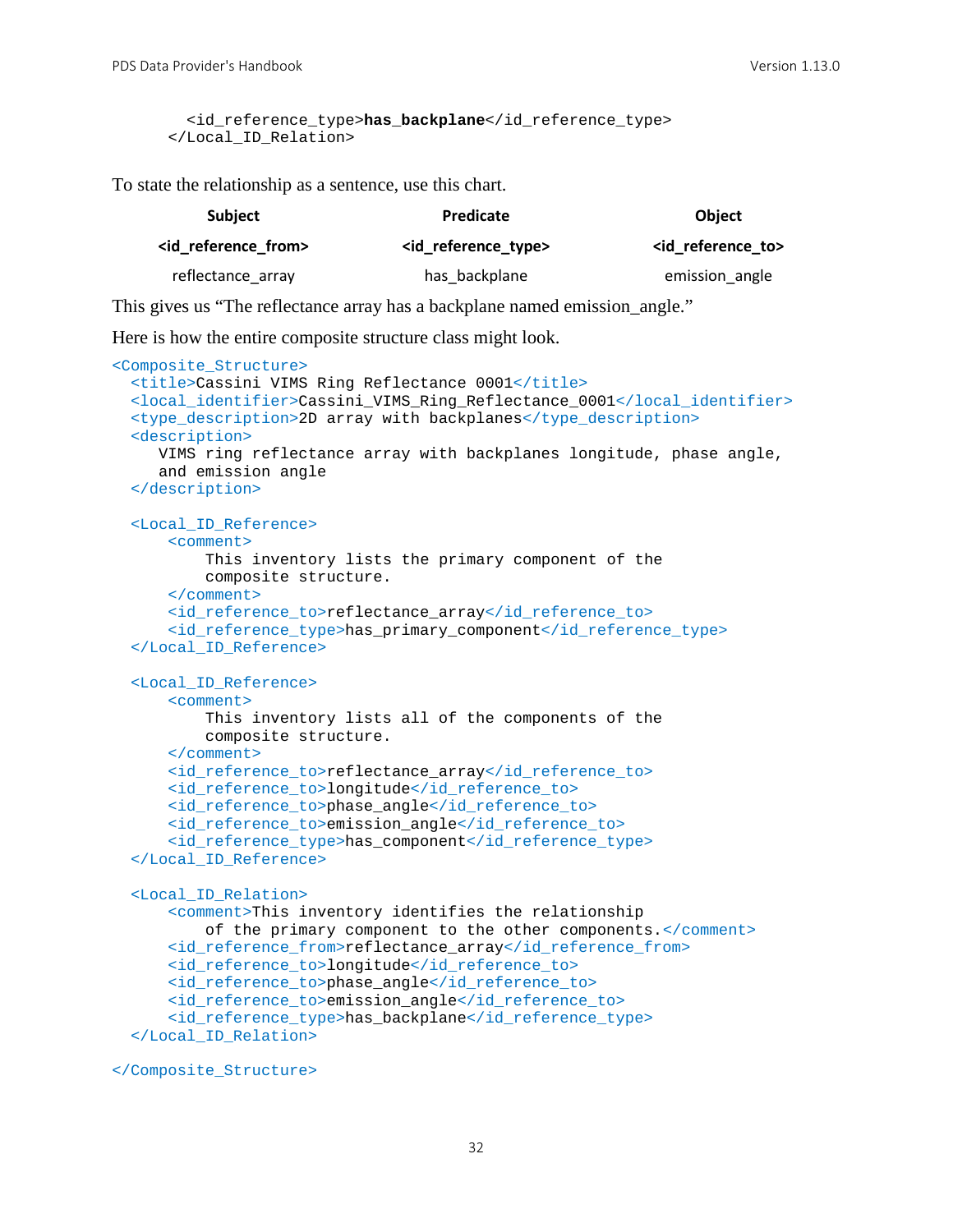#### 6.2.5 Aggregate Product Labels

There are two types of aggregate products:

- **Product\_Collection**
- **Product\_Bundle**

As mentioned in Section 4.1, a collection is a group of related products. A **Product\_Collection** product is simply a list, or inventory, of the products in the collection. The products are listed by their LIDs or LIDVIDs. As it is possible for a product to belong to more than one collection, the inventory also tells whether this is the primary collection for a product or whether it is a product's secondary collection. A **Product\_Collection** product is accompanied by an XML label.

Similarly, a bundle is a group of related collections. A **Product\_Bundle** product is an inventory of the collections in the bundle. Unlike a **Product\_Collection** product, a **Product\_Bundle** product consists of the label only, not a label and a separate file. The inventory of collections is included in the label.

Instructions for creating **Product\_Collection** and **Product\_Bundle** labels are in Appendix K.

#### 6.2.6 Special Characters in Product Labels

In PDS4 labels some characters have a special meaning to software that interprets XML. For instance, "<", ">", and sometimes "&" are used to delimit tags, as in

```
<?xml version="1.0" encoding="UTF-8"?>
```
as you can see in Figure 6-1. The XML standard provides a structure known as CDATA (for Character Data) that allows special characters to be entered as regular text. Here is an example.

```
<description>
   <![CDATA[
    Within this Character Data block I can use otherwise reserved characters 
    like \langle , \rangle, &.
  11</description>
```
PDS permits the reasonable use of XML's CDATA structure. For example, CDATA may be used when the text includes a formula that uses reserved characters such as "<" and ">", or when it includes an XML fragment. If CDATA is used in a PDS4 label, it is likely to be scrutinized during peer review. For more information about reserved characters and CDATA, refer to XML standard documentation such as [https://www.w3.org/TR/REC-xml/.](https://www.w3.org/TR/REC-xml/)

#### 6.3 Data Dictionary Overview

#### 6.3.1 What Is a Data Dictionary For?

A data dictionary has several purposes. First, the dictionary is a reference for users of the PDS, defining attributes and classes that describe planetary data. Second, the dictionary is a reference for data producers in designing data labels. Third, the dictionary ensures that attributes and classes in the data descriptions are used in a standard, consistent, and predictable manner.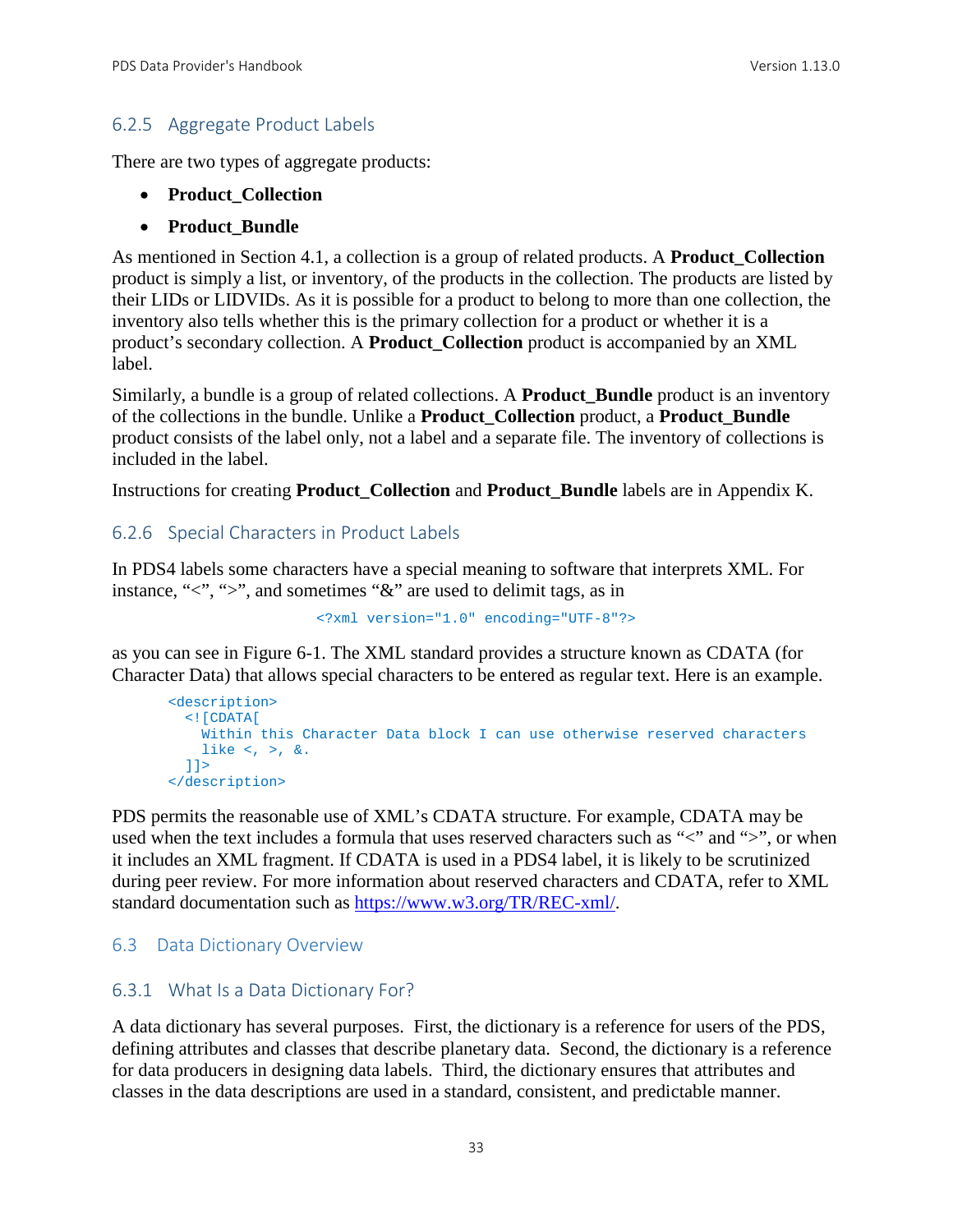Conceptually, a data dictionary defines the attributes and classes that may be used in PDS4 product labels. It is intended to be readable both by humans and by software. Practically speaking, it must contain definitions as well as the syntax and semantic constraints placed on values of attributes. For classes, it provides the explicit list of attributes defining the class and indicates which are required, optional, and repeatable.

Every attribute and class that is used in any PDS label must first be defined in a data dictionary.

Data dictionaries are classified as:

- Common
- Discipline-specific
- Mission-specific

The common dictionary is the fundamental PDS4 Data Dictionary, which is represented using the **pds** namespace in labels, schemas and Schematron files. Discipline-specific and missionspecific dictionaries are known as Local Data Dictionaries (LDDs). All PDS archives are based on the common dictionary; they may also include classes and attributes defined in one or more PDS discipline and/or mission dictionaries. Only namespaces that are registered in the Namespace Registry may be used in PDS4 labels

[\(https://pds.nasa.gov/datastandards/schema/pds-namespace-registry.pdf\)](https://pds.nasa.gov/datastandards/schema/pds-namespace-registry.pdf).

The list is hierarchical. Discipline and mission dictionaries reference the common dictionary and any other relevant discipline dictionaries. However, a mission-specific dictionary is not referenced by any other dictionary.

Discipline-specific data dictionaries are produced by PDS. These include dictionaries intended to support archives relevant to specific discipline nodes (e.g., an Atmospheres Node dictionary managed by the Atmospheres Node) and dictionaries that support cross-discipline concepts such as geometry and cartography.

Mission-specific data dictionaries are produced by PDS in consultation with mission personnel who are responsible for archive development. They contain attributes and classes specific to a particular mission or investigation. For example, the MAVEN mission data dictionary includes the attributes **mission\_phase\_name**, **mission\_event\_time\_start\_count**, and **mission\_event\_time\_stop\_count**, among others. A mission may have a single dictionary or multiple dictionaries; for example, it may have one dictionary for instrumentation descriptors and another for data descriptors.

Creating a Local Data Dictionary is a big job. If you and your consulting PDS node determine that your archive should use an LDD, the node will participate actively in its design to ensure conformance with PDS standards. After all, PDS will have to maintain your LDD indefinitely.

#### 6.3.2 Why You Need to Understand Data Dictionaries

During the process of designing labels for your observational and non-observational products, you may discover that you want to include certain items of information in the labels but you can't find any relevant attributes or classes for them in the PDS4 common data dictionary. The first thing to do is ask your PDS node representative, in case you have overlooked the classes or attributes you need. The next step is to look for the relevant definitions in one of the existing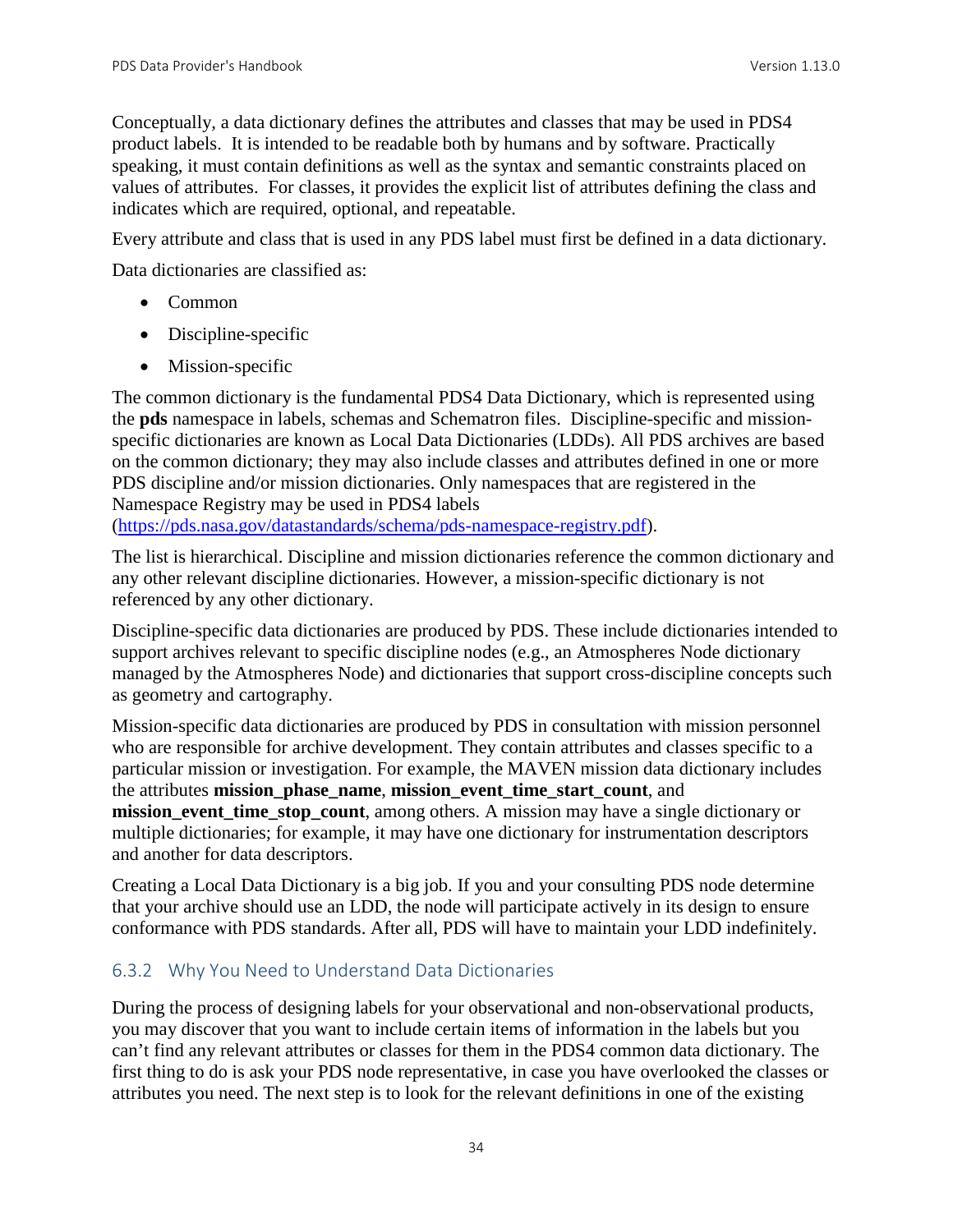Local Data Dictionaries. For example, if you are labeling an image and you want to include map projection information, the Cartography LDD is the logical place to look. Or, if you want to include mission-specific information in the label, look for a Local Data Dictionary for the mission. You'll find the currently available Local Data Dictionaries online at [https://pds.nasa.gov/datastandards/schema/released/.](https://pds.nasa.gov/datastandards/schema/released/) Each LDD is given in three parts: an XML schema file (extension .xsd), a Schematron file containing validation rules (extension .sch), and a PDS4 label that describes them both (extension .xml).

It's possible that the new attributes or classes you want rightly belong in one of the existing LDDs. In this case you and your PDS node representative should contact the PDS node that maintains the LDD to see whether the desired attributes and/or classes can be added.

It's also possible that the attributes or classes you want do not belong in either the common PDS4 Data Dictionary or any of the current LDDs. In this case you'll need to create a new LDD to define these items, which is a non-trivial task, as we have mentioned. You'll need help from your PDS node representative.

The Small Bodies Node PDS4 Wiki [\(http://sbndev.astro.umd.edu/wiki/SBN\\_PDS4\\_Wiki\)](http://sbndev.astro.umd.edu/wiki/SBN_PDS4_Wiki) has detailed instructions for creating and using LDDs.

## 6.4 Label Design Tools

PDS provides and recommends tools to help you design labels, validate labels, produce many labels at one time, and create a Local Data Dictionary. You may use these tools or any others that you prefer. This section discusses label design tools. Validation tools are discussed in Section 11.5, bulk label generation tools in Section 7, and the Local Data Dictionary tool (LDDTool) is discussed on the Small Bodies Node PDS4 Wiki

[\(http://sbndev.astro.umd.edu/wiki/SBN\\_PDS4\\_Wiki\)](http://sbndev.astro.umd.edu/wiki/SBN_PDS4_Wiki). PDS tools are available on the PDS4 Tools web page at [https://pds.nasa.gov/tools/about/.](https://pds.nasa.gov/tools/about/) User-contributed tools are available in the PDS Tool Registry at [https://pds.nasa.gov/tools/tool-registry/.](https://pds.nasa.gov/tools/tool-registry/)

## 6.4.1 XML-Aware Editors

When you are ready to begin designing XML labels for your data products, you do not need to start with a blank slate. One of the advantages of having the PDS4 Information Model expressed as an XML schema is that an XML-aware editor can read the schema and automatically generate a draft label for you. You can then add and subtract parts of the label as needed and fill in some of the blanks. The editor will alert you if you make a change that is not supported by the model.

You can create a complete, valid PDS4 label in this way. You can also create a label *template* – that is, a label with some placeholders that can be filled in later by software. For instance, you could draft a simple label with placeholders for the product LID, VID, and file name. You would then use software (see Section 7) to create a label for each data product by starting with the template and filling in the missing information for each product.

Two XML-aware editors are commonly used within PDS, the oXygen editor [\(http://www.oxygenxml.com\)](http://www.oxygenxml.com/) and the Eclipse editor [\(http://www.eclipse.org\)](http://www.eclipse.org/). Both of these make it easier to view XML files, which can appear daunting on your first encounter. They offer color highlighting and different graphic views of an XML file, as well as instant validation of the label based on its associated schema. Eclipse is an open source product available for free. It is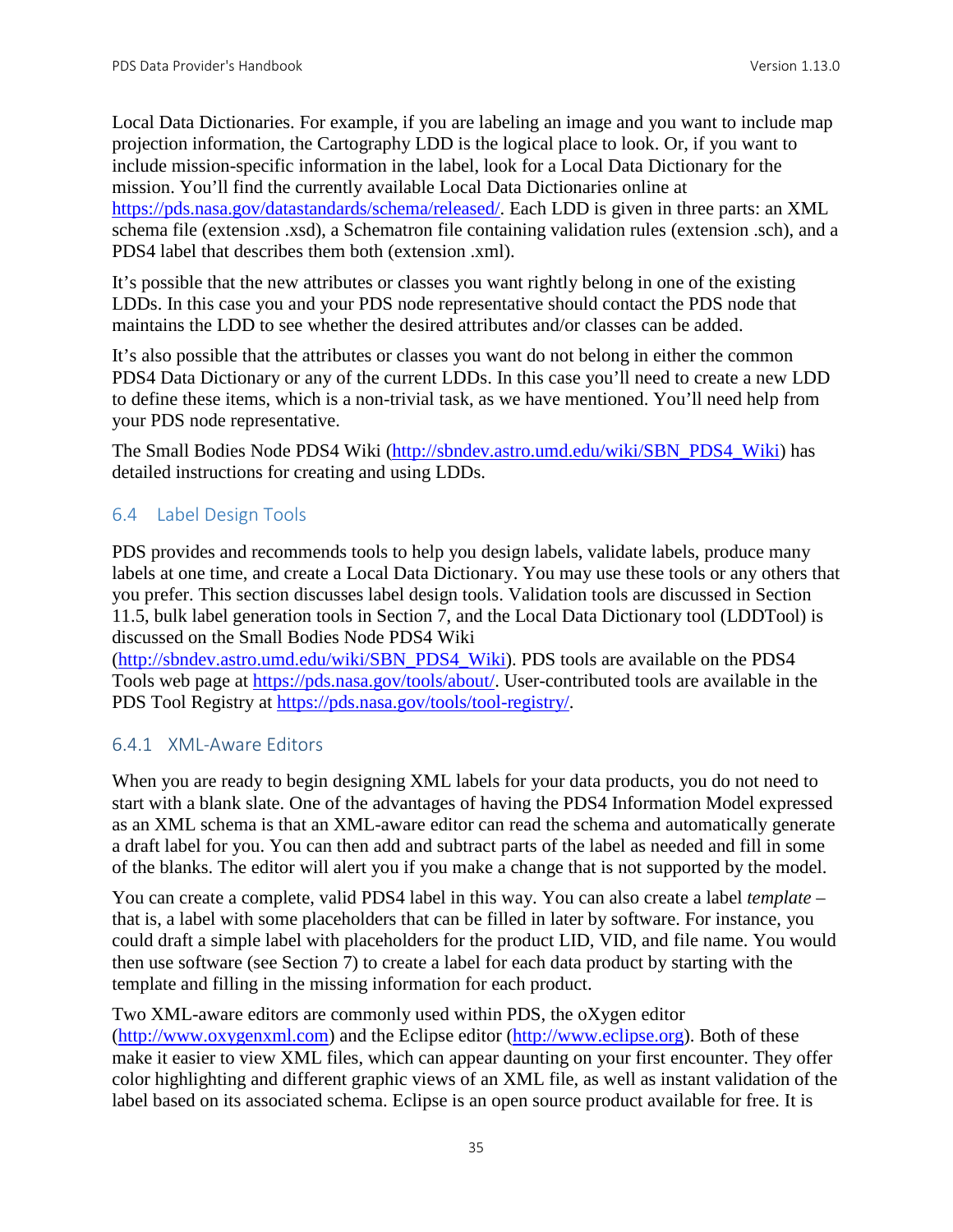the framework that underlies several commercial products, including oXygen. As you might expect, oXygen has more functionality and is generally easier for new users to learn than the free Eclipse editor.

It's also possible to use a standard text editor to read and write XML labels. Some provide XML highlighting and other options. Most popular web browsers can display XML files with some kind of helpful formatting. If yours doesn't immediately recognize and format the XML, try using the View Source option in the browser.

Your initial draft label will be based on the type of product to be described. For example, if you are labeling a two-dimensional image, you'll start with a generic **Product\_Observational** label with the subclass **Array** 2D Image. Your PDS node representative can create the initial draft label for you, or you can do it yourself following the instructions in Appendix D. Once you have the initial draft, you may modify it to suit your needs. Details about editing a label are in Appendix E.

## 6.4.2 Copying a Similar Label

Another way to draft a label is to start with a completed PDS4 label for a similar product. Your PDS representative can help you find one. It's best to use a recent label that relies on the current PDS Information Model, and one that uses the product class that you need. You will still find an XML-aware editor to be very useful for modifying the existing label to fit your needs. Details about editing a label are in Appendix E.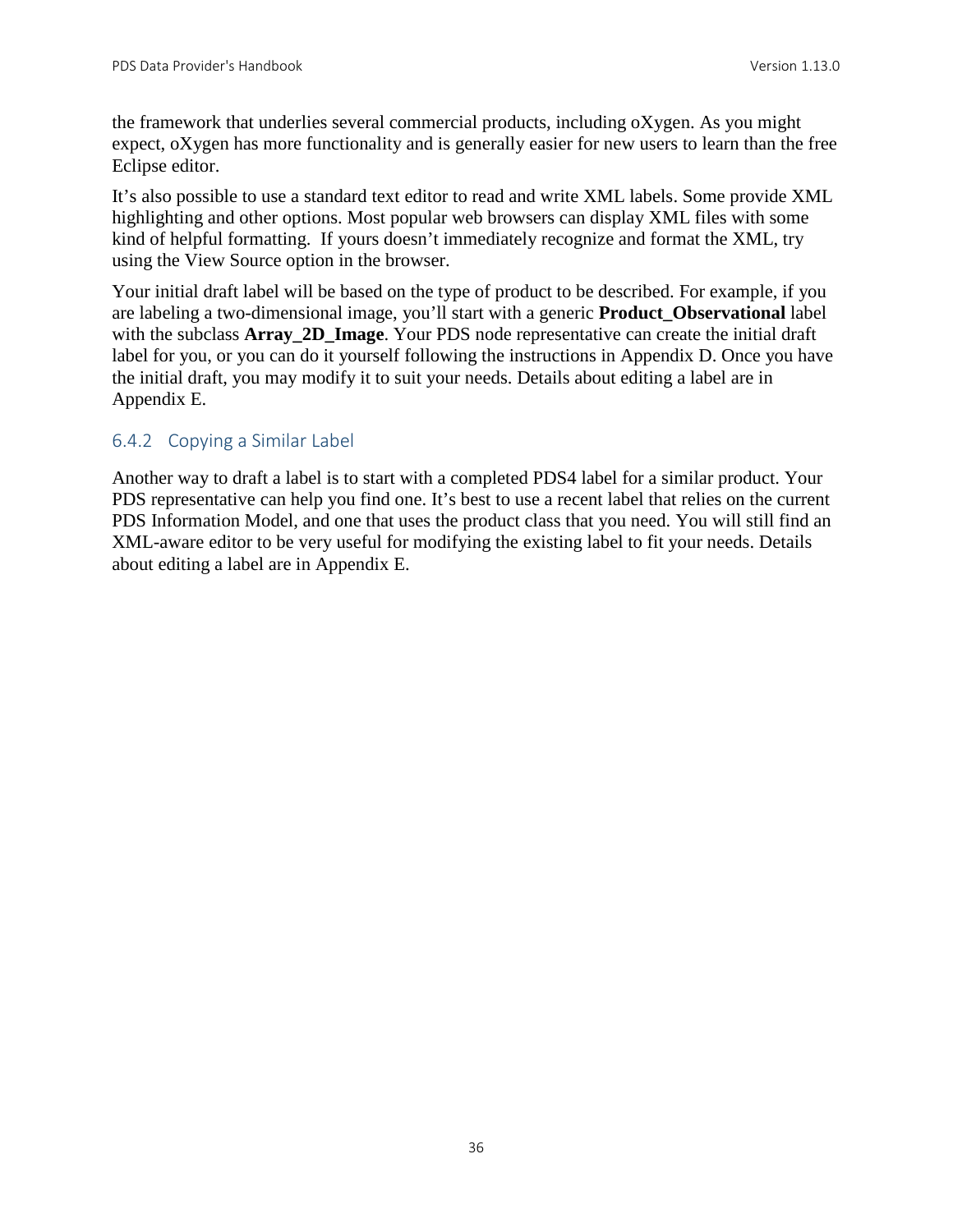# 7 Mass Producing Labels

If you are developing an archive with more than just a few products, you will want to automate label generation as much as possible. A common approach is to first generate a label template and then use a software tool to fill in the template to create a label for each data product. A label template looks like the final label except that it contains placeholders that software will replace.

# 8 Documenting the Archive

Archives include documentation to augment the information furnished in the product labels and provide assistance in understanding the data products and accompanying materials. Typical archive documents include:

- Relevant flight project documents
- Instrument papers
- Science articles
- Software Interface Specifications (SISs)
- Software user manuals

Criteria for inclusion of a document in a PDS archive are:

- The document is necessary (or at least useful) for evaluating, understanding, and using the data.
- Document distribution is not restricted.

A scientist who is familiar with the field, but not necessarily with the observing system or data, should be able to understand and use the data based on information contained in labels, in documents within the archive, and in external documents referenced by the archive.

#### 8.1 Documents Included in the Archive

Your archive bundle will probably include a document collection. Each document in the collection will be described by a PDS4 label. When designing these labels for your documents, you may use the **Product\_Document** and/or **Product\_File\_Text** classes (see Section 6.2.1). Documents must be in a PDS-compliant format — UTF-8 text, PDF/A-1a (which is preferred), or PDF/A-1b (see Section 4.3.3). Document labels are fairly simple to create compared to labels for observational products, but you can always get help from your consulting node representative. Figure 8-1 shows how to use the **Product\_Document** class to describe a document. You may see the full label in the *DPH Examples* [7] online at [https://pds.nasa.gov/datastandards/documents/examples/.](https://pds.nasa.gov/datastandards/documents/examples/)

Documents prepared for inclusion in an archive must conform to the *Policy on Formats for PDS4 Data and Documentation* at [https://pds.nasa.gov/datastandards/documents/policy/format\\_policies\\_final.pdf.](https://pds.nasa.gov/datastandards/documents/policy/format_policies_final.pdf)

Documents in an archive are expected to meet not only the PDS label and format requirements, but also the structural, grammatical and lexical requirements of a refereed journal submission.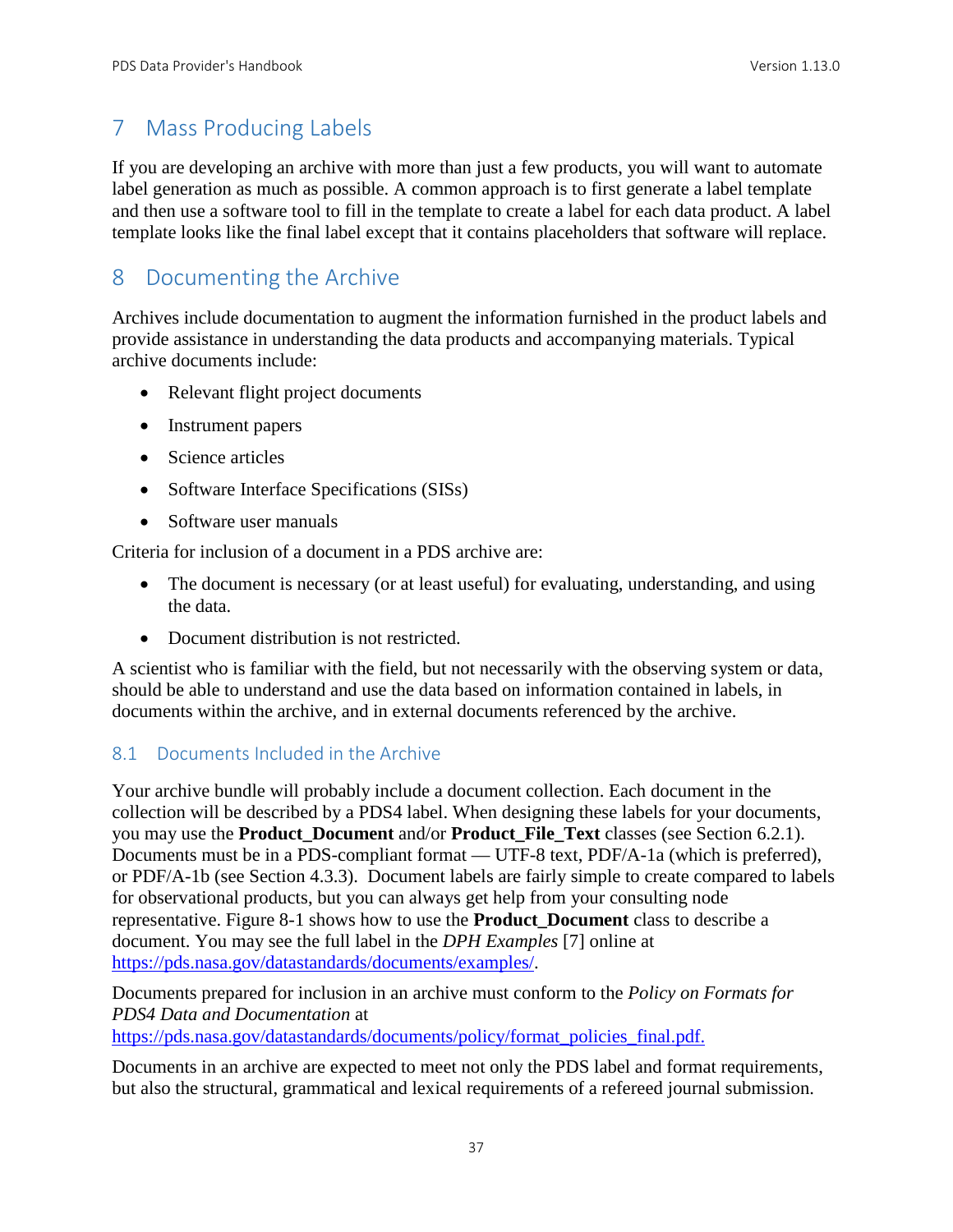```
<Product_Document xmlns="http://pds.nasa.gov/pds4/pds/v1"
xmlns:xsi="http://www.w3.org/2001/XMLSchema-instance"
xsi:schemaLocation="http://pds.nasa.gov/pds4/pds/v1 
                      http://pds.nasa.gov/pds4/pds/v1/PDS4_PDS_1700.xsd">
    <Identification_Area> 
       [17 lines omitted]
     </Identification_Area>
     <Document>
         <publication_date>2016-06-16</publication_date>
         <description>Description of the MER Pancam 
                      photometry cube dataset.</description>
         <Document_Edition>
            <edition_name>MER Pancam Photometry Dataset Description
             </edition_name>
             <language>English</language>
             <files>1</files>
             <Document_File>
                 <file_name>pancam_photometry_archive_description.pdf</file_name>
                 <document_standard_id>PDF/A</document_standard_id>
            </Document_File>
         </Document_Edition>
     </Document>
</Product_Document>
```
*Figure 8-1. Example Product\_Document Label*

Documents submitted for archiving that contain spelling errors, poor grammar or illogical organization may be rejected and may ultimately lead to the rejection of the submitted data for lack of adequate documentation.

#### 8.2 Documents External to PDS

To ensure the integrity of the archive, the preferred approach is to have all documentation within the archive, but in some cases this is either impractical or impossible. For example, when a copyright holder will not allow a document to appear in the archive, a reference to the document must be supplied instead. The reference should appear in the label of the product to which the document applies.

Use the **External\_Reference** class to cite a document that resides outside of PDS. This class occurs inside the **Observing\_System\_Component** class in your **Product\_Observational** label. It also occurs inside the **Reference\_List** class, which can be used in many types of labels. You can include any number of **External\_References** and **Internal\_References** in a **Reference\_List**.

The **External\_Reference** class provides a complete bibliographic citation to a published work, optionally including its Digital Object Identifier (DOI) and a description of the work. Figure 8-2 shows an example of an **External\_Reference** to a published paper.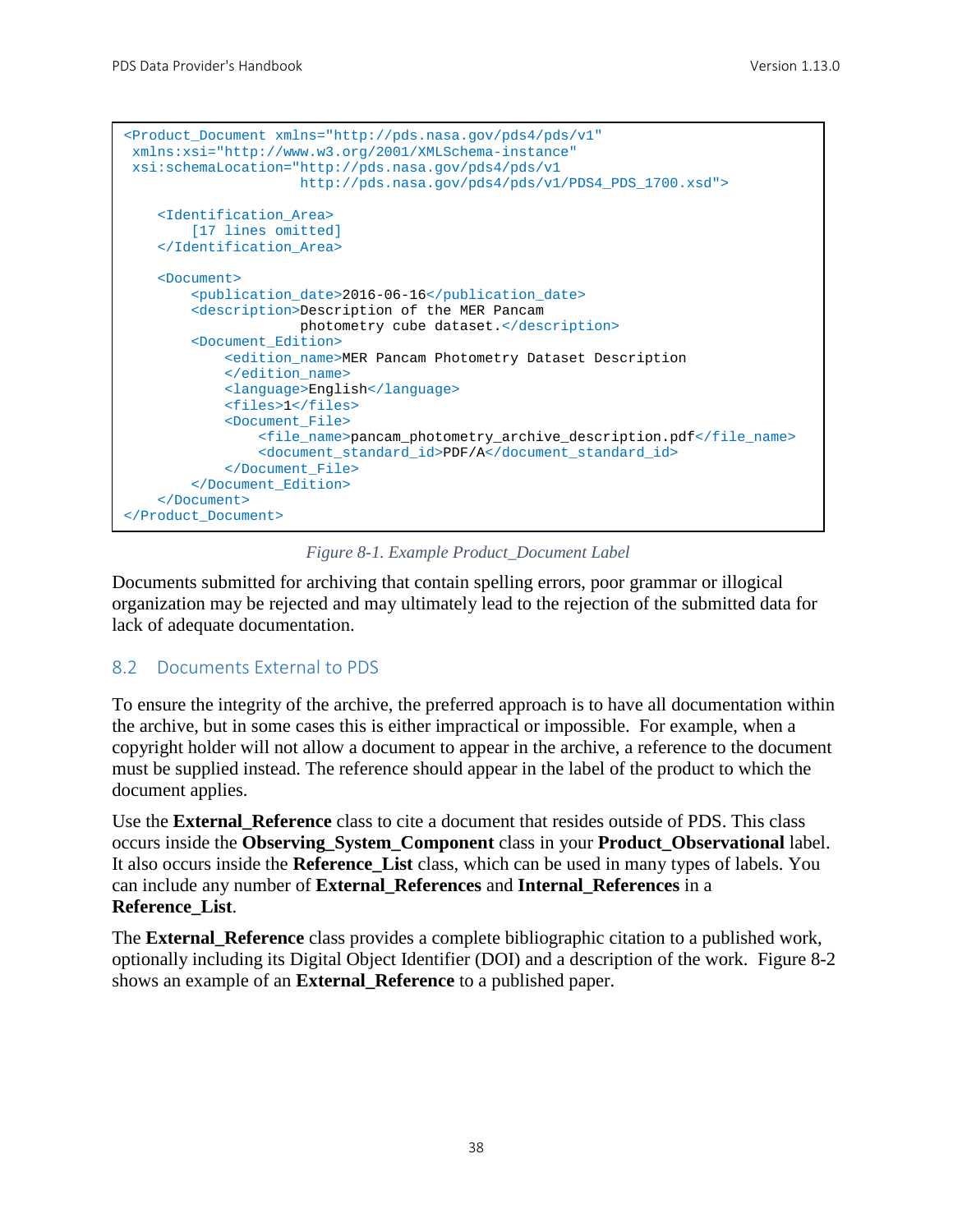```
 <Reference_List>
     <Internal_Reference>
        <lidvid_reference>
             urn:nasa:pds:investigator_spectra:calibration:calib_foil::1.0
        </lidvid_reference>
        <reference_type>data_to_calibration_product</reference_type>
        <comment>Spectrum of 25 micrometer Fe foil 
                  used for calibration</comment>
     </Internal_Reference>
     <External_Reference>
        <doi>10.1002/2016JE987654321</doi>
         <reference_text>Investigator, J.O., 2017, Spectral Properties 
             of Laboratory-Synthesized Glasses, Journal of Geophysical 
            Research - Planets, doi:10.1002/2016JE987654321</reference_text>
     </External_Reference>
 </Reference_List>
```
*Figure 8-2. Examples of Internal\_Reference and External\_Reference*

#### 8.3 Documents Elsewhere in PDS

Just as the **External\_Reference** class is used to cite a reference outside of PDS, the **Internal\_Reference** class may be used to link to a document registered in the PDS archives, using the document's LID or LIDVID. Figure 8-2 also shows an **Internal\_Reference** to a calibration product using the LIDVID for the product.

Notice that an internal reference must include both a LID (or LIDVID) and a reference type. You can look up the appropriate value for reference type in the online *PDS Information Model* [1] [\(https://pds.nasa.gov/datastandards/documents/im/current/\)](https://pds.nasa.gov/datastandards/documents/im/current/) by searching for "reference\_type in Internal Reference".

#### 8.4 Restricted Documents

Certain documents have restricted distributions and therefore cannot be included in PDS archives, which are accessible to anyone with an Internet connection. The most common situations involve documents protected by copyright (when the copyright holder has not given permission for re-use) and documents covered by United States International Traffic in Arms Regulations (ITAR). Both circumstances are covered by United States law, and violations could lead to serious consequences for both PDS and the individuals involved. Discuss the issues with your consulting node should it appear that your documents may be restricted; your consulting node may wish to raise the question to higher levels within PDS and NASA.

Copyright issues are the easiest to resolve. If the documents in question are available to the public through the copyright holder, then **External\_Reference** is the appropriate way to cite the document. The data user can negotiate access to the documents with the copyright holder, possibly in exchange for a fee.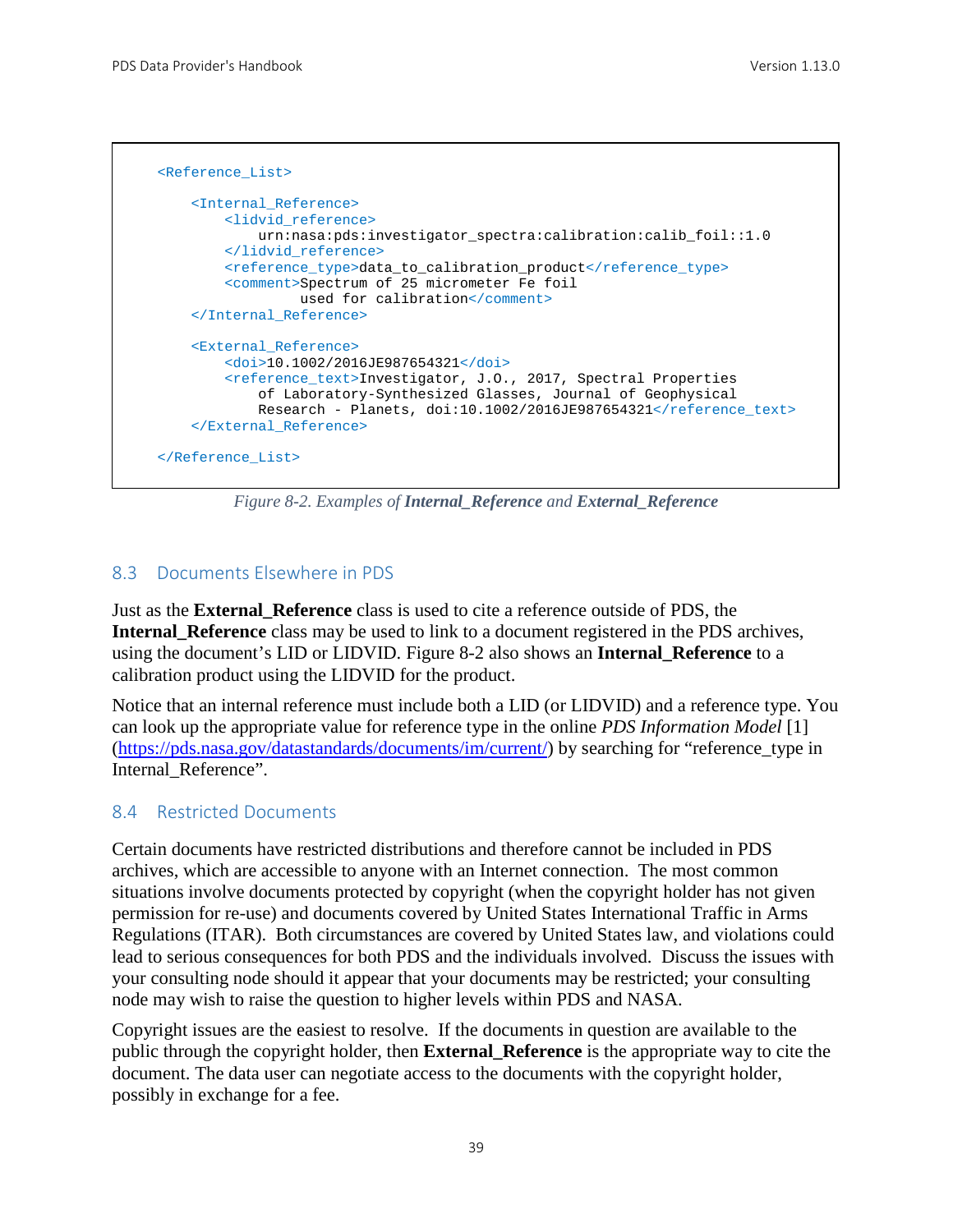ITAR covers a wide range of hardware, software, and operations topics in the weapons, missiles, and technology areas. In general, the results of science investigations are not subject to ITAR control, but the performance, design, and operation of the equipment may be. Documentation concerning the construction and operational details of new state-of-the-art instrumentation are likely candidates for review. NASA centers (e.g. JPL and GSFC) and institutions heavily involved in technology (e.g. JHU/APL) often have ITAR review teams, which can determine whether questionable documents are suitable for release and certify them as such. If not suitable, investigation teams may have to rewrite the documents; determining when redaction has a negative impact on the ability of a science user to understand and work with the data can be challenging.

In the end it is the responsibility of the data provider, not PDS, to ensure that archive documents submitted to PDS are unrestricted.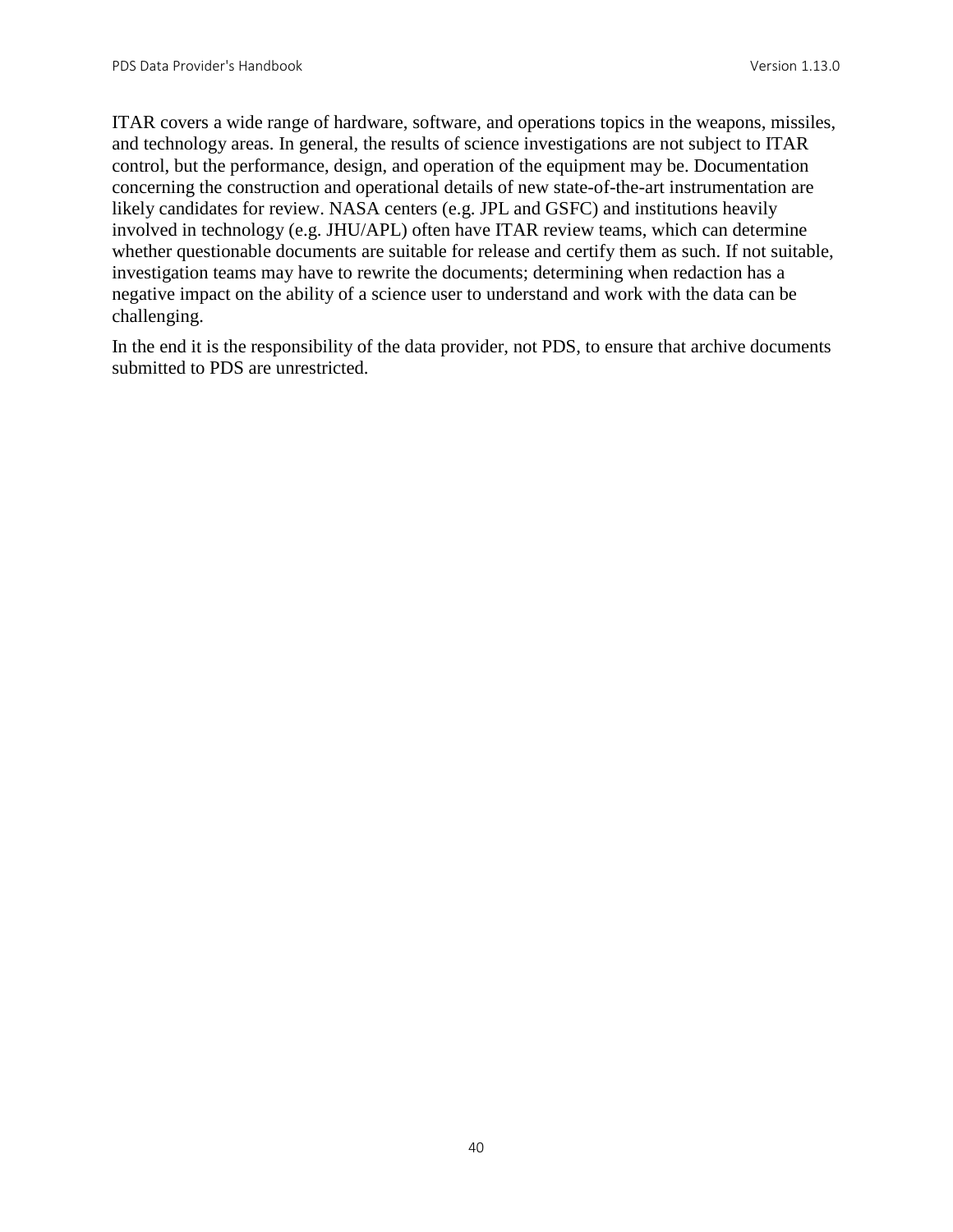#### 8.5 Creating a Label Template

A good way to create a label template is to start with a valid label for a particular data product, and then generalize by inserting placeholders for those values that will change from one product to the next. Appendix D and Appendix E walk you through the process of creating a label using an XML-aware editor and then modifying it to create a label template.

#### 8.6 The PDS Generate Tool

PDS has a Generate Tool that generates PDS4 labels from either a PDS3 label or a PDS3- specific Document Object Model<sup>[8](#page-47-0)</sup> (DOM) object. This is useful if you are migrating PDS3 data to PDS4 rather than building a new PDS4 archive from scratch. The Generate Tool allows you to generate PDS4 labels having values that map directly to the keywords and keyword values in the original PDS3 label. For more information, go to:

<https://pds-engineering.jpl.nasa.gov/development/pds4/current/generate/>

#### 8.7 PDS Node-Specific Tools

Several of the PDS Nodes have created their own tools for generating labels from a label template. Ask your consulting node for a recommendation.

#### 8.8 The PDS Tool Registry

The PDS Tool Registry at<https://pds.nasa.gov/tools/tool-registry/> accepts tools submitted by PDS users. Submissions to the Tool Registry are vetted by the PDS Engineering Node. Check the registry for label-generation tools.

<span id="page-47-0"></span> <sup>8</sup> The Document Object Model (DOM) is a programming interface for HTML and XML documents. It provides a structured representation of the document and it defines a way that the structure can be accessed from programs so that they can change the document structure, style and content.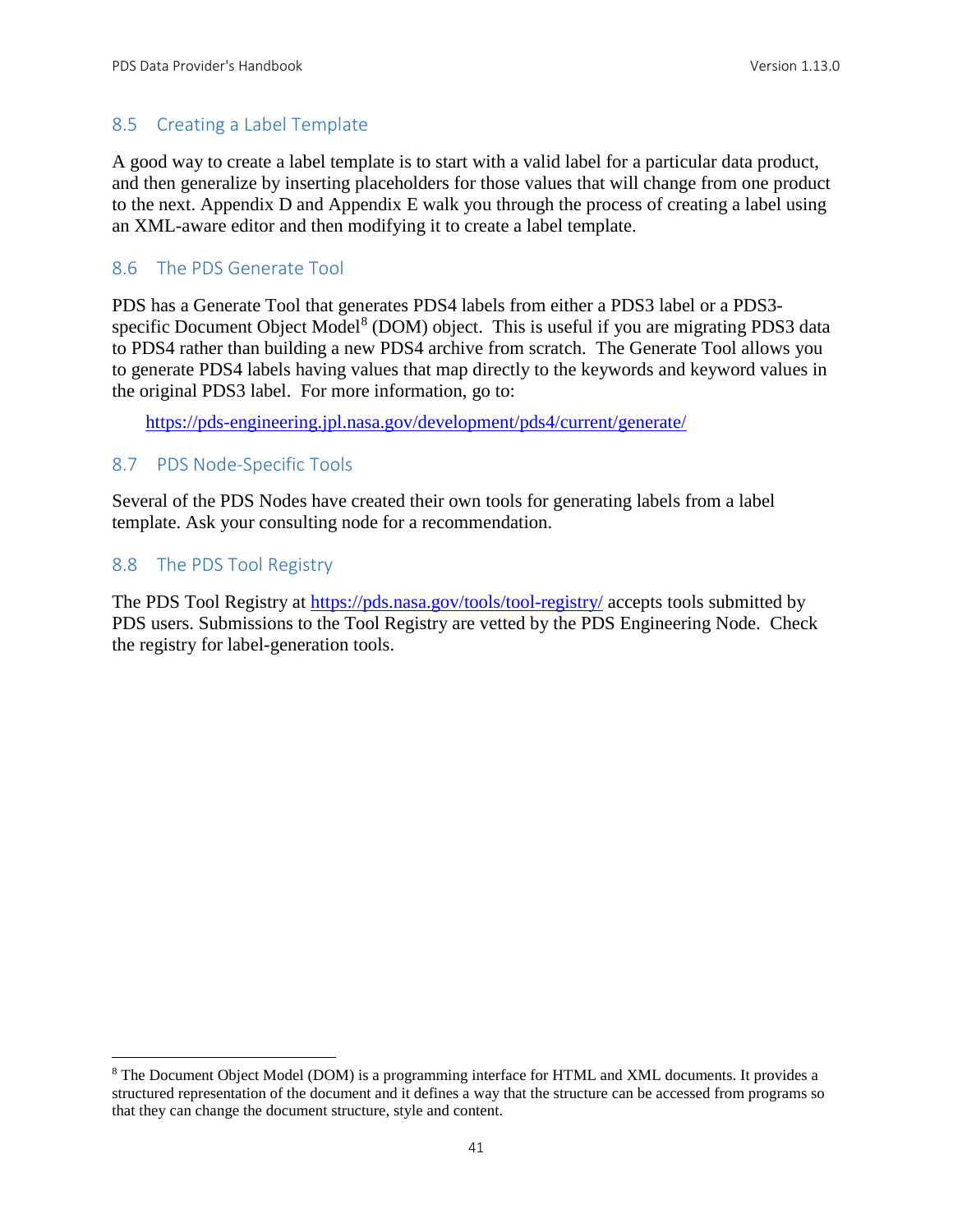# 9 Creating and Using Context Products

## 9.1 What Are Context Products?

As mentioned before in Section 2.6, context products provide a way to associate the material in an archive with relevant information outside the archive – to place an archive in the context of the whole of PDS.

There are context products for missions, spacecraft, instruments, laboratories, observatories, telescopes, planetary bodies, PDS nodes, and a few other things. A context product is an exception to the general rule that a product consists of a digital object and a PDS label; a context product consists of a label only. It contains a unique identifier for the physical or conceptual object (i.e. the mission, spacecraft, etc.), a brief description of the object, and an optional list of references that provide more information about the object.

All context products belong to the master context bundle, which is maintained by the PDS Engineering Node. If you are submitting an archive to PDS that requires new context products – that is, your archive is related to a mission, spacecraft, instrument, etc., that is not already in the master context bundle – you will need to work with your consulting node representative to create the new context products.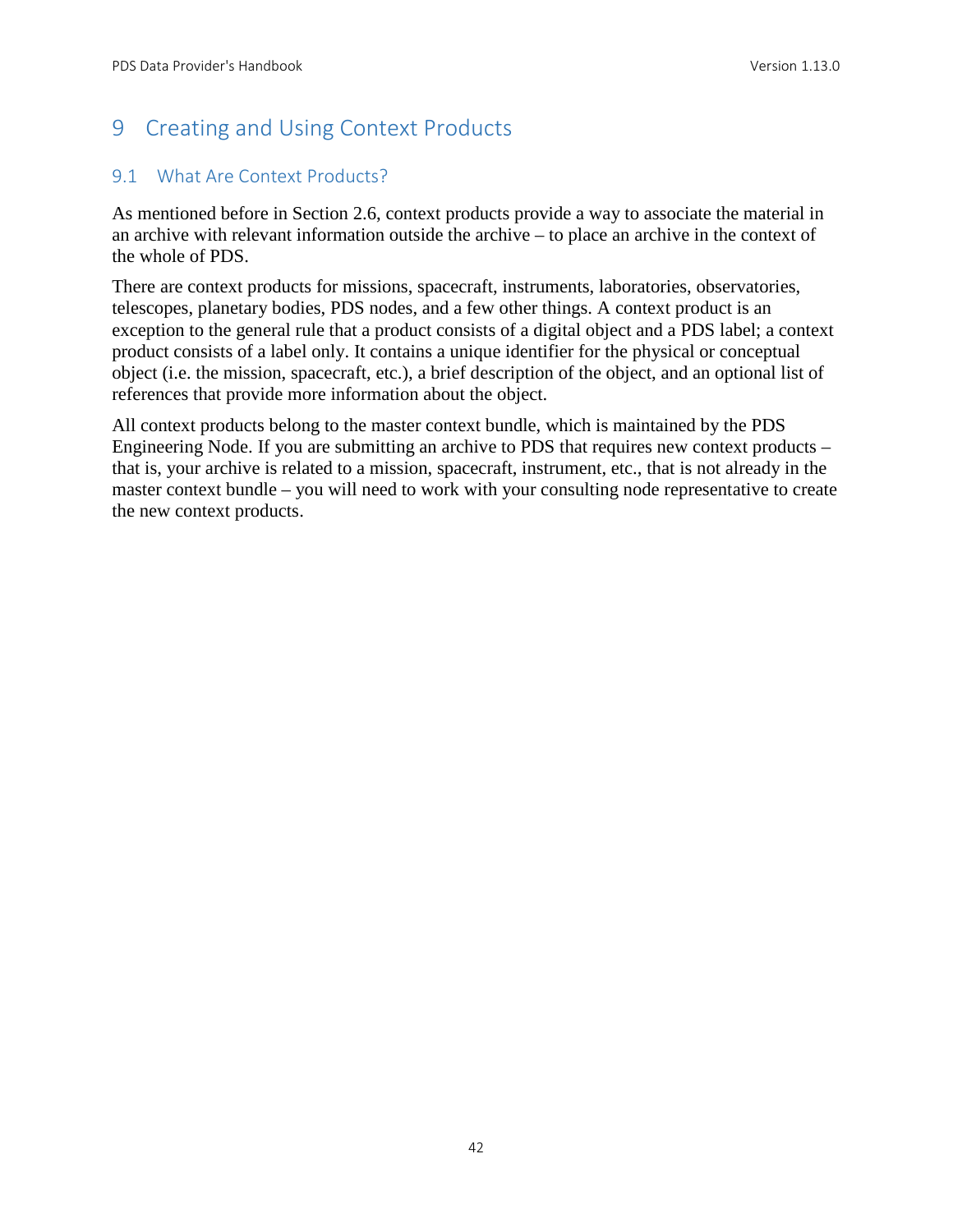Figure 9-1 is the context product for the target (planet) Mars.

```
<?xml version="1.0" encoding="UTF-8"?>
<?xml-model href="http://pds.nasa.gov/pds4/pds/v1/PDS4_PDS_1301.sch"
             schematypens="http://purl.oclc.org/dsdl/schematron"?>
<Product_Context 
    xmlns="http://pds.nasa.gov/pds4/pds/v1"
    xmlns:xsi="http://www.w3.org/2001/XMLSchema-instance"
    xsi:schemaLocation="http://pds.nasa.gov/pds4/pds/v1 
                         http://pds.nasa.gov/pds4/pds/v1/PDS4_PDS_1301.xsd">
     <Identification_Area>
         <logical_identifier>
              urn:nasa:pds:context:target:planet.mars
         </logical_identifier>
        <version_id>1.0</version_id>
        <title>MARS</title>
        <information_model_version>1.3.0.1</information_model_version>
         <product_class>Product_Context</product_class>
         <Modification_History>
             <Modification_Detail>
                 <modification_date>2014-11-21</modification_date>
                 <version_id>1.0</version_id>
                 <description>
                     extracted metadata from PDS3 catalog and
                    modified to comply with PDS4 Information Model
                 </description>
             </Modification_Detail>
         </Modification_History>
     </Identification_Area>
     <Target>
        <name>MARS</name>
        <type>Planet</type>
         <description>
          [lines omitted]
        </description>
     </Target>
</Product_Context>
```
*Figure 9-1. Example of a Context Product: Target Mars*

#### 9.2 How Context Products are Generated

When creating a new context product it is easiest to modify an existing one of the same type. Look in the PDS4 master context bundle, which is available at [https://pds.nasa.gov/data/pds4/context-pds4/.](https://pds.nasa.gov/data/pds4/context-pds4/) Alternatively, use an XML-aware editor to create a draft context product label from the PDS4 common schema, using the method described in Appendix D. When you have your draft label, use the instructions in Appendix E to modify it.

The most important element in a context product is its LID. If you need to create a new context product, you should review the guidelines given in Appendix J for forming a context product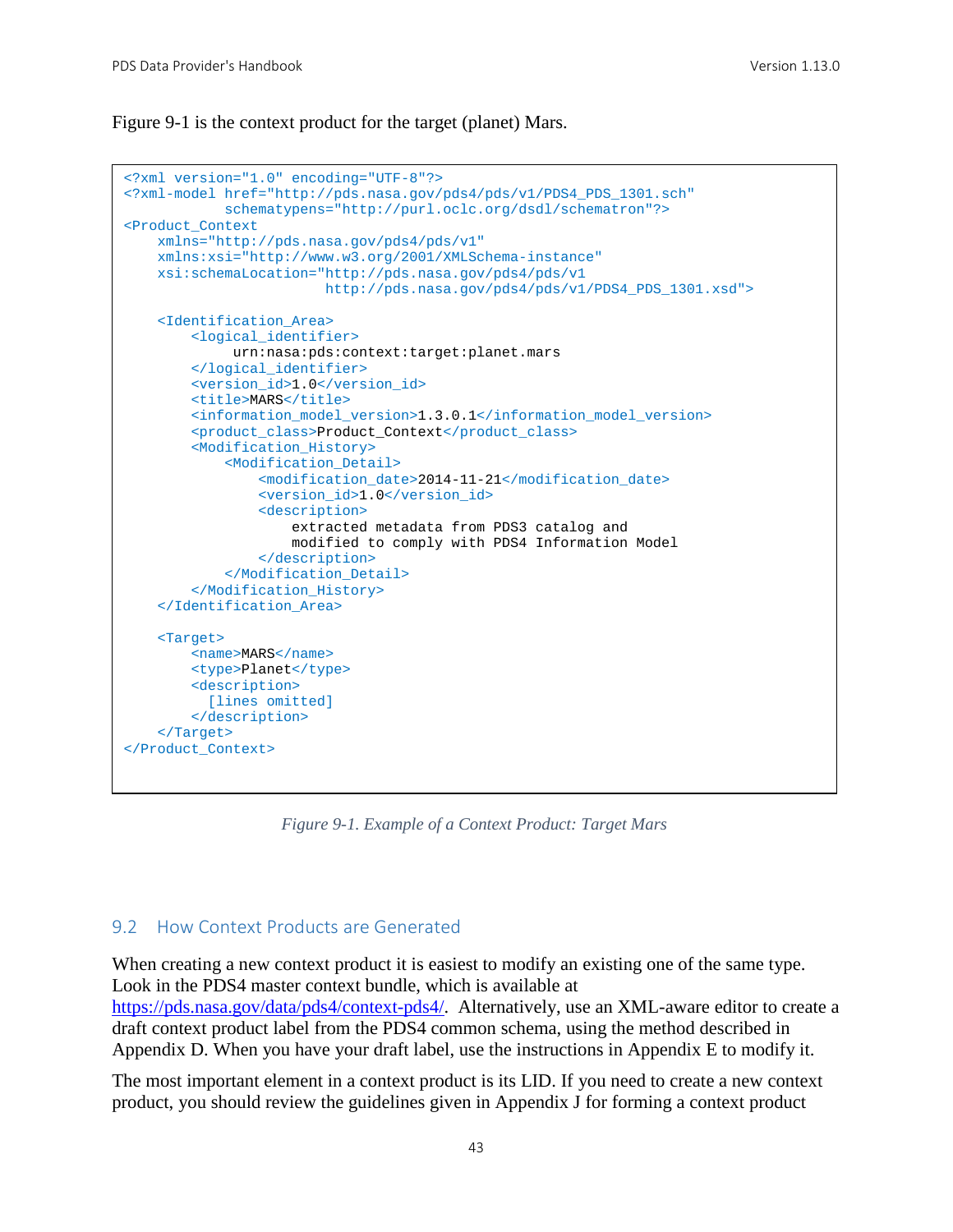LID. You or your consulting PDS node will need to submit your proposed LIDs to a data engineer at the PDS Engineering Node to make sure they are unique and acceptable.

#### 9.3 How Context Products are Maintained

Context products are maintained in the master context bundle by a data engineer at the PDS Engineering Node. It is not necessary to include them in your archive bundle, although you may choose to do so. If you do, they must be listed as secondary members of a context collection in your bundle. See *Standards Reference* [2] Section 8B.3 for details.

If a change to a context product is needed, notify the data engineer responsible for maintaining the master context bundle. Ask your consulting node representative if you don't know who the data engineer is.

#### 9.4 How Context Products are Used

The **Observation\_Area** section of a **Product\_Observational** label includes several places where an **Internal\_Reference** is called for. In each case the LID in the **Internal\_Reference** is the LID of a context product. This is how a data product is connected to a mission, spacecraft, instrument, and target. Figure 9-2 is a label excerpt from the *DPH Examples* [7] online showing the **Observation\_Area** of a **Product\_Observational** label.

You will also find **Internal\_References** to context product LIDs in the label for a collection product. This is how a collection is associated with a mission, spacecraft, instruments, and targets.

You may run into other kinds of labels with an **Internal\_Reference** class that requires a context product LID, but these are the most common uses.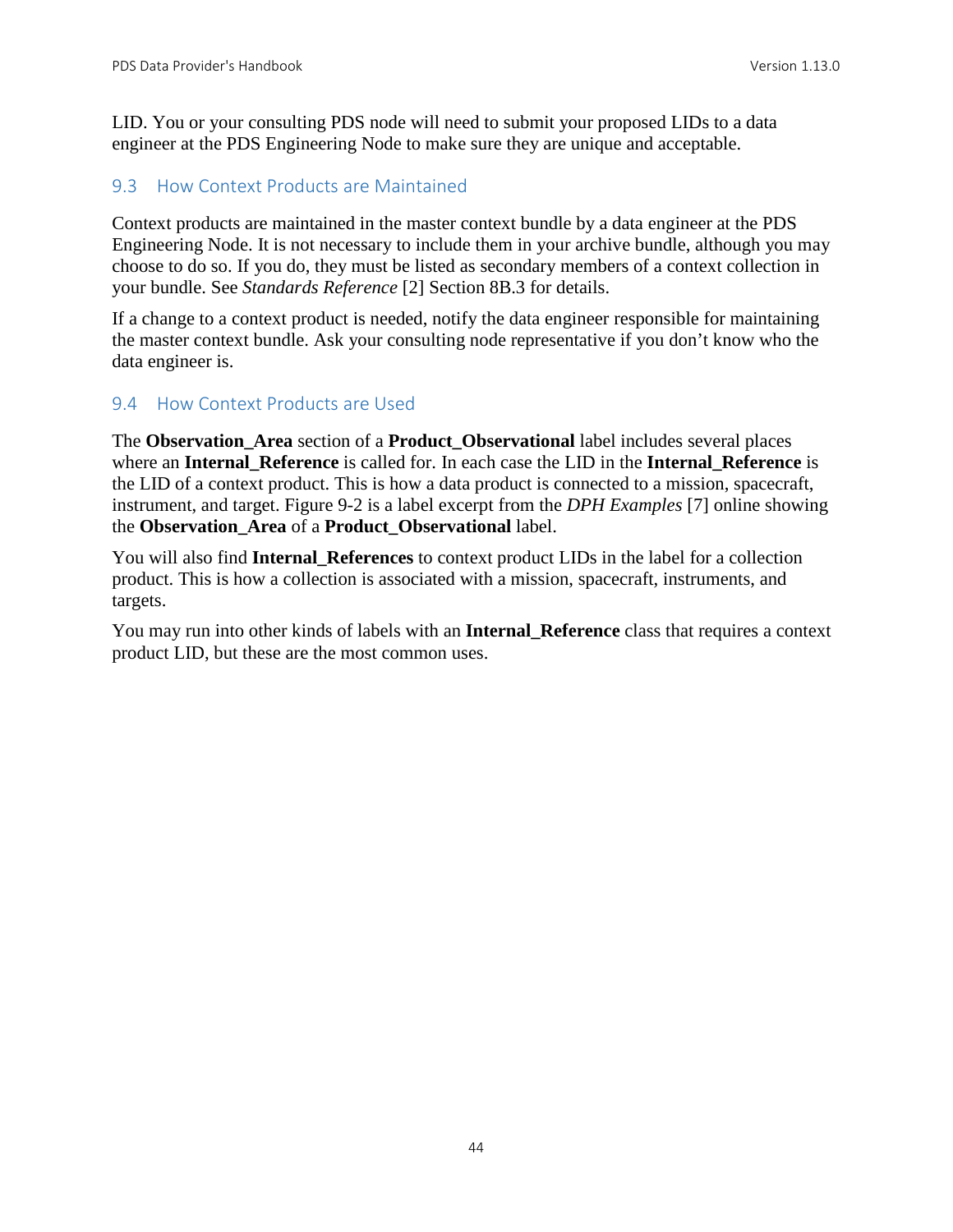```
<Product_Observational [9 lines omitted]>
   <Identification_Area> [6 lines omitted] </Identification_Area>
  <Observation_Area>
    <Time_Coordinates>
      <start_date_time>2005-12-30T18:06:12.650Z</start_date_time>
       <stop_date_time>2005-12-30T18:07:35.467Z</stop_date_time>
     </Time_Coordinates>
     <Investigation_Area>
       <name>Mars Exploration Rover</name>
       <type>Mission</type>
       <Internal_Reference>
         <lid_reference>
           urn:nasa:pds:context:investigation:mission.mars_exploration_rover
         </lid_reference>
         <reference_type>data_to_investigation</reference_type>
      </Internal_Reference>
     </Investigation_Area>
     <Observing_System>
     <name>MER 2 Pancam</name>
      <Observing_System_Component>
        <name>MER2</name>
         <type>Spacecraft</type>
         <Internal_Reference>
           <lid_reference>
             urn:nasa:pds:context:instrument_host:spacecraft.mer2</lid_reference>
           <reference_type>is_instrument_host</reference_type>
         </Internal_Reference>
       </Observing_System_Component>
       <Observing_System_Component>
         <name>Pancam</name>
        <type>Instrument</type>
        <Internal_Reference>
          <lid_reference>urn:nasa:pds:context:instrument:pancam.mer2</lid_reference>
          <reference_type>is_instrument</reference_type>
        </Internal_Reference>
       </Observing_System_Component>
     </Observing_System>
     <Target_Identification>
       <name>Mars</name>
       <type>Planet</type>
       <Internal_Reference>
         <lid_reference>urn:nasa:pds:context:target:planet.mars</lid_reference>
         <reference_type>data_to_target</reference_type>
       </Internal_Reference>
     </Target_Identification>
     <Discipline_Area> [67 lines omitted] </Discipline_Area>
   </Observation_Area>
   <File_Area_Observational> [487 lines omitted] </File_Area_Observational>
</Product_Observational>
```
*Figure 9-2. Example of Context Product LIDs in Product\_Observational Label*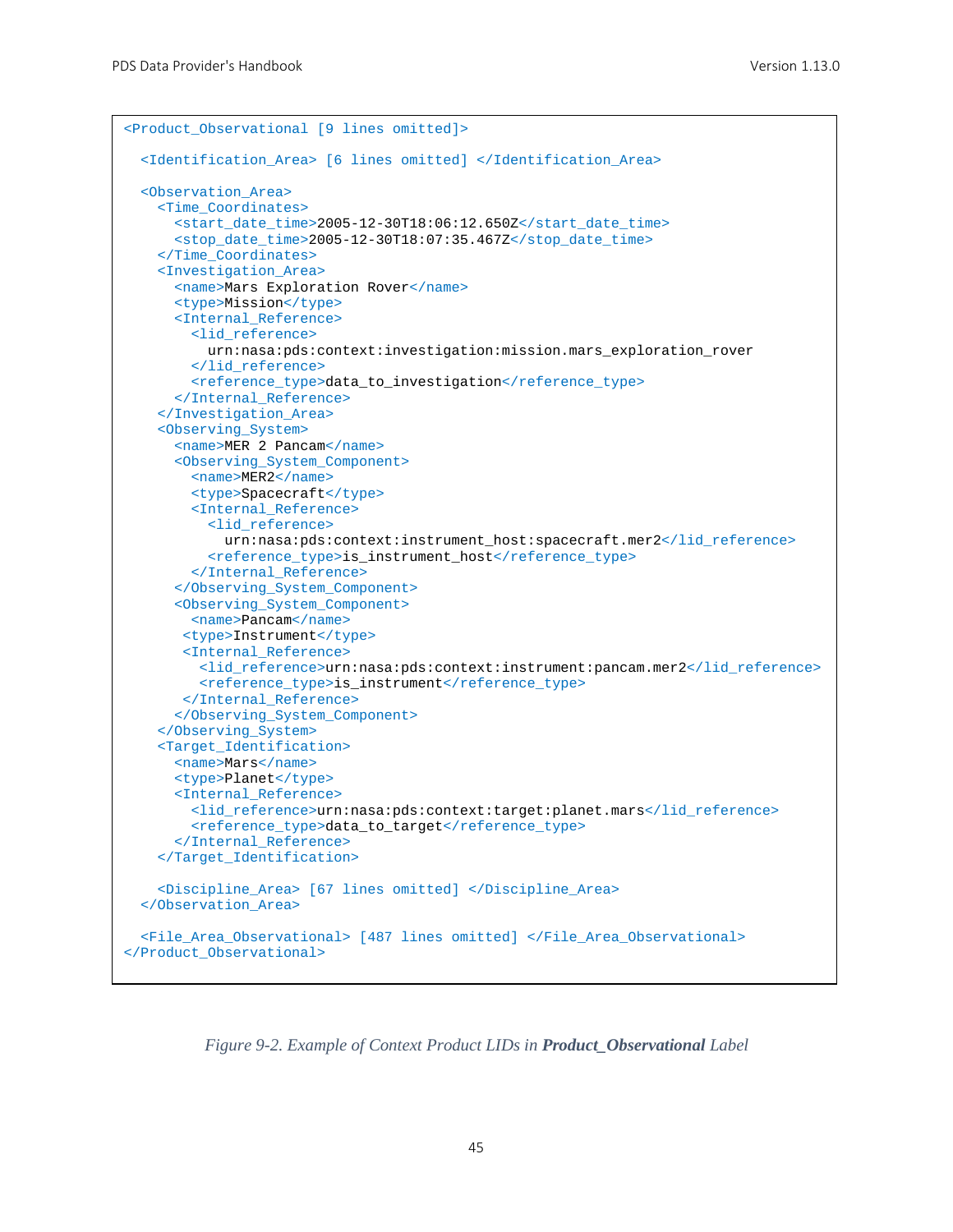# 10 Assembling the Whole Archive

When the time comes to deliver your archive to PDS, you will need to assemble all the pieces and validate the archive as a whole. If your delivery is the first of many over an extended time period, as for a mission, it will of course have only a partial delivery of data products, but all the other components must be present. We'll discuss validation in Section 11. This section explains what a fully assembled archive looks like.

Recall that the design of your archive (Section 4.3) defined the bundle and collections it would contain, the directory organization, and the directory and file naming schemes. Start assembling your archive by building a directory tree to hold the pieces. In particular, if you have more than about 20 data products, consider how to divide your many data files and their labels into subdirectories. The directory tree usually mimics the bundle and collection hierarchy, but it doesn't have to.

Figure 10-1 is a diagram of a typical directory tree. This example uses directory names in uppercase and file names in lowercase just for illustration; this is not required. You can see a different example online at [https://pds.nasa.gov/datastandards/documents/examples/.](https://pds.nasa.gov/datastandards/documents/examples/)

Section 2.B of the *SR* [2] describes a suggested organization for assembling a PDS4 bundle for transfer to the PDS node that will permanently house it. You and the node may agree to use this organization, or you can agree to use something different. The transfer organization may be temporary, in that the archiving node may want to rearrange some aspects of your bundle in order to integrate it into their overall holdings. In the top level directory is the bundle product. It's a label for the bundle as a whole. It may have any name starting with **bundle**, such as **bundle raw.xml**, but plain **bundle.xml** is fine. A readme file, if present, can be an overview of the contents of the bundle. It's described in **bundle.xml**.

There are no requirements for specific collections in a bundle, not even a data collection (you could have a bundle containing only documents, for example.) But if the bundle does contain a data collection, the suggested organization puts it in a directory whose name starts with **data** (*SR* [2] Section 2B.2.2). Similarly, if the bundle contains browse or document collections, they may be in directories whose names start with **browse** or **document**. Subdirectories beneath these directories can be named as you see fit. If you have browse products you'll probably find it convenient to store them in a structure that matches the data directory structure. Review Section 4.3.2 for rules about naming files and directories.

For each collection there must be a collection inventory table and its label, and these must be in the top level of the collection's directory. Their names must start with **collection**. A collection inventory is simply a table listing the LIDs or LIDVIDs of the products in the collection. As it is possible for a product to belong to more than one collection, the collection inventory also tells whether each product is a primary or secondary member of the collection. (It's a secondary member if it is already a primary member of another collection.) The collection inventory label describes the inventory table, of course, but it contains additional information about the collection that must follow the specific requirements in the *Standards Reference* [2] Section 9C.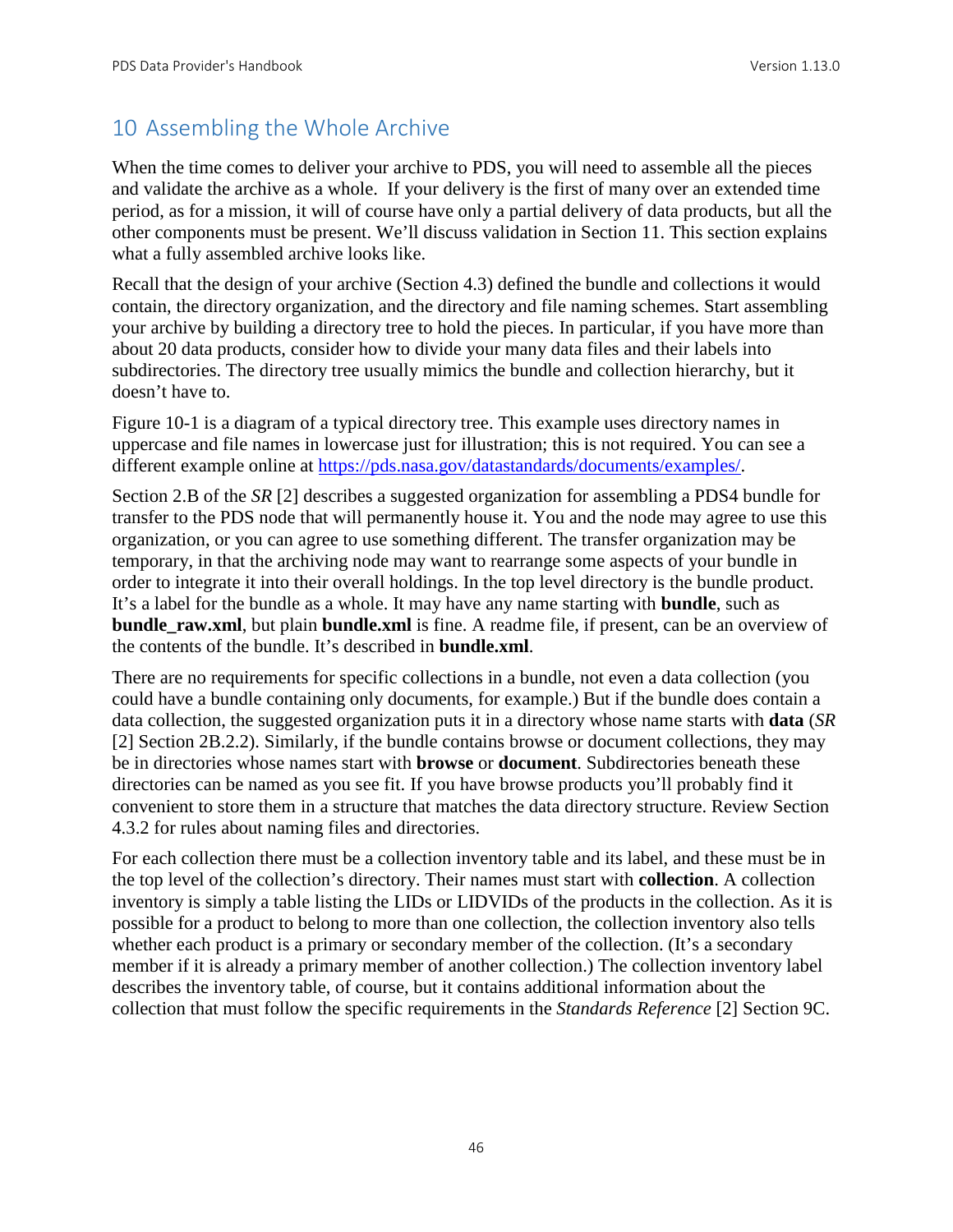Instructions for generating collection inventories and labels, along with bundle labels, are found in Appendix K. $9$ 

| readme.txt<br>bundle.xml<br><b>DATA</b>                                                                                                                 |  |
|---------------------------------------------------------------------------------------------------------------------------------------------------------|--|
| collection_data_inventory.csv<br>collection_data_inventory.xml<br>YEAR1                                                                                 |  |
| data_2017_01_01.csv<br>data_2017_01_01.xml                                                                                                              |  |
| YEAR2<br>data_2018_01_01.csv<br>data 2018 01 01.xml                                                                                                     |  |
| <br><b>BROWSE</b>                                                                                                                                       |  |
| collection_browse_inventory.csv<br>collection_browse_inventory.xml<br>YEAR1<br>browse_2017_01_01.jpg<br>browse_2017_01_01.xml<br><br>YEAR2              |  |
| browse_2018_01_01.jpg<br>browse_2018_01_01.xml<br>                                                                                                      |  |
| <b>DOCUMENT</b><br>collection_document_inventory.csv<br>collection_document_inventory.xml<br>errata.txt<br>errata.xml<br>userguide.pdf<br>userguide.xml |  |

*Figure 10-1. Example archive directory structure*

It's worth repeating that a context collection is not required. If your bundle has not introduced any new context products to PDS4 (see Section 9), there is no reason to include a context collection. Even if your bundle does require new context products, they may be delivered separately to the PDS Engineering Node, as negotiated with your consulting node. See the *Standards Reference* Section 8B.3. If you do include a context product collection in your bundle, the products should be listed in the context collection inventory table as secondary products. They are always primary products in the PDS4 master context bundle.

<span id="page-53-0"></span> <sup>9</sup> If your collection meets the criteria for a Mission Science Data Collection defined in the *Standards Reference* [2] Section 9C.3.1, then your collection inventory label must include the metadata listed in that section.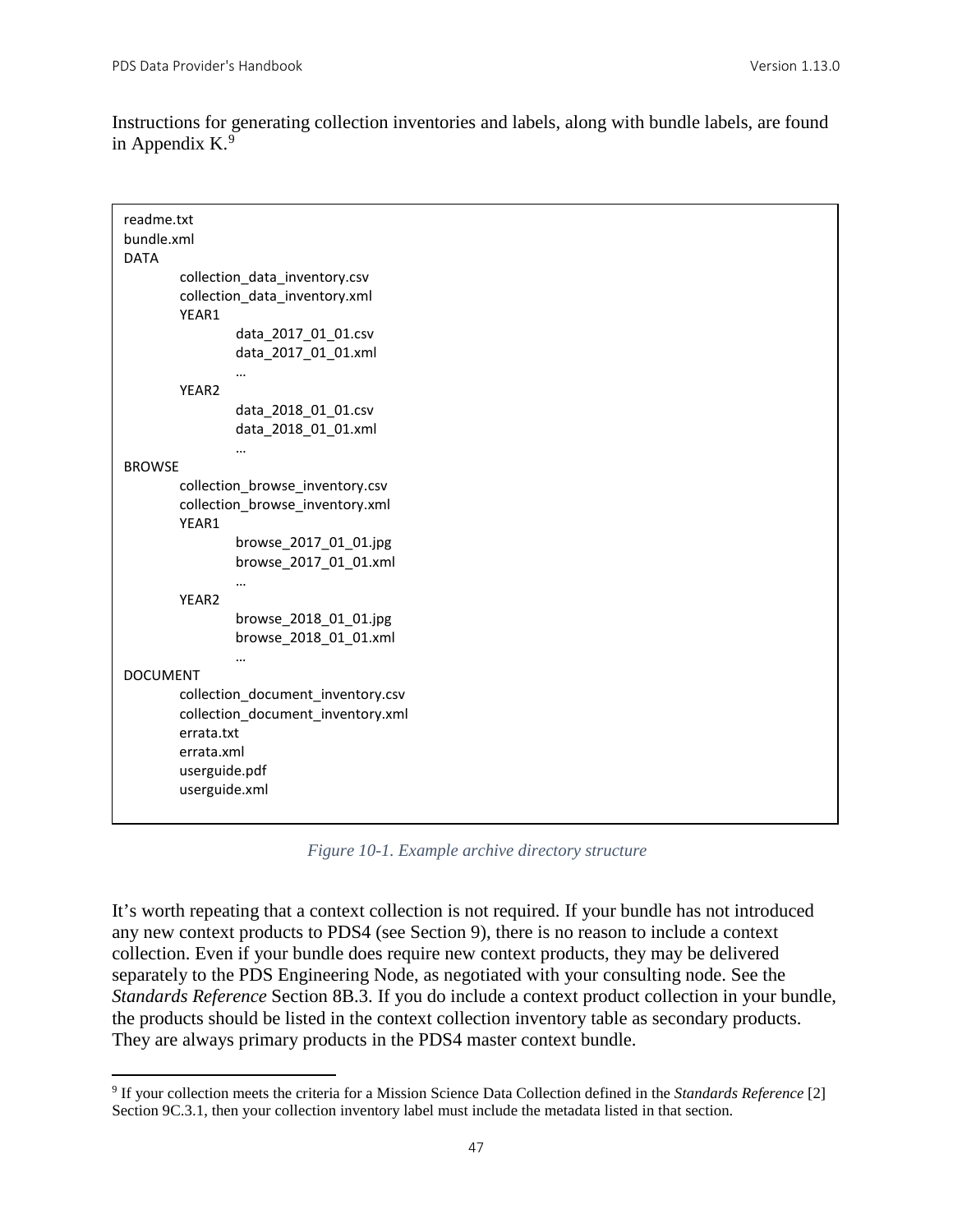When you have built your bundle's directory structure, you may populate it with the files that belong in each directory, and update the collection inventory tables accordingly. When all the pieces are in place you can then validate the bundle. This is discussed in Section 11, Archive Validation.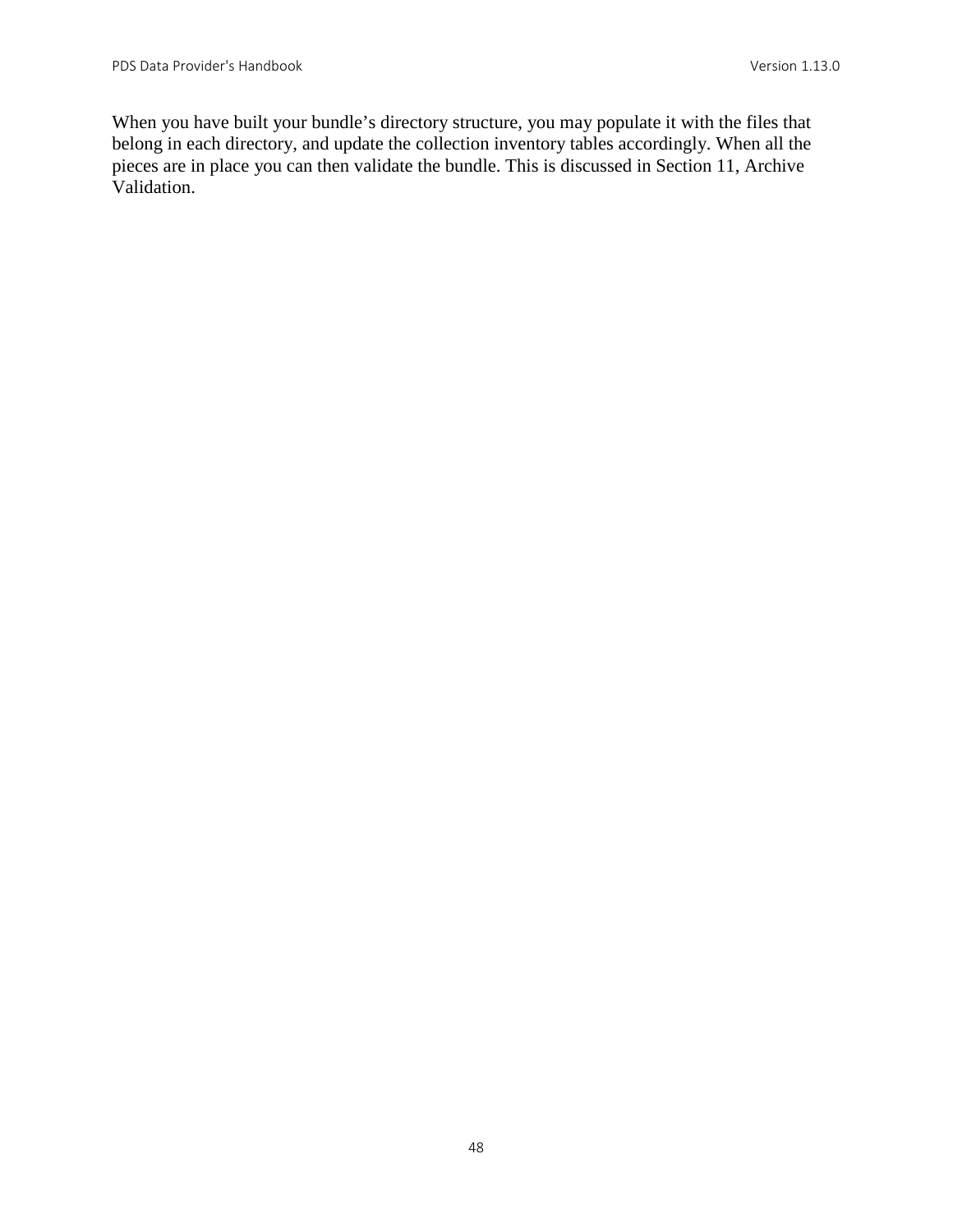# 11 Archive Validation

Archives submitted to PDS must be shown to be valid before they can be accepted. Validation means ensuring that the archive is complete, internally consistent, and consistent with other PDS archives and that the products in the archive are documented, correctly labeled, and error-free.

The PDS node that receives your delivery will perform most of these validation checks (except for science validation, as explained in Section 11.3). If errors are found, you will have to correct them and re-deliver. It's best to run the PDS-supplied validation tools on your bundles before delivering them in order to avoid last-minute corrections.

#### 11.1 Label Validation

To be compliant with PDS4 standards an XML label must:

- Be both semantically and syntactically correct.
- Be compliant both in content and in referential integrity.
- Be compliant with the class and attribute structures defined by the PDS4 common schema and any relevant discipline and mission dictionary schemas.
- Be compliant with the rules governing specific attributes and their values as set by the PDS Schematron files and any relevant discipline and mission Schematron files. (See Appendix I for more about validation using Schematron files.)
- Properly describe the structure of the digital objects.

#### 11.2 Data Product Validation

Validation against the schemas and Schematron files demonstrates only that a label is correctly formed and populated; it does not show that the label correctly describes its data product. You need to ensure that the data product can be read or displayed correctly using only the information in the label. For large deliveries it may be impractical to apply this test to every product, but you should at least do spot checks of each type of product. This kind of validation needs to be done by the data provider, who knows what to expect in a data product and would be able to recognize an error caused by misreading the file. The receiving PDS node will also do spot checks of the data.

You may test your labels and data products using PDS tools (see below) or using your own labelreading software that you would normally use to work with the data. If your archive contains browse data, they may be useful for comparing to the observational data as a test to see if the latter are being read correctly.

#### 11.3 Science Validation

Science validation means checking that the data products in your archive contain the data you expect them to contain. This can be done by spot checking products, as just mentioned, but the best way to validate the science content of your data is to use the products. That is, the products that go into the archive should be *the same products that you use for research*, so that you are likely to uncover any anomalies in them in the course of your science analysis. This kind of validation can be performed only by the scientist providing the data. PDS personnel might not use your data products in a research environment.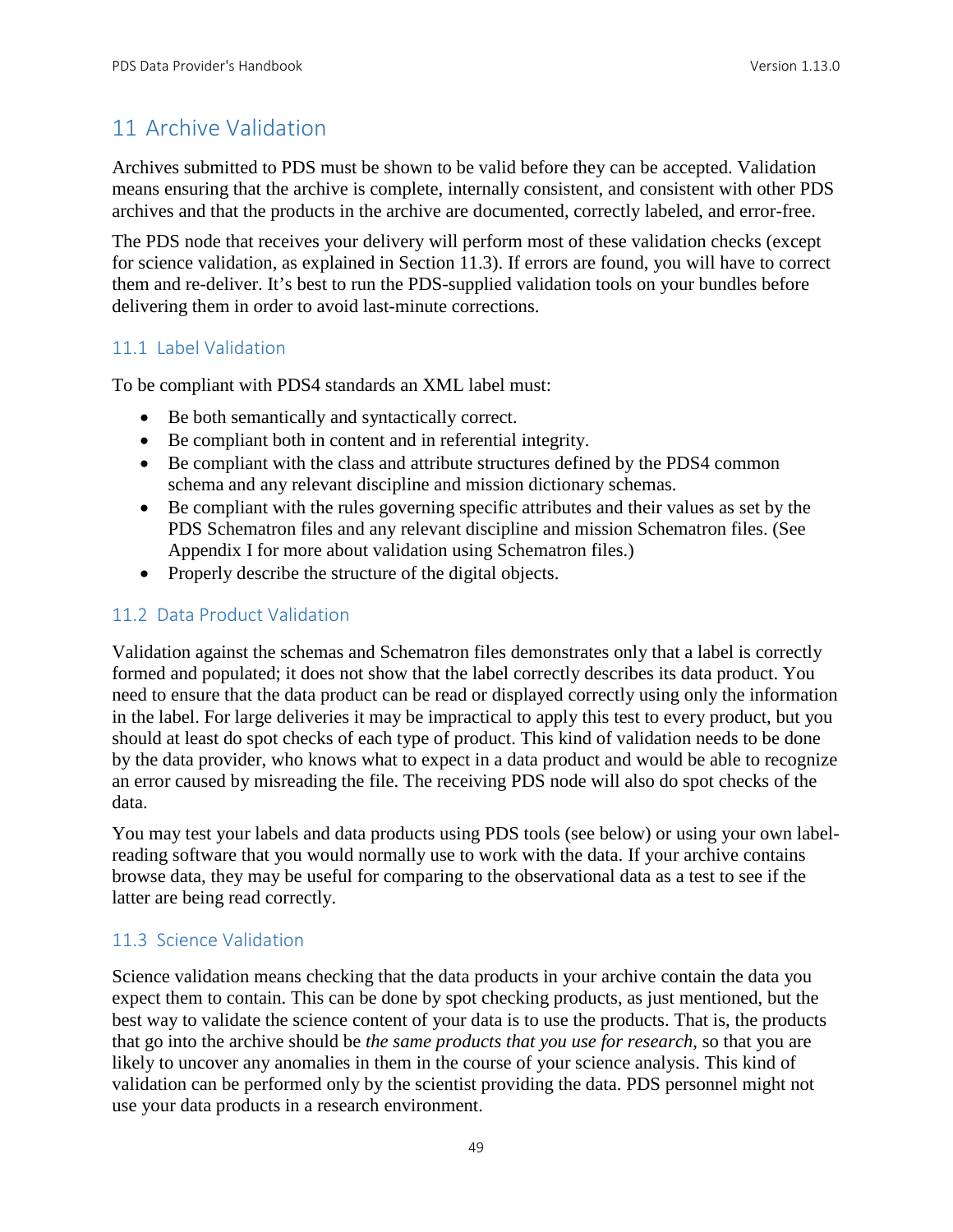#### 11.4 Archive Validation

The archive as a whole must be complete, internally consistent, and consistent with other PDS archives. To be complete, it must have all the products, collections, and bundles that it should have according to both its documentation and also the peer review results. Of course, a missionbased archive that accumulates over many deliveries may not be complete until the end of the mission, but the products, collections, and bundles expected for a particular delivery must be complete.

To be internally consistent, all products must belong to at least one collection and must be listed in the collection's inventory. All collections must belong to at least one bundle and must be listed in the bundle label. LIDVIDs must be correctly formed and unique.

To be consistent with other PDS archives, internal references must lead to documents and context products that actually exist.

#### 11.5 Validation Tools

#### 11.5.1 XML-Aware Editors

The best way to ensure a valid label is to use an XML-aware editor (see Section 6.4.1). These editors can show you at a glance where the label is not compliant with the schema(s). This is useful as a first step in validation, but keep in mind that XML-aware editors validate only the contents of the label, not the data file.

#### 11.5.2 The PDS4 Validate Tool

The PDS4 Validate Tool is used for validating PDS4 product labels, collections and bundles. It can be found on the PDS Tools page, [https://pds.nasa.gov/tools/about/.](https://pds.nasa.gov/tools/about/)

The Validate Tool performs the following checks:

- Checks whether a label complies with the schemas and Schematrons specified in its XML prolog and root tag
- Checks that files referenced in the label exist
- Checks that file names in the label have the same case as the actual file names
- Checks that file checksums in the label, if any, match the actual file checksums
- Checks that file checksums in the Checksum file, if any, match the actual file checksums
- Checks the referential integrity of LIDs and LIDVIDs, including
	- o Is the LID valid?
	- o Is the LID listed in the collection inventory product?
	- o Are all LIDs listed in the collection inventory present in the collection?
	- o For a collection product LID: is it listed in the bundle label?
	- o Are all collection product LIDs listed in the bundle label present in the bundle?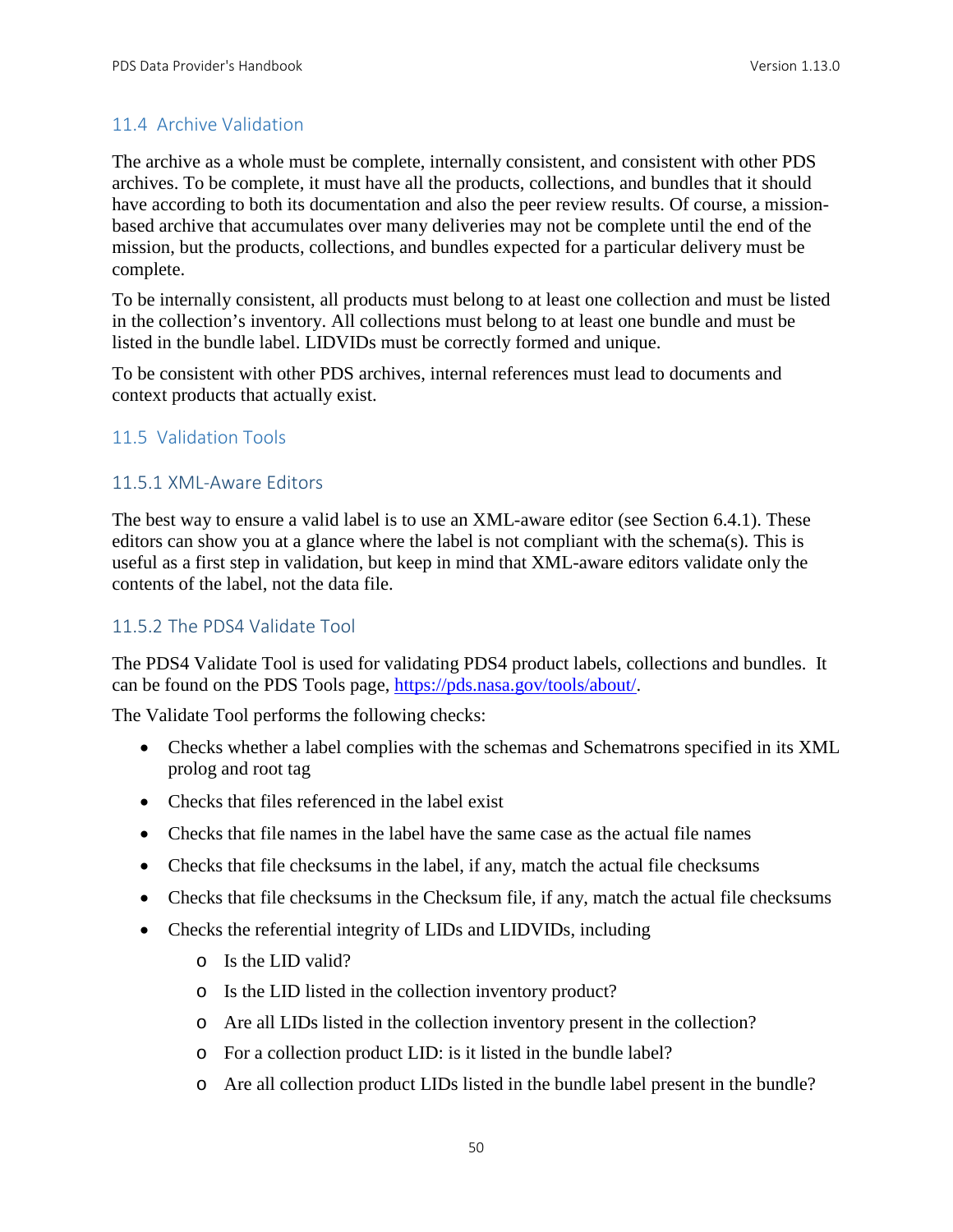#### 11.5.3 The Small Bodies Node PDS4 Viewer and Other Tools

The Small Bodies Node maintains a set of tools for reading and manipulating PDS4-labeled data at [http://sbn.astro.umd.edu/tools/tools\\_readPDS.shtml.](http://sbn.astro.umd.edu/tools/tools_readPDS.shtml) While most of the tools are intended for use by programmers, the set also includes the PDS4 Viewer, a standalone program that reads and displays PDS4 images, tables, spectra and arrays, at

[http://sbndev.astro.umd.edu/wiki/PDS4\\_Viewer.](http://sbndev.astro.umd.edu/wiki/PDS4_Viewer) This tool can be useful for verifying that a label correctly describes its data object.

#### 11.5.4 The PDS Transform Tool

The PDS Transform Tool converts PDS3 and PDS4 labels and data into other formats, including JPEG, GIF, PNG, TIFF, and others. This tool is found on the Tools page.

<https://pds.nasa.gov/tools/about/>

#### 11.5.5 Other Tools Maintained by PDS

Other label-reading tools maintained by the PDS Engineering Node include software libraries, which can also be found on the Tools page.

<https://pds.nasa.gov/tools/about/>

#### 11.5.6 Tools Contributed by PDS Users

PDS maintains a Tool Registry at<https://pds.nasa.gov/tools/tool-registry/> to which PDS users may submit tools they have developed and download tools submitted by other users. Submissions to the Tool Registry are vetted by the PDS Engineering Node.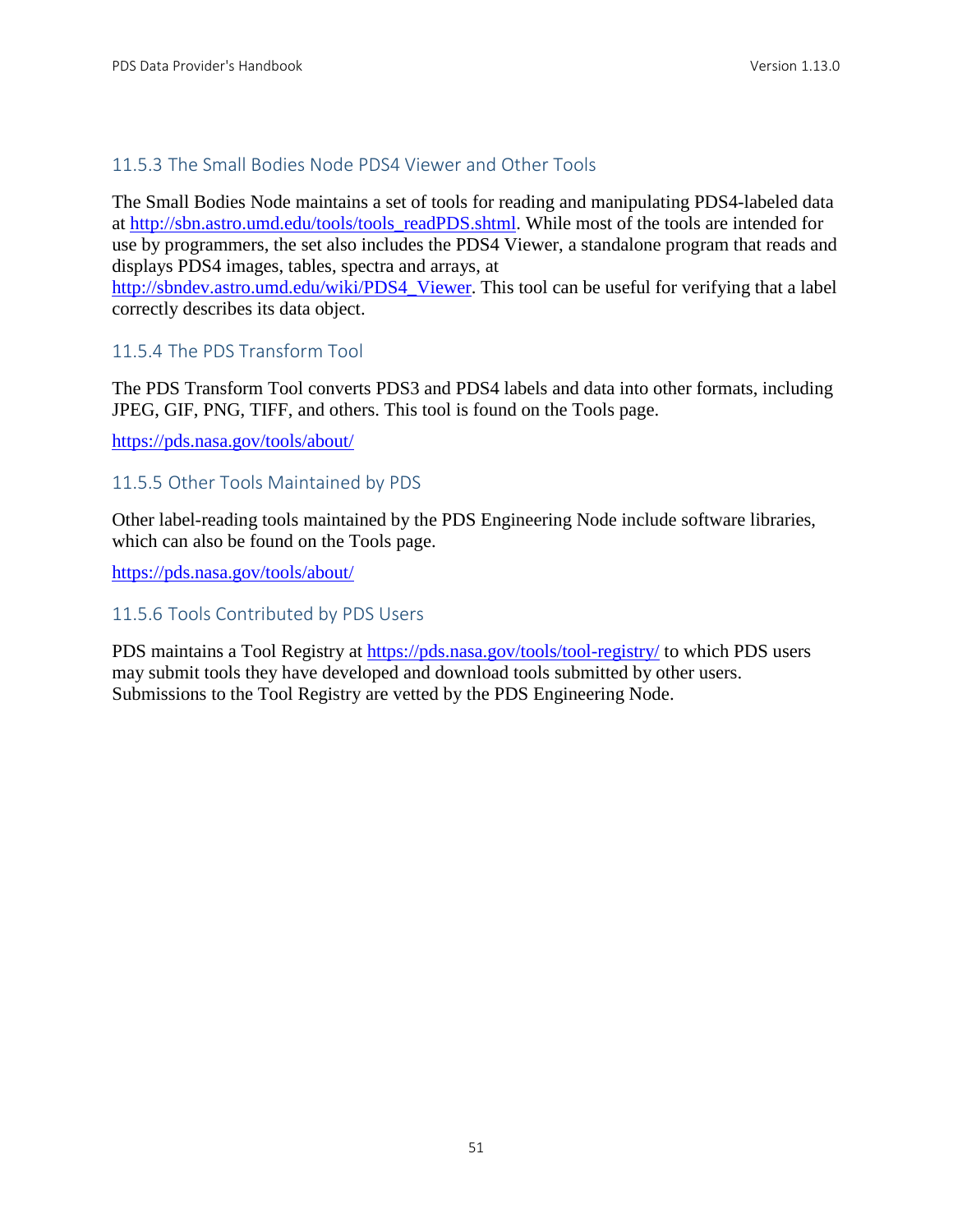## 12 Peer Review

#### 12.1 Why Peer Review Is Needed

Peer review is the key to the integrity of the PDS holdings. Every archive submitted to PDS must pass a peer review before it can be accepted. Archive peer review is analogous to the review of an article submitted to a scientific journal, although the procedure is different. Your consulting PDS node representative will coordinate the peer review of your archive by soliciting reviewers, setting a schedule, making the bundle available, collecting review comments, and coordinating your response to the comments.

The review committee will include scientists who are experienced in the types of data in the bundle and, preferably, have a particular interest in your data. In the case of a mission-related bundle, the ideal mix of science reviewers includes some from outside the mission, some from within the mission but outside the instrument team, and possibly some who are involved in the team but not in the data product design. This last group may be the most critical of reviewers, having a real stake in the outcome. The committee will also include at least one PDS reviewer from another node and a PDS data engineer from the Engineering Node. Finally, the data provider(s) are included in the review committee. Reviews are held openly; data providers know who the reviewers are, all comments are shared with the whole committee, and members are expected to discuss any serious issues in order to reach a resolution.

When a reviewer submits a comment that recommends a change to the review material, or asks a question about it, the comment is called a *lien*. The review coordinator keeps a master list of all liens raised during a review. The data provider is asked to respond to each lien by stating what action, if any, will be taken to resolve it. If a recommendation will not be followed, the data provider must explain why, and the reviewer may either accept or reject that explanation. The period of time during which the data provider is working on the review recommendations is called *lien resolution*.

As a rule the archive is accepted by PDS when all liens have been resolved. If outstanding liens do not materially affect scientific use of the data, the archive may be declared *certified* before all liens have been resolved. Once certified, the archive may be released online. Archives distributed from PDS web sites should be marked as Certified Data, or the web site should make the statement that all available archives are Certified Data unless otherwise indicated. See the PDS Policy Defining Certified Data on the *PDS Policies* web page,

[https://pds.nasa.gov/datastandards/documents/policy/.](https://pds.nasa.gov/datastandards/documents/policy/) Note that delivery is not complete until all liens have been resolved regardless of whether the data have been certified.

#### 12.2 Typical Review Procedure

The approach to conducting a peer review varies depending on whether the archive accumulates over a long period of time, as for a planetary mission, or is completed in a single delivery, as for observatory or laboratory data.

Usually individual data providers are funded to generate an archive and deliver it to PDS in a single delivery near the close of the funding period. In this case the complete archive should be submitted to peer review sufficiently in advance of the end of funding to allow changes to be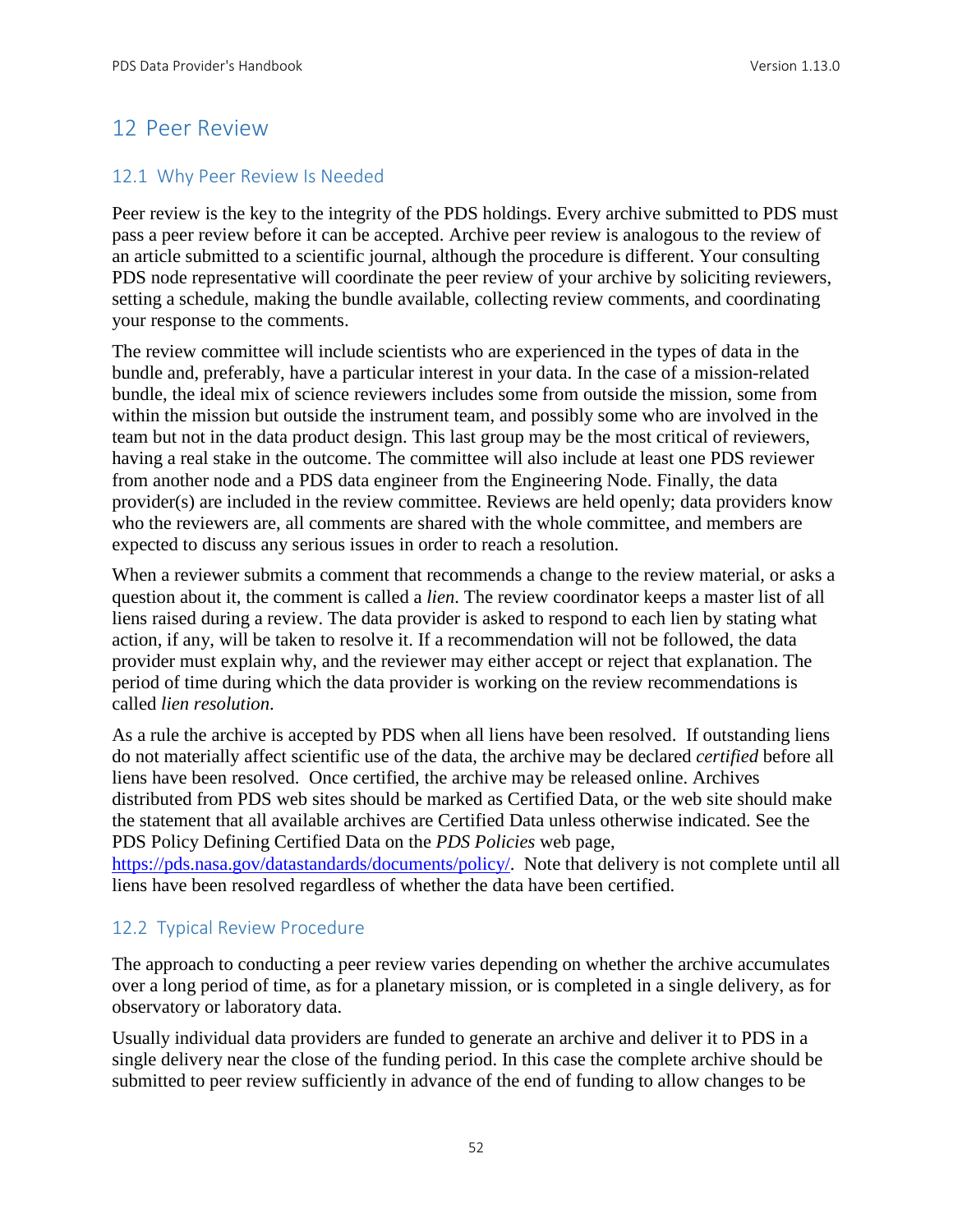made if needed. Your PDS representative will work out a schedule with you. With a single delivery, the products that are reviewed are the products that will be archived.

In the case of a mission that will deliver many times over several years, it is not practical to conduct a review for every delivery, nor to wait until the end of the mission to review the complete archive. The review must take place in time for any recommended changes to be made to the processing pipeline software, well before routine data handling begins. Therefore this kind of review covers a representative sample of pipeline data products and their documentation typically a Data Product Software Interface Specification (SIS) document<sup>10</sup>. When actual data are delivered, they are validated by the receiving node for compliance with PDS standards and for compliance with the peer-reviewed documentation.

In general, the procedure is as follows, although it may vary slightly among PDS nodes.

- 1. The data provider delivers the archive (or a representative sample) to the coordinating node. Node personnel confirm that the delivery is suitable for review.
- 2. The review coordinator assembles a list of potential reviewers and invites them by email.
- 3. The review coordinator announces the opening of the review and provides access to a password-protected web site where the review materials are posted.
- 4. Reviewers have about two weeks to examine the materials and email their comments to the review coordinator.
- 5. The review coordinator posts comments (either separately, or collated in one list, or both) on the web site.
- 6. The data providers have about two weeks to email their response to the comments, which the review coordinator posts on the web site.
- 7. The review coordinator decides whether there is reason to hold a review teleconference, based on the data providers' response, for instance if there is an issue that cannot be resolved by email. If so, a teleconference is arranged at a time convenient for reviewers, data providers, and PDS representatives.
- 8. The review coordinator posts a list of the review liens (comments that require an action). At the teleconference, if there is one, the unresolved liens are discussed one by one and decisions are made for their resolution; otherwise the data providers simply begin working on the liens. Data providers may decline to follow a reviewer's recommendation if they can justify doing so (for example, because of insufficient resources), as long as the reviewer agrees and the resulting archive would still be PDS-compliant. A record of the resolution of each lien is posted on the review web site and retained by the PDS node.
- 9. The data provider resolves the liens within a given period of time, say from two weeks to a month. (The schedule should take into consideration other mission activities going on; in particular the liens should be resolved before delivery testing begins.)

<span id="page-59-0"></span><sup>&</sup>lt;sup>10</sup> A SIS document is usually a mission deliverable. PDS does not require an archive to include a SIS; the requirement is only for adequate documentation to use and understand the archive. However, if an instrument team has to write a SIS anyway, they may include it in the archive if it helps meet the PDS documentation requirement (*Standards Reference* [2] Section 8A).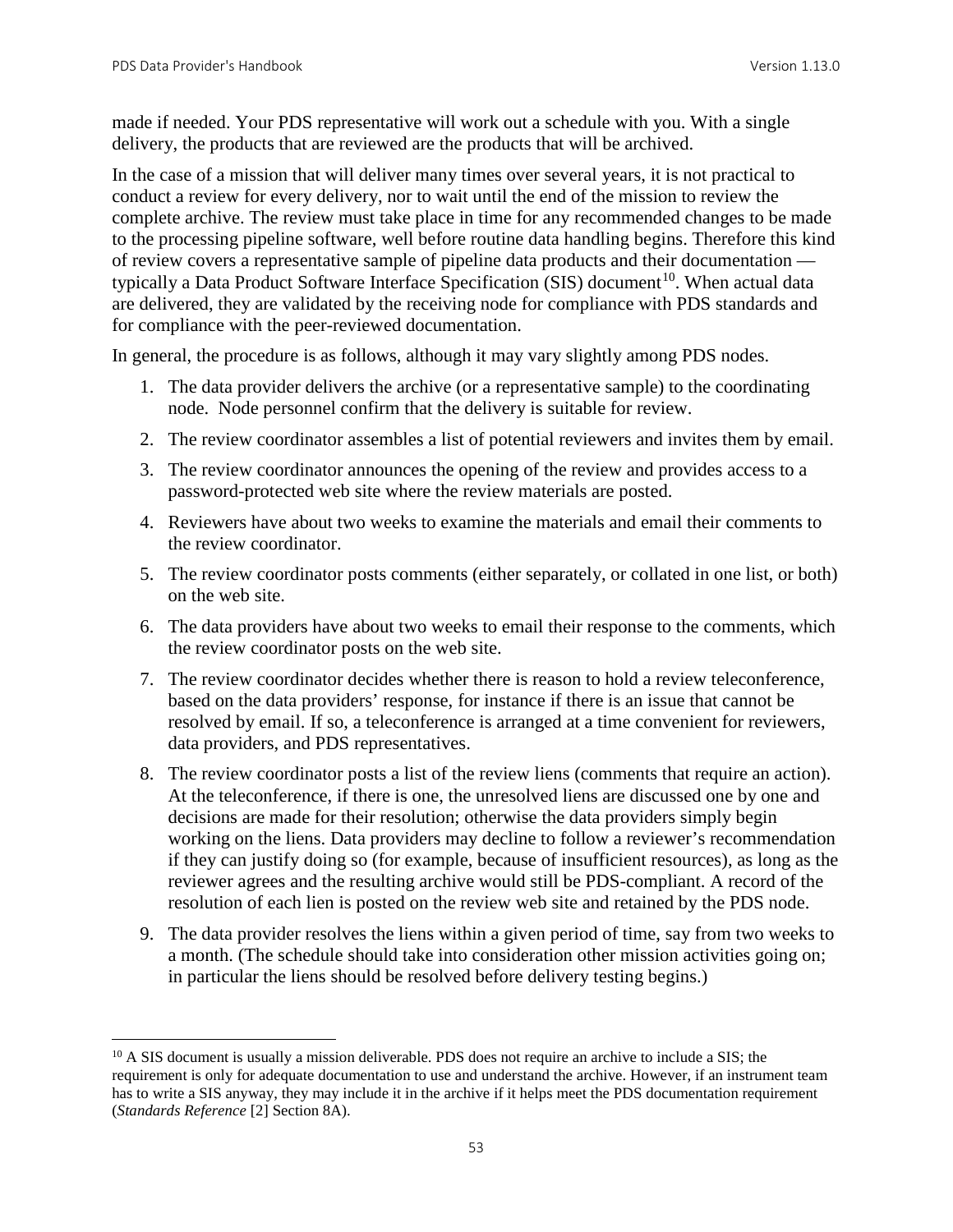- 10. The data provider delivers revised materials to the review coordinator, who posts them on the review web site.
- 11. The review coordinator invites the reviewers to examine the revised material to be sure their comments have been addressed. If the reviewers are satisfied, the review is complete.

A representative archive that is to be delivered as real data in many installments  $-e.g.,$  a mission archive – will not be made public because it is not an actual delivery; it contains only examples of data products. Actual deliveries will take place according to a schedule agreed upon between the mission and PDS. See Section 13 for details of how these archives are to be delivered to PDS.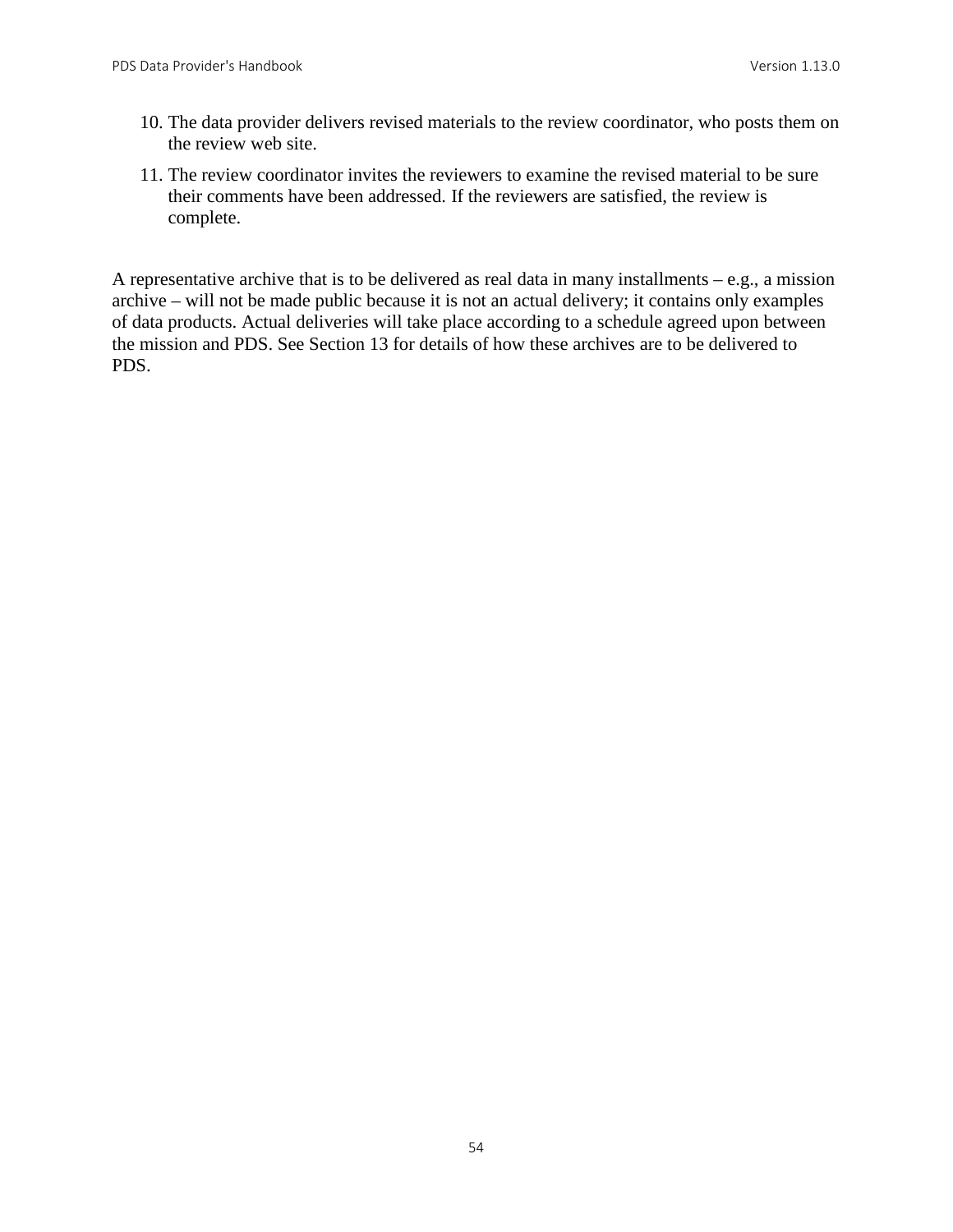# 13 Archive Delivery

The organization of PDS4 products (i.e., bundles and collections) is a logical, not a physical, structure. However, products transferred to, within, or from PDS need to be placed into a physical structure. PDS uses delivery packages to accomplish such transfers.

In most cases it is convenient to organize delivery packages into a physical structure that parallels the logical structure of the archive (i.e., the bundle product at the root level with subdirectories for collections, etc.). However, alternate organizations are possible (such as flat directory structures for incremental deliveries of accumulating collections). PDS only requires that the sender and receiver agree on the structure in advance and that an MD5 checksum be provided for each file transferred (*PDS Policy on Use of Checksums*, PDS Policies page, [https://pds.nasa.gov/datastandards/documents/policy/\)](https://pds.nasa.gov/datastandards/documents/policy/).

This section describes the typical procedures involved in delivering data to PDS. In practice, you should work with the discipline node that will receive the delivery to agree on the procedures that you will use.

#### 13.1 Contents of the Delivery to PDS

A delivery to PDS may have up to three components:

- 1. The delivery package containing the material being transferred,
- 2. The checksum file, a list of individual MD5 checksums for every file in the delivery package,
- 3. The optional delivery manifest, which maps each product's LIDVID to the name of the product's label file.

#### 13.1.1 The Delivery Package

The term *package* is used to indicate the batch of archival material being transferred. A delivery package may come as a compressed file, e.g. with Zip or gzip. It may come on an external drive delivered through the mail, or by electronic transmission such as FTP. The data provider and receiver determine the best packaging options for the delivery. In the absence of a transfer agreement, PDS provides a default procedure (see *PDS Standards Reference* [2], Section 2B.2) which is often recommended by discipline nodes.

#### 13.1.2 The Checksum File

The checksum file is a file provided with each transfer to, from, or within PDS. The purpose of the checksum file is to allow the recipient to verify that the files have been delivered intact. By computing checksums on the files after delivery and comparing them to the original checksum file, the recipient will know if any errors have been introduced. The checksum file is required for every delivery.

The checksum file lists a checksum for *every* file in the package (not just every label file). If the delivery package is a zip file, tar file, etc., the checksum file must contain an entry for every file in the package after the package has been unpacked. Currently PDS uses MD5 checksums, so the checksum manifest is output from an MD5 checksum utility such as md5deep. Each entry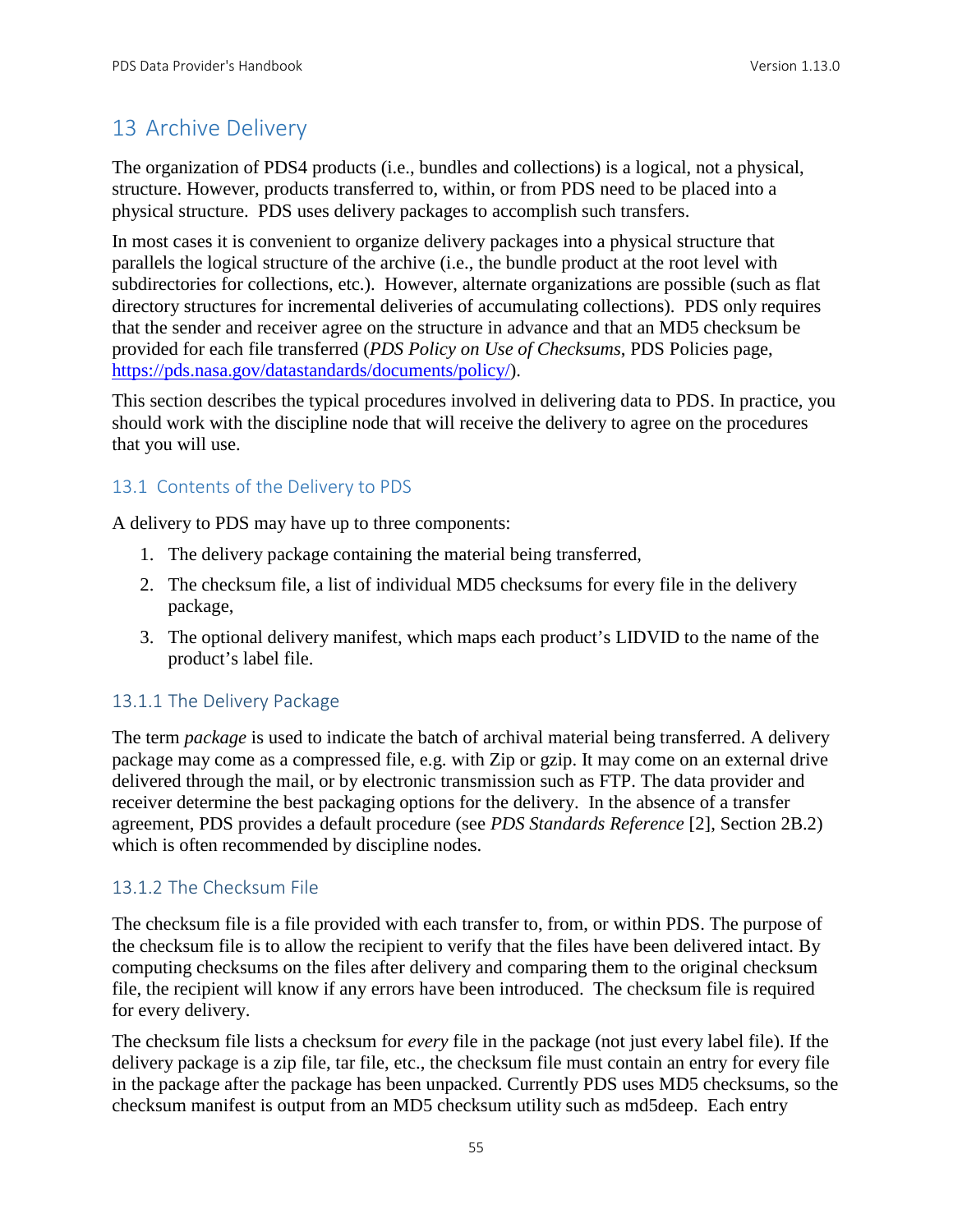consists of a 32-character hexadecimal MD5 checksum value, followed by two spaces, followed by the file specification name relative to the root directory of the package, followed by an ASCII carriage-return line-feed pair.

The example below shows the structure of a checksum file:

```
6dab19e22439a419e3e9b9f4046bf390 ./browse/collection_browse.xml
                                        ./browse/collection_browse_inventory.csv<br>./browse/ele_mom.pdf
3ff61c98cbed11e99690f76b5f6831b0 ./browse/ele_mom.pdf
fd014ead868211ac6421efd1633c1a33 ./browse/ele_mom_browse.xml
2e47917704231a1f8bd2d3a66e5588b3<br>2cef640ecac021083ef1fe3f03f4c6f6
                                        ./data/collection_data_inventory.csv<br>./data/ele mom.tab
2b555c42a7e7b4981407c9a824237f4a
117982301d1b009b842104b134d86d3d ./data/ele_mom_tblchar.xml
```
Since the checksum file is external to the package, and hence external to the archive, there is no requirement to provide a separate PDS4 XML label for it.

#### 13.1.3 The Delivery Manifest

The delivery manifest is an optional file provided with a transfer to, from, or within PDS. The purpose of the delivery manifest is to show what products are intended to be included in the delivery. It is analogous to a packing slip in a physical package; by comparing the delivery manifest to the package contents, the recipient can tell if a product is missing from the delivery or if it contains any unexpected products. The delivery manifest may be required or optional depending on the policy of the PDS discipline node receiving the delivery.

The delivery manifest maps product LIDVIDs to file names for each product label file in the package. If the delivery package is a zip file, tar file, etc., the manifest must contain entries for every label file in the package after the package has been unpacked. The delivery manifest is in the form of a Table\_Character file, a two-field fixed-width table with one row for each of the products in the package. The first field gives the LIDVID of each product in the package. The second field gives the name of the product's label file relative to the root directory of the package. Each record is delimited by an ASCII carriage-return line-feed pair.

The example below shows the structure of a delivery manifest:

```
urn:nasa:pds:example.dph.sample:browse:collection::1.0 ./browse/collection.xml<br>urn:nasa:pds:example.dph.sample:browse:ele_mon::1.0 ./browse/ele_mom_browse.xml
urn:nasa:pds:example.dph.sample:browse:ele_mon::1.0 ./browse/ele_mom_brow<br>urn:nasa:pds:example.dph.sample:data:collection::1.0 ./data/collection.xml
urn:nasa:pds:example.dph.sample:data:collection::1.0 ./data/collection.xml<br>urn:nasa:pds:example.dph.sample:data:ele_mon::1.0 ./data/ele_mom_data.xml
urn:nasa:pds:example.dph.sample:data:ele_mon::1.0
```
Since the delivery manifest is external to the package, and hence external to the archive, there is no requirement to provide a separate PDS4 XML label for it.

#### 13.1.4 The Difference Between a Delivery Manifest and a Checksum File

The delivery manifest and the checksum file are not the same, and one file cannot serve both purposes. A delivery manifest has an entry for every *label* file in the delivery. It tells the recipient whether the delivery is complete; that is, whether it contains exactly what the sender intended to send. A checksum file has an entry for *every file* in the delivery – labels, data, and all. It tells the recipient whether any file in the delivery is corrupted. The delivery manifest may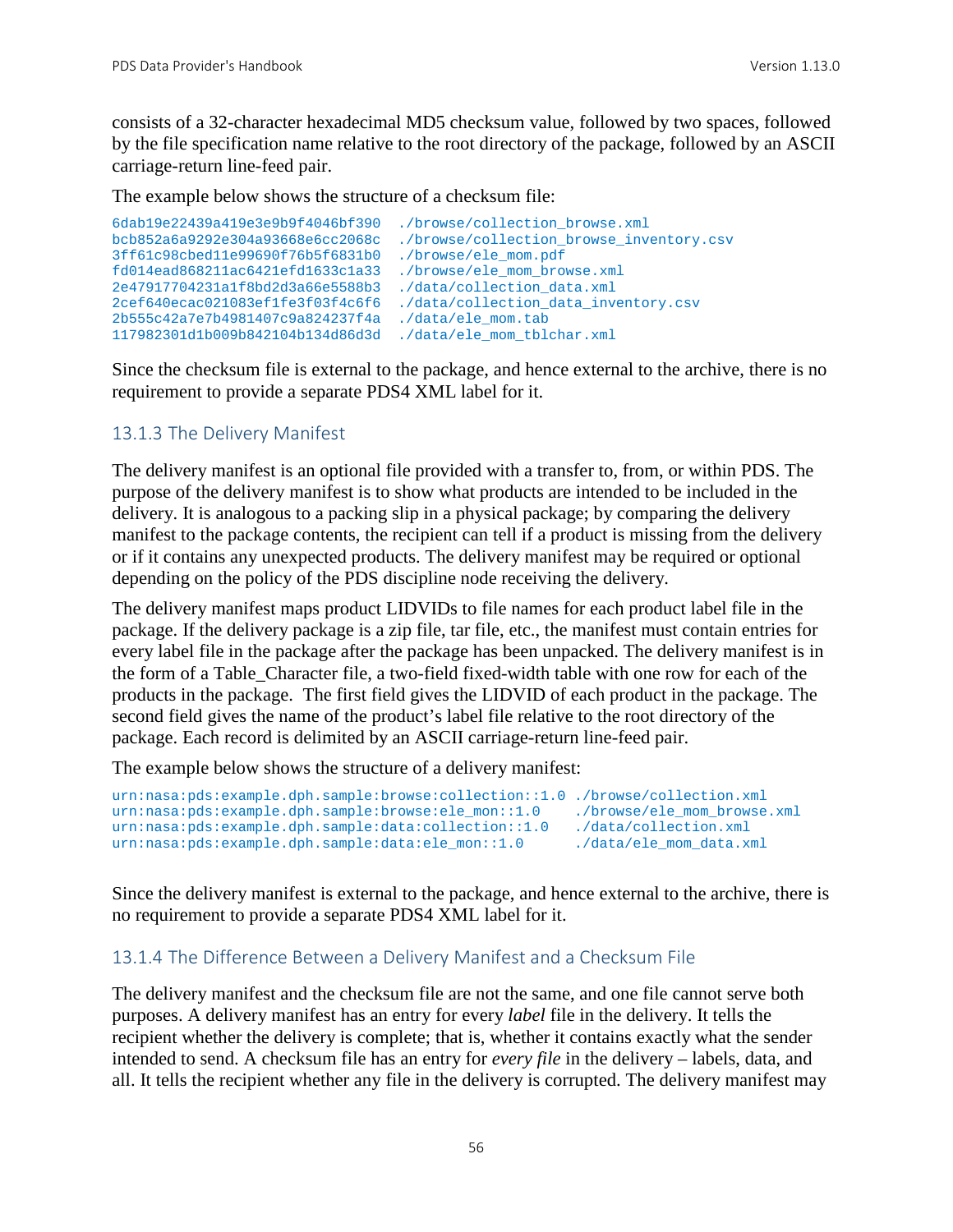or may not be required by the PDS node receiving the delivery. The checksum file is always required.

## 13.2 Transfer Procedures

You and your PDS node representative should agree on the procedure for delivering your archive to PDS. If your archive consists of a single delivery, then there may be nothing more for you to do if the PDS node already has the complete archive. Check with your node representative to be sure. On the other hand, if you will be delivering the archive incrementally, a more formal procedure should be put in place.

## 13.2.1 Logistics

When planning a delivery, both sides should have the following information.

- What is the format of the delivery package (e.g., a zip file)?
- What is the delivery mechanism (e.g., FTP "push" by provider to recipient's server)?
- What URL, account and password will be used to make the transfer?
- Is a delivery manifest required?
- What handshaking methods will be used? For example,
	- o Notification of delivery
	- o Notification of receipt
	- o Notification of checksum verification, manifest verification, and validation status

If the delivery contains any damaged files, or is missing any files, it's the provider's job to replace them with intact ones, either individually or by repeating the whole delivery, as agreed between the two parties. If unexpected files are present, the provider must tell the recipient what to do with them. If there are validation errors, the data provider is responsible for correcting the errors.

## 13.2.2 Delivery Checklist

The following discussion applies mainly to missions delivering data in scheduled installments, say every three months, over a long period of time. A mission usually involves several instrument teams delivering to several PDS nodes at the same time, and one node may be receiving data from several teams. With so many interfaces and moving parts, a formal delivery plan is necessary.

A good approach is for each pair of provider and recipient to agree on a delivery checklist to follow. Here is an example of such a checklist.

| Step     | Task                                  | <b>Responsibility</b>  |
|----------|---------------------------------------|------------------------|
| <b>.</b> | Agree on transfer method for delivery | Provider and recipient |

| Table 13-1. Example of an Archive Delivery Checklist |  |  |  |  |  |
|------------------------------------------------------|--|--|--|--|--|
|------------------------------------------------------|--|--|--|--|--|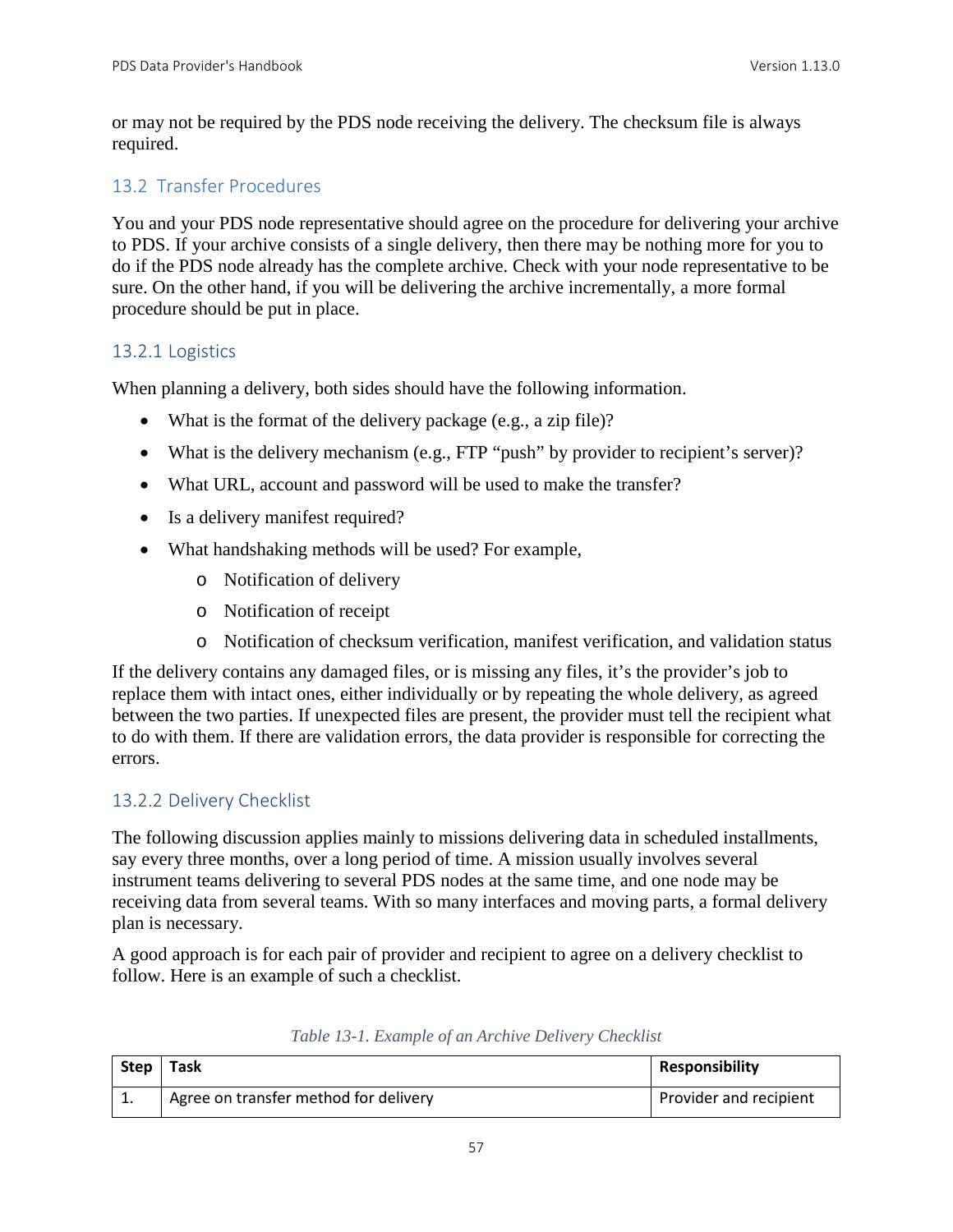| 2.  | Establish staging area at provider's site                                                                                     | Provider               |
|-----|-------------------------------------------------------------------------------------------------------------------------------|------------------------|
| 3.  | Establish staging area at recipient's site                                                                                    | Recipient              |
| 4.  | Determine destination address, account and password                                                                           | Provider and recipient |
| 5.  | Determine whether delivery manifest is required                                                                               | Recipient              |
| 6.  | Create delivery package, checksum file, and possibly delivery<br>manifest in provider's staging area                          | Provider               |
| 7.  | Notify recipient that delivery is ready for transfer                                                                          | Provider               |
| 8.  | Transfer the package to recipient's staging area                                                                              | Provider               |
| 9.  | Notify recipient that package has been delivered                                                                              | Provider               |
| 10. | Notify provider that package has been received                                                                                | Recipient              |
| 11. | Verify checksums and report to provider                                                                                       | Recipient              |
| 12. | Verify delivery manifest, if any, and report to provider                                                                      | Recipient              |
| 13. | Validate the delivery for PDS compliance and for compliance with<br>previously reviewed documentation, and report to provider | Recipient              |

After the first few deliveries the procedure may become routine enough that an actual checklist is no longer needed; but the checksum files, delivery manifests, and reports should continue to be produced, and the recipient PDS node may maintain them for future reference.

Most mission archives are cumulative; that is, each delivery adds more data to existing collections in an existing bundle, rather than a new bundle being created each time. For the second and subsequent deliveries of such an archive, the PDS node will probably ask the data provider to deliver only new files and files that have changed from previous deliveries. There should be no need to re-deliver parts of the archive that have not changed. See Section 13.3 for guidance about delivering revisions of previously released data products.

A note on the terms *delivery* and *release*: Both PDS and missions often talk about data releases as milestones, and missions usually publish a release schedule. A release happens when data are made publicly available on PDS web sites. A delivery, on the other hand, happens a few weeks before the release date, when a data provider delivers a package to a PDS node. (The schedule will be agreed upon by the mission and PDS.) Be careful to use the right terms when discussing data deliveries and releases to avoid misunderstandings.

#### 13.3 Revising Previously Released Products

It's not unusual for data products that have been released to PDS to be revised later by the data provider, especially for mission-generated products. A common reason for revising data products is that calibration data or procedures have improved. Occasionally revisions occur to correct errors that have been discovered in the data. PDS policy is to retain previous versions of the data for at least six months in a place accessible to users, unless the revisions have been made to correct major errors that render the previous versions unfit for use. This policy applies to archives that are accumulating from an ongoing mission; contents are considered to have *draft*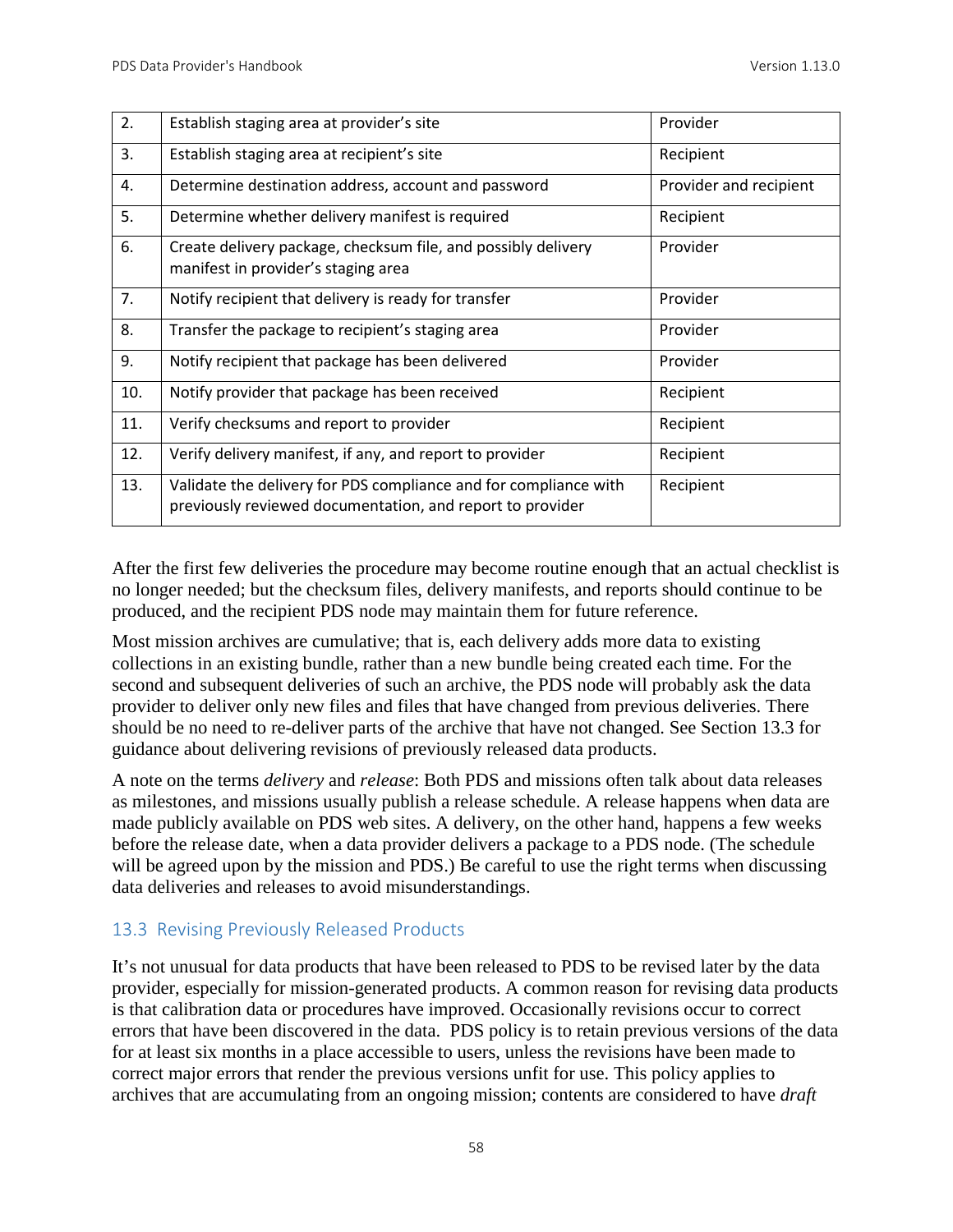status as long as the mission is ongoing. If data products in a closed collection – one for which the mission is over and no new products are expected – are revised, the previous versions are considered to be *superseded*, and will not be made available for use except in special circumstances. See the PDS policies for draft data and superseded data on the *PDS Policies* page, [https://pds.nasa.gov/datastandards/documents/policy/.](https://pds.nasa.gov/datastandards/documents/policy/)

PDS nodes are careful to ensure that the data available online are the most current versions but that older versions are retained for the specified time period. As a data provider you can help make this happen by informing your receiving node when a delivery contains revised products, exactly which products have been revised, and what you think should be done with the previous versions.

#### 13.3.1 What Should Be Changed in the Labels of Revised Data Products

In a **Product\_Observational** label the following attributes should be updated to indicate that the product has been revised:

<version\_id> in the Identification Area <creation\_date\_time> in the File Area <Modification\_History> in the Identification Area

**creation\_date\_time** and **Modification\_History** are optional but strongly recommended when changes are introduced; the first can be very useful in confirming the version change; the latter can provide information on what was changed and why. <logical identifier> in the Identification Area should *not* change. If you think this is incorrect, then what you have may not be a revision but a new product.

The file names associated with the product do not have to change, but they may. It may be easier for the PDS node to keep track of revisions to products if the file names stay the same, so discuss this with your node representative.

#### 13.3.2 Versioning of Products, Collections, and Bundles

Recall that every product, collection, and bundle has a unique LIDVID, and that the VID part represents a version number. When a data product is revised, its VID should be incremented. A VID has the form M.n where M and n are both integers. M denotes a major version number and n denotes a minor version number. The first time a product is delivered to PDS its VID should be 1.0. If the product is revised later, either the minor version number should be incremented by 1, or the major version number incremented by 1 and the minor number set back to 0. It's up to the data provider to decide whether a revision is major or minor. Note that changes to a data product label count as a revision, even if the data product itself has not changed.

The addition or deletion of any product in a collection means that the collection itself has been revised because the collection inventory table has changed; so the collection VID should be incremented. If a product is revised, then the collection inventory table may or may not change, depending on whether it lists the products by LIDVID or just LID. If by LIDVID, then the inventory table will have to be revised and therefore the collection VID will have to be incremented.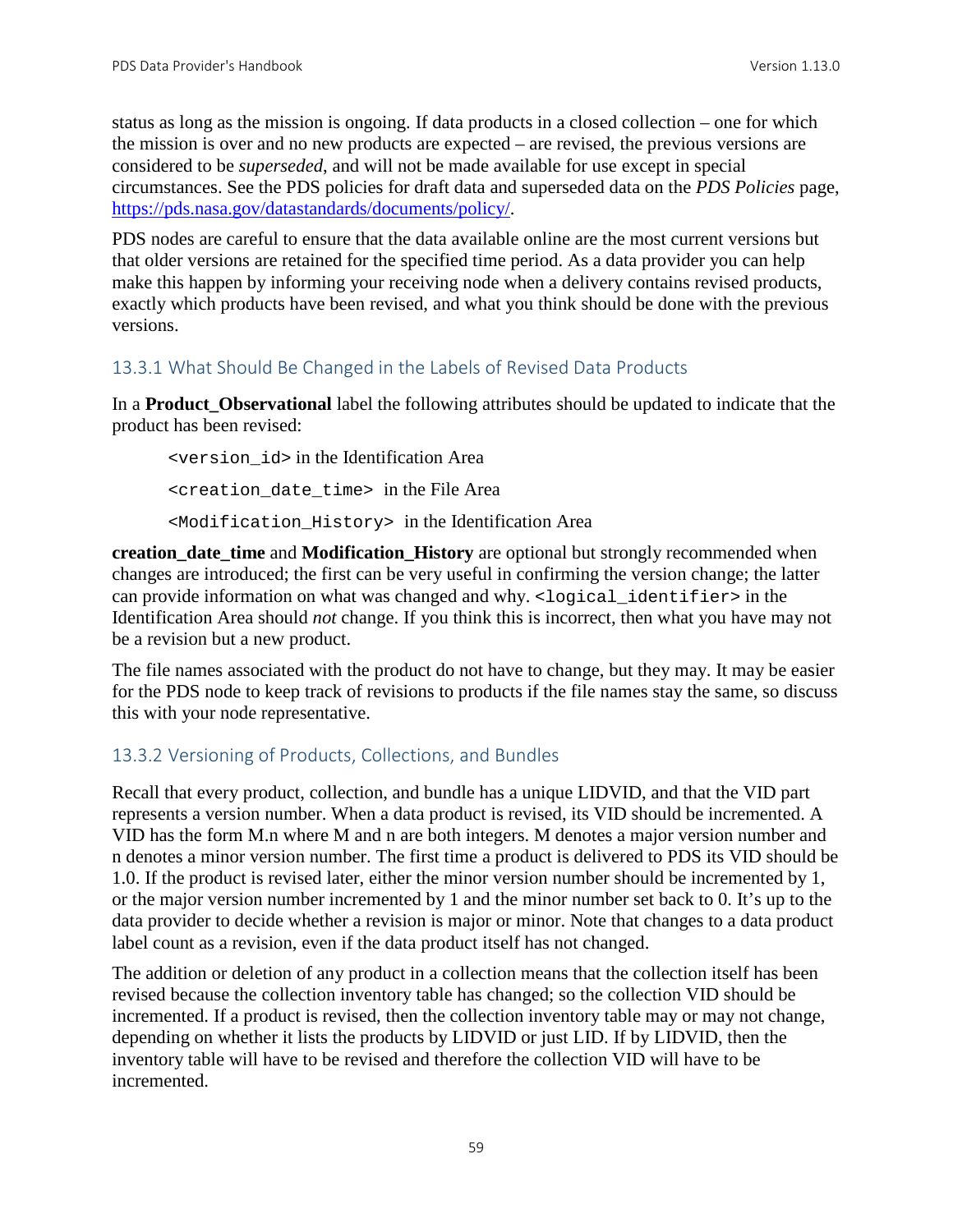The same is true of bundles. If a collection is added or removed from a bundle, then the bundle inventory must change and therefore the bundle VID must be incremented. If the inventory lists the collections by LIDVID, and one of the collections is revised, then the inventory must be changed and the bundle VID incremented.

The *Standards Reference* [2] Section 6D.3 explains versioning in detail.

#### 13.4 Making Products Available to Users

Once a delivery has been received, validated, and accepted by a PDS node, it is ready to be released. The PDS node will make it available online and announce it on the node's web site. The node representative will inform the responsible PDS Engineering Node data engineer, who will ensure that the data are also available from the main PDS web site via the search function on the PDS home page [\(https://pds.nasa.gov\)](http://pds.nasa.gov/).

PDS maintains a subscription service to announce new data releases

[\(https://pds.nasa.gov/datasearch/subscription-service/top.cfm\)](https://pds.nasa.gov/datasearch/subscription-service/top.cfm). Users may subscribe to receive email announcements about releases of selected data sets, documentation, and software. When a node representative informs the PDS data engineer of a new release, together they create an announcement to be sent to subscribers. The announcement may also be posted in media outlets likely to be seen by users, such as the Planetary Exploration Newsletter [\(http://planetarynews.org\)](http://planetarynews.org/).

A mission or data provider may request that a release be posted and announced at a particular date and time, for example to coincide with the release of a journal publication about the data. PDS will comply with the request as closely as possible.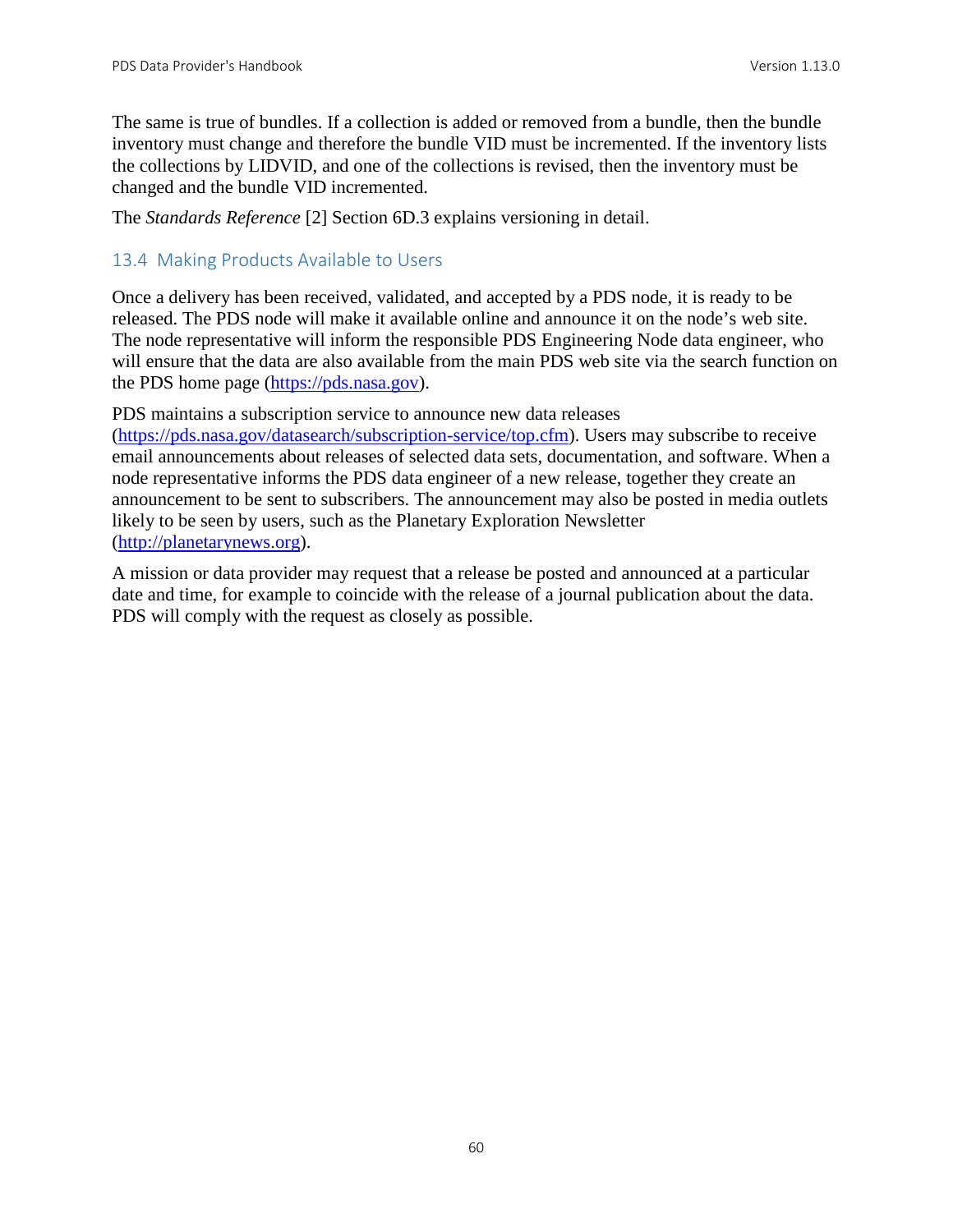# Appendices

| Appendix A      | <b>Acronyms and Abbreviations</b>                                         |
|-----------------|---------------------------------------------------------------------------|
| <b>AMMOS</b>    | <b>Advanced Multi-Mission Operations System</b>                           |
| <b>APL</b>      | <b>Applied Physics Laboratory</b>                                         |
| <b>APPS</b>     | AMMOS-PDS Pipeline Service                                                |
| <b>ASCII</b>    | American Standard Code for Information Interchange                        |
| <b>CCSDS</b>    | Consultative Committee for Space Data Systems (file transfer protocol)    |
| <b>CDF</b>      | <b>Common Data Format</b>                                                 |
| CR.             | Carriage Return                                                           |
| <b>CSV</b>      | Comma-Separated Value                                                     |
| <b>DIP</b>      | <b>Dissemination Information Package</b>                                  |
| DN              | Discipline Node (PDS)                                                     |
| DOI             | Digital Object Identifier                                                 |
| <b>DOM</b>      | Document Object Model                                                     |
| <b>DPH</b>      | Data Provider's Handbook                                                  |
| <b>DSV</b>      | Delimiter-Separated Value                                                 |
| <b>DTD</b>      | Document Type Definition                                                  |
| EN              | <b>Engineering Node (PDS)</b>                                             |
| ESA             | <b>European Space Agency</b>                                              |
| <b>FITS</b>     | Flexible Image Transport System                                           |
| <b>FTP</b>      | <b>File Transfer Protocol</b>                                             |
| GIF             | Graphics Interchange Format                                               |
| <b>GSFC</b>     | Goddard Space Flight Center (NASA)                                        |
| <b>HTML</b>     | <b>Hypertext Markup Language</b>                                          |
| <b>IEEE</b>     | Institute of Electrical and Electronics Engineers                         |
| ΙM              | <b>Information Model</b>                                                  |
| <b>ISIS</b>     | Integrated Software for Imagers and Spectrometers                         |
| <b>ISO</b>      | International Organization for Standardization                            |
| ISTP/IACG       | International Solar-Terrestrial Physics / Inter-Agency Consultative Group |
| <b>ITAR</b>     | <b>International Traffic in Arms Regulations</b>                          |
| J <sub>2C</sub> | JPEG-2000 compression algorithm                                           |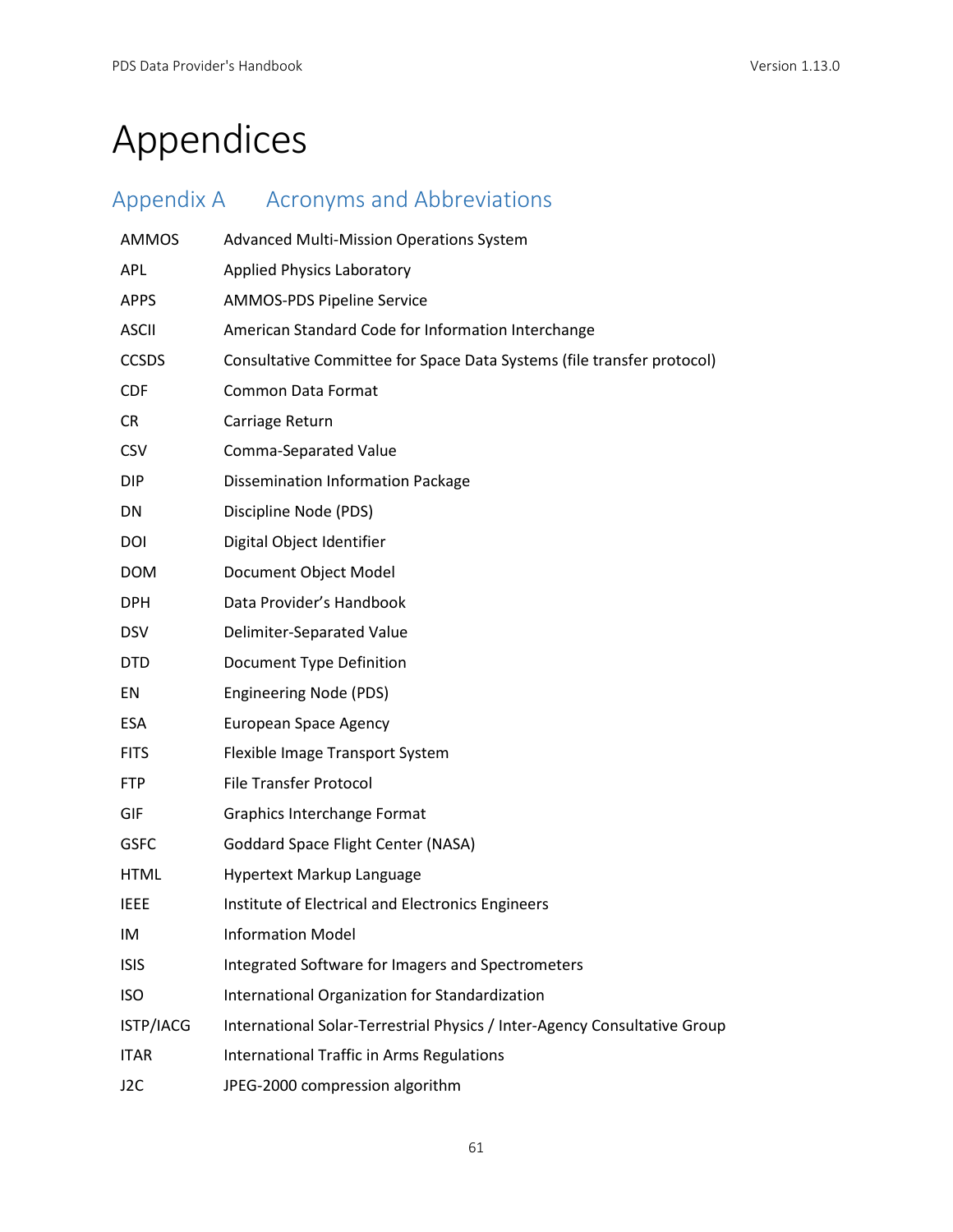| JHU           | Johns Hopkins University                                              |
|---------------|-----------------------------------------------------------------------|
| <b>JPEG</b>   | Joint Photographic Experts Group (compression algorithm)              |
| JPEG2000      | JPEG compression algorithm created in 2000 to supersede original JPEG |
| <b>JPL</b>    | Jet Propulsion Laboratory                                             |
| <b>LACE</b>   | Label Creation and Editing (tool)                                     |
| LDD           | Local Data Dictionary                                                 |
| <b>LDT</b>    | Label Design Tool                                                     |
| LF            | Line Feed                                                             |
| LID           | Logical Identifier                                                    |
| <b>LIDVID</b> | <b>Versioned LID</b>                                                  |
| LSB           | Least Significant Byte First (storage order)                          |
| <b>MAVEN</b>  | Mars Atmosphere and Volatile Evolution (mission)                      |
| MD5           | Message Digest 5 (checksum format)                                    |
| <b>MSB</b>    | Most Significant Byte first (storage order)                           |
| <b>NAIF</b>   | Navigation and Ancillary Information Node (PDS)                       |
| NASA          | National Aeronautics and Space Administration                         |
| ODL           | <b>Object Description Language</b>                                    |
| P             | Primary (member)                                                      |
| <b>PDF</b>    | <b>Portable Document Format</b>                                       |
| PDF/A         | Portable Document Format (archival)                                   |
| <b>PDS</b>    | Planetary Data System                                                 |
| PDS3          | PDS version 3                                                         |
| PDS4          | PDS version 4                                                         |
| <b>PNG</b>    | <b>Portable Network Graphics</b>                                      |
| PPI           | Planetary Plasma Interactions (PDS DN)                                |
| <b>PSA</b>    | Planetary Science Archive (European Space Agency)                     |
| S             | Secondary (member)                                                    |
| <b>SBN</b>    | Small Bodies Node (PDS)                                               |
| <b>SCH</b>    | Schematron                                                            |
| <b>SEED</b>   | Standard for the Exchange of Earthquake Data                          |
| SI            | Système International (International System of Units)                 |
| <b>SIS</b>    | Software Interface Specification                                      |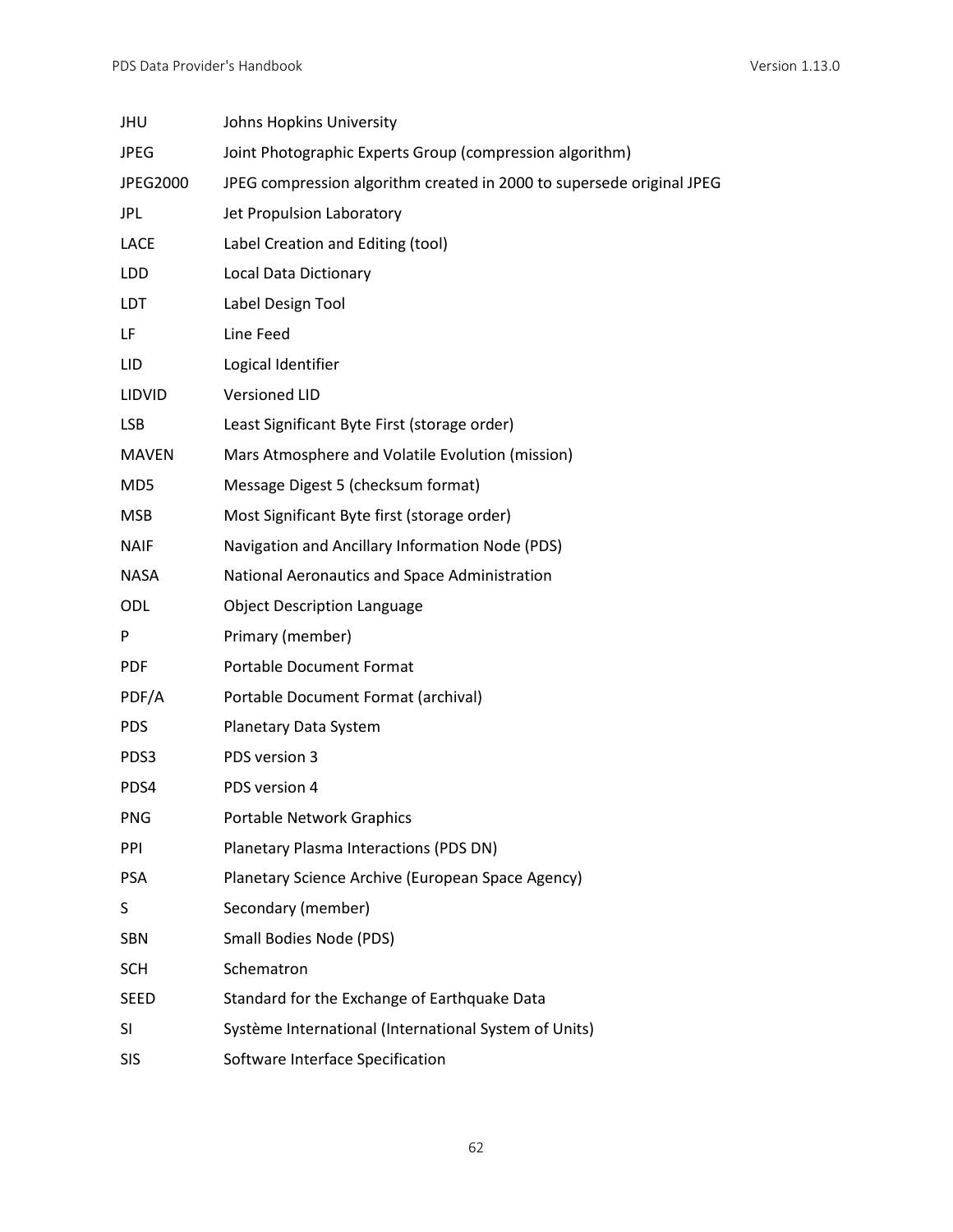SPICE Spacecraft, Planet, Instrument, Camera Matrix, and Event (historic acronym for system of storing planetary navigation and other ancillary information) SR Standards Reference TIFF Tagged Image File Format UCD User Centered Design URI Uniform Resource Identifier URL Uniform Resource Locator URN Uniform Resource Name UTC Coordinated Universal Time UTF-8 Unicode Transformation Format 8 (character set) VICAR Video Image Communication and Retrieval (software) VID Version Identifier XAE XML-aware editor XML eXtensible Markup Language Xpath XML Path Language XSD XML Schema Definition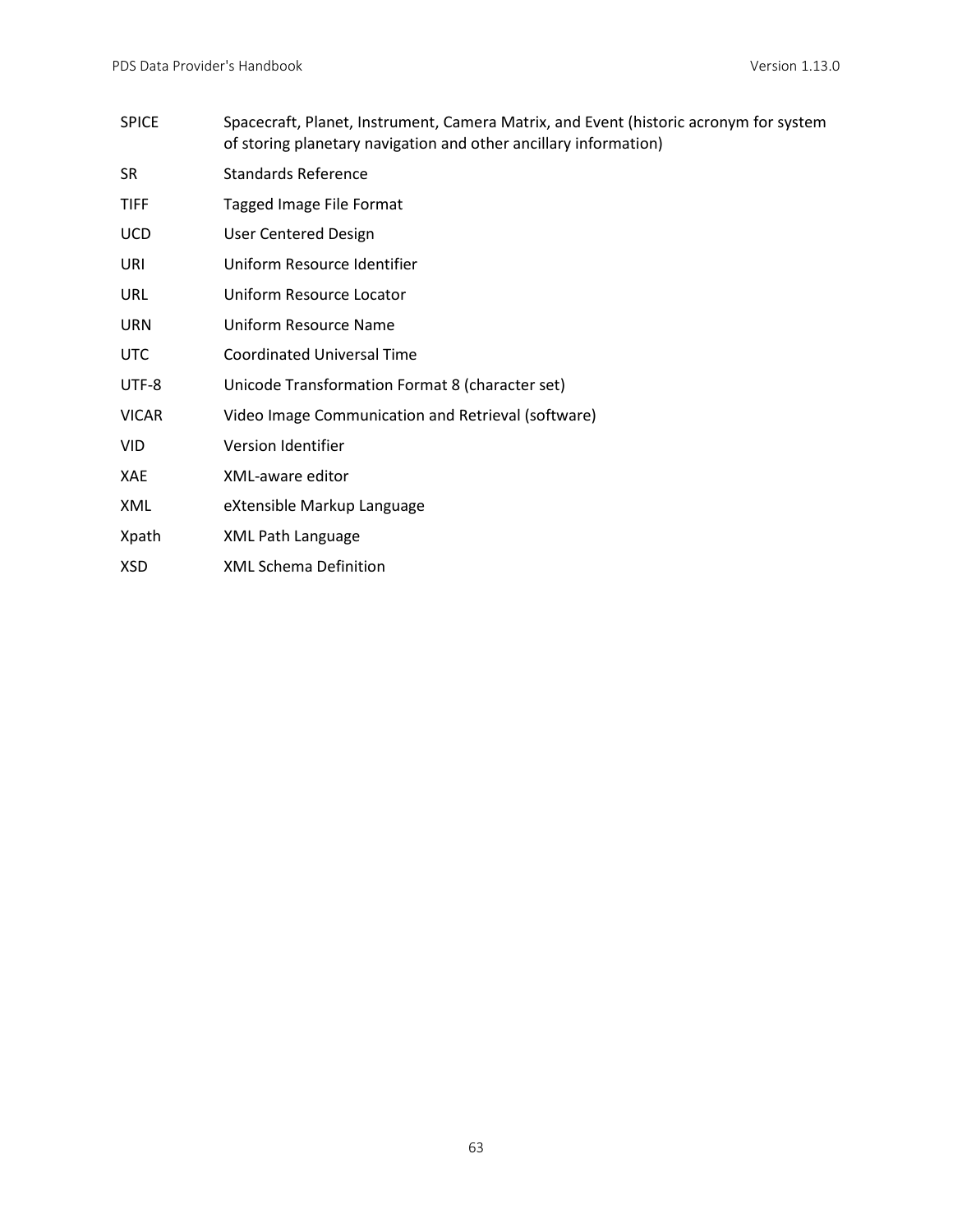# Appendix B How to Select the Right Class for a Product

This appendix continues the discussion in Section 6.2.1 about identifying the type of product to be described by a PDS label. The questions below outline the decision process used to select the appropriate product class when the choice is not obvious. For simplicity this outline assumes there is one data object in the product.

- 1. Is the object digital, a bundle, a collection, or an update to an existing product? If none of these, use **Product\_Context**.
- 2. Does the object contain PDS operational data? If so, use one of several classes for operational products defined in Chapter 3 of the *Data Dictionary* [3] (these are not, strictly speaking, science data). Operational products contain behind-the-scenes data such as class and attribute definitions, and are probably not of interest to science data providers.
- 3. Is this an aggregation product? If so, choose between **Product\_Collection** and **Product\_Bundle**. **Product\_Collection** contains an Inventory table listing basic products. **Product\_Bundle** contains a list of member collections.
- 4. Is this a product that supports the archive rather than being data per se? That is …
	- a. Is this a ZIP compressed file? If so, use **Product\_Zipped**.
	- b. Is this an XML schema and/or Schematron file? If so, use **Product\_XML\_Schema**.
	- c. If (4) but neither (a) nor (b) and it is ASCII\_Short\_String\_Collapsed with <CR><LF> record delimiters, then use **Product\_File\_Text**.
	- d. If (4) but not (a), (b), or (c) work with the consulting DN to determine the appropriate product type.
- 5. Is this a SPICE kernel? If so, use **Product\_SPICE\_Kernel**.
- 6. Is this solely a finding aid for humans? If so,
	- a. Is this used in an image index? If so, use **Product\_Thumbnail**.
	- b. If not to be used in an image index, use **Product\_Browse**.
- 7. Is this intended primarily to be read by humans? If so, use **Product\_Document**.
- 8. Does the digital object contain observational data?
	- a. If it contains observational data, does it have one of the following PDS4 structures: **Array**, **Encoded\_Header**, **Header**, **Stream\_Text**, **Table\_Binary**, **Table\_Character**, or **Table\_Delimited**?
		- i. If it has one of these structures and the processing level is "raw", use **Product Observational.** (See Table 2-1 for processing level definitions.)
		- ii. If it has one of these structures, is not "raw", and its function is primarily to support other products in the archive, use **Product\_Ancillary**.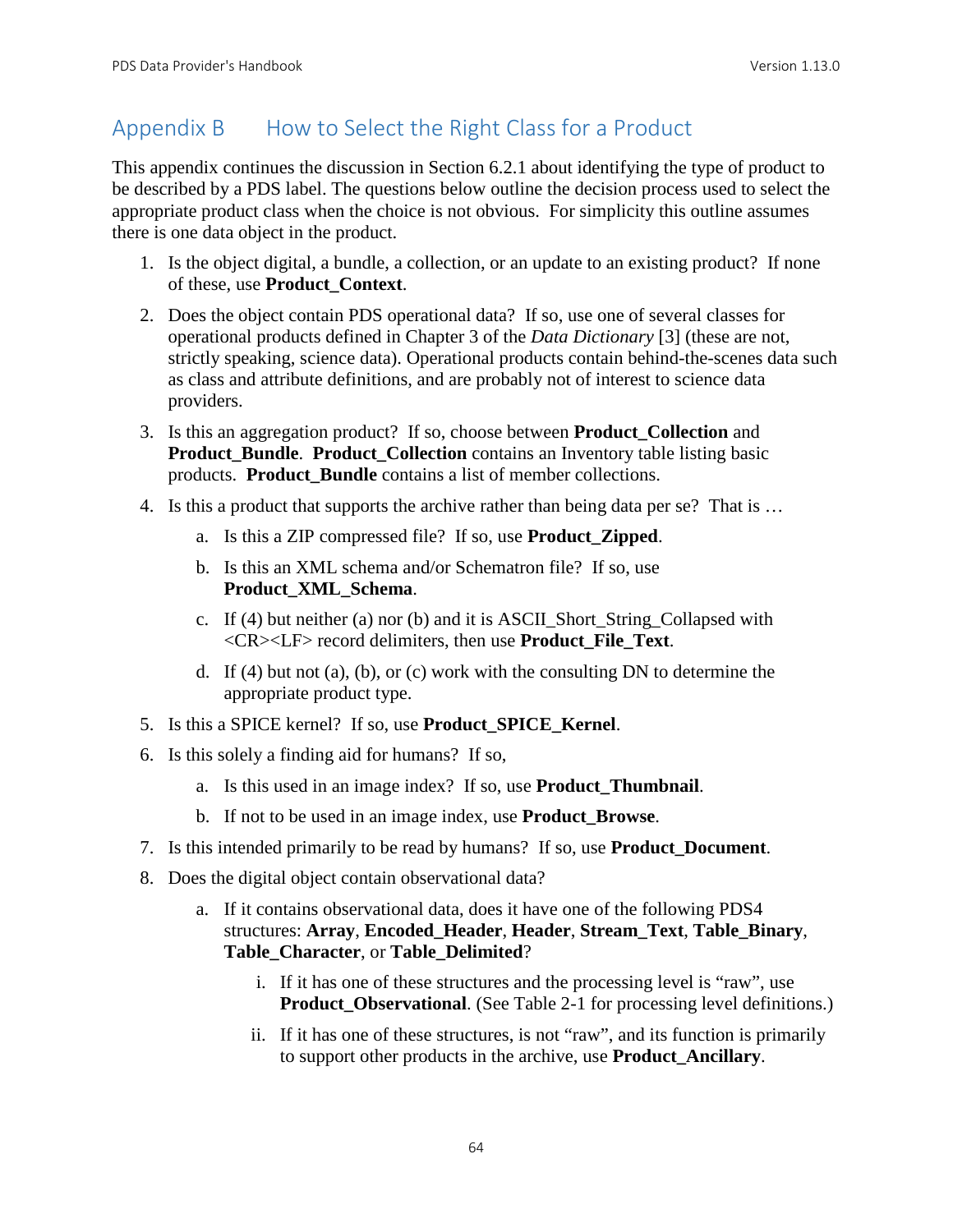- iii. If it has one of these structures, is not "raw", and its function is not primarily to support other products in the archive, use **Product\_Observational**.
- iv. If it does not have one of these structures but it is in an original format (such as from the observing system), use **Product\_Native** (see Section 9E for special requirements)
- v. If it does not have one of these structures and is not in an original observing system format, use **Product\_Ancillary**.
- b. If it does not contain observational data, use **Product\_Ancillary**.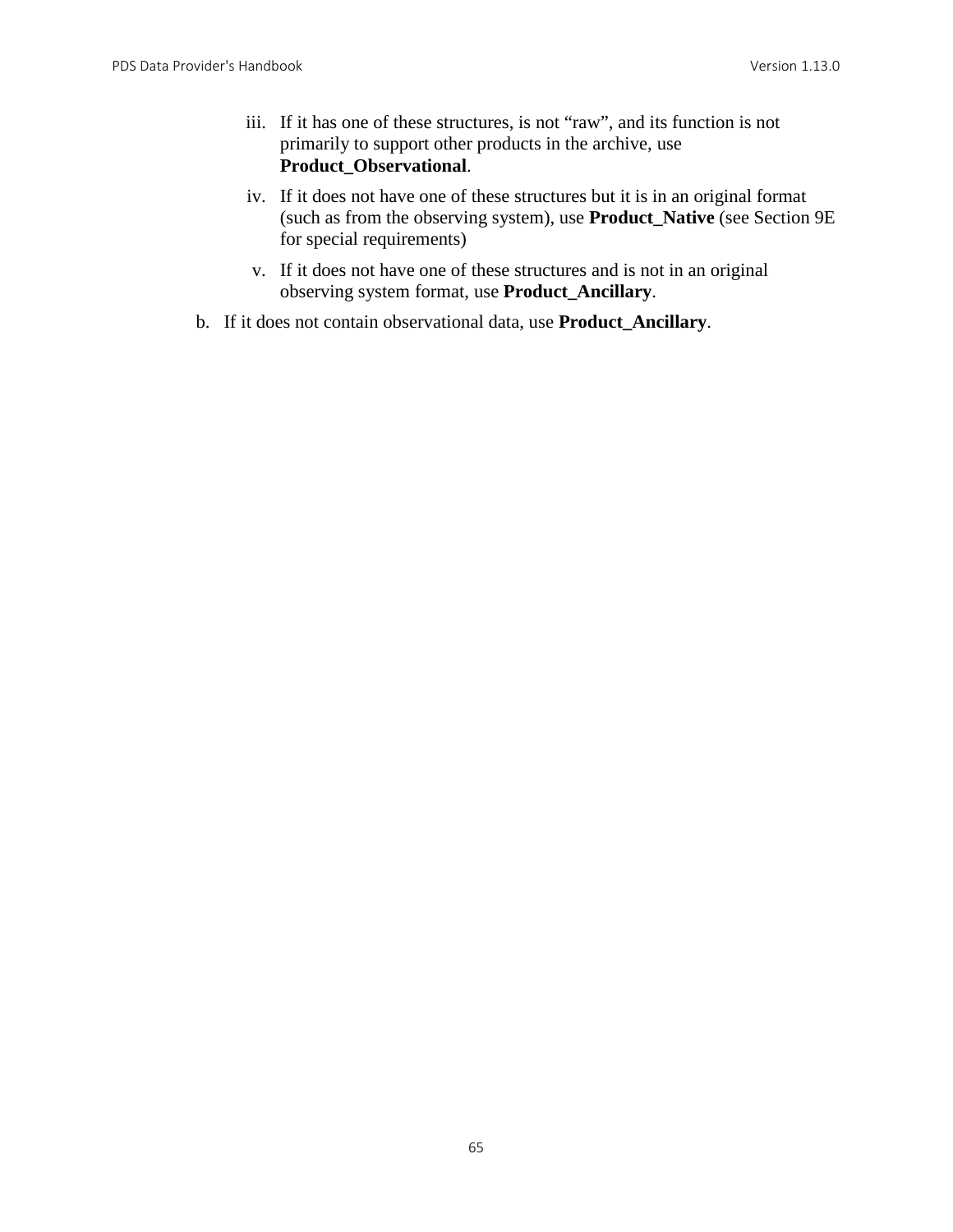# Appendix C XML Schema Basics

This appendix gives a very basic introduction to XML and XML Schema for the novice user, without getting into PDS-specific details. Section 6, Designing Labels, refers to this appendix.

XML [\(https://www.w3.org/TR/xml/\)](https://www.w3.org/TR/xml/) is a language for writing documents that are intended to be parsed by software. For example, HTML is a specific implementation of XML that is used for writing web pages. PDS labels are written in XML.

XML alone is not sufficient for recording metadata for science products. To organize the metadata it is necessary to impose a structure. Without a structure, you would not know what to put in your PDS XML labels. You would have to make up attributes and classes and validation rules, and no two providers would do it the same way. XML Schema [\(https://www.w3.org/TR/xmlschema11-1/\)](https://www.w3.org/TR/xmlschema11-1/) is a standard for defining a structure for XML documents.

Schematron [\(http://schematron.com/\)](http://schematron.com/) is another standard that PDS uses to ensure quality metadata in labels. It is a way to write validation rules for XML documents when the rules are too complicated to be expressed using XML Schema alone. This is discussed in Appendix I.

# C.1 Reading XML Files

At first glance an XML file can appear to be dense and rather cryptic text sprinkled with angle brackets. It helps to view the file in an editor that understands XML and can provide colorcoding and other embellishments to make components of the file stand out. See Section 6.4.1, XML-Aware Editors.

You may be familiar with PDS3 labels, which used a keyword = value format to record metadata, as in FILE\_NAME = "MYFILE.DAT". XML uses *tags*:

<file\_name>myfile.dat</file\_name>

In this example  $\le$  file\_name> is the tag, which is analogous to the keyword, and myfile.dat is the *content*. Every tag includes its angle brackets, and every tag must have a matching *closing tag*, which includes a forward slash. The full line — tag, content, and closing tag — is called an *XML element*. Tags can be nested.

White space outside of tags is ignored, so you can add blank lines, spaces and line endings however you like to make the file easier to read.

Angle brackets ( $\lt$  and  $\gt$ ) and the ampersand character ( $\&$ ) have special meaning in XML, so they should not be used in your label except to delimit tags and to indicate special characters. (For example,  $\epsilon$ nbsp; indicates a non-breaking space. You won't see many of these special characters in PDS labels.)

Comments in XML start with  $\lt$ ! -- and end with  $\lt$  ->.

PDS uses the convention that class names have each word capitalized, as in <Product\_Observational>, and attribute names have all lower case letters, as in <file\_name>.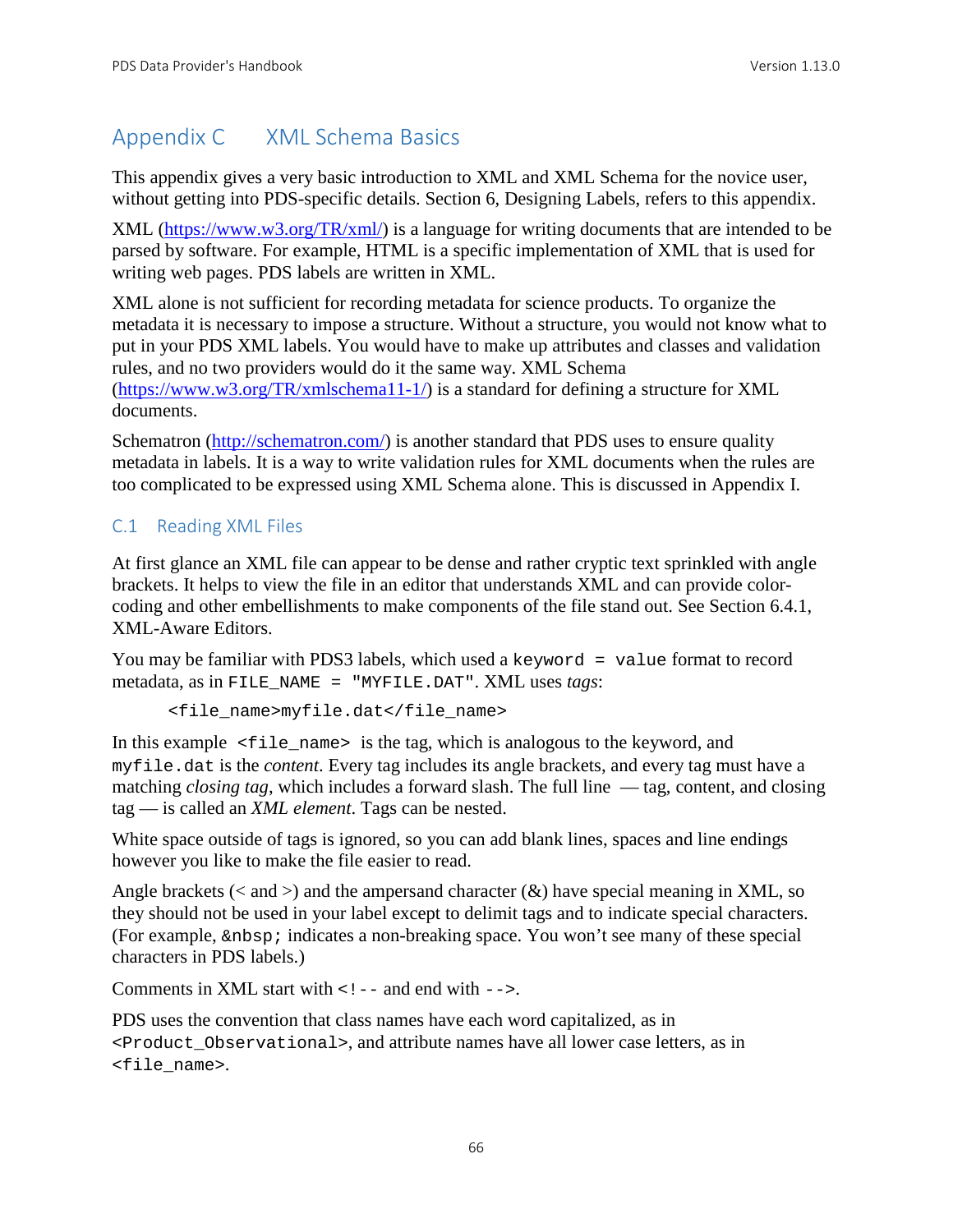#### The *PDS Small Bodies Node Wiki* (see Section 1.4.4,

[http://sbndev.astro.umd.edu/wiki/SBN\\_PDS4\\_Wiki\)](http://sbndev.astro.umd.edu/wiki/SBN_PDS4_Wiki) has a more complete overview of XML as it applies to PDS4.

## C.2 Using XML Schema

In order for any XML document, including a PDS4 label, to meet the XML standard, it must be both *well-formed* and *valid*. A well-formed XML document must have correct XML syntax; a valid XML document must conform to the rules of an XML schema document (which you'll find in a file with the extension .xsd) and, if applicable, an XML Schematron document (extension .sch). Under PDS4, schemas provide the rules governing the structure and some of the content of each XML class, and Schematron documents further constrain the contents of those classes and attributes within classes.

The PDS4 common schema specifies the content of a PDS label, the order of the classes and attributes, which ones are required and which are optional, and what kinds of values are expected for each attribute.

Figure C-1 illustrates the PDS4 label components that tell label-parsing software what schemas and Schematron documents apply to the label. Every label begins with an XML prolog that identifies it as an XML document and identifies any Schematron documents that apply to it (the blue text in the figure). The rest of the label is enclosed between a pair of XML tags corresponding to the class of the product being described, such as Product\_Observational. The opening tag includes information about the namespaces used in the label (red text) and the locations of the XML schemas that go with those namespaces (green text). These components are explained in more detail in Appendix E.3, Editing the XML Prolog and Root Tag.

```
<?xml version="1.0" encoding="UTF-8"?>
<?xml-model href="http://pds.nasa.gov/pds4/pds/v1/PDS4_PDS_1700.sch"
    schematypens="http://purl.oclc.org/dsdl/schematron"?>
<?xml-model href="http://pds.nasa.gov/pds4/disp/v1/PDS4_DISP_1301.sch" 
    schematypens="http://purl.oclc.org/dsdl/schematron"?>
<?xml-model href="http://pds.nasa.gov/pds4/sp/v1/PDS4_SP_1100.sch" 
    schematypens="http://purl.oclc.org/dsdl/schematron"?>
<Product_Observational 
     xmlns="http://pds.nasa.gov/pds4/pds/v1"
      xmlns:pds="http://pds.nasa.gov/pds4/pds/v1"
      xmlns:disp="http://pds.nasa.gov/pds4/disp/v1"
      xmlns:sp="http://pds.nasa.gov/pds4/sp/v1"
     xmlns:xsi="http://www.w3.org/2001/XMLSchema-instance"
      xsi:schemaLocation="http://pds.nasa.gov/pds4/pds/v1
                          http://pds.nasa.gov/pds4/pds/v1/PDS4_PDS_1700.xsd 
                         http://pds.nasa.gov/pds4/disp/v1 
                         http://pds.nasa.gov/pds4/disp/v1/PDS4_DISP_1301.xsd
                         http://pds.nasa.gov/pds4/sp/v1 
                         http://pds.nasa.gov/pds4/sp/v1/PDS4_SP_1100.xsd">
      [many lines omitted]
</Product_Observational>
```
*Figure C-1. Schema and Schematron References in a PDS4 Label*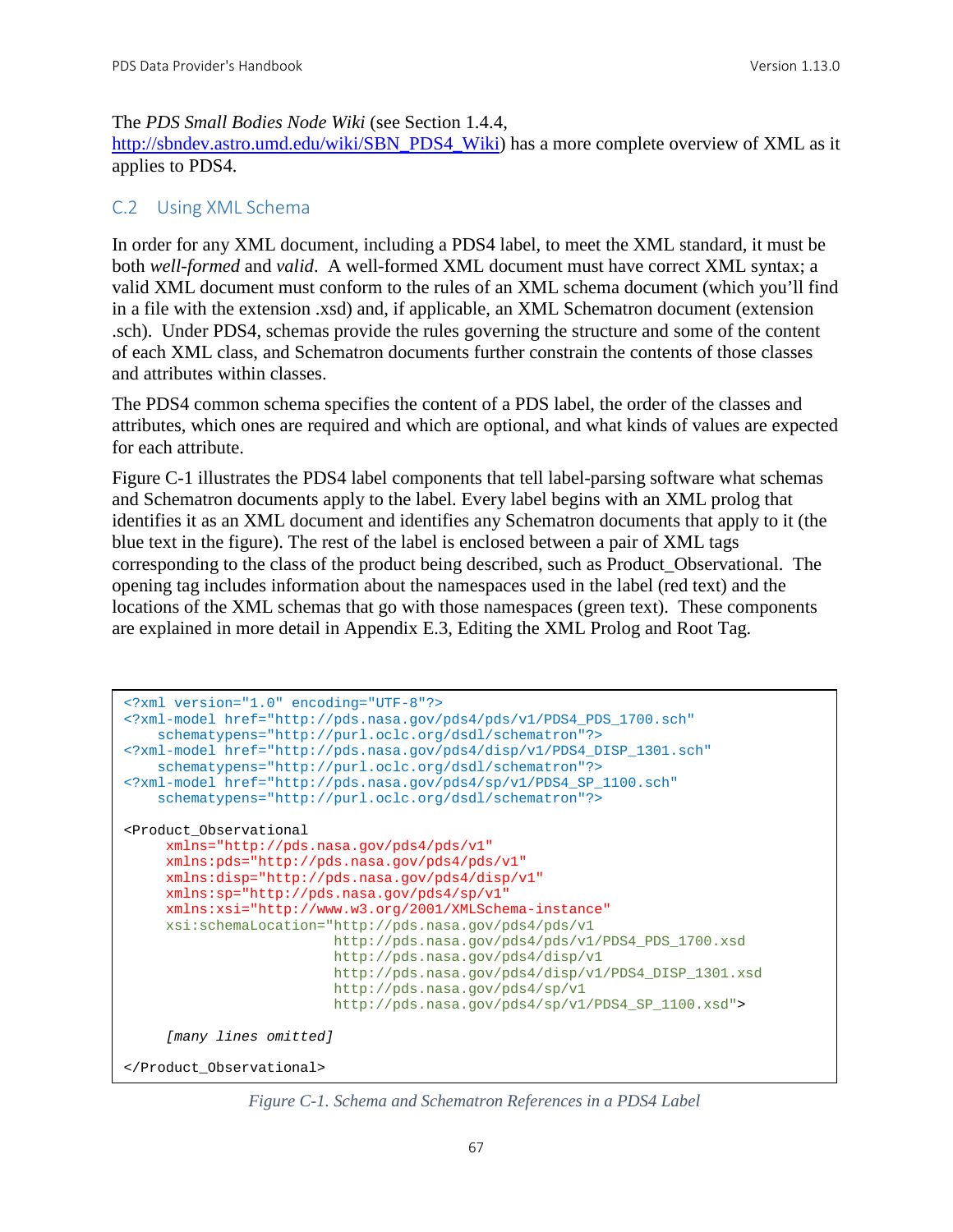# Appendix D Creating an Initial Draft Label

This appendix lists the steps to be used in creating a draft label that can then be modified to become a label template, as discussed in Section 6.4. This discussion focuses on specific instructions for the oXygen XML editor, with a link to instructions for the Eclipse XML editor.

## D.1 Appropriation

The simplest way to create a draft label is to copy the label from a product that is similar to the one you are planning to label. Your consulting DN data engineer may be able to provide one. If you have in hand a label that describes the kind of product you will be archiving, and the label is fairly recent (the latest PDS4 Information Model, if possible), then you can skip the rest of this appendix and go to Appendix E, XML Label Editing, to learn how to modify the label to make your template.

## D.2 Eclipse XML Editor

The Small Bodies Node wiki includes instructions on generating new label files from the PDS4 common schema using the Eclipse XML editor. Go to:

http://sbndev.astro.umd.edu/wiki/Eclipse: Creating a New\_XML\_File\_from\_an\_XSD\_Schema\_File

The SBN wiki pages also cover editing of the XML Declaration and Root Tag, so if you follow those instructions you can skip the corresponding parts of Appendix E in this handbook.

## D.3 oXygen XML Editor

This set of steps is based on the oXygen 17.0 XML editor (other versions of oXygen should perform similarly). It produces a label from the PDS4 common schema (the xsd file); the label has all levels and all options. You must then remove options you don't want by subsequent editing. XML elements for attributes are created with empty values by default, but you can select an option which inserts values that are either valid or not, your choice. You then need to edit those by inserting legitimate values for your labels.

## **Step 1: Download a copy of the current common schema (xsd)**

- a. The current version of the PDS4 common schema (xsd) can always be found at the PDS4 Schema web page. Go to: [https://pds.nasa.gov/datastandards/schema/released/.](https://pds.nasa.gov/datastandards/schema/released/)
- b. Click to download
	- o The current Schematron file: PDS4\_PDS\_nnnn.sch
	- o The current common schema file: PDS4\_PDS\_nnnn.xsd

The third file, PDS4\_PDS\_nnnn.xml, is a PDS4 label that describes the other two. You may wish to download it also, but it is not needed for the exercise we are going to do now.

c. Save the files to a working directory or folder.

## **Step 2: Open the common-schema in an XML-aware Editor**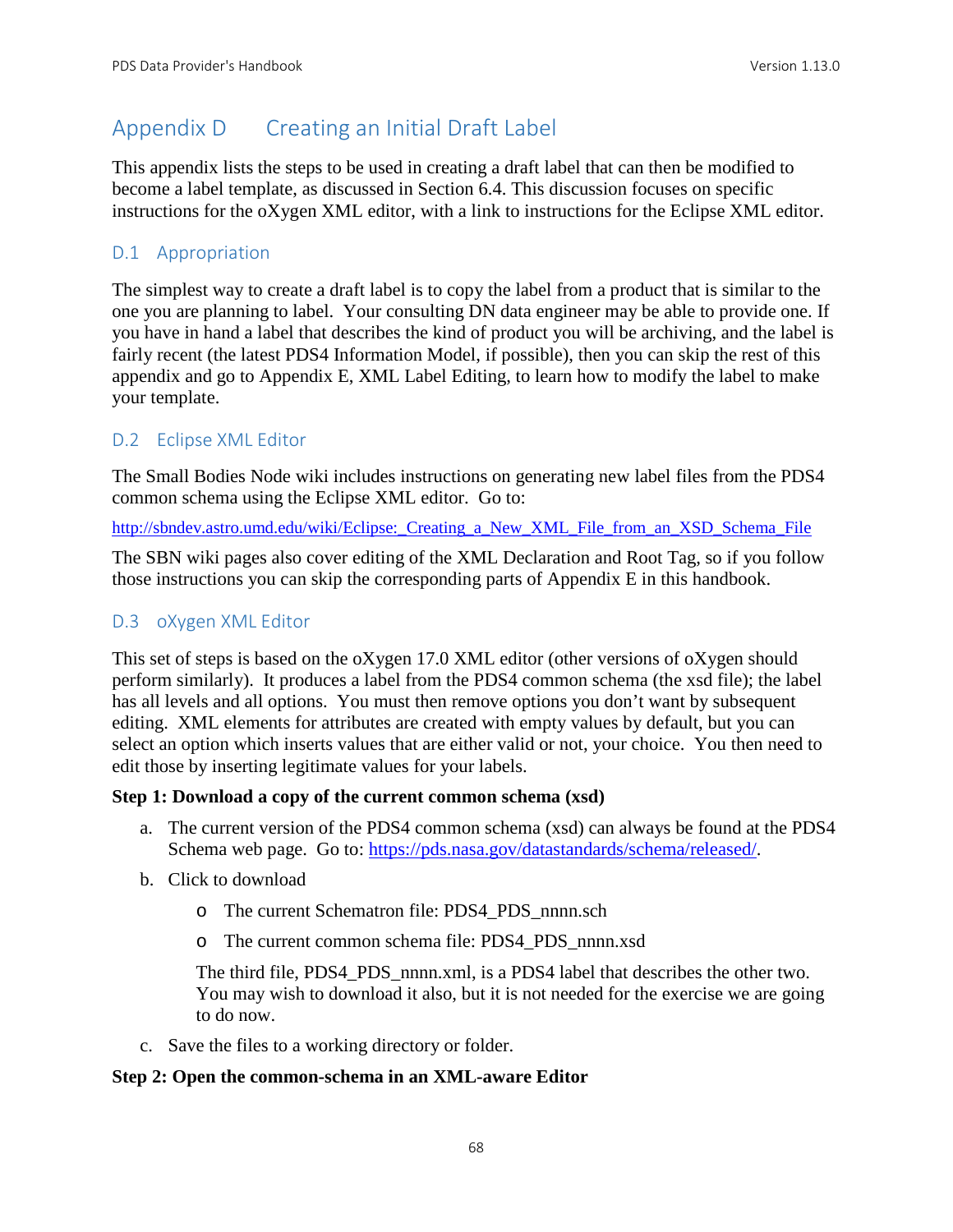- a. Using the oXygen XML editor, open the common schema (e.g. PDS4\_PDS\_1700.xsd) in your working directory.
- b. Pull down the **Tools** menu from the top menu bar and select **Generate Sample XML**  Files ... You will get a window like the one shown in Figure D-1. (Note that the screenshots in the following figures may look slightly different on your system.)
- c. From the three tabs at the top, select the **Schema** tab.
- d. The **URL** entry will be blank. Use the folder icon at the right to select the local copy of the common schema (the xsd file you just downloaded). This will also populate the **Namespace** with the appropriate value from the xsd file.

| URL:                                                       |           | $\cdot c$<br>$\overline{\mathbf v}$ |  |
|------------------------------------------------------------|-----------|-------------------------------------|--|
|                                                            |           |                                     |  |
| Namespace:                                                 |           |                                     |  |
| <b>Root Element:</b>                                       |           | $\hat{\mathbf{v}}$                  |  |
| Output folder:                                             |           |                                     |  |
| Filename prefix:                                           | instance  | Extension: xml                      |  |
|                                                            |           |                                     |  |
|                                                            |           |                                     |  |
| Open first instance in editor                              |           |                                     |  |
|                                                            |           | ÷                                   |  |
|                                                            | Namespace |                                     |  |
| Prefix                                                     |           |                                     |  |
| Number of instances: 1<br>Namespaces<br>Default Namespace: |           |                                     |  |
|                                                            |           |                                     |  |
|                                                            |           |                                     |  |

*Figure D-1. Using oXygen to Generate an XML Label, part 1*

e. Use the down arrow and scroll bar next to the **Root Element** box to select the product type you want — for example, Product\_Observational.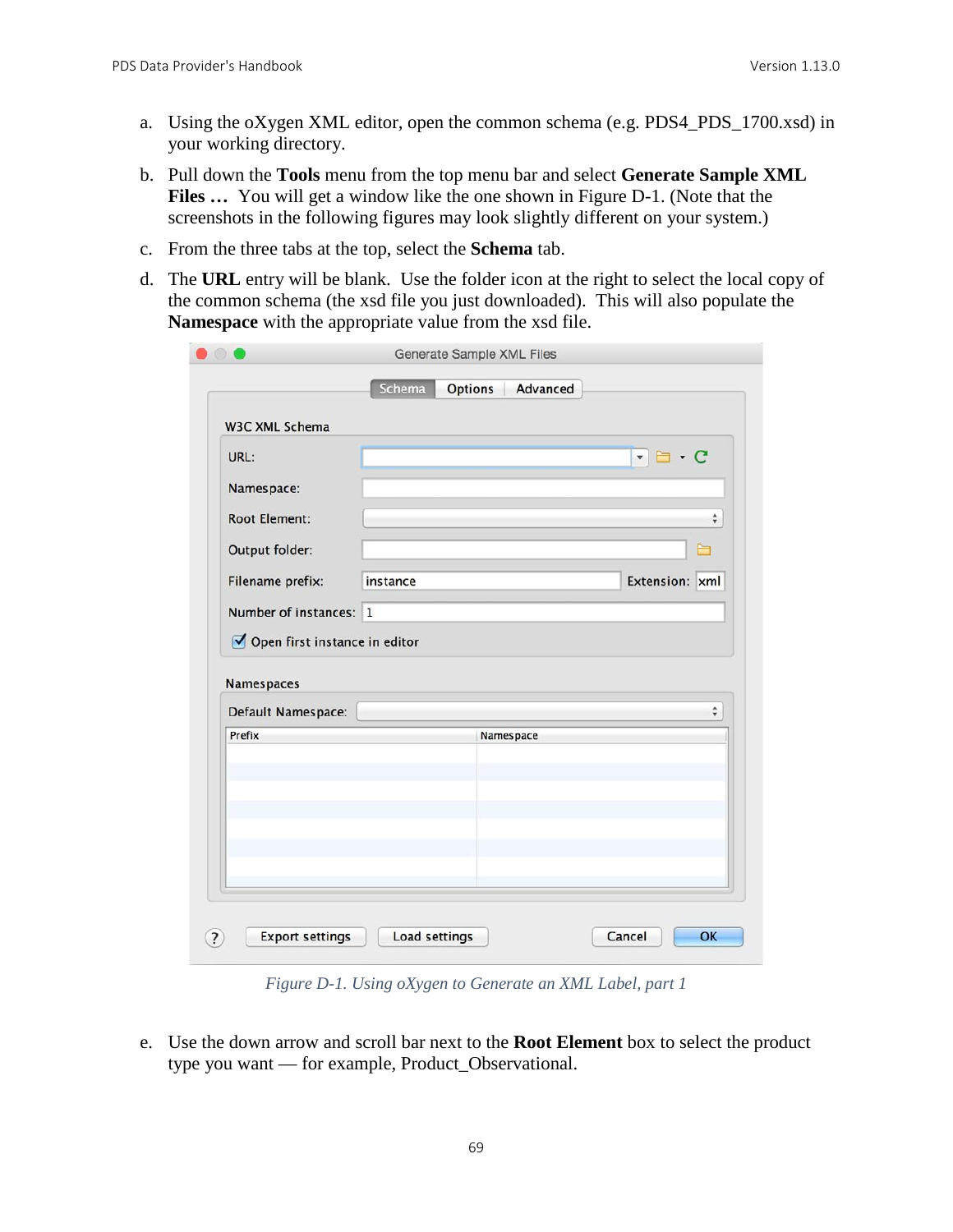- f. The **Output folder** box is filled in with the path to your common schema file. Change this to the path to your working directory, if it is different.
- g. In the **Filename prefix** box, enter the base file name for your label file. As noted at the right, it will be given the extension \*.xml.

#### **Step 3: Select Options**

a. Do not select **OK** yet. From the three tabs at the top, select the **Options** tab. You will get a window like the one shown in Figure D-2.

| <b>Schema</b><br><b>Options</b><br><b>Advanced</b><br>Element<br>Namespace<br>$<$ ANY $>$<br>$<$ ANY $>$<br><b>Delete</b><br>Edit<br><b>New</b><br><b>Settings</b><br>Element values<br><b>Attribute values</b><br>$<$ ANY $>$<br>Namespace:<br>Element:<br>$<$ ANY $>$<br>Generate optional elements<br>Generate optional attributes<br>Default (ignore restrictions)<br>Values of elements and attributes:<br>$\frac{1}{\sqrt{2}}$<br>(i)<br>$\overline{2}$<br>$\circledi$<br>Preferred number of repetitions:<br>(i)<br>Maximum recursivity level:<br>$\mathbf{1}$<br><b>First</b><br>$\frac{4}{7}$<br>$\left( i\right)$<br>Type alternative strategy:<br>"Choice" and "Substitution Group"<br>$\frac{4}{7}$<br>Random<br>$\left( i\right)$<br>Choice strategy:<br>$\left( i\right)$<br>Generate the other options as comments<br>Load settings<br>OK<br><b>Export settings</b><br>Cancel |  | <b>Generate Sample XML Files</b> |  |
|----------------------------------------------------------------------------------------------------------------------------------------------------------------------------------------------------------------------------------------------------------------------------------------------------------------------------------------------------------------------------------------------------------------------------------------------------------------------------------------------------------------------------------------------------------------------------------------------------------------------------------------------------------------------------------------------------------------------------------------------------------------------------------------------------------------------------------------------------------------------------------------------|--|----------------------------------|--|
|                                                                                                                                                                                                                                                                                                                                                                                                                                                                                                                                                                                                                                                                                                                                                                                                                                                                                              |  |                                  |  |
|                                                                                                                                                                                                                                                                                                                                                                                                                                                                                                                                                                                                                                                                                                                                                                                                                                                                                              |  |                                  |  |
|                                                                                                                                                                                                                                                                                                                                                                                                                                                                                                                                                                                                                                                                                                                                                                                                                                                                                              |  |                                  |  |
|                                                                                                                                                                                                                                                                                                                                                                                                                                                                                                                                                                                                                                                                                                                                                                                                                                                                                              |  |                                  |  |
|                                                                                                                                                                                                                                                                                                                                                                                                                                                                                                                                                                                                                                                                                                                                                                                                                                                                                              |  |                                  |  |
|                                                                                                                                                                                                                                                                                                                                                                                                                                                                                                                                                                                                                                                                                                                                                                                                                                                                                              |  |                                  |  |
|                                                                                                                                                                                                                                                                                                                                                                                                                                                                                                                                                                                                                                                                                                                                                                                                                                                                                              |  |                                  |  |
|                                                                                                                                                                                                                                                                                                                                                                                                                                                                                                                                                                                                                                                                                                                                                                                                                                                                                              |  |                                  |  |
|                                                                                                                                                                                                                                                                                                                                                                                                                                                                                                                                                                                                                                                                                                                                                                                                                                                                                              |  |                                  |  |
|                                                                                                                                                                                                                                                                                                                                                                                                                                                                                                                                                                                                                                                                                                                                                                                                                                                                                              |  |                                  |  |
|                                                                                                                                                                                                                                                                                                                                                                                                                                                                                                                                                                                                                                                                                                                                                                                                                                                                                              |  |                                  |  |
|                                                                                                                                                                                                                                                                                                                                                                                                                                                                                                                                                                                                                                                                                                                                                                                                                                                                                              |  |                                  |  |
|                                                                                                                                                                                                                                                                                                                                                                                                                                                                                                                                                                                                                                                                                                                                                                                                                                                                                              |  |                                  |  |
|                                                                                                                                                                                                                                                                                                                                                                                                                                                                                                                                                                                                                                                                                                                                                                                                                                                                                              |  |                                  |  |
|                                                                                                                                                                                                                                                                                                                                                                                                                                                                                                                                                                                                                                                                                                                                                                                                                                                                                              |  |                                  |  |
|                                                                                                                                                                                                                                                                                                                                                                                                                                                                                                                                                                                                                                                                                                                                                                                                                                                                                              |  |                                  |  |
|                                                                                                                                                                                                                                                                                                                                                                                                                                                                                                                                                                                                                                                                                                                                                                                                                                                                                              |  |                                  |  |
|                                                                                                                                                                                                                                                                                                                                                                                                                                                                                                                                                                                                                                                                                                                                                                                                                                                                                              |  |                                  |  |
|                                                                                                                                                                                                                                                                                                                                                                                                                                                                                                                                                                                                                                                                                                                                                                                                                                                                                              |  |                                  |  |
|                                                                                                                                                                                                                                                                                                                                                                                                                                                                                                                                                                                                                                                                                                                                                                                                                                                                                              |  |                                  |  |
|                                                                                                                                                                                                                                                                                                                                                                                                                                                                                                                                                                                                                                                                                                                                                                                                                                                                                              |  |                                  |  |
|                                                                                                                                                                                                                                                                                                                                                                                                                                                                                                                                                                                                                                                                                                                                                                                                                                                                                              |  |                                  |  |
|                                                                                                                                                                                                                                                                                                                                                                                                                                                                                                                                                                                                                                                                                                                                                                                                                                                                                              |  |                                  |  |
|                                                                                                                                                                                                                                                                                                                                                                                                                                                                                                                                                                                                                                                                                                                                                                                                                                                                                              |  |                                  |  |
|                                                                                                                                                                                                                                                                                                                                                                                                                                                                                                                                                                                                                                                                                                                                                                                                                                                                                              |  |                                  |  |
|                                                                                                                                                                                                                                                                                                                                                                                                                                                                                                                                                                                                                                                                                                                                                                                                                                                                                              |  |                                  |  |

*Figure D-2. Using oXygen to Generate an XML Label, part 2*

- b. Check the boxes for **Generate optional elements** and **Generate optional attributes**.
- c. For the **Value of elements and attributes** you have three choices: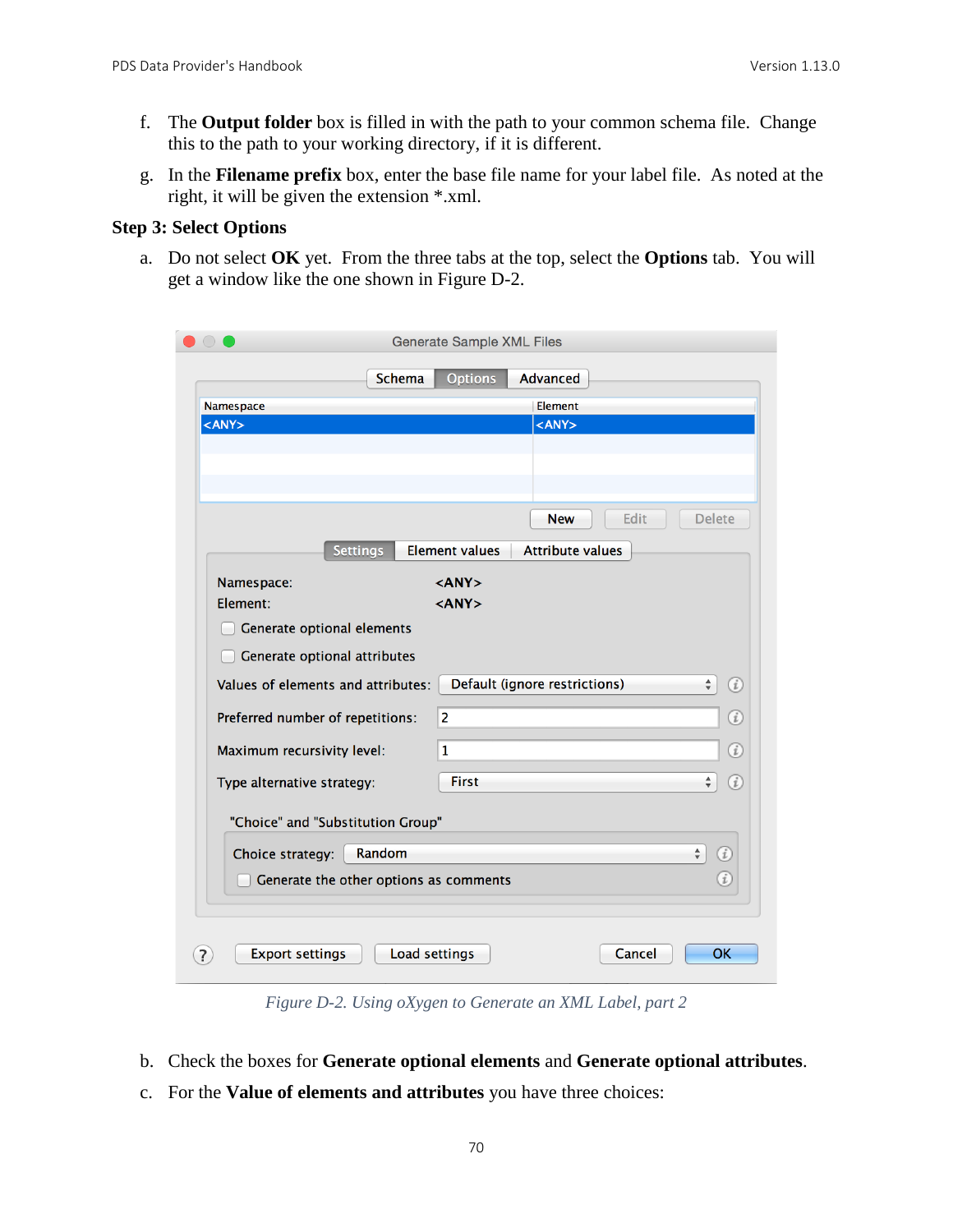None

Default (ignore restrictions)

Random (apply restrictions)

You should select **None**; this means that all of the attributes in the label will have empty values. The empty values will be flagged by the real time validation function of the oXygen XML editor; you can insert values and clear the error flags when you edit the label later.

If you select **Default (ignore restrictions)**, meaningless values will be inserted. The real-time oXygen validation may not report errors. If you select **Random (apply restrictions)**, plausible values will be inserted. In both cases, you will have to check the label *very* carefully to prevent bad values from leaking into the final labels. It is simpler and safer to select **None** and work through the label, clearing flagged errors (empty values).

- d. Set **Preferred number of repetitions** to 1. If you need repetitions, you can add them later when you edit the label.
- e. In the **Type alternative strategy** and **Choice strategy** boxes, select **First**. If you select **Random**, the results may be unpredictable. **Random** is useful if you're simply interested in surveying example labels, but when generating a label that will become a label template, you want predictable results.
- f. Check **Generate the other options as comments**. This fleshes out the label with all possible options. Removing the comment notation is not difficult; but removing the large number of unwanted options is the primary disadvantage of this method.

#### **Step 4: Create the label (XML) document**

- a. Click OK at the bottom right of the window.
- b. The label will auto-display in oXygen.
- c. The label has everything you need (and quite a bit more). Options included as comments will be set off by  $\lt!$ ! -- at the left margin (and by --> after the corresponding end tag, which is harder to spot). You can accept the ones you want by removing the special punctuation; you can remove the ones you don't want by deleting the appropriate rows.
- d. Save the label file to your working directory; it will have the unique file name you specified on the Schema page (Figure D-1).

#### **Step 5: Ensure the label is valid (or not)**

- a. Your initial label is very likely not valid; little red boxes (or lines) in the right scroll bar indicate where errors exist. Most, if not all, of the errors in the initial label result from missing values.
- b. As you proceed with editing the label (Appendix E of this handbook), you will clear the errors, and the red boxes will disappear. Note that the editor may not flag all of the errors initially. As you clear errors early in the file, red boxes will appear later in the file for errors that have been newly identified.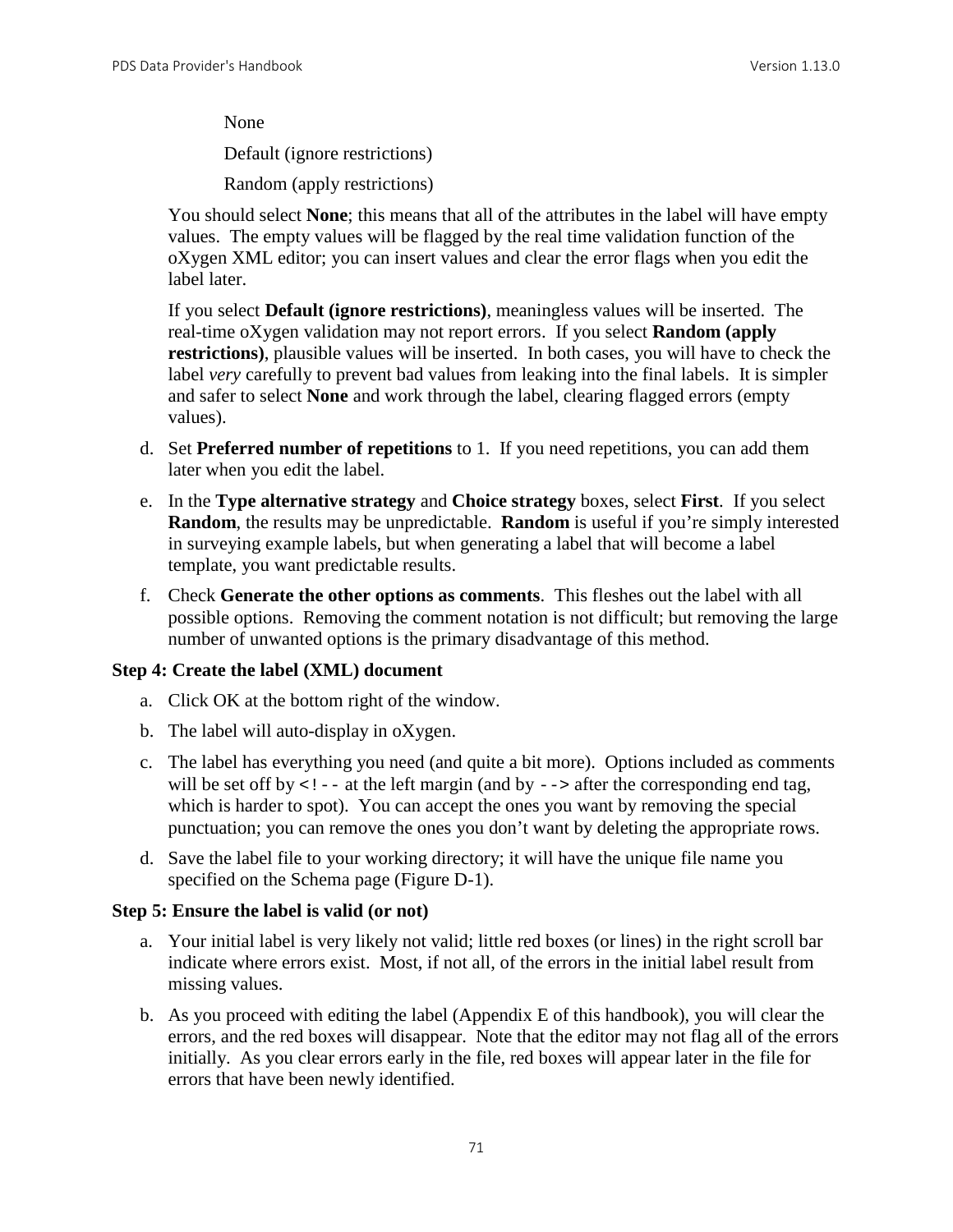- c. Once a full set of values has been specified, the label should become valid, indicated by a green box at the top of the right-hand scroll bar.
- d. At this point the label is being validated against the PDS schema, but not against the PDS Schematron rules. Later we will add a statement to the XML prolog section at the top of the label that gives the location of the Schematron rules, and this may cause the XML editor to show errors (i.e. the green box may turn red again). See Appendix E.3.2 for further instructions.

Now that you have an initial draft of your label, you are ready to modify it to create a label template for your data products. A label template is just a label that has some placeholders instead of actual values. The placeholders will be filled in later by software.

Appendix E discusses editing the draft label to create a label template.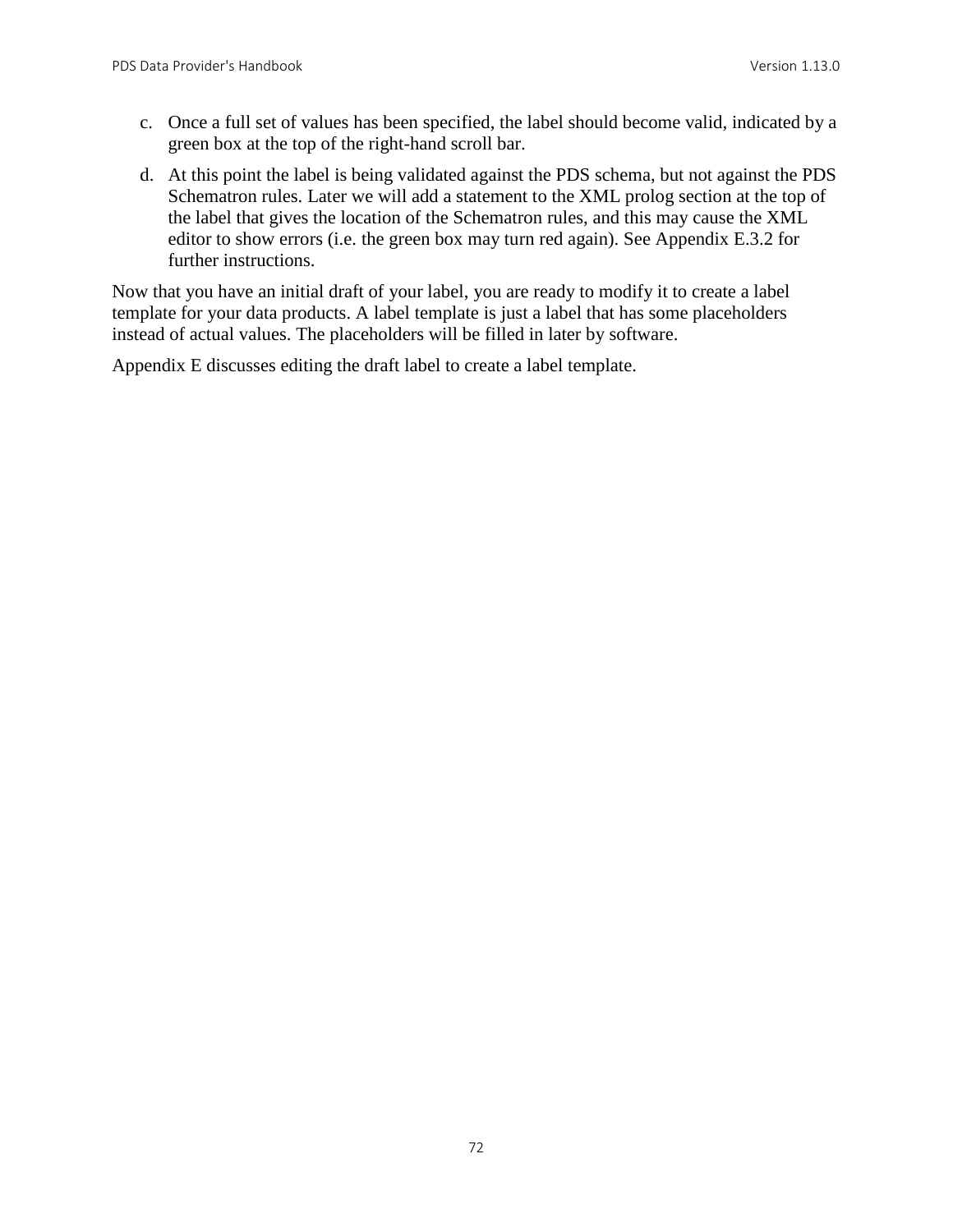# Appendix E XML Label Editing

This appendix goes into the details of using the oXygen XML editor to modify an initial draft label. If you do not already have an initial draft label, see Appendix D. For an overview of PDS4 XML labels, see Section 6.1.

The following instructions walk you through the process of editing a draft label to create a single label for a particular product, and then a label template that can be used to generate labels for many products. Your consulting node representative can help you generate a label template for each type of product that will appear in your archive. If you have several different product types with the same structure — for example, different ASCII tables for solar flux and magnetic field — you will probably need separate templates for each.

The PDS Small Bodies Node (SBN) maintains a good online resource for step-by-step instructions in filling out PDS labels at the SBN PDS4 Wiki, on the page [http://sbndev.astro.umd.edu/wiki/PDS4\\_Product\\_Labels,\\_Step\\_by\\_Step.](http://sbndev.astro.umd.edu/wiki/PDS4_Product_Labels,_Step_by_Step)

# E.1 Getting Started with an Example

In the *DPH Examples* at<https://pds.nasa.gov/datastandards/documents/examples/> you'll find the file **Table Character draft1.xml**. This is an initial draft label that was generated in oXygen using the instructions in Appendix D. You may wish to open this file in your own XML-aware editor to follow along as we go over the ways to modify a draft label. When you first open it, the contents may be confusing; refer to the high-level label diagram in Figure 6-1 to get your bearings.

Although the <XML Prolog> and the <Product\_Observational> root tag appear at the beginning of the label, we will discuss editing of the body of the label first. We will return to the XML Prolog and Root Tag later.

As you go through the following sections, keep in mind that this is a tutorial intended to show you the mechanics of editing a PDS4 label, using a simple example. It is not intended to be a comprehensive explanation of every class and attribute that can appear in a label. If you are in doubt about what classes, attributes, and values to include when designing your own label, consult the online resources listed in Section 1.4 and your PDS node representative.

# E.2 Editing the Body of the Label

We're going to modify the draft label **Table\_Character\_draft1.xml** to make it describe a reflectance spectrum that is stored as an ASCII text table with three columns (*fields*) and 224 rows (*records*). Figure E-1 shows a few lines from the beginning and end of this table.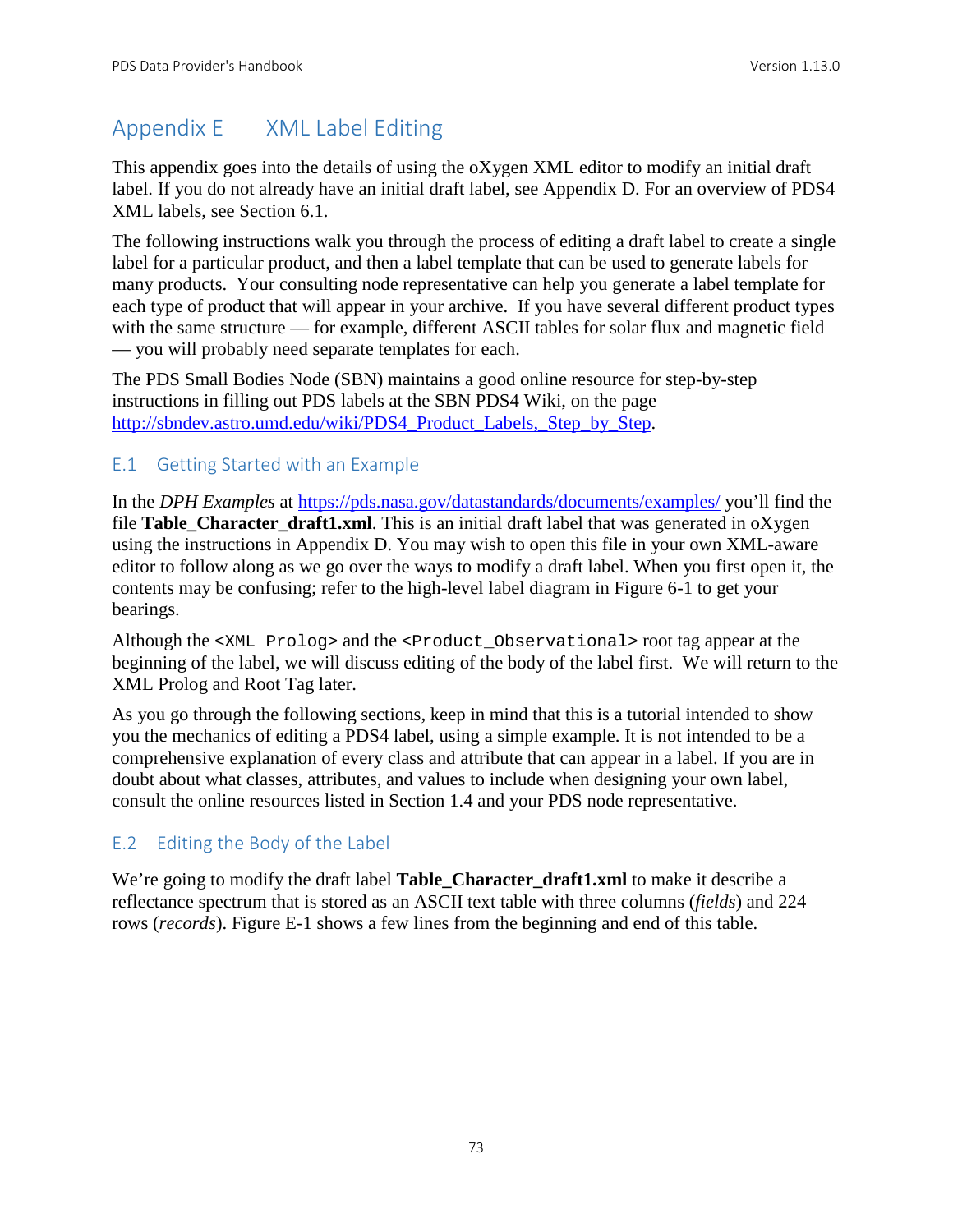| 320.0<br>330.0<br>340.0 | 0.05039<br>0.05898<br>0.06849 | 0.01451<br>0.01123<br>0.01162 |  |
|-------------------------|-------------------------------|-------------------------------|--|
| 350.0                   | 0.07776                       | 0.00851                       |  |
| 360.0                   | 0.08820                       | 0.00314                       |  |
|                         |                               |                               |  |
| 2520.0                  | 0.32924                       | 0.00205                       |  |
| 2530.0                  | 0.32996                       | 0.00385                       |  |
| 2540.0                  | 0.32930                       | 0.00210                       |  |
| 2550.0                  | 0.33209                       | 0.00437                       |  |
|                         |                               |                               |  |
|                         |                               |                               |  |
|                         |                               |                               |  |

*Figure E-1. Example of Table\_Character data*

The table has fixed-width fields, which means it should be described by the **Product\_Observational** subclass **Table\_Character** (Section 6.2.2.1). First we'll create a valid label that describes a single table, and then we'll turn it into a label template that can be used to generate labels for a set of tables.

We're going to start by modifying the <File\_Area\_Observational> tag, and then we'll work on the other areas in the body of the label. We're doing things in this order to help those who are completely new to editing PDS4 labels; it's easier to start with what is familiar – the contents of your data files – and move from there to less familiar areas.

## E.2.1 A Note on Validation

Section 6.4.1 mentioned that using an XML-aware editor is helpful because it will instantly validate your label based on whether it is compliant with its controlling schema(s). As we are working on the body of the label first, the editor may not correctly validate the label yet; we may need to modify the schema and Schematron files specified in the XML prolog and root tag before we can rely on the editor's validation. That comes in Section E.3. If you would rather work on the XML prolog and root tag first, go on to Section E.3, and then return here.

When the XML prolog, the root tag, and the body of the label have all been modified correctly, the XML-aware editor should show the label as valid. In oXygen this is shown as a green square in the upper right corner of the editing window.

One more comment about validation: The XML-aware editor can tell you only whether a label is valid according to its associated schemas and Schematron files. It cannot tell you whether the label correctly describes its associated data product; you could create a valid label even in the absence of any data. Other tools must be used to do a more complete validation. See Section 11, Archive Validation.

## E.2.2 Modifying File\_Area\_Observational

To start, we will close up all but the highest level tags so that we can see an "outline" of the label. (Look in your editor's left margin for an arrow or other symbol to click that will open and close a tag.) The result will look similar to this: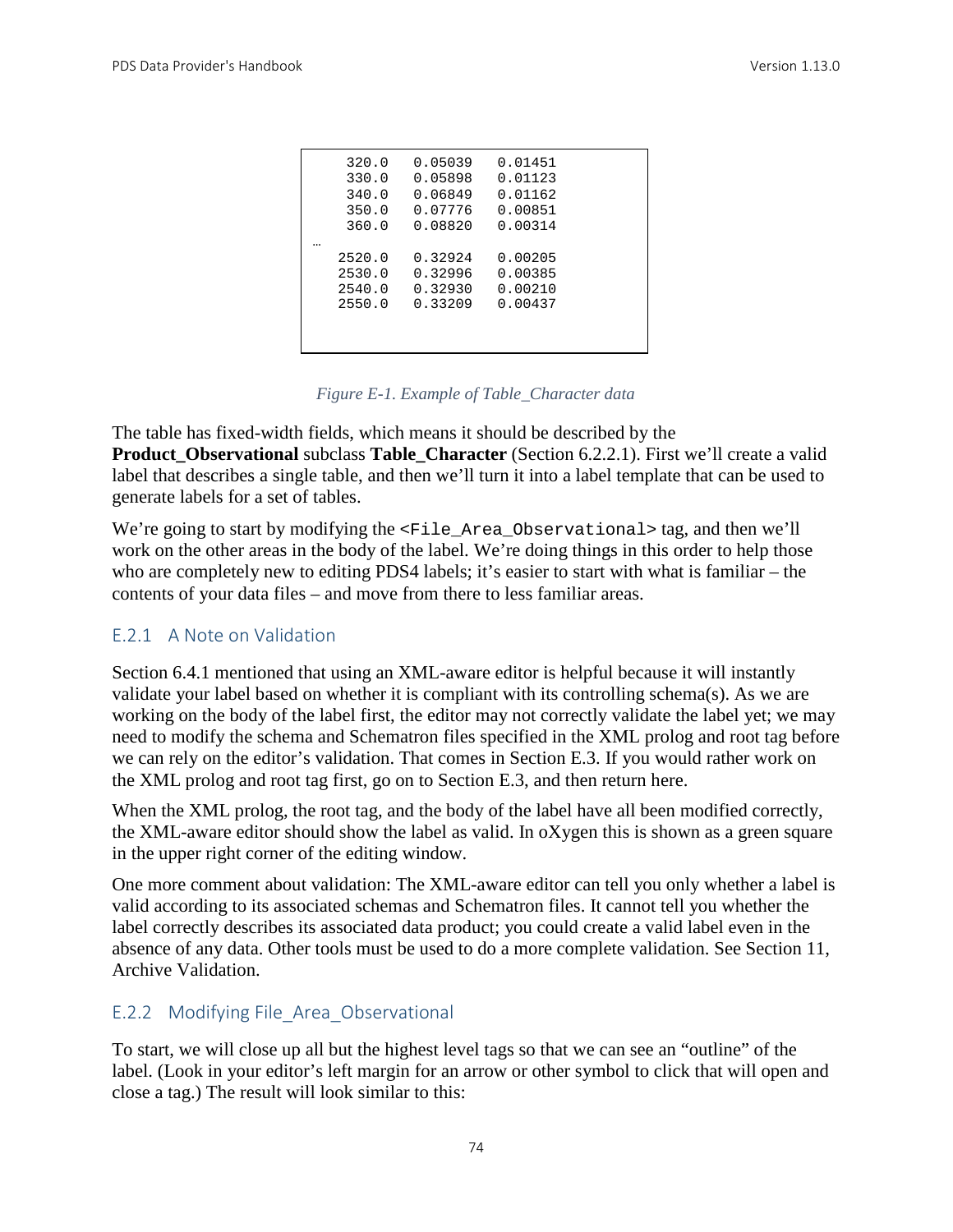```
<?xml version="1.0" encoding="UTF-8"?>
<Product_Observational xmlns="http://pds.nasa.gov/pds4/pds/v1"
xmlns:xsi="http://www.w3.org/2001/XMLSchema-instance"
 xsi:schemaLocation="http://pds.nasa.gov/pds4/pds/v1 
file:/Z:/stage/pds4/schema/pds/v1/PDS4_PDS_1700.xsd">
     <Identification_Area>
     <Observation_Area>
     <Reference_List>
     <File_Area_Observational>
     <File_Area_Observational_Supplemental>
</Product_Observational>
```
## *E.2.2.1 Removing Unwanted Product Types*

Opening up the <File\_Area\_Observational> tag reveals a <File> tag, an <Array> tag, and all the other possible subclasses of **Product\_Observational**, which are given inside comment delimiters. The draft label appears this way because of the choice we made when creating it in step 3.f of Appendix D, **Generate the other options as comments**. The <Array> tag is not inside comment delimiters just because it happens to come first alphabetically. By closing up all the comment fields, the label now appears like this:

```
<?xml version="1.0" encoding="UTF-8"?>
<Product_Observational xmlns="http://pds.nasa.gov/pds4/pds/v1"
xmlns:xsi="http://www.w3.org/2001/XMLSchema-instance"
xsi:schemaLocation="http://pds.nasa.gov/pds4/pds/v1 
file:/Z:/stage/pds4/schema/pds/v1/PDS4_PDS_1700.xsd">
    <Identification_Area>
    <Observation_Area>
    <Reference_List>
    <File_Area_Observational>
        <File>
            <file_name></file_name>
            <local_identifier></local_identifier>
            <creation_date_time></creation_date_time>
            <file_size unit=""></file_size>
           <records></records>
            <md5_checksum></md5_checksum>
            <comment></comment>
        </File>
 <Array>
<!-- <Array_1D><br><!-- <Array 2D>
<!-- <Array_2D><br><!-- <Array_2D_Image>
<!-- <Array_2D_Image>
<!-- <Array_2D_Map>
<!-- <Array_2D_Spectrum>
<!-- <Array_3D>
<!-- <Array_3D_Image>
<!-- <Array_3D_Movie>
<!-- <Array_3D_Spectrum>
<!-- <Encoded_Header>
<!-- <Header>
<!-- <Stream_Text>
<!-- <Table_Binary>
          <Table_Character>
```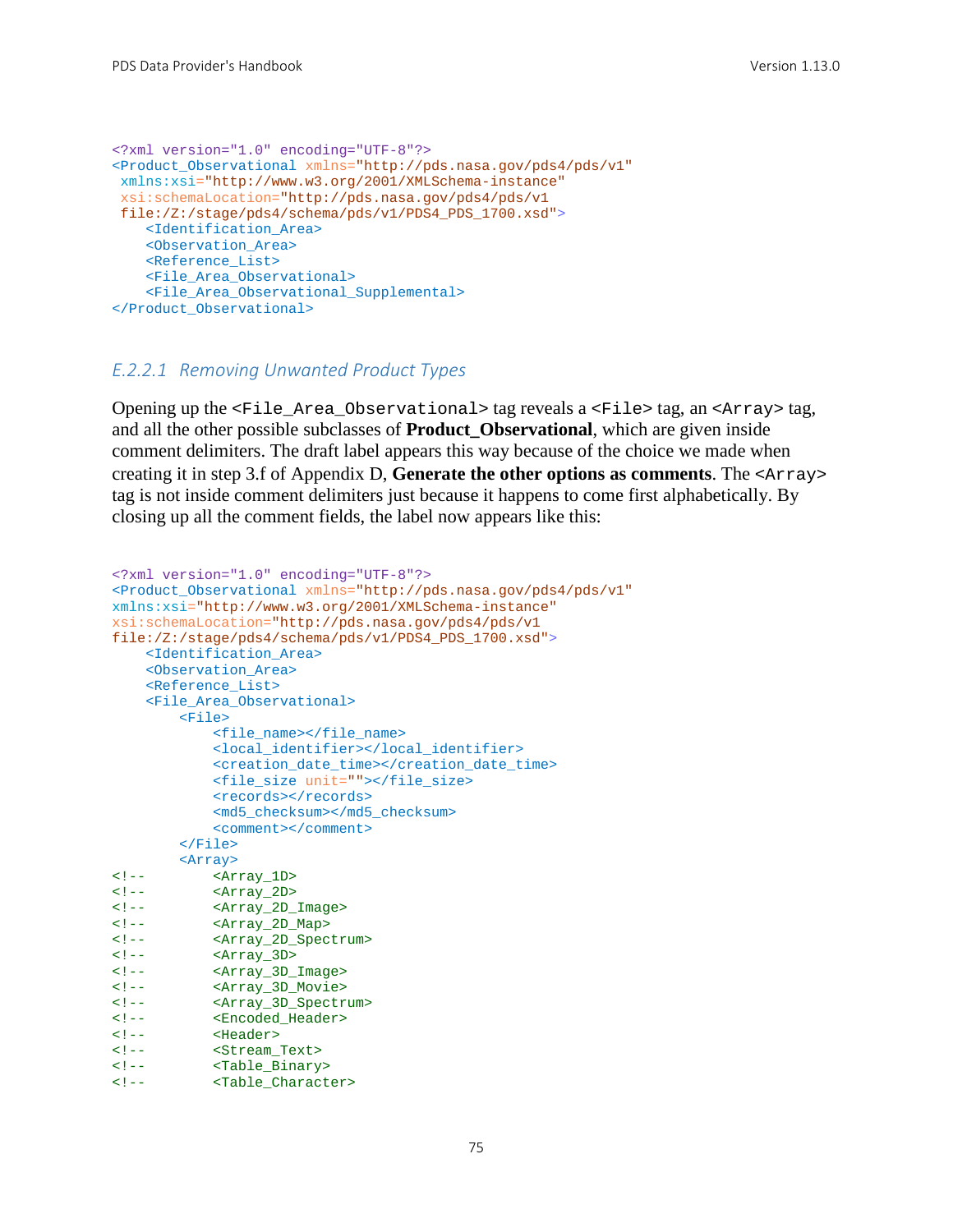```
<!-- <Table_Delimited>
    </File_Area_Observational>
    <File_Area_Observational_Supplemental>
</Product_Observational>
```
We are creating a label for a **Table\_Character** product, so we will now delete all the other types of products from this part of the label, and remove the comment delimiters from around Table\_Character. Now the label looks like this, with the <Table\_Character> tag closed up:

```
<?xml version="1.0" encoding="UTF-8"?>
<Product_Observational xmlns="http://pds.nasa.gov/pds4/pds/v1"
xmlns:xsi="http://www.w3.org/2001/XMLSchema-instance"
xsi:schemaLocation="http://pds.nasa.gov/pds4/pds/v1 
file:/Z:/stage/pds4/schema/pds/v1/PDS4_PDS_1700.xsd">
     <Identification_Area>
     <Observation_Area>
    <Reference_List>
    <File_Area_Observational>
         <File>
             <file_name></file_name>
             <local_identifier></local_identifier>
             <creation_date_time></creation_date_time>
             <file_size unit=""></file_size>
            <records></records>
             <md5_checksum></md5_checksum>
             <comment></comment>
         </File>
        <Table_Character>
     </File_Area_Observational>
     <File_Area_Observational_Supplemental>
</Product_Observational>
```
## *E.2.2.2 Removing Optional Classes and Attributes*

Opening up the <Table Character> tag reveals all the possible classes and attributes that apply to **Table\_Character** observational products. The label appears this way because we chose **Generate optional elements** and **Generate optional attributes** in step 3.b in Appendix D.

We can now delete any of the optional parts of the label that we don't need. A class or attribute is optional if its definition in the data dictionary specifies minOccurs="0" (minimum number of occurrences is 0). In oXygen you can see the definition of a class or attribute by right-clicking on its name and choosing **Show Definition**. This opens the dictionary in the editor and highlights the definition. For example, by right-clicking on the tag <Uniformly\_Sampled> inside the <Table\_Character> tag, we see that its specification is

```
<xs:element name="Uniformly_Sampled" type="pds:Uniformly_Sampled" minOccurs="0" 
maxOccurs="1"> </xs:element>
```
This means the **Uniformly Sampled** class is not required (minOccurs = "0"), and may appear no more than once in a label (maxOccurs="1"). We will delete it from our label because it doesn't apply to the product we are labeling. We'll also delete **local\_identifier**, another optional attribute. We'll keep **name** and **description**, even though they are optional. The other attributes and the **Record\_Character** class are required.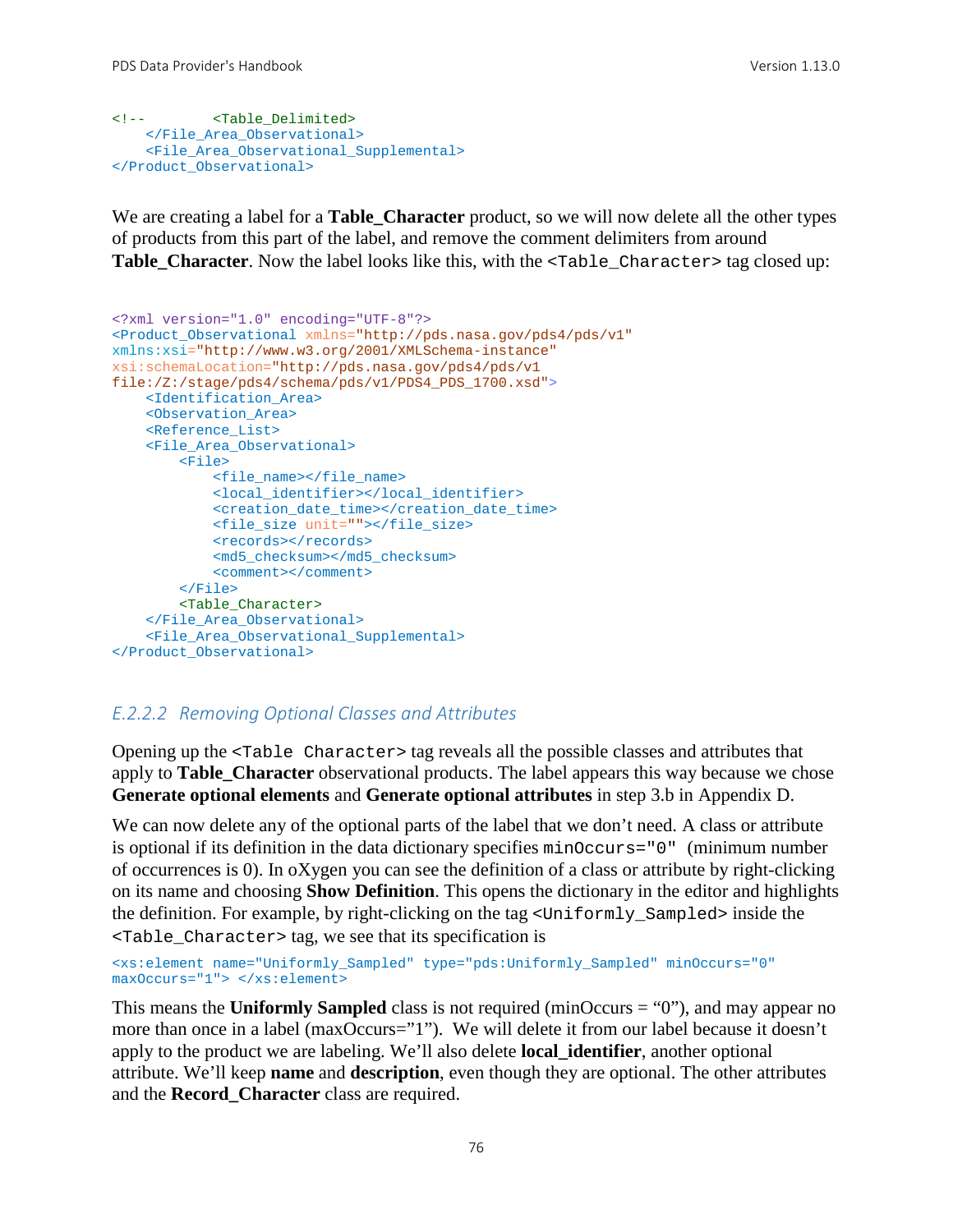Now the <Table Character> tag in the label looks like this, with the <Field Character> tag closed up for the moment:

```
 <Table_Character>
     <name></name>
     <offset unit=""></offset>
    <records></records>
     <description></description>
    <record_delimiter></record_delimiter>
     <Record_Character>
         <fields></fields>
         <groups></groups>
         <record_length unit=""></record_length>
         <Field_Character>
     </Record_Character>
 </Table_Character>
```
## *E.2.2.3 Setting the Values of Attributes*

We can now start filling in some values in the label. The values are simply inserted between the starting and ending tags of the attributes. These will be values that apply to a single data product. Later we will discuss how to turn this label into a label template by inserting placeholders for those values that vary from one product to the next.

Here is the <Table\_Character> tag with values filled in (again, with <Field\_Character> closed up for now):

```
 <Table_Character>
     <name>Reflectance Spectrum</name>
     <offset unit="byte">0</offset>
     <records>224</records>
     <description>This table contains a reflectance spectrum with 
         fields Wavelength, Reflectance, and Error.</description>
    <record_delimiter>Carriage-Return Line-Feed</record_delimiter>
     <Record_Character>
         <fields>3</fields>
         <groups>0</groups>
         <record_length unit="byte">31</record_length>
         <Field_Character>
     </Record_Character>
 </Table_Character>
```
#### *E.2.2.4 Choosing Values from an Enumerated List*

Some attributes are defined with a limited set of permissible values, called an enumerated list. One such attribute is <record\_delimiter> in the above example. To see the values to choose from, you may open the *PDS4 Information Model* [1] in a web browser at <https://pds.nasa.gov/datastandards/documents/im/current/> and use the browser's search tool to look up "record\_delimiter". It appears in several places, so make sure you are looking at the specification for record\_delimiter in the **Table\_Character** class – it's in Section 9.37 of the *PDS4 Information Model*.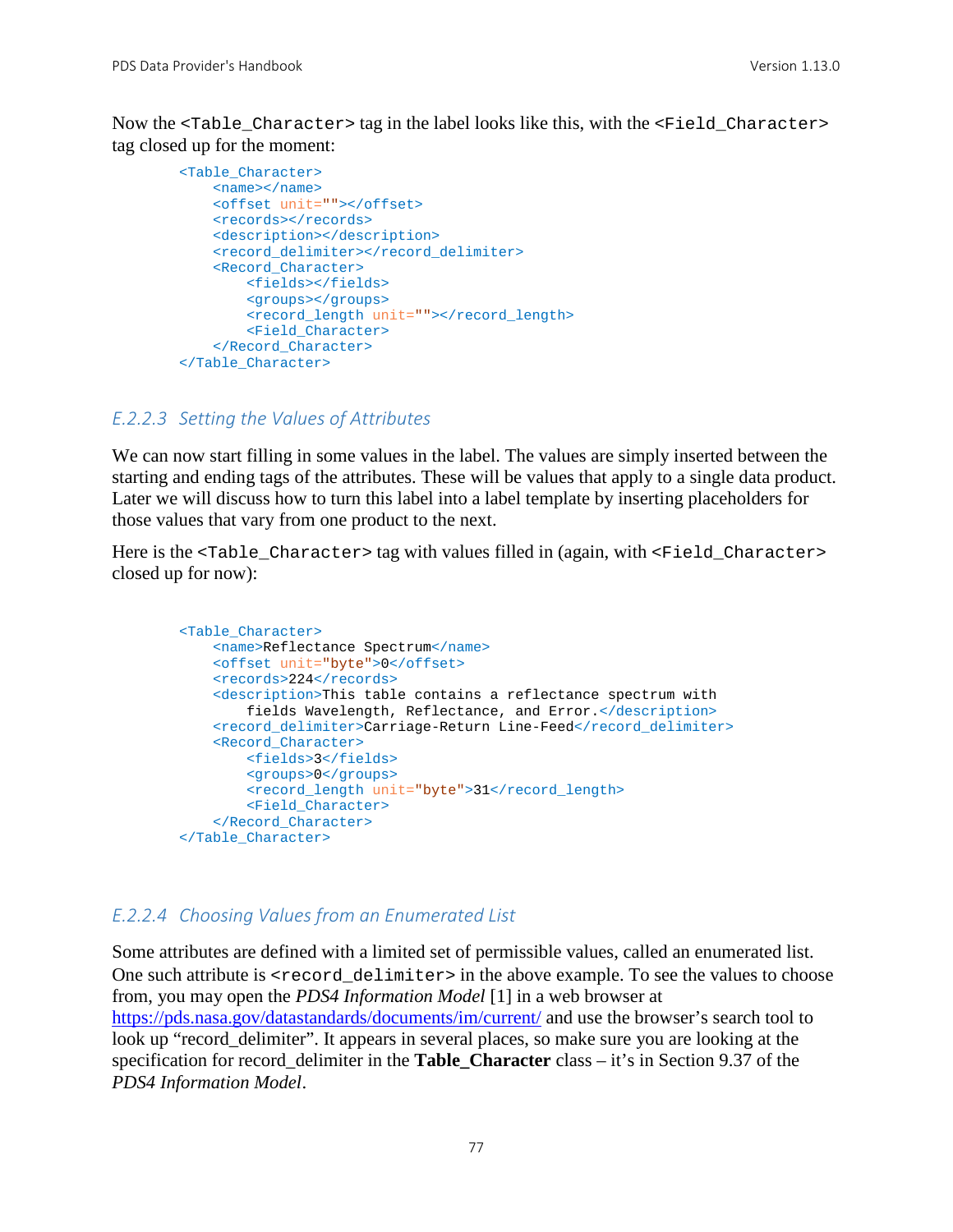# *E.2.2.5 Repeating a Class or Attribute*

As our table has three fields, or columns, we have set the value of  $\le$  fields  $>$  to 3 in the <Record\_Character> tag. This tag already includes a <Field\_Character> tag that we will use to describe one field, but we will need two more for the second and third fields. We can simply copy and paste additional instances of the <Field\_Character> tag. To check whether there is a limit on the number of fields that can be defined in a record, we can right-click on <Field\_Character> to see its definition:

```
<xs:choice minOccurs="1" maxOccurs="unbounded">
     <xs:element name="Field_Character" type="pds:Field_Character"> </xs:element>
     <xs:element name="Group_Field_Character" type="pds:Group_Field_Character">
     </xs:element>
</xs:choice>
```
This is a little more complicated than the first definition we looked up. The  $\langle x \cdot s : \text{choice} \rangle$  tag means that the **Record\_Character** class is required to have at least one **Field\_Character** subclass or **Group\_Field\_Character** subclass, and it may have as many of them as needed (maxOccurs="unbounded").

Here is the <Record Character> tag in our example label now with three <Field\_Character> tags expanded and filled in.

```
 <Record_Character>
    <fields>3</fields>
    <groups>0</groups>
   <record_length unit="byte">31</record_length>
    <Field_Character>
         <name>Wavelength</name>
         <field_number>1</field_number>
         <field_location unit="byte">1</field_location>
         <data_type>ASCII_Real</data_type>
         <field_length unit="byte">9</field_length>
     </Field_Character>
     <Field_Character>
         <name>Reflectance</name>
        <field_number>2</field_number>
        <field_location unit="byte">10</field_location>
        <data_type>ASCII_Real</data_type>
         <field_length unit="byte">10</field_length>
     </Field_Character>
     <Field_Character>
         <name>Error</name>
        <field_number>3</field_number>
        <field_location unit="byte">20</field_location>
         <data_type>ASCII_Real</data_type>
        <field_length unit="byte">10</field_length>
     </Field_Character>
 </Record_Character>
```
The attributes **field\_location** and **field\_length** are important. They give the starting byte and number of bytes respectively for each field in the record, with the first byte in the record numbered byte 1. The **field\_location** and **field\_length** values do not count any spaces or delimiters that may appear between fields in a fixed-width record, nor do they count any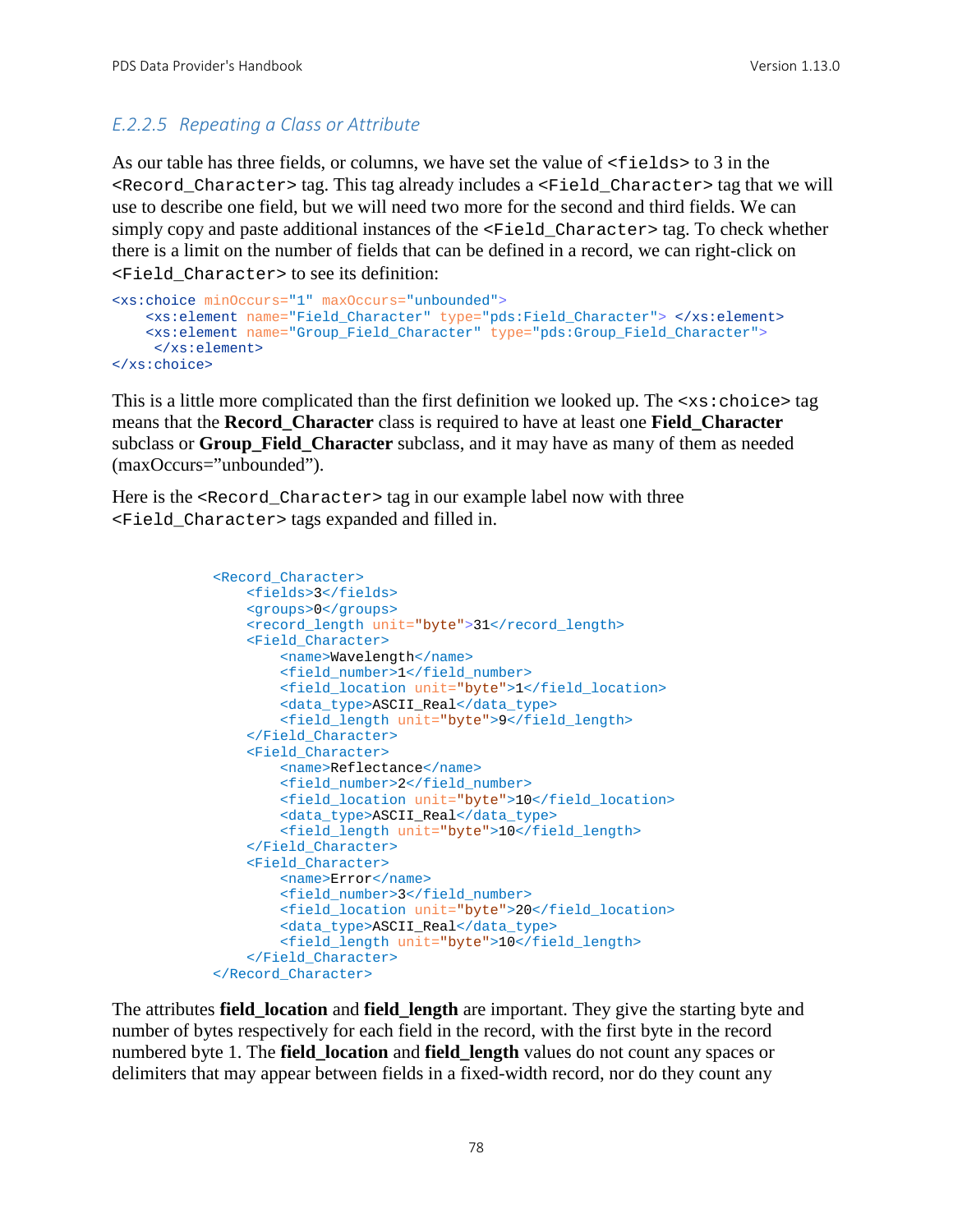quotation marks that surround field values.<sup>[11](#page-85-0)</sup> To make things more complicated, a table may have groups of fields that repeat, which are described using the **Group\_Field\_Character** class (or **Group\_Field\_Delimited** or **Group\_Field\_Binary** classes for **Table\_Delimited** and **Table\_Binary** tables). See Appendix G, Counting Fields and Groups in a Nested Structure, for help in determining the right values for **field\_location** and **field\_length** in a table that contains groups.

# *E.2.2.6 Adding an Optional Class or Attribute*

In the  $\le$ Field Character> tags above we left out several of the optional attributes. Suppose now we decide that we want to include some of them after all. In particular, for the Wavelength field we want to specify that the data are in units of nanometers. It's important to remember that *order matters*; the attributes and classes must appear in the label in the same order in which they are specified in the schema where they are defined. The online version of the *Information Model* [1] is not helpful for this purpose because it gives the attributes of a class in alphabetical order. To see them in schema-defined order we must look in the *PDS4 Data Dictionary* [3], [https://pds.nasa.gov/datastandards/documents/dd/current/.](https://pds.nasa.gov/datastandards/documents/dd/current/)

Searching in that document for "Field\_Character", we see in its definition that the attribute **unit** should come after **field length** in our label (as we have omitted the optional attribute **field\_format** that would come between them). If we try to put it somewhere else in the <Field\_Character> tag, the editor will flag it as an error.

## *E.2.2.7 Choosing a Value for the* unit *Attribute*

Now that we have restored the unit attribute, what value should it have? Nanometers or nm? Unfortunately there is no easy way to look up an enumerated list of values for units because there are so many of them and they can be combined for complex measurements. In general, PDS uses SI units and abbreviations. In our simple case, either <unit>nm</unit> or  $\frac{1}{\sqrt{1-\frac{1}{\sqrt{1-\frac{1}{\sqrt{1-\frac{1}{\sqrt{1-\frac{1}{\sqrt{1-\frac{1}{\sqrt{1-\frac{1}{\sqrt{1-\frac{1}{\sqrt{1-\frac{1}{\sqrt{1-\frac{1}{\sqrt{1-\frac{1}{\sqrt{1-\frac{1}{\sqrt{1-\frac{1}{\sqrt{1-\frac{1}{\sqrt{1-\frac{1}{\sqrt{1-\frac{1}{\sqrt{1-\frac{1}{\sqrt{1-\frac{1}{\sqrt{1-\frac{1}{\sqrt{1-\frac{1}{\sqrt{1-\frac{1}{\sqrt{1-\frac{1}{\sqrt{1-\frac{1}{\sqrt{1-\frac{1}{\sqrt{1-\frac{1$ *PDS Standards Reference* [2] Section 7, Units, and ask your consulting node if you need help determining the right unit name. The *Small Bodies Node PDS4 Wiki* has a section on Units of Measure at [http://sbndev.astro.umd.edu/wiki/Units\\_of\\_Measure.](http://sbndev.astro.umd.edu/wiki/Units_of_Measure)

So now the wavelength field has this definition:

```
 <Field_Character>
     <name>Wavelength</name>
    <field_number>1</field_number>
    <field_location unit="byte">1</field_location>
     <data_type>ASCII_Real</data_type>
    <field_length unit="byte">9</field_length>
     <unit>nm</unit>
 </Field_Character>
```
<span id="page-85-0"></span> <sup>11</sup> Different attributes are used to describe variable-width records; see the *Information Model* [1] sections on the **Table\_Delimited**, **Record\_Delimited**, and **Field\_Delimited** classes. For more information about tabular data products, see the *Standards Reference* [2] Section 4B, Table Base.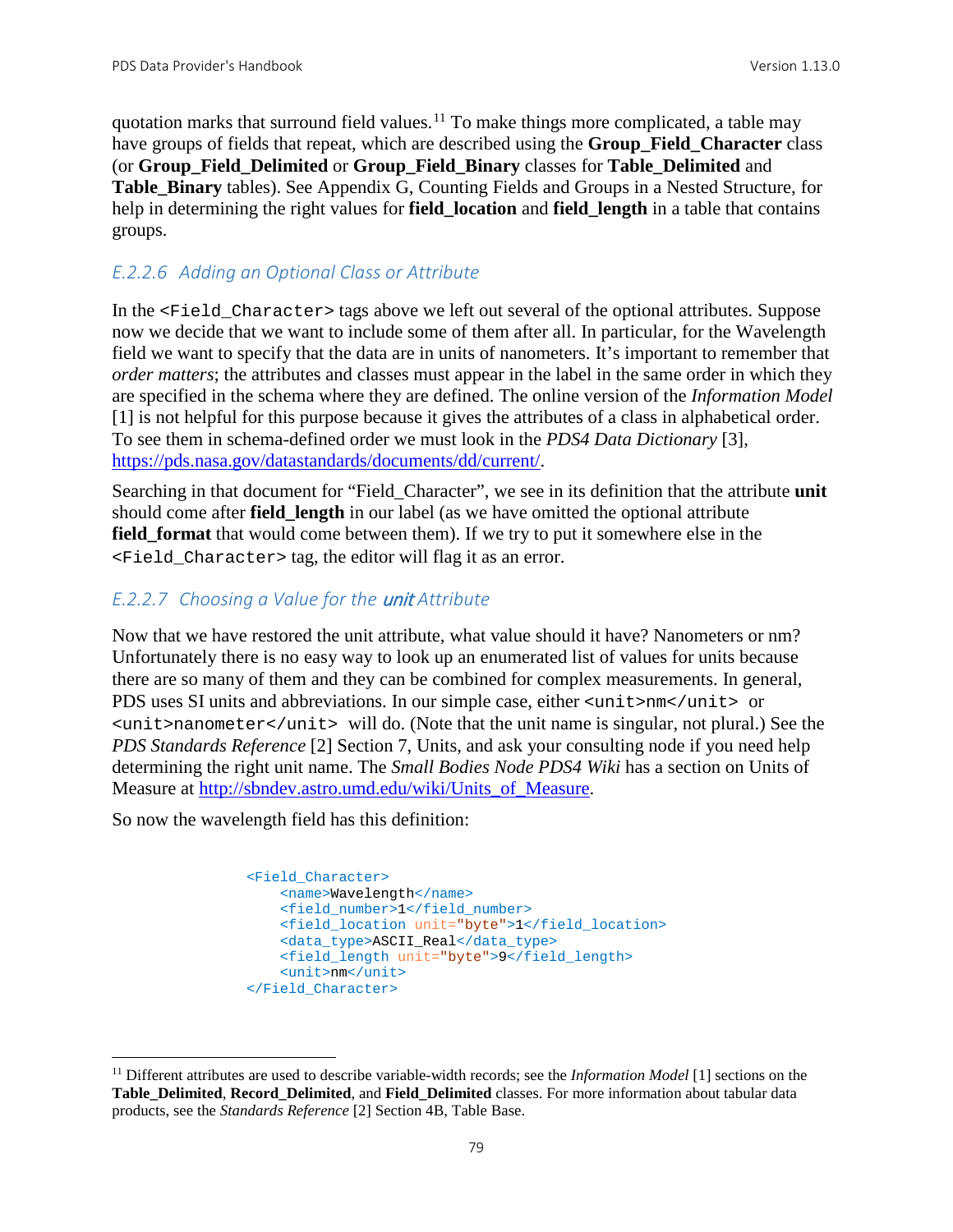You may notice another kind of unit specification in the example:  $\le$  field\_location unit="byte">1</field\_location> and <field\_length unit="byte">9</field\_length>. These attributes refer to the field's starting byte and number of bytes in the record. In this case **byte** is the unit for a label attribute, so it appears as part of the attribute tag, as opposed to **nm**, which is the unit for data in the table.

## *E.2.2.8 Setting Values for Special Constants*

One of the subclasses we left out of the **Field\_Character** class is **Special\_Constants**. A special constant is a value that may occur in a data product to indicate a special case, such as unknown, invalid, or missing data. Look in the *PDS4 Data Dictionary* [3] under **Special\_Constants** to see the complete list. In our example, let's suppose that some of the reflectance values are missing, and that in the table these are given as -999.9 (choosing a value that can't be a real data value). We will put back the **Special\_Constants** class in the Reflectance field definition to indicate that a data value of -999.9 means the reflectance at that wavelength is missing.

Looking at the *Data Dictionary* entry for **Field\_Character** as we did before for **unit**, we can see that the **Special\_Constants** class should come after the **unit** attribute in our label, as we have omitted the intervening optional attributes of **scaling\_factor**, **value\_offset**, and **description**. Then by clicking on "Special\_Constants" in the far right column of the **Field\_Character** entry, we go to the definition of Special Constants where the different kinds of constants are listed. The attribute we want is **missing\_constant**. Here, then, is our updated <Field\_Character> tag:

```
 <Field_Character>
     <name>Reflectance</name>
    <field_number>2</field_number>
    <field_location unit="byte">10</field_location>
     <data_type>ASCII_Real</data_type>
     <field_length unit="byte">10</field_length>
     <Special_Constants>
         <missing_constant>-999.9</missing_constant>
     </Special_Constants>
 </Field_Character>
```
Note that the value that is chosen for a special constant must be the right data type for the field. That is, we chose -999.9 instead of -999 because the field is defined as ASCII\_Real.

## *E.2.2.9 The File Tag*

Now that our label describes the data file with the <Table\_Character> tag, let's fill in the remainder of the **File\_Area\_Observational** area of the label. Just above the  $\epsilon$ Table Character> tag is the  $\epsilon$ File> tag, where we specify the file name and other characteristics. The only required attribute is **file\_name**, but we'll include **creation\_date\_time** and **records** as well.

```
 <File>
     <file_name>Table_Character_Example.tab</file_name>
     <creation_date_time>2017-03-24T12:01</creation_date_time>
     <records>224</records>
 </File>
```
The **creation date time** must be given in the PDS standard date-time format, as specified in the *Standards Reference* [2] Section 5A.2.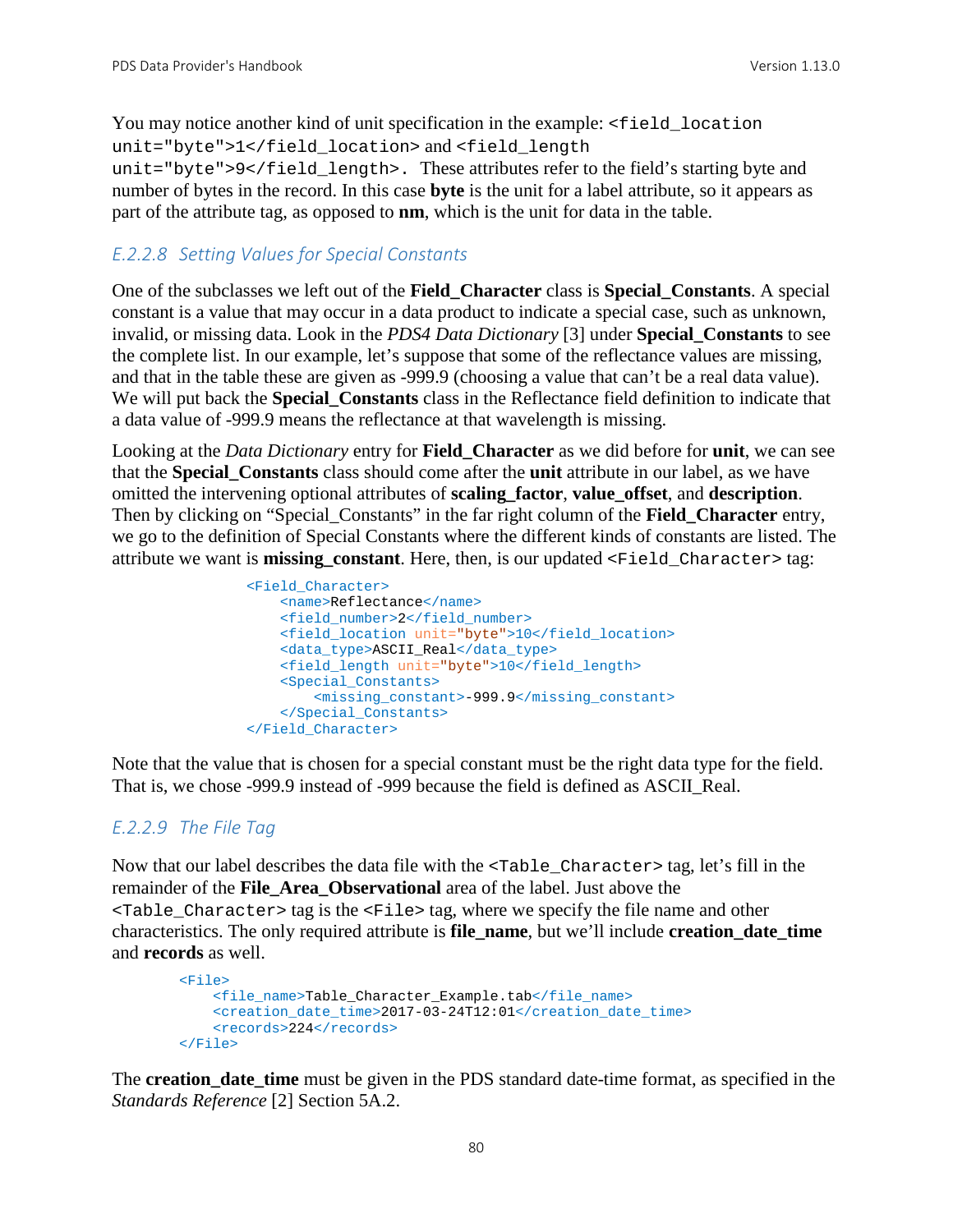## E.2.3 Modifying File\_Area\_Observational\_Supplemental

The **File\_Area\_Observational\_Supplemental** part of the label is used to describe any supplemental data that may accompany a **Product\_Observational** data product. For example, an image may be accompanied by a histogram or other statistics. A table may be accompanied by a figure showing the data plotted on a graph. The supplemental data may be in a separate file from the **Product\_Observational** data, or it may be included in the same file.

Let's assume our example table of reflectance data comes with a plot of the data in a separate file, a PNG image.

Modifying **File\_Area\_Observational\_Supplemental** is done in much the same way as File Area Observational. You can follow the same directions in Section E.2.2, deleting the unwanted product types and removing the comment delimiters from the desired product type. In the case of our PNG image, the desired product type is **Encoded\_Image**. (Refer to Section 6.2 and Appendix B for help choosing the product type.) Here is a completed <File\_Area\_Observational\_Supplemental> tag for our example:

```
 <File_Area_Observational_Supplemental>
    <sub>Fi1e</sub></sub>
         <file_name>Table_Character_Example_Plot.png</file_name>
     </File>
     <Encoded_Image>
         <offset unit="byte">0</offset>
         <encoding_standard_id>PNG</encoding_standard_id>
         <description>This image is a plot of the reflectance data.</description>
     </Encoded_Image>
 </File_Area_Observational_Supplemental>
```
## E.2.4 Modifying Identification\_Area

To continue with our example label, let's now open up the <Identification Area> tag near the top of the label. With the subclasses still closed up, the tag looks like this:

```
 <Identification_Area>
    <logical_identifier></logical_identifier>
    <version_id></version_id>
    <title></title>
    <information_model_version></information_model_version>
    <product_class></product_class>
    <Alias_List>
    <Citation_Information>
    <Modification_History>
 </Identification_Area>
```
The first two attributes, **logical\_identifier** and **version\_id**, are for the LID and VID values that were discussed in Section [5, Assigning Unique Identifiers.](#page-26-0) The **title** attribute should be assigned a value that applies specifically to this individual data product. The

**information\_model\_version** must match the version of the PDS4 schema specified in the root tag, e.g. 1.9.0.0 for schema PDS4\_PDS\_1900. The **product\_class** must match the root tag, e.g. **Product\_Observational**.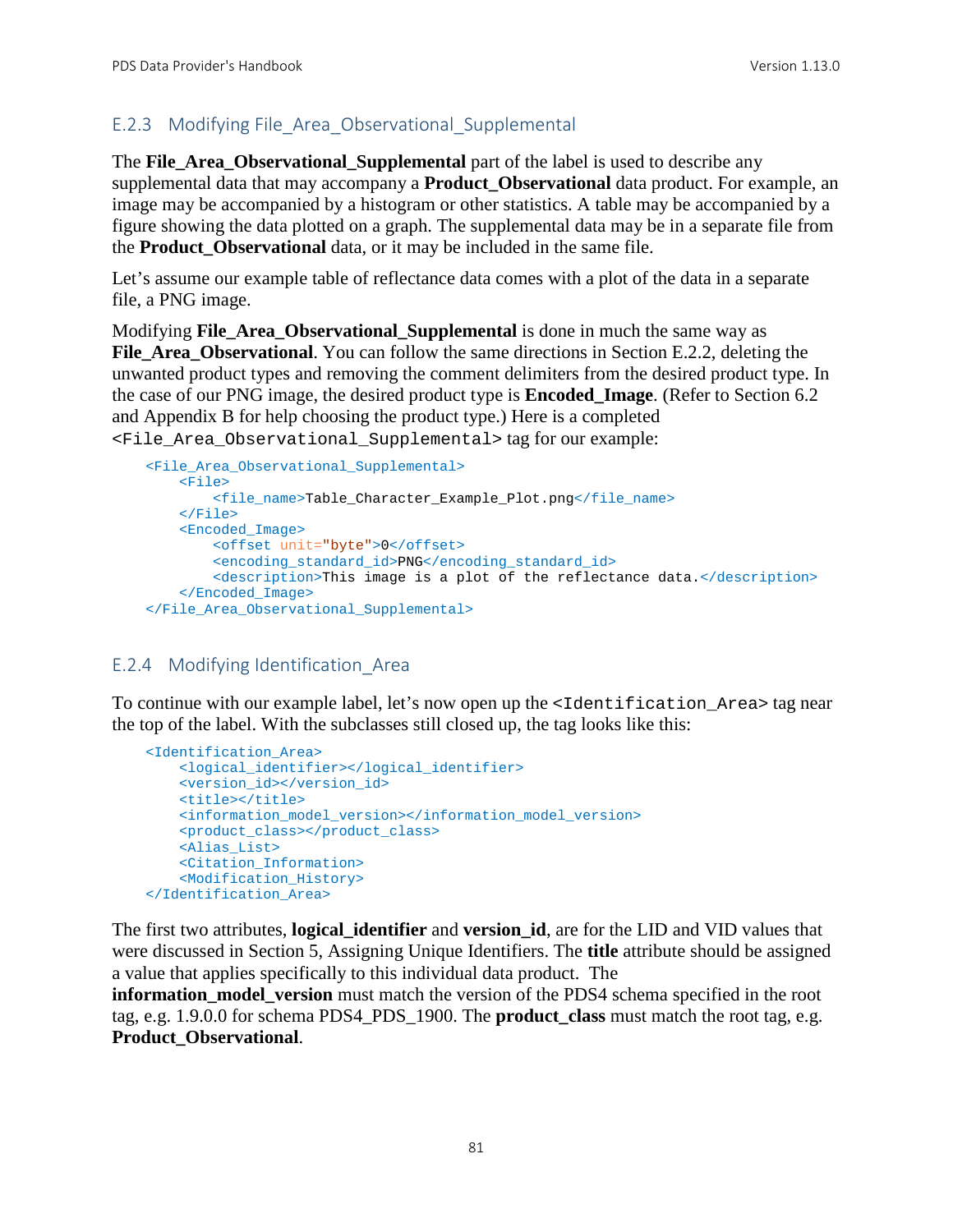The **Alias** List class allows you to specify one or more aliases (other identifiers) for this product. **Citation\_Information** gives information needed to cite the product in scientific publications. Both classes are optional, and we will omit them in our example.

**Modification\_History** provides a way to track versions of the product after it has been archived. It is also optional, but we'll include it here to demonstrate.

So now our example label includes this **Identification\_Area**, using a made-up value for the LID:

```
 <Identification_Area>
     <logical_identifier>
        urn:nasa:pds:examples:tables:Table_Character_Example
     </logical_identifier>
     <version_id>1.0</version_id>
     <title>Example of an ASCII fixed-width table in the tables collection</title>
     <information_model_version>1.9.0.0</information_model_version>
     <product_class>Product_Observational</product_class>
     <Modification_History>
         <Modification_Detail>
             <modification_date>2017-03-23</modification_date>
             <version_id>1.0</version_id>
            <description>Initial version</description>
         </Modification_Detail>
    </Modification_History>
 </Identification_Area>
```
#### E.2.5 Modifying Observation\_Area

There's a lot going on in this part of the label. **Observation\_Area** is where you'll find most of the detailed meta-data about the product. Let's start by opening the <Observation\_Area> tag but leaving the subclasses closed so that we can get a high-level view.

```
 <Observation_Area>
     <comment></comment>
     <Time_Coordinates>
     <Primary_Result_Summary>
    <Investigation_Area>
    <Observing_System>
    <Target_Identification>
    <Mission_Area>
     <Discipline_Area>
 </Observation_Area>
```
Remember that this is an exercise in label editing, not a comprehensive guide to the appropriate use of every class and attribute. We'll be skipping most of the optional classes and attributes here, and calling attention to some that you're most likely to need help with. In particular, we'll omit the optional attribute **comment** and the optional class **Primary\_Result\_Summary**.

#### *E.2.5.1 How to Specify a Nil Value*

The **Time\_Coordinates** class in the **Observation\_Area** is required. It has to include the **start** date time and **stop** date time attributes, although these can be left blank if they are not available. A value left blank is called a *nil* value. There are two things to remember about using nil values: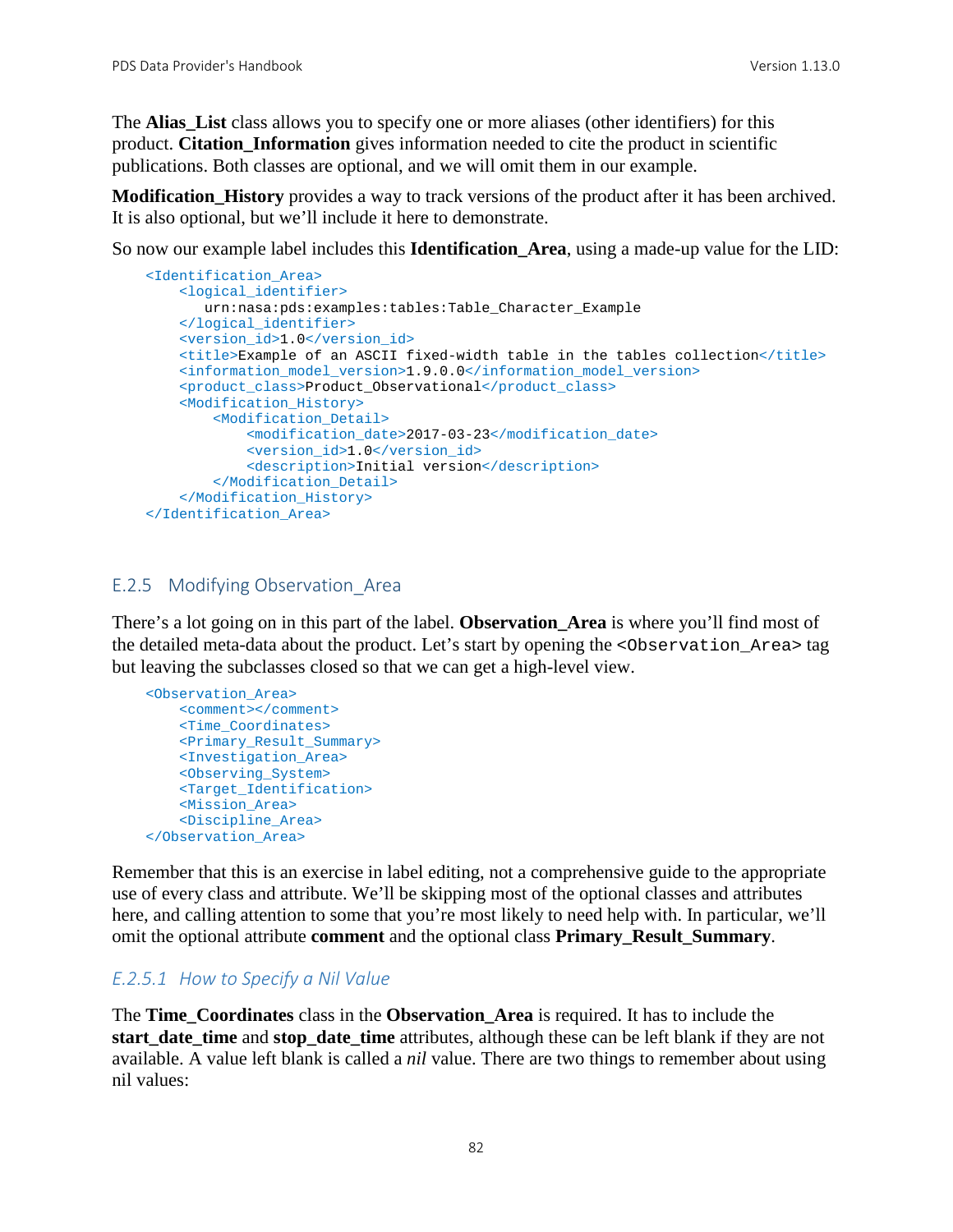- 1. An attribute can have a nil value only if its definition allows.
- 2. You have to give a reason why the value is nil.

Checking the definition of **start\_date\_time** (by right-clicking on the tag in the editor) shows that it is nillable:

```
<xs:element name="start_date_time" nillable="true" type="pds:start_date_time" 
minOccurs="1" maxOccurs="1"> </xs:element>
```
When inserting a label attribute with a nil value, use a statement like this to specify the reason:

<start\_date\_time xsi:nil="true" nilReason="inapplicable"></start\_date\_time>

The allowed values for nilReason are:

- inapplicable
- anticipated
- missing
- unknown

Let's assume that the data product in our example has a start time, but typically stop times are not recorded for these observations. So we'll say that **stop\_date\_time** is nil because it is inapplicable. Our <Time\_Coordinates> tag now looks like this:

```
 <Time_Coordinates>
    <start_date_time>2016-04-19T12:01:33Z</start_date_time>
     <stop_date_time xsi:nil="true" nilReason="inapplicable"></stop_date_time>
 </Time_Coordinates>
```
#### *E.2.5.2 Investigation Area and Observing System (or What Context Product LIDs Are For)*

The <Investigation Area> tag records information about the mission or other coordinated data collection project for which the data product was acquired. The <Observing\_System> tag records information about the instrument(s) that acquired the data product. These are not places to describe the project and instrumentation in detail. They simply identify the project and instruments and point to other resources where more information can be found. The other resources may be external to PDS in the form of published documents, or they may be internal to PDS in the form of instrument context products, as discussed in Section 9.

Here are the <Investigation\_Area> and <Observing\_System> tags for our example product. We'll assume the data collection was done by an individual investigator, and a single instrument component was used to acquire the data. The context product LIDs in this example are made up.

```
 <Investigation_Area>
     <name>Spectral Properties of Planetary Glasses</name>
     <type>Individual Investigation</type>
     <Internal_Reference>
         <lid_reference>
            urn:nasa:pds:investigator_spectra:document:about_this_archive
         </lid_reference>
         <reference_type>data_to_investigation</reference_type>
```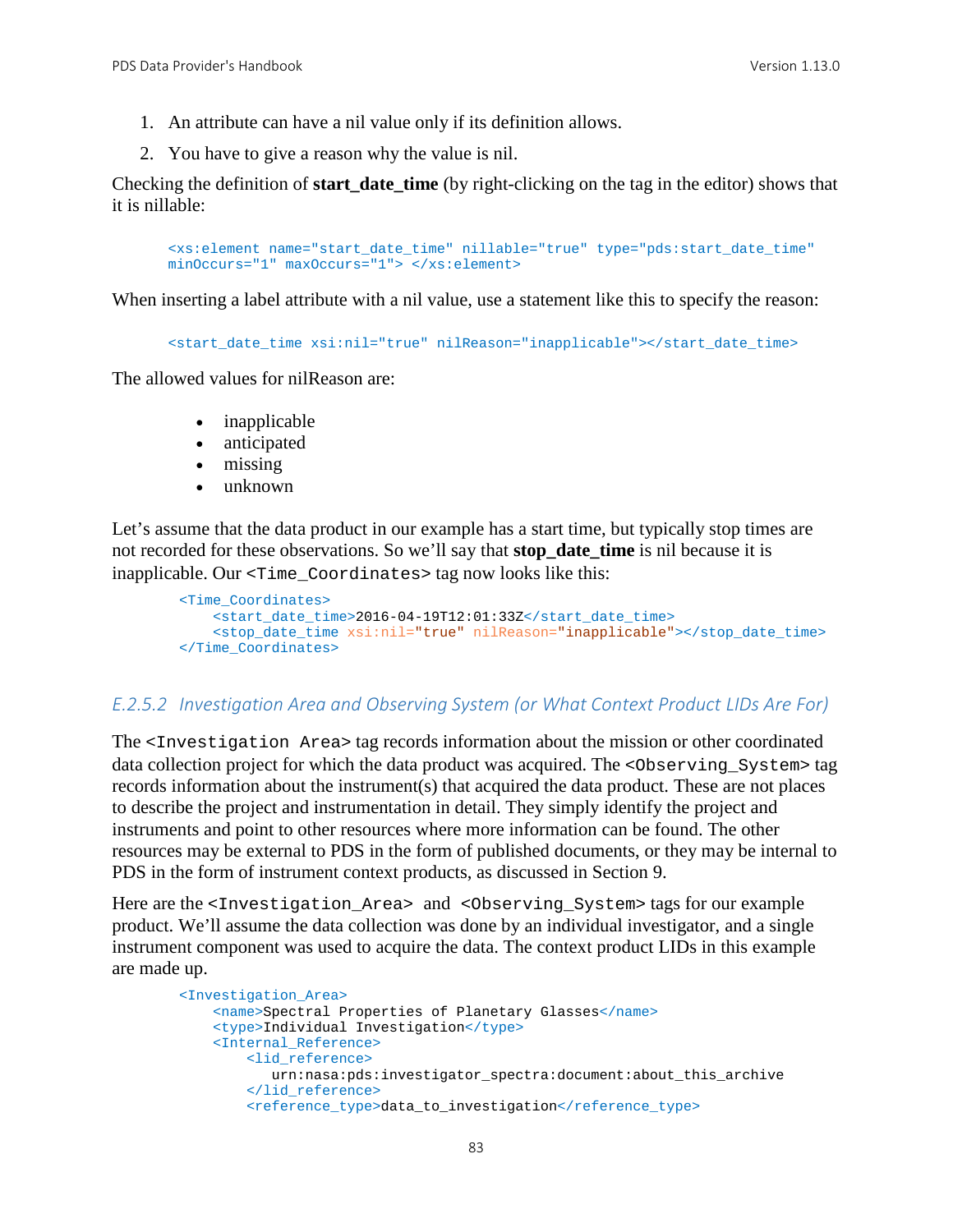```
 </Internal_Reference>
 </Investigation_Area>
 <Observing_System>
    <name>RELAB</name>
     <description>Brown University Reflectance Spectroscopy Laboratory
     </description>
     <Observing_System_Component>
         <name>RELAB Bidirectional Reflectance Spectrometer</name>
         <type>Instrument</type>
         <Internal_Reference>
             <lid_reference>urn:nasa:pds:instrument:bdrs.relab</lid_reference>
            <reference_type>is_instrument</reference_type>
        </Internal_Reference>
     </Observing_System_Component>
 </Observing_System>
```
#### *E.2.5.3 Target\_Identification*

The <Target\_Identification> tag is required. It gives the name and type of the target of the observation, along with an optional description and internal reference. The target can be a planetary body such as a planet, satellite, or asteroid, or a laboratory sample, or many other things. See the complete list of target types in the *Data Dictionary* [3] by searching for "type in Target\_Identification". In our example the target is a synthetically-generated laboratory sample.

Here is our <Target\_Identification> tag.

```
 <Target_Identification>
    <name>ALK-2</name>
     <type>Synthetic Sample</type>
 </Target_Identification>
```
We have omitted the <Internal\_Reference> tag because this laboratory sample does not have a PDS context product that we can refer to. If the target of the observation had been a planet, say Mars for example, then the <Target\_Identification> tag would include the optional <Internal\_Reference> tag with the LID for the Mars context product, like this.

```
 <Target_Identification>
   <name>Mars</name>
   <type>Planet</type>
   <Internal_Reference>
    <lid_reference>urn:nasa:pds:context:target:planet.mars</lid_reference>
    <reference_type>data_to_target</reference_type>
   </Internal_Reference>
 </Target_Identification>
```
#### *E.2.5.4 Mission\_Area and Discipline\_Area are for Local Data Dictionaries*

Local data dictionaries were introduced in Section 6.3. Depending on your data products, you may not need to use any of the existing Local Data Dictionaries, much less create a new one, but if you do, this is the place in the label where those dictionary elements – classes and attributes – are placed. In particular, elements from a mission data dictionary go into the Mission\_Area and elements from any other Local Data Dictionaries go into the Discipline\_Area.

The creation and use of Local Data Dictionaries is a broad topic that is not covered in this handbook; see the relevant tutorials on the Small Bodies Node PDS4 Wiki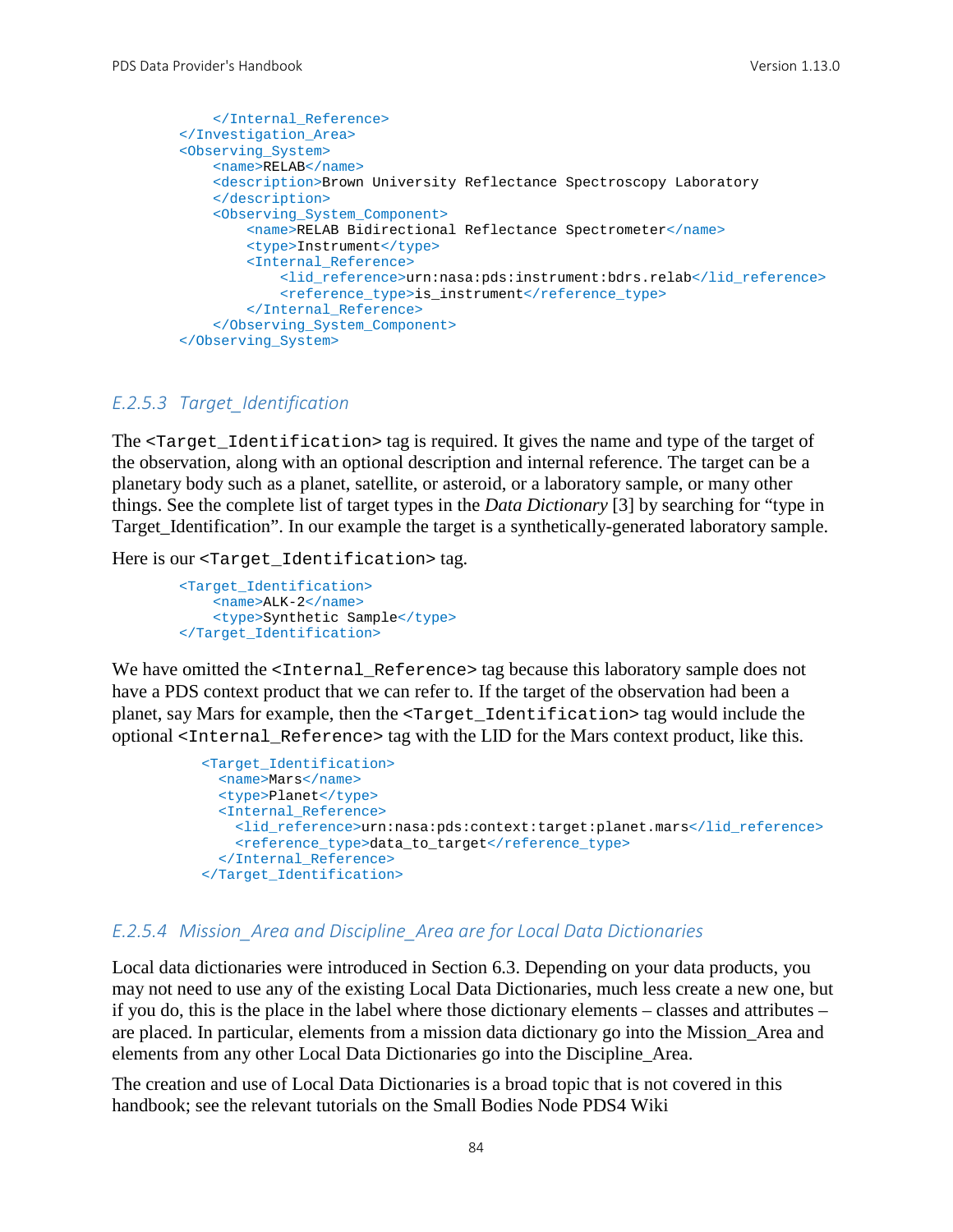[\(http://sbndev.astro.umd.edu/wiki/SBN\\_PDS4\\_Wiki\)](http://sbndev.astro.umd.edu/wiki/SBN_PDS4_Wiki). For the purpose of this label-editing demonstration we will omit Local Data Dictionaries from our example. This completes the modification of the Observation\_Area part of the label.

#### E.2.6 Modifying Reference\_List

The final top-level tag to modify in our example is <Reference\_List>. It is optional, but we'll include it for demonstration. Here is how it looks fully expanded.

```
 <Reference_List>
         <Internal_Reference>
<lid_reference></lid_reference>>>>>>><lidyid
                <!-- <lidvid_reference></lidvid_reference>-->
             <reference_type></reference_type>
             <comment></comment>
         </Internal_Reference>
         <External_Reference>
             <doi></doi>
            <reference_text></reference_text>
             <description></description>
         </External_Reference>
         <Source_Product_Internal>
             <lidvid_reference></lidvid_reference>
            <reference_type></reference_type>
             <comment></comment>
         </Source_Product_Internal>
         <Source_Product_External>
             <external_source_product_identifier></external_source_product_identifier>
            <reference_type></reference_type>
             <doi></doi>
             <curating_facility></curating_facility>
             <description></description>
         </Source_Product_External>
     </Reference_List>
```
The <Reference List> tag can contain any number of <Internal Reference>, <External\_Reference>, <Source\_Product\_Internal>, and/or <Source\_Product\_External> tags. Internal references are LIDs or LIDVIDs for resources within PDS. (Notice that <lidvid\_reference> is enclosed in comment delimiters. Either <lid\_reference> or <lidvid\_reference> is required, but not both.) External references lead to resources outside of PDS. See Section 8, Documenting the Archive.

We'll include a made-up external reference in our example label.

```
 <Reference_List>
    <External_Reference>
         <doi>10.1002/2016JE987654321</doi>
         <reference_text>Investigator, J.O., 2017, Spectral Properties 
             of Laboratory-Synthesized Glasses, Journal of Geophysical 
            Research - Planets, doi:10.1002/2016JE987654321</reference_text>
     </External_Reference>
 </Reference_List>
```
This completes the body of our example label. Both the original draft and the completed version can be found in the *DPH Example Products* at

[https://pds.nasa.gov/datastandards/documents/examples/.](https://pds.nasa.gov/datastandards/documents/examples/) The next section shows how to modify the XML prolog and the root tag, which are important for validating the label.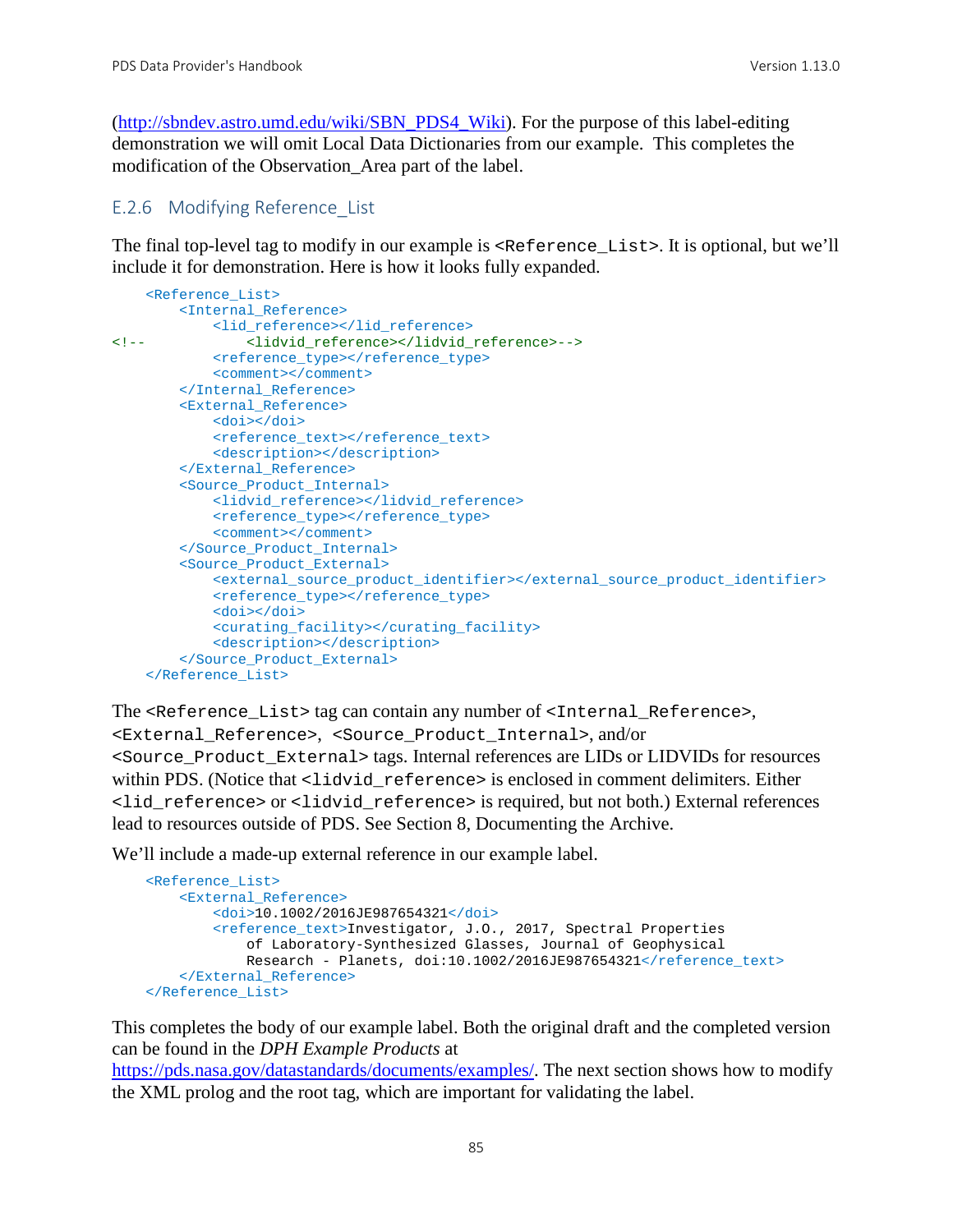## *E.2.6.1 Identifying Source Products*

Let's take a closer look at **Source\_Product\_Internal** and **Source\_Product\_External**. These classes are optional members of the **Reference\_List** class, and are used to refer to one or more source products. A source product is one which is used as input data for the creation of a new product.

The **Source\_Product\_Internal** class is used to refer to source products in the PDS registry system, while the **Source Product External** class is used to refer to source products outside the PDS4 registry system in either a legacy PDS archive (e.g. PDS3, PDS2, NSSDC) or a non-PDS data archive (e.g. JSC, SDDPT).

## *E.2.6.1.1 Source\_Product\_Internal*

The **Source\_Product\_Internal** class must contain one or more **lidvid\_reference** attributes and exactly one **reference\_type** attribute. It may optionally contain a **comment** attribute.

The value of  $\leq$  reference\_type> must be one of the following:

data to raw source product, data to partially processed source product, data\_to\_calibrated\_source\_product, or data\_to\_derived\_source\_product.

Let's put this all together into an example that identifies two raw source products that were used to create our data product:

```
 <Reference_List>
    <Source_Product_Internal>
       <lidvid_reference>
         urn:nasa:pds:insight_cameras:data:d001l0004_596874381edr_f0101_0060m::1.0
       </lidvid_reference>
       <lidvid_reference>
         urn:nasa:pds:insight_cameras:data:d002l0004_596874610edr_f0101_0060m::1.0
       </lidvid_reference>
      <reference_type>data_to_raw_source_product</reference_type>
       <comment>Reference pointer to the raw source product</comment>
    </Source_Product_Internal>
 <Reference_List>
```
## *E.2.6.1.2 Source\_Product\_External*

The **Source Product External** class must contain one or more **external source product identifier** attributes and exactly one **reference** type attribute. It must also contain either the **doi** attribute, the **curating\_facility** attribute, or both. It may optionally contain the **description** attribute.

All source products listed within a single **Source\_Product\_External** class must correspond to the same DOI and/or curating facility.

The **external source product identifier** attribute is a unique identifier for a non-PDS4 source product.

For a legacy PDS archive, this identifier would, ideally, be constructed using the format **DATA\_SET\_ID:PRODUCT\_ID.** This is the closest equivalent to the PDS4 logical identifier.

Here's an example of how we'd construct this identifier for an MSL source product:

MSL-M-NAVCAM-2-EDR-V1.0:NLB\_542040434EDR\_F0611332NCAM00375M1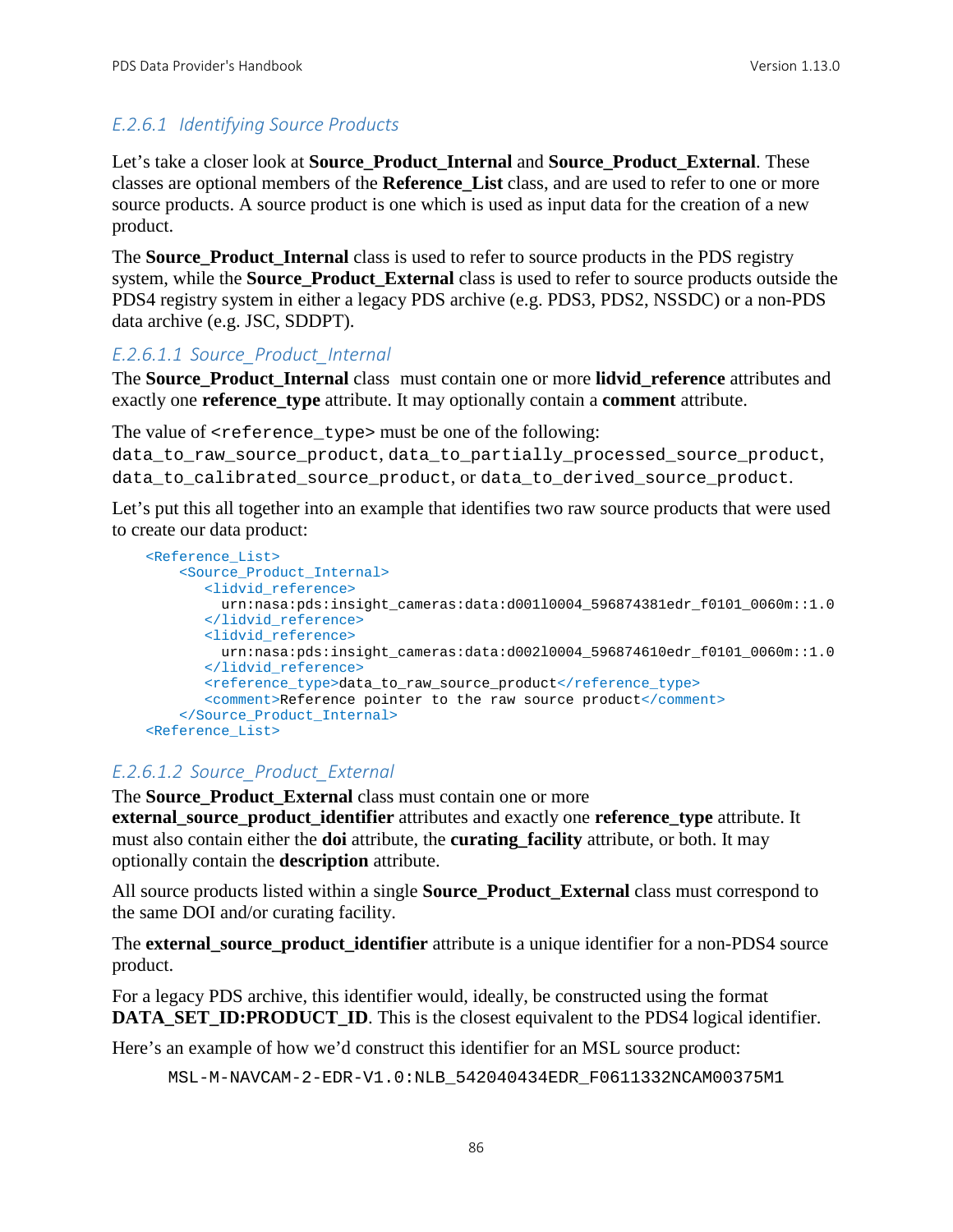However, if the **PRODUCT ID** is not unique within the legacy data set, then more information will need to be provided in the identifier, delimited by colons, until a unique identifier has been formed. For example, **DATA\_SET\_ID:PRODUCT\_ID:FILE\_NAME** or **DATA\_SET\_ID:VOLUME\_ROOT:DIRECTORY\_PATH:PRODUCT\_ID**.

Let's examine a specific example of an identifier constructed in this way, for a Galileo product that does not have a unique **PRODUCT\_ID**.

Using these legacy PDS archive keywords and values:

**DATA\_SET\_ID**: GO-J/JSA-SSI-2-REDR-V1.0

**DIRECTORY\_PATH**: go\_0017/c3/callisto/c036831/

**FILE\_NAME**: 7400r.img

the resulting external\_source\_product\_identifier would be:

GO-J/JSA-SSI-2-REDR-V1.0:qo  $0017/c3/callisto/c036831/:7400r.img.$ 

For a non-PDS data archive, the **external\_source\_product\_identifier** should be constructed in a similar format using a unique data set identifier and product identifier, where possible, and adding additional information until the identifier is unique within the data set. If unclear, contact PDS node personnel for assistance with generating this identifier.

The **curating facility** attribute provides the name or identifier of the curating facility or PDS node which is currently maintaining the data set or volume and which is responsible for maintaining catalog information.

Let's put this all together into a simple **Source\_Product\_External** example, using our MSL product identifier from above.

```
 <Reference_List>
    <Source_Product_External>
      <external_source_product_identifier>
          MSL-M-NAVCAM-2-EDR-V1.0:NLB_542035319EDR_F0611332NCAM00276M1
      </external_source_product_identifier>
     <reference_type>data_to_raw_source_product</reference_type>
      <curating_facility>IMG</curating_facility>
      <description>Reference pointer to MSL EDR source product</description>
    </Source_Product_External>
 <Reference_List>
```
## E.3 Editing the XML Prolog and Root Tag

This section addresses how the XML prolog and root tag of an XML label are formed. Both are always found at the beginning of a PDS4 XML label. Here again is our example label with all tags below the root tag closed up.

```
<?xml version="1.0" encoding="UTF-8"?>
<Product_Observational xmlns="http://pds.nasa.gov/pds4/pds/v1"
xmlns:xsi="http://www.w3.org/2001/XMLSchema-instance"
xsi:schemaLocation="http://pds.nasa.gov/pds4/pds/v1 
file:/Z:/stage/pds4/schema/pds/v1/PDS4_PDS_1700.xsd">
     <Identification_Area>
     <Observation_Area>
     <Reference_List>
```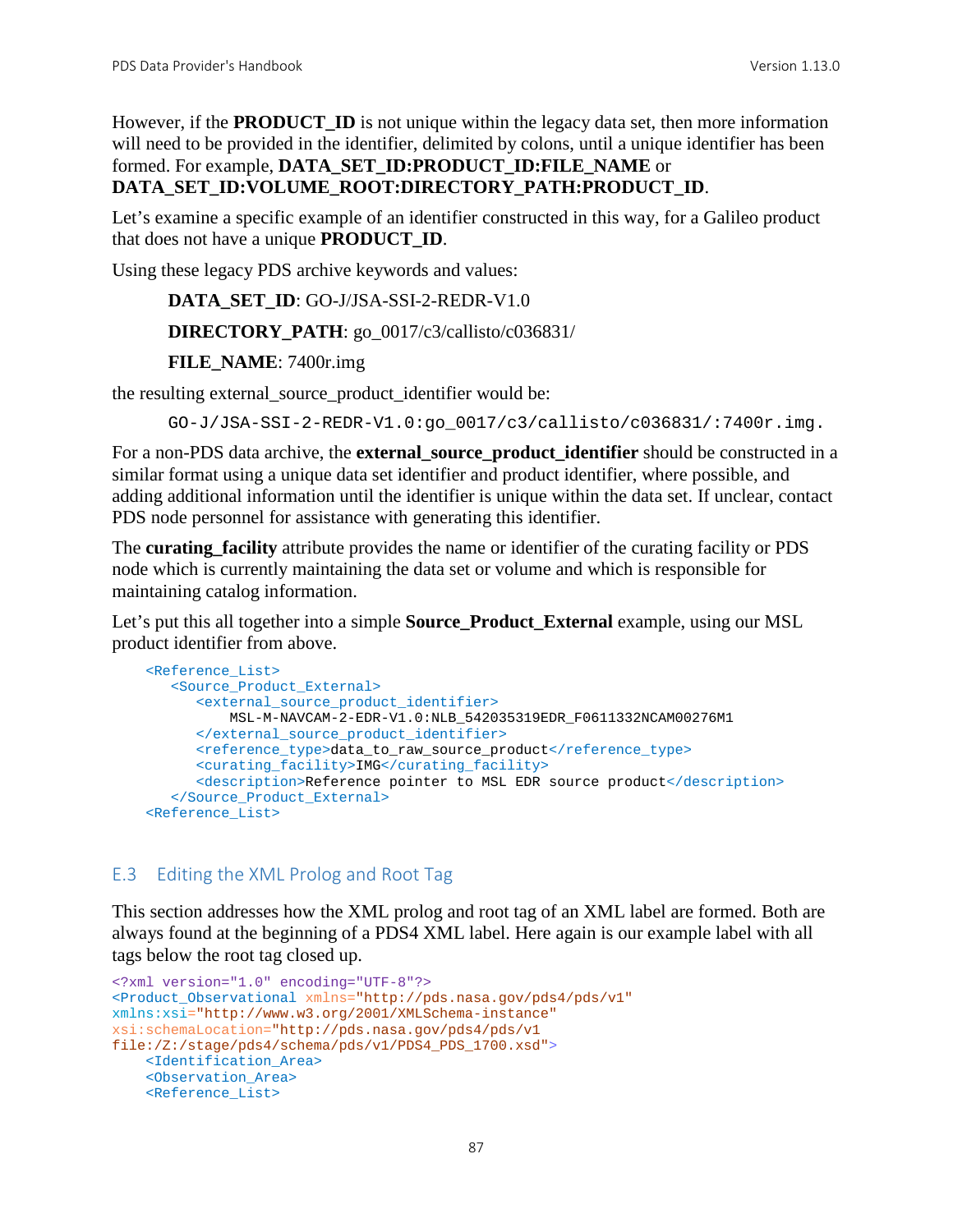```
 <File_Area_Observational>
     <File_Area_Observational_Supplemental>
</Product_Observational>
```
#### E.3.1 XML Declaration Statement

The first XML tag in our label declares the version and encoding of the XML document; it is required, and is created automatically from the PDS4 common schema (PDS4\_PDS\_nnnn.xsd), if the label has been generated by an XML-aware editor. Typically, it looks like this:

```
<?xml version="1.0" encoding="UTF-8">
```
#### E.3.2 Schematron References

Now we have to add an XML tag manually to tell the label-reading software how to locate the PDS4 common Schematron file. Enter this just after the first XML tag.

```
<?xml-model href="https://pds.nasa.gov/pds4/pds/v1/PDS4_PDS_1700.sch"
schematypens="http://purl.oclc.org/dsdl/schematron"?>
```
The href XML attribute points to the PDS4 common Schematron file (the **.sch** file). Use the latest released version of the Schematron file unless you have a particular reason not to.

If the label will use any Local Data Dictionaries (LDDs), then their associated Schematron files must be referenced using similar notation. These XML tags must be added immediately after the common Schematron XML tag. Our example label for a reflectance spectrum does not use any LDDs, but suppose we were labeling an image data product and we needed to use classes and attributes from the PDS Cartography and Imaging Sciences Node Local Data Dictionary. In that case we would add a third XML tag to specify the Schematron file for that LDD:

<?xml-model href="https://pds.nasa.gov/pds4/img/v1/PDS4\_IMG\_1100.sch" schematypens="http://purl.oclc.org/dsdl/schematron"?>

All currently available PDS4 schemas and Schematron files can be found online at [https://pds.nasa.gov/datastandards/schema/released/.](https://pds.nasa.gov/datastandards/schema/released/)

Another resource for information on the XML Prolog is [http://sbndev.astro.umd.edu/wiki/Anatomy\\_of\\_the\\_XML\\_Prolog](http://sbndev.astro.umd.edu/wiki/Anatomy_of_the_XML_Prolog) at the PDS Small Bodies Node.

Now that we have added the location of the PDS4 common Schematron rules, the XML editor will apply the rules to the label. If any of the rules are not being followed, the editor will flag this part of the label as an error. In the case of our example label, notice that after adding the xmlmodel tag for the PDS common Schematron, the green box in the oXygen editor changes to red, and another red mark in the right margin shows the location of the error. Clicking on that red mark highlights the <Identification Area> tag, and this error message appears.

E [ISO Schematron] The value of the attribute logical\_identifier must only contain lower-case letters

This is a PDS4 Schematron rule. We can correct the error by changing

```
<logical_identifier>
   urn:nasa:pds:examples:tables:Table Character Example</logical identifier>
```

```
to
```

```
<logical_identifier>
```
urn:nasa:pds:examples:tables:table\_character\_example</logical\_identifier>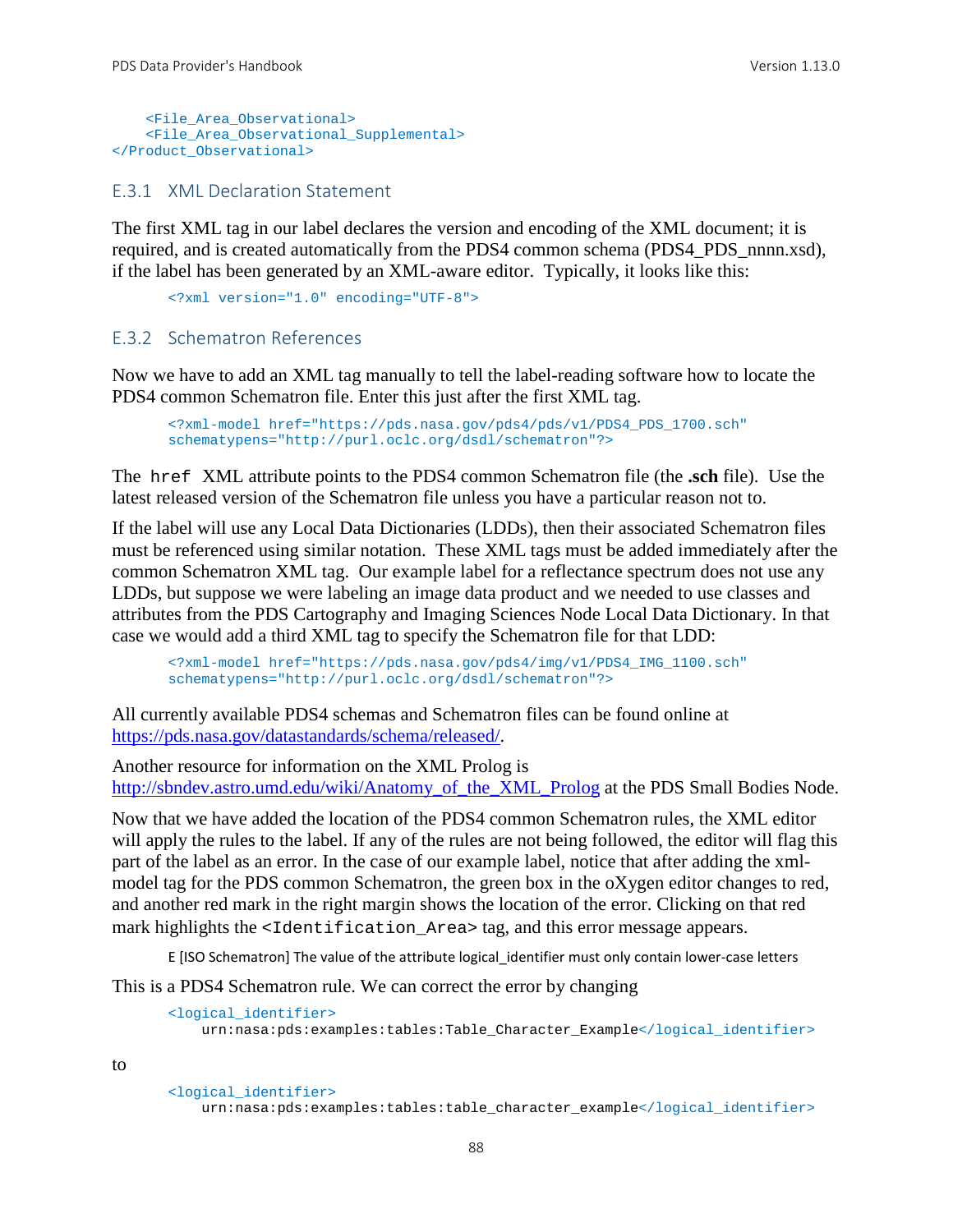With this change the error message disappears and the box color changes back to green.

## E.3.3 Local File References and Catalog Files

Both of the above Schematron references point to an online location where the Schematron file is found. It is possible to point to a file on your local system instead. Reasons why you might want to do that include:

- 1. You are working offline.
- 2. You want to use a development version of a Schematron file that is available locally but not yet online.
- 3. Your XML-aware editor does not recognize an online reference.[12](#page-95-0)

In the end, when you deliver your labels to PDS they must use online references to both schemas and Schematron files. It would be cumbersome to edit every label each time you switched back and forth from local to online access during your label development. To get around this, an XML *catalog file* may be used to map the permanent location listed in the label to a working location on your file system. A catalog file is used only by an XML-aware editor when opening an XML file; the catalog file is not part of the PDS archive. Both oXygen and Eclipse editors support XML catalog files. See Appendix H for instructions on setting up a catalog file.

## E.3.4 Product Type and Namespaces in the Root Tag

The next statement in the label is the root tag for **Product\_Observational**.

```
<Product_Observational xmlns="http://pds.nasa.gov/pds4/pds/v1"
xmlns:xsi="http://www.w3.org/2001/XMLSchema-instance"
xsi:schemaLocation="http://pds.nasa.gov/pds4/pds/v1 
file:/Z:/stage/pds4/schema/pds/v1/PDS4_PDS_1700.xsd">
```
This statement was generated automatically by oXygen when it was created using the procedure in Section E.3. In step 2.e, **Product\_Observational** was selected as the root element.

Inside this <Product\_Observational> tag are two namespace references, which begin with xmlns, and one schema location reference, which begins with xsi:schemaLocation.

The reference xmlns="http://pds.nasa.gov/pds4/pds/v1" specifies the default namespace for the label, the PDS namespace. All PDS4 labels should have the default namespace set in this way.

If we needed to include any Local Data Dictionary components in our label, we would add a reference for each LDD namespace after the PDS namespace. (Only namespaces that are registered in the Namespace Registry may be used in PDS4 labels [\(https://pds.nasa.gov/datastandards/schema/pds-namespace-registry.pdf\)](https://pds.nasa.gov/datastandards/schema/pds-namespace-registry.pdf).) For example, if we were using the Cartography and Imaging Sciences Node Local Data Dictionary, we would add the **img** namespace, and the root tag would then look like this:

```
<Product_Observational xmlns=https://pds.nasa.gov/pds4/pds/v1
xmlns:img="http://pds.nasa.gov/pds4/img/v1"
xmlns:xsi="http://www.w3.org/2001/XMLSchema-instance"
```
<span id="page-95-0"></span><sup>&</sup>lt;sup>12</sup> The oXygen editor does recognize online references. Some versions of the Eclipse editor do not.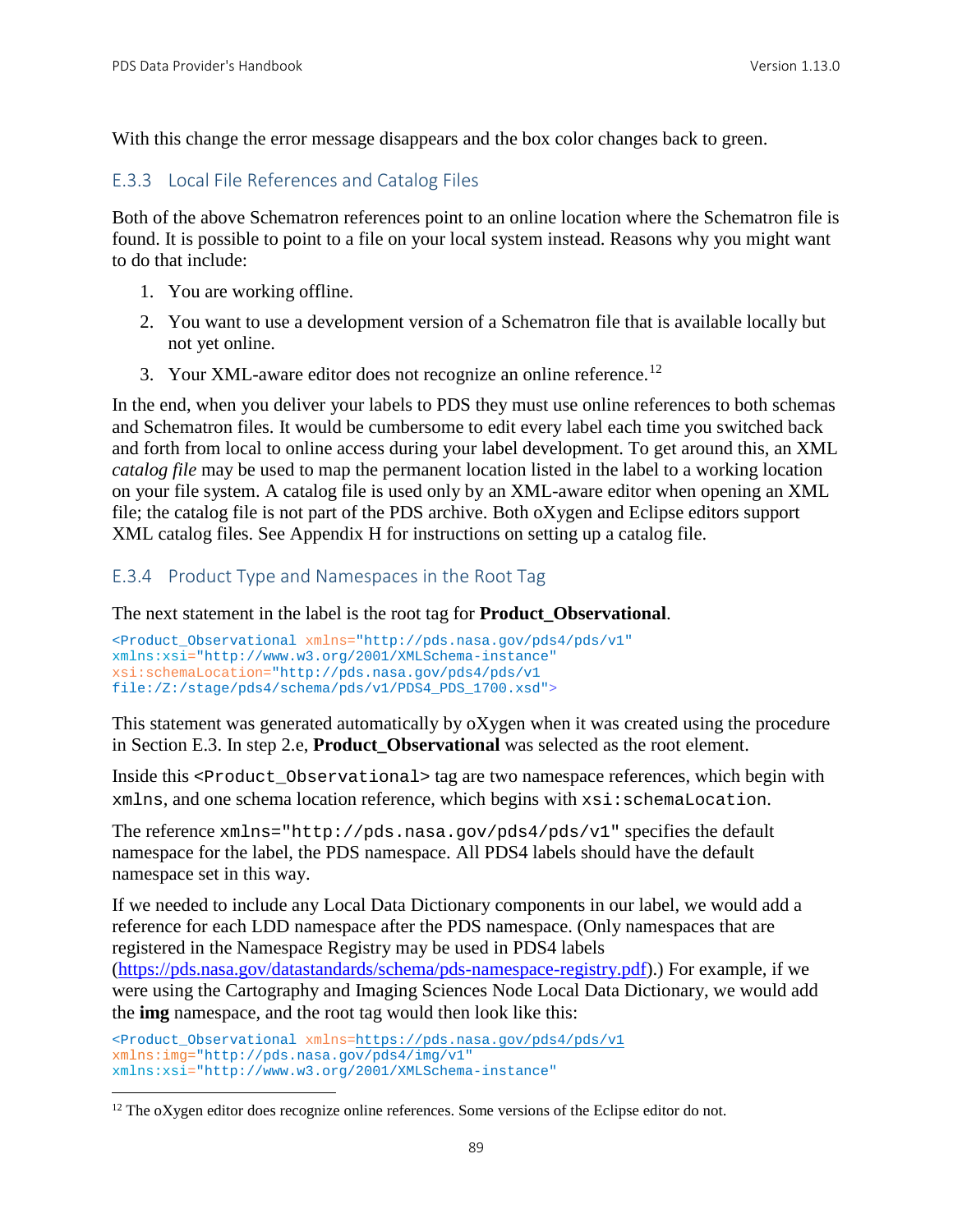xsi:schemaLocation="http://pds.nasa.gov/pds4/pds/v1 file:/Z:/stage/pds4/schema/pds/v1/PDS4\_PDS\_1700.xsd">

The next namespace reference, xmlns:xsi="http://www.w3.org/2001/XMLSchemainstance", specifies the XML Schema Instance namespace **xsi**, which helps the label reading software interpret the schemas used in the label. This is a bit of boilerplate that should be present in every PDS4 XML label.

#### E.3.5 Schema Locations in the Root Tag

The reference

```
xsi:schemaLocation="http://pds.nasa.gov/pds4/pds/v1 
file:/Z:/stage/pds4/schema/pds/v1/PDS4_PDS_1700.xsd"
```
tells label-reading software where to look for the PDS4 common schema. The value of xsi:schemaLocation is always given as one or more pairs of character strings. The first string in the pair is a namespace – in this case, the PDS4 common namespace. The second string is the location of the schema file (the **.xsd** file) for that namespace. Notice that our label was created with a local file reference for the schema file (starting with file:). We could leave it that way for now, but let's change the local reference to the permanent online location of the PDS4 schema file. (The discussion in Section E.3.3 above about using an XML catalog file to tell your editor where to look for Schematron files applies to schema files as well.) Now we have

xsi:schemaLocation="http://pds.nasa.gov/pds4/pds/v1 https://pds.nasa.gov/pds4/pds/v1/PDS4\_PDS\_1700.xsd"

The xsi: schemaLocation value may have several namespace-schema pairs, one pair for the PDS4 common schema and one pair for each Local Data Dictionary used in the label. If our label needed to use the Image Node Local Data Dictionary, we would include the **img** namespace and its location, like this:

```
xsi:schemaLocation="http://pds.nasa.gov/pds4/pds/v1
                    https://pds.nasa.gov/pds4/pds/v1/PDS4_PDS_1700.xsd
                    http:/pds.nasa.gov/pds4/img/v1
                    https://pds.nasa.gov/pds4/pds/v1/PDS4_IMG_1100.xsd"
```
Notice there is no punctuation between namespace names and schema file names, only white space. The white space can be arranged to make the pairs easier to read, as in the above example.

## *E.3.5.1 Use http or https?*

You may have noticed the use of both http and https in the above examples. It's confusing because the actual *name* of a namespace looks very much like the URI of a file location. In the above example,

```
http://pds.nasa.gov/pds4/pds/v1
```
is the fully-qualified name of the PDS4 common namespace, and

[https://pds.nasa.gov/pds4/pds/v1/PDS4\\_PDS\\_1700.xsd](https://pds.nasa.gov/pds4/pds/v1/PDS4_PDS_1700.xsd)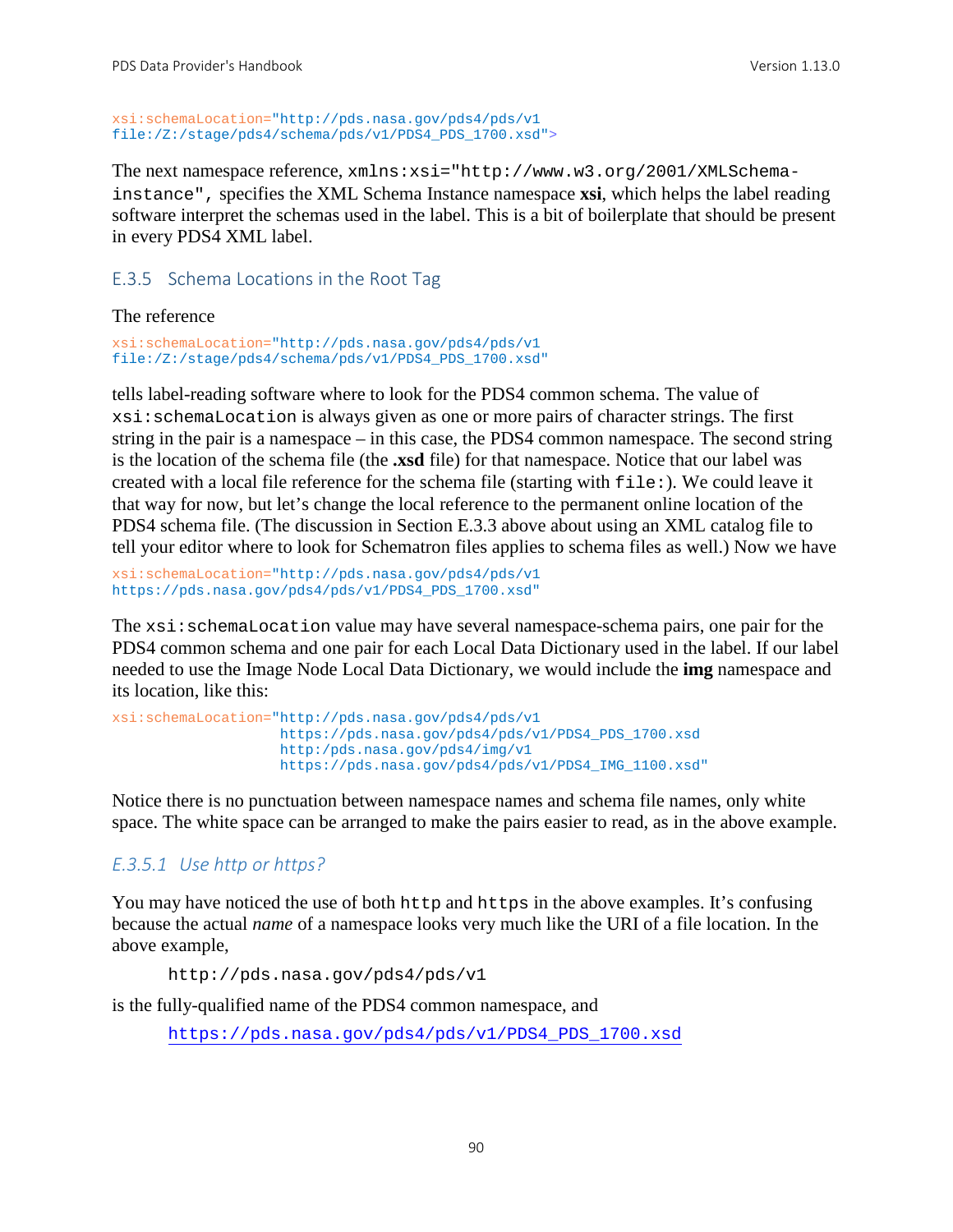is the location of the schema file for the namespace, an actual URI. Namespace names in PDS generally start with http. File location URIs may start with either http or https depending on the server providing the file. File locations under pds.nasa.gov always start with https.

## E.3.6 The End Tag

Finally, don't forget to end the <Product\_Observational> tag with its right angle bracket after the final schema location value, and end the entire label with the matching closing tag </Product\_Observational>. Our example label now looks like this, with all but the root tag closed up.

```
<?xml version="1.0" encoding="UTF-8"?>
<?xml-model href="https://pds.nasa.gov/pds4/pds/v1/PDS4_PDS_1700.sch"
schematypens="http://purl.oclc.org/dsdl/schematron"?>
<Product_Observational xmlns="http://pds.nasa.gov/pds4/pds/v1"
xmlns:xsi="http://www.w3.org/2001/XMLSchema-instance"
xsi:schemaLocation="http://pds.nasa.gov/pds4/pds/v1
                    https://pds.nasa.gov/pds4/pds/v1/PDS4_PDS_1700.xsd">
     <Identification_Area>
     <Observation_Area>
     <Reference_List>
     <File_Area_Observational>
     <File_Area_Observational_Supplemental>
</Product_Observational>
```
Both the original draft of the example label (**Table\_Character\_draft1.xml**) and the completed version (**Table\_Character\_Example**) can be found in the *DPH Examples* at [https://pds.nasa.gov/datastandards/documents/examples/.](https://pds.nasa.gov/datastandards/documents/examples/)

## E.4 Turning a Label into a Label Template

Now that our example reflectance spectrum label is complete and valid based on the PDS4 schema and Schematron, we will use it as the basis for a label template.

Going through the label we can identify the attributes that we expect to have different values from one reflectance spectrum data file to the next. They are:

- <logical\_identifier>
- <title>
- <modification date>
- <start\_date\_time>
- <name> in <Target Identification>
- <type> in <Target\_Identification>
- <file\_name> in <File\_Area\_Observational>
- <file\_name> in <File\_Area\_Observational\_Supplemental>
- <creation\_date\_time>
- <records> in <File>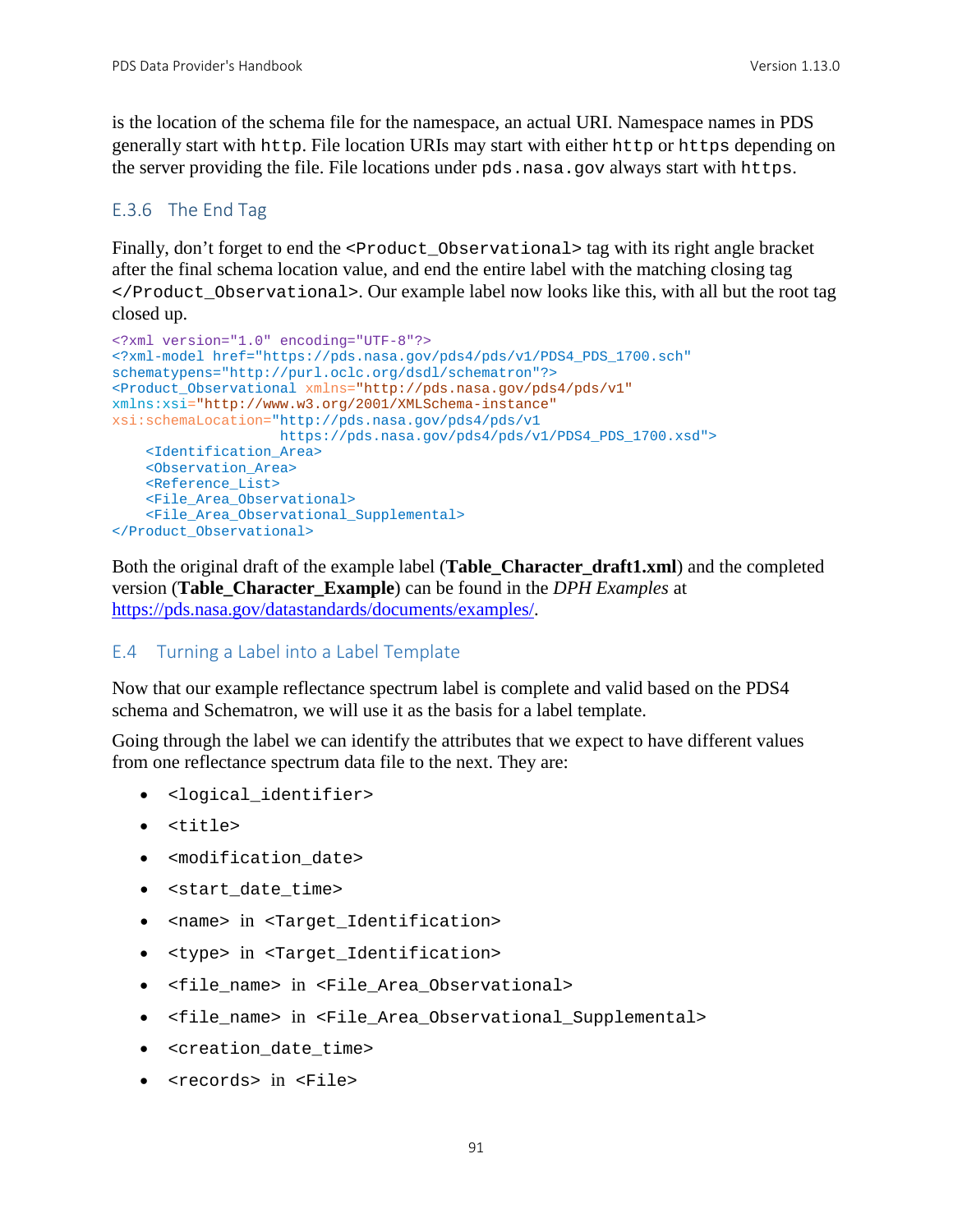• <records> in <Table\_Character>

For each of these we will replace the value currently in the label with a placeholder value that has the name of the field delimited by character strings that software will recognize. For example, we'll replace

```
<start_date_time>2016-04-19T12:01:33Z</start_date_time>
with
```
<start\_date\_time>\${start\_date\_time}</start\_date\_time>.

A note on placeholders: the way you represent a placeholder in your label template will depend on the requirements of the software that is going to read it. We chose the delimiters  $\frac{1}{2}$  and  $\}$ , but there is no single correct way to do it. If you're planning to use an existing label generation tool, find out its requirements for placeholders. If you're writing your own label generation software you're free to choose a placeholder syntax. Be aware that inserting placeholders instead of actual values may cause your label template to appear invalid in the XML-aware editor. For instance, when we substitute the string  $\frac{1}{5}$  start date time in our example label, the editor will show this as a validation error because "\${start\_date\_time}" is not a valid date-time value.

The completed label template can be found in the *DPH Examples* as **Table\_Character\_Example\_template.xml**.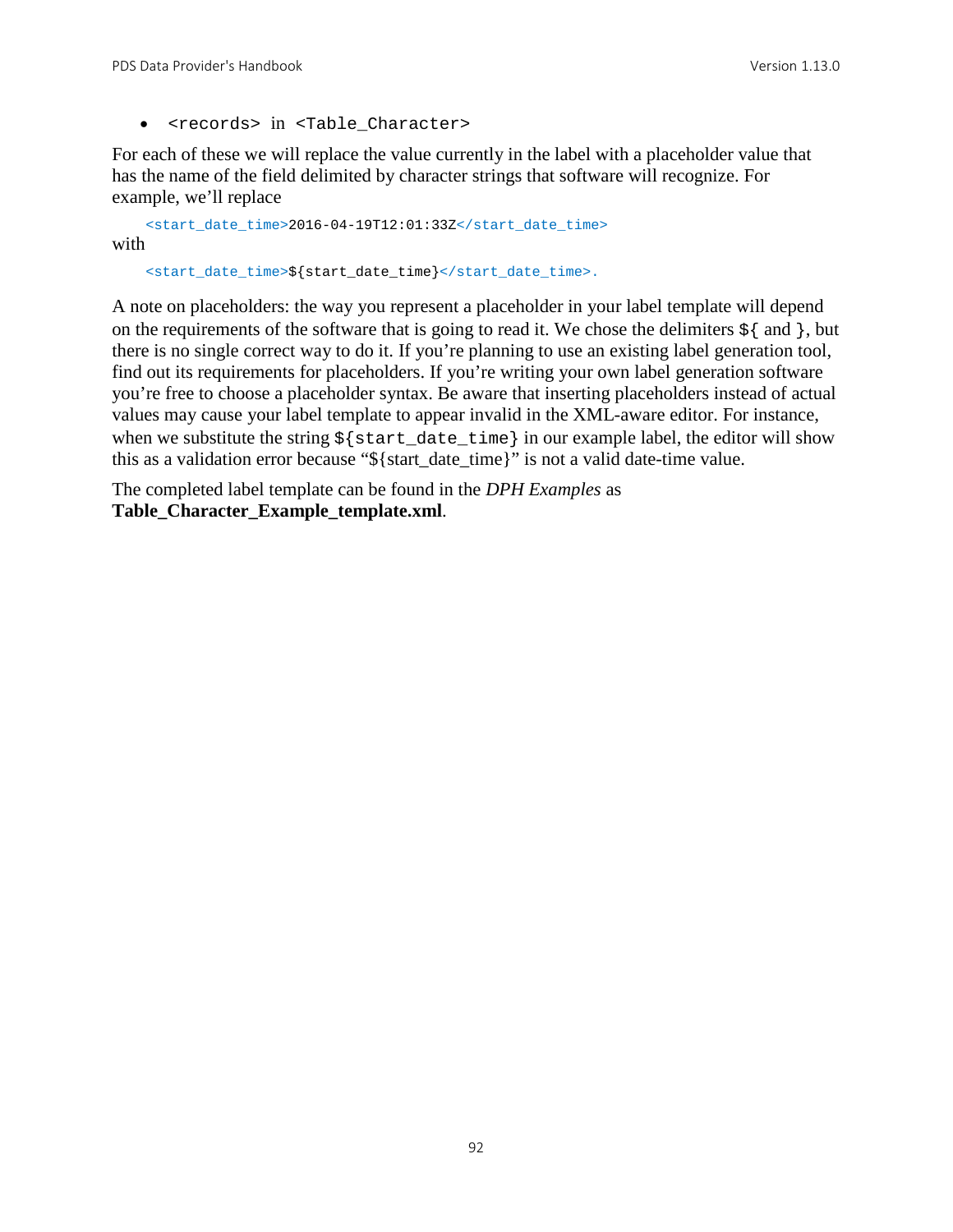# Appendix F Using Local Internal Reference and local identifier

The **Local\_Internal\_Reference** class and **local\_identifier** attribute allow one part of a label to refer to an object described in another part of the same label. (This is not to be confused with the **Internal\_Reference** class discussed in Section 8.3.) Many **Product\_Observational** subclasses include the optional attribute **local\_identifier**, which may be set to any name you choose, with the intent of using that name in another part of the label that needs to refer to the product. (The term "local" here means local within the label.)

A common use of **Local\_Internal\_Reference** and **local\_identifier** is in the Display Local Data Dictionary. For example, if you have an image product described as an **Array\_2D\_Image**, you need to indicate how the image should be displayed. The Display LDD includes the **Display\_Settings** class for this purpose. The relevant parts of the image label might look like the excerpt below.

```
<?xml version="1.0" encoding="UTF-8"?> 
<?xml-model href="https://pds.nasa.gov/pds4/pds/v1/PDS4_PDS_1700.sch" 
schematypens="http://purl.oclc.org/dsdl/schematron"?>
<?xml-model href="https://pds.nasa.gov/pds4/disp/v1/PDS4_DISP_1700.sch" 
schematypens="http://purl.oclc.org/dsdl/schematron"?>
<Product_Observational xmlns="http://pds.nasa.gov/pds4/pds/v1"
     xmlns:disp="http://pds.nasa.gov/pds4/disp/v1"
    xmlns:xsi="http://www.w3.org/2001/XMLSchema-instance"
    xsi:schemaLocation="
       http://pds.nasa.gov/pds4/pds/v1 
       https://pds.nasa.gov/pds4/pds/v1/PDS4_PDS_1700.xsd
        http://pds.nasa.gov/pds4/disp/v1
       https://pds.nasa.gov/pds4/disp/v1/PDS4_DISP_1700.xsd
...
     <Observation_Area>
...
         <Discipline_Area>
             <disp:Display_Settings>
                 <Local_Internal_Reference>
                     <local_identifier_reference>
                         Image_XYZ</local_identifier_reference>
                     <local_reference_type>
                         display_settings_to_array</local_reference_type>
                 </Local_Internal_Reference>
                 <disp:Display_Direction>
                      <disp:horizontal_display_axis>
                          Sample</disp:horizontal_display_axis>
                      <disp:horizontal_display_direction>
                        Left to Right</disp:horizontal_display_direction>
                      <disp:vertical_display_axis>
                         Line</disp:vertical_display_axis>
                     <disp:vertical_display_direction>
                         Top to Bottom</disp:vertical_display_direction>
                 </disp:Display_Direction>
             </disp:Display_Settings>
...
         </Discipline_Area>
    </Observation_Area>
     <File_Area_Observational>
...
         <Array_2D_Image>
             <name>Example Image</name>
```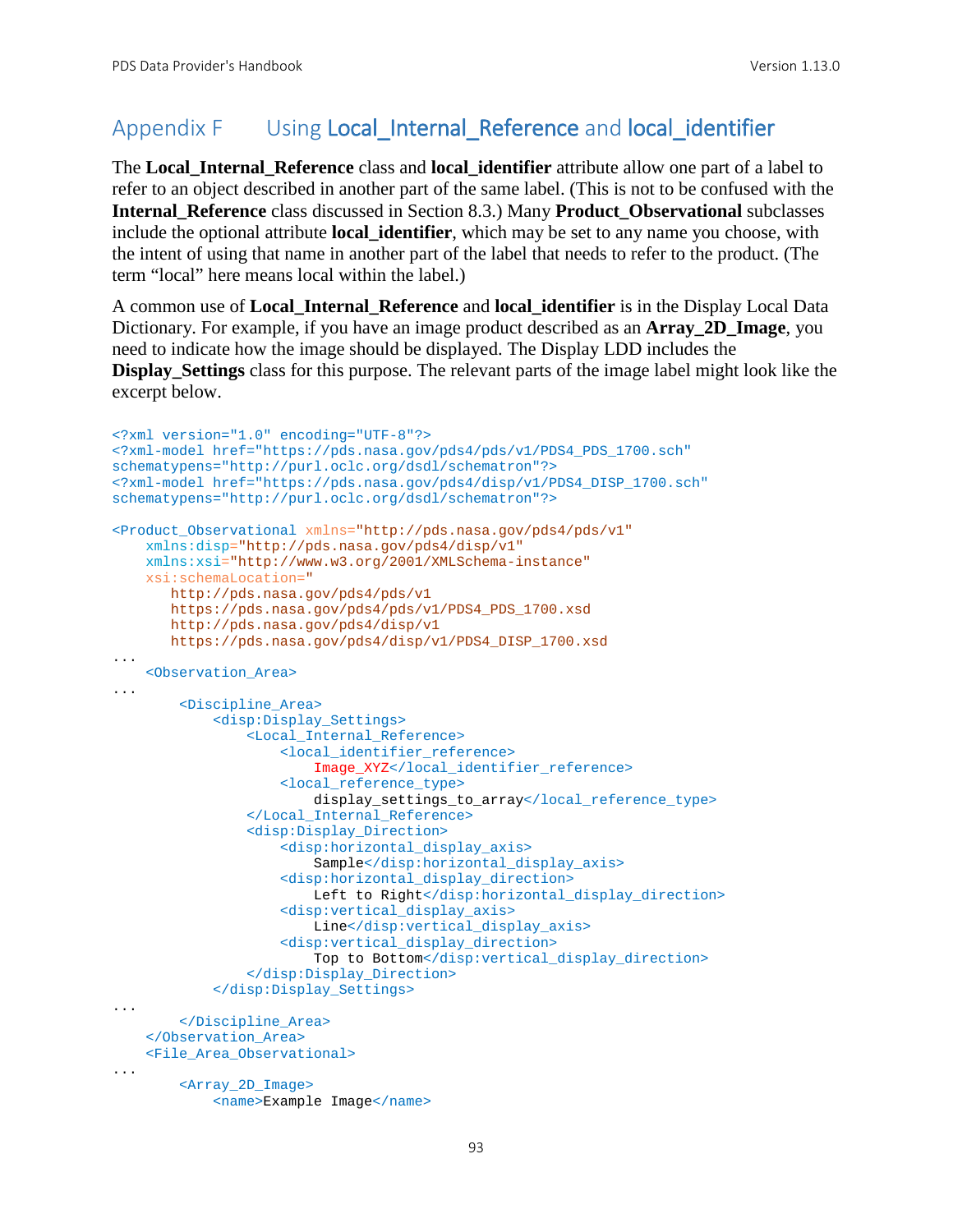```
 <local_identifier>Image_XYZ</local_identifier>
             <offset unit="byte">0</offset>
             <axes>2</axes>
            <axis_index_order>Last Index Fastest</axis_index_order>
             <Element_Array>
                 <data_type>IEEE754LSBSingle</data_type>
                 <unit>degree</unit>
             </Element_Array>
             <Axis_Array>
                 <axis_name>Line</axis_name>
                 <elements>3387</elements>
                 <sequence_number>1</sequence_number>
             </Axis_Array>
             <Axis_Array>
                 <axis_name>Sample</axis_name>
                 <elements>3387</elements>
                 <sequence_number>2</sequence_number>
             </Axis_Array>
         </Array_2D_Image>
     </File_Area_Observational>
</Product_Observational>
```
The Display LDD (namespace **disp**) is specified in the XML prolog and the <Product Observational> root tag, and its classes and attributes are used in the <Discipline\_Area> tag. The image is described in the <Array\_2D\_Image> tag. Notice that the image's **local identifier** attribute is set to "Image XYZ", and that this value also appears in the **local identifier reference** attribute of the **Local Internal Reference** class inside the **disp:Display\_Settings** class, as highlighted in red text. In English, this means the display settings of samples left to right, lines top to bottom apply to the image identified in the label as "Image\_XYZ". This is a simple example. Imagine a product consisting of multiple images that might require different display settings; using local identifiers it is possible to specify different settings for the different images.

The name chosen for local\_identifier and local\_identifier\_reference may be composed using upper or lower case letters, numerals, the dash, period, and underscore. Spaces are not allowed. The name must start with a letter or underscore (*SR* [2] Section 6D.1).

**Local\_Internal\_Reference** has two required attributes, **local\_identifier\_reference** and **local reference type** (and an optional **comment** attribute). The first is the value of a **local\_identifier** that appears somewhere else in the label. The second is the type of reference, in this example "display\_settings\_to\_array". Values for **local\_reference\_type** should be defined by the Schematron rules for the LDD.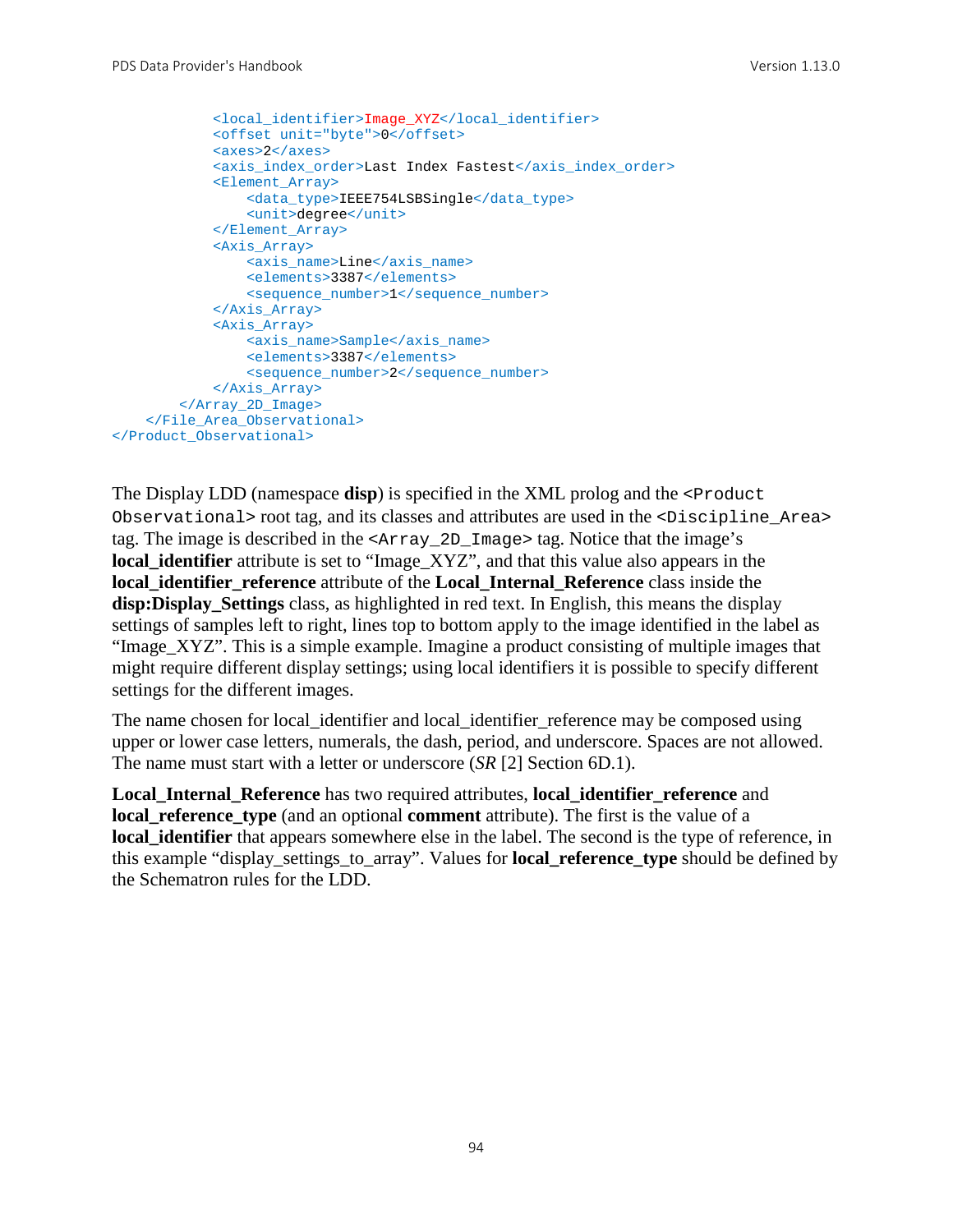# Appendix G Counting Fields and Groups in a Nested Structure

Section E.2.2.5 of Appendix E shows how to repeat a class or attribute in a label, using **Field\_Character** in a table as an example. It mentions that tables may have groups of fields that repeat, using the **Group\_Field\_Character, Group\_Field\_Delimited,** or **Group\_Field\_Binary** classes. In these cases it can be confusing to know how to count the byte offsets for fields and groups in order to enter the correct values for the **field\_location** and **field\_length** attributes. This appendix explains how to do that.

In a table with fixed-width columns (**Table\_Character** or **Table\_Binary**) it is possible to have a group of fields (i.e., columns) that repeats. It's also possible for a group to contain another group. With a nested structure like this it can be hard to figure out what to put in the label for the attributes **field\_location** (starting byte of a field) and **group\_location** (starting byte of a group) for each field in the table.

Figure G-1 illustrates how to count the bytes in a label for a table with nested groups. For simplicity, we have assumed that every field has length 4 bytes and that the Group\_Field\_Z1 begins at **group** location 1. The bullets below show the number of fields in the various groups; multiplication by 4 gives the number of bytes. Rather than numbers, the content of each XML element is given as an arithmetic expression for **field\_location**, **field\_length**, **group\_location**, and **group\_length**.

• Group\_Field\_Z1 has J fields plus B1 plus B2 repeated L times

 $= {J + B1 + B2}$ <sup>\*</sup>L total fields

 $= {J + W^*M + [N + (Q + T^*V)^*U]^*S}^*L$  total fields

• Group\_Field\_B1 has W fields repeated M times

 $=$  W<sup>\*</sup>M total fields

• Group\_Field\_B2 has N fields plus E1 repeated S times

 $=[N + E1]$ <sup>\*</sup>S total fields  $=[N + (Q + T^*V)^*U]^*S$  total fields

• Group\_Field\_E1 has Q fields plus G1 repeated U times

$$
= (Q + G1)^*U \text{ total fields}
$$

- $= (Q + T^*V)^*U$  total fields
- Group\_Field\_G1 has T fields repeated V times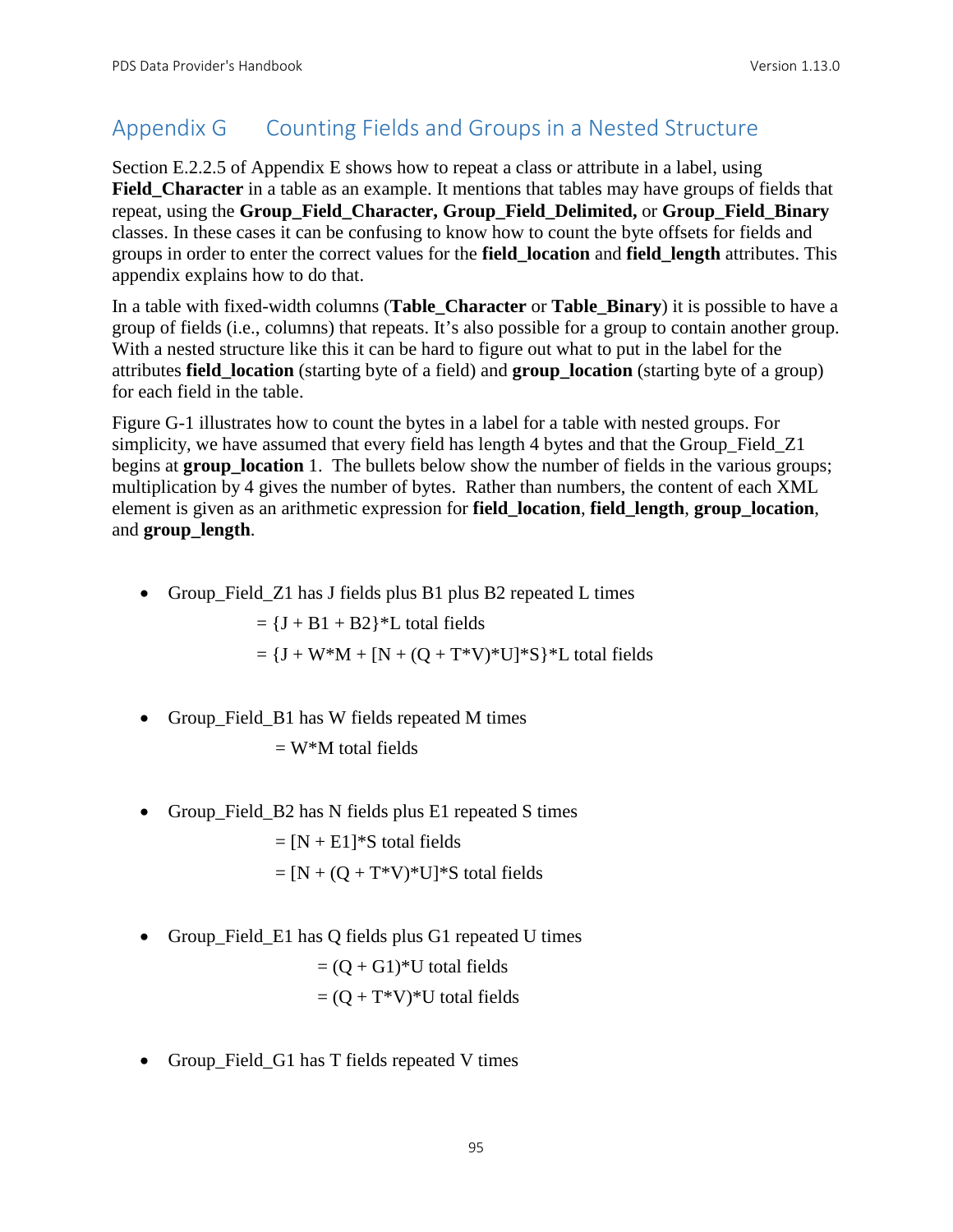# $= T^*V$  total fields

Note that the minimum value for  $\langle$  fields $\rangle$  is "0" and the sum  $\langle$  fields $\rangle$  +  $\langle$  groups $\rangle$  must be at least 1.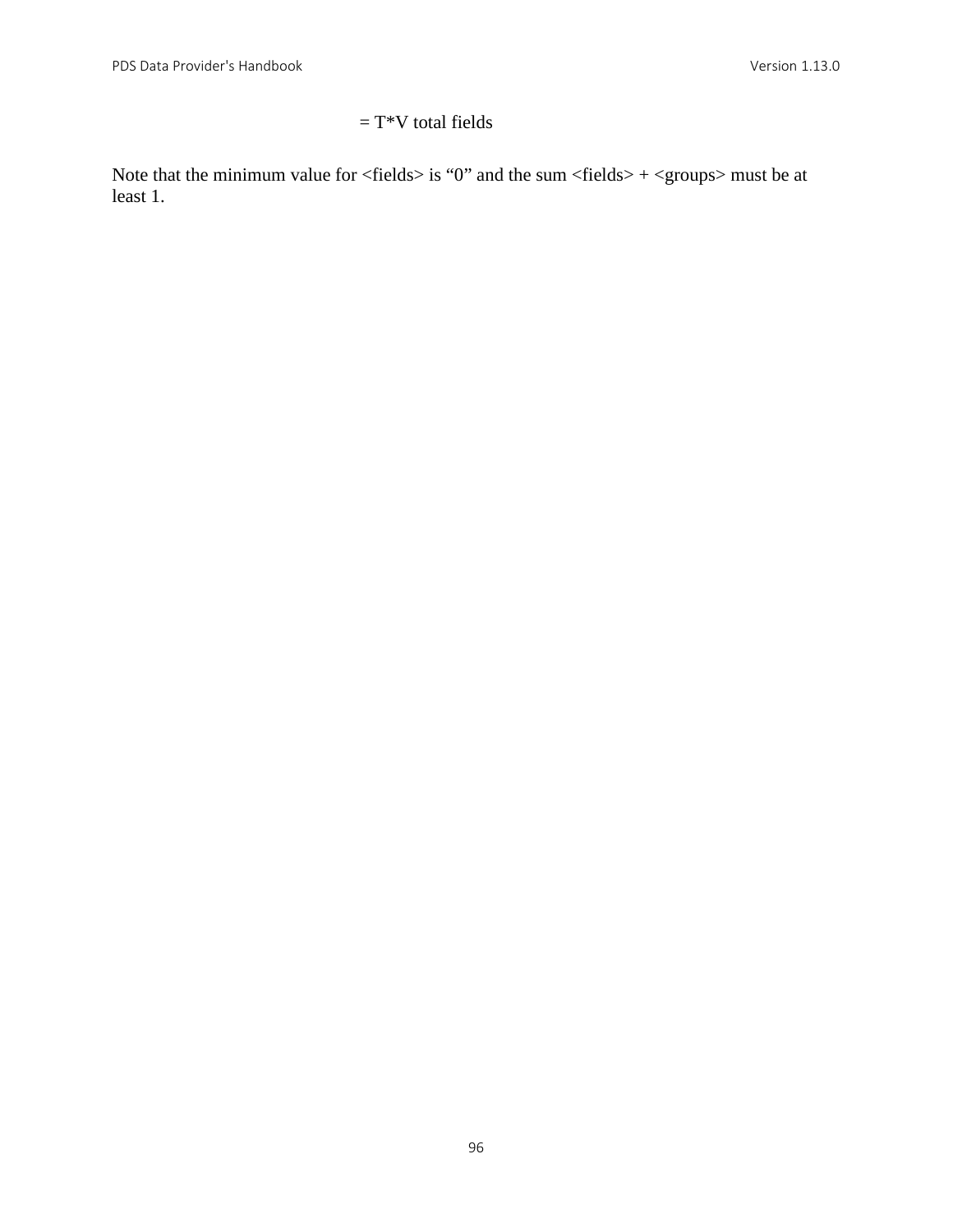<Group\_Field\_Z1>

```
<group_length>L{4J+4MW+[4N+4(VT+4Q)U]S}</group_length>
<group_location>1</group_location>
<fields>J</fields>
<groups>2</groups>
<Field_A1>
       <field_length>4</field_length>
       <field_location>1</field_location>
</Field_A1>
<Field_A2>
       <field_length>4</field_length>
       <field_location>5</field_location>
</Field_A2>
              ...
<Field_AJ>
       <field_length>4</field_length>
       <field_location>4(J-1)+1</field_location>
</Field_AJ>
<Group_Field_B1>
       <group_length>4MW</group_length>
       <group_location>4J+1</group_location>
       <fields>W</fields>
      <groups>0</groups>
      <Field_C1>
             <field_length>4</field_length>
             <field_location>1</field_location>
       </Field_C1>
       <Field_C2>
             <field_length>4</field_length>
             <field_location>5</field_location>
       </Field_C2>
                    ...
       <Field_CW>
             <field_length>4</field_length>
             <field_location>4(W-1)+1</field_location>
       </Field_CW>
       <repetitions>M</repetitions>
</Group_Field_B1>
<Group_Field_B2>
       <group_length>[4N+4(VT+4Q)U]S</group_length>
       <group_location>4J+4MW+1</group_location>
      <fields>N</fields>
      <groups>1</groups>
       <Field_D1>
             <field_length>4</field_length>
             <field_location>1</field_location>
       </Field_D1>
      <Field_D2>
             <field_length>4</field_length>
             <field_location>5</field_location>
      </Field_D2>
                    ...
```

```
<Field_DN>
      <field_length>4</field_length>
```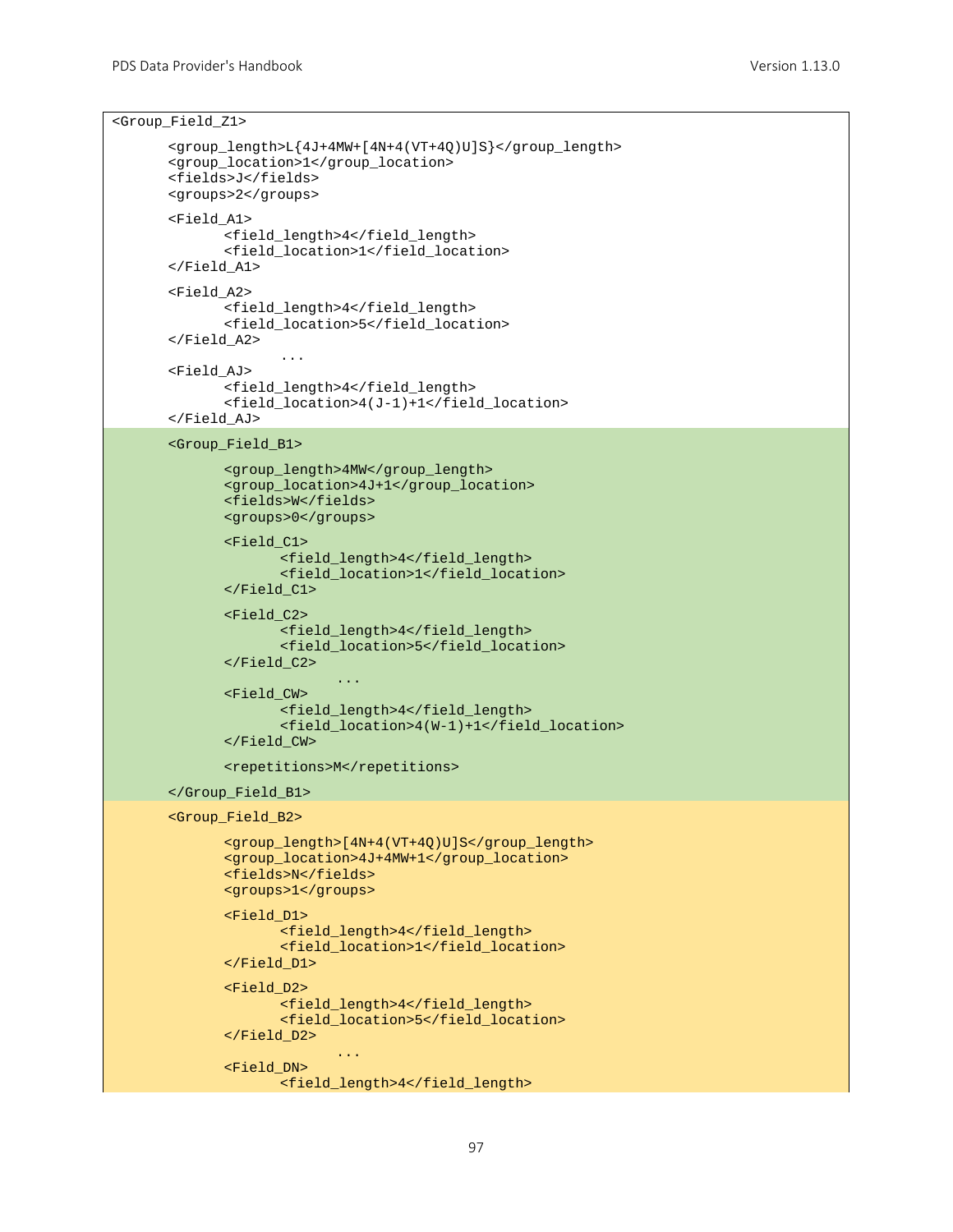```
<field_location>4(N-1)+1</field_location>
             </Field_DN>
             <Group_Field_E1>
                    <group_length>(4VT+4Q)U</group_length>
                    <group_location>4N+1</group_location>
                    <fields>Q</fields>
                    <groups>1</groups>
                    <Field_F1>
                           <field_length>4</field_length>
                           <field_location>1</field_location>
                    </Field_F1>
                    <Field_F2>
                           <field_length>4</field_length>
                           <field_location>5</field_location>
                    </Field_F2>
                                  ...
                    <Field_FQ>
                           <field_length>4</field_length>
                           <field_location>4(Q-1)+1</field_location>
                    </Field_FQ>
                    <Group_Field_G1>
                           <group_length>4VT</group_length>
                           <group_location>4Q+1</group_location>
                           <fields>T</fields>
                           <groups>0</groups>
                           <Field_H1>
                                  <field_length>4</field_length>
                                  <field_location>1</field_location>
                           </Field_H1>
                           <Field_H2>
                                  <field_length>4</field_length>
                                  <field_location>5</field_location>
                           </Field_H2>
                                         ...
                           <Field_HT>
                                  <field_length>4</field_length>
                                  <field_location>4(T-1)+1</field_location>
                           </Field_HT>
                           <repetitions>V</repetitions>
                    <Group_Field_G1>
                    <repetitions>U</repetitions>
             </Group_Field_E1>
             <repetitions>S</repetitions>
      </Group_Field_B2>
      <repetitions>L</repetitions>
</Group_Field_Z1>
```
*Figure G-1. Nested Groups and Fields in a Table Label*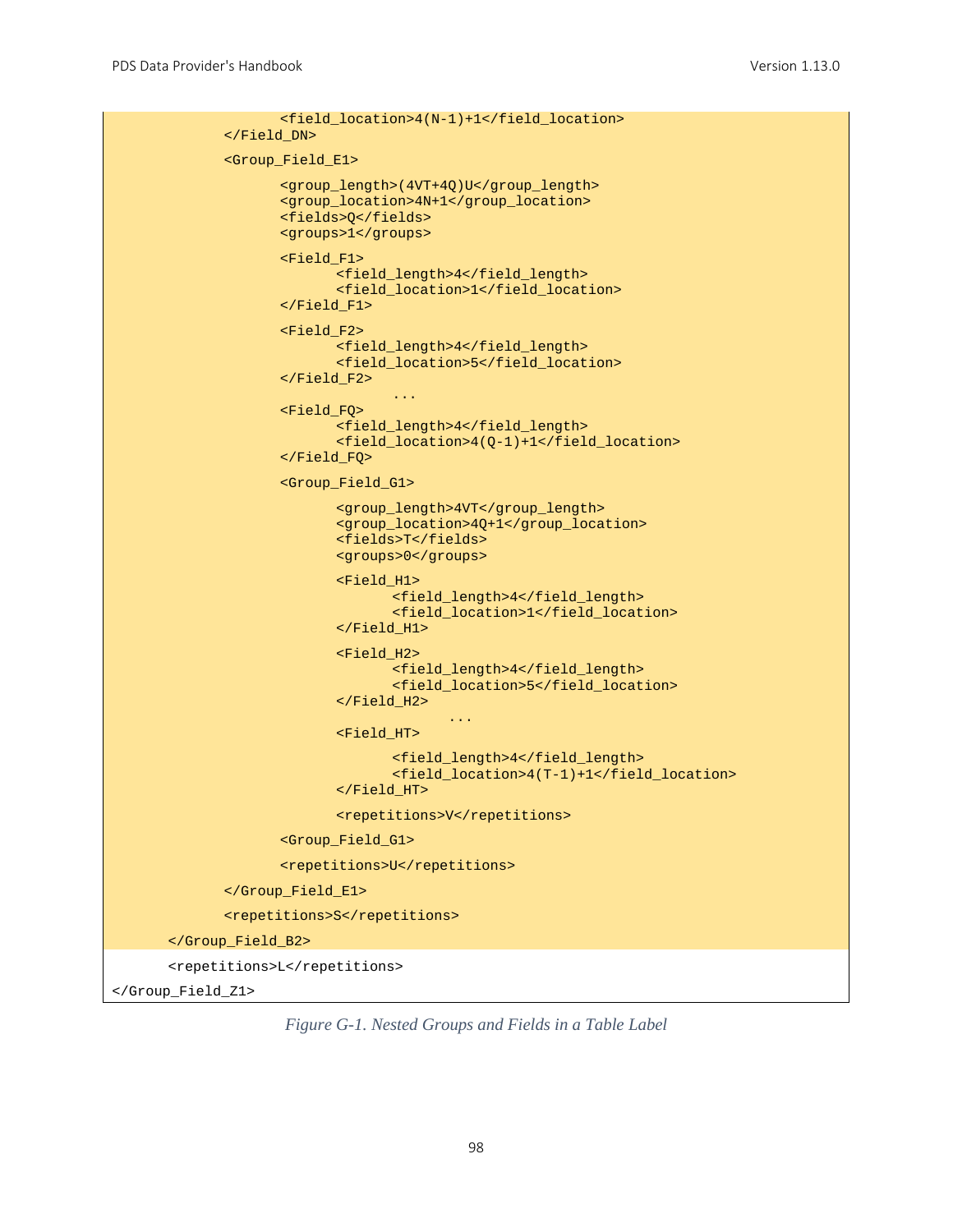# Appendix H Using XML Catalog Files to Locate Schema

As discussed in Section E.3, the **xsi:schemaLocation** attribute of the root tag contains pairs of values where the first value is a namespace and the second is the location of the XML schema for that namespace. For example:

```
xsi:schemaLocation="http://pds.nasa.gov/pds4/pds/v1 
                     https://pds.nasa.gov/pds4/pds/v1/PDS4_PDS_1700.xsd">
```
The location can be the path and file name of a schema on your local file system, or it can be a URI that leads to the schema on another system. The final, archived version of the label must use the official URIs for the PDS4 common schema and other schemas; no references to local files are permitted. But there are times during label development when you might want to use a local version of a schema; perhaps you are using the schema for a new LDD that is not yet published at PDS, or perhaps you are working offline. An XML catalog file provides a way for you to use a local schema even when your label specifies an official URI. These catalog files are used by some XML-aware editors, including oXygen and Eclipse, to translate the schema location specified in the label to a different location specified in the catalog file.

Here is an example of an XML catalog file that causes the editor to use local copies of the PDS common schema and Schematron files instead of the ones online at PDS.

```
<?xml version="1.0" encoding="UTF-8"?>
<catalog xmlns="urn:oasis:names:tc:entity:xmlns:xml:catalog">
    <uri name="https://pds.nasa.gov/pds4/pds/v1/PDS4_PDS_1700.xsd"
         uri="file:///Z:/stage/pds4/schema/pds/v1/PDS4_PDS_1700.xsd"/>
    <uri name="https://pds.nasa.gov/pds4/pds/v1/PDS4_PDS_1700.sch"
         uri="file:///Z:/stage/pds4/schema/pds/v1/PDS4_PDS_1700.sch"/>
</catalog>
```
When this catalog file has been registered in the XML-aware editor<sup>13</sup>, wherever the editor sees the schema location https://pds.nasa.gov/pds4/pds/v1/PDS4\_PDS\_1700.xsd in the label, it will substitute the schema location

file:///Z:/stage/pds4/schema/pds/v1/PDS4\_PDS\_1700.xsd. It will do the same for the location of the Schematron file

```
file:///Z:/stage/pds4/schema/pds/v1/PDS4_PDS_1700.sch.
```
Here is an even simpler method.

```
<?xml version="1.0" encoding="UTF-8"?>
<catalog xmlns="urn:oasis:names:tc:entity:xmlns:xml:catalog">
    <rewriteURI uriStartString="https://pds.nasa.gov/pds4" 
                rewritePrefix="file:///Z:/stage/pds4/schema"/>
</catalog>
```
With this catalog file, the editor will substitute the string file:///Z:/stage/pds4/schema where it finds the string https://pds.nasa.gov/pds4 in the label.

An XML catalog file may contain multiple uri and/or rewrite tags. When the editor is processing the file, it will stop at the first statement that matches, so they should be arranged in order from specific to general.

<span id="page-105-0"></span> $13$  In oXygen, select Options -> Preferences -> XML Catalog -> Add, and browse to the location of your catalog file.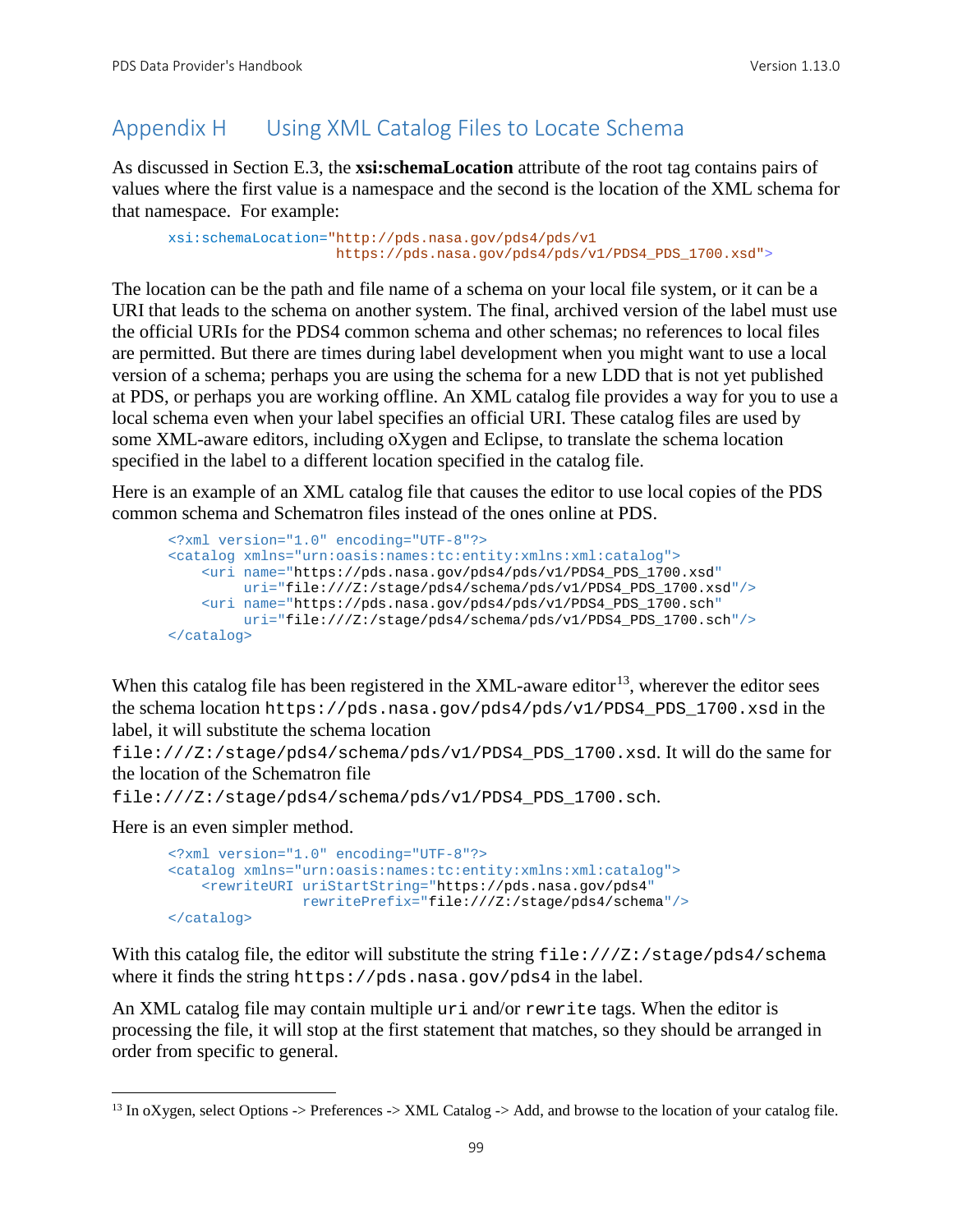There are others ways to use catalog files to redirect the editor, but these are two of the most common. See the PDS Small Bodies Node page *Understanding XML Catalog Files* at [http://sbndev.astro.umd.edu/wiki/Understanding\\_XML\\_Catalog\\_Files](http://sbndev.astro.umd.edu/wiki/Understanding_XML_Catalog_Files) for a fuller explanation.

Once the XML catalog file has been created, it will need to be registered with the XML-aware editor that you are using. (Note that not all XML-aware editors accommodate catalog files, and the ones that do may interact with them differently.) Once registered, you will also need to ensure that the XML catalog file is being referenced by your XML product labels, possibly by re-validating the product label, or closing and re-opening the label, or closing and re-opening the editor.

Remember that XML catalog files are only for use by your XML-aware editor when examining XML labels. They are not part of a PDS archive.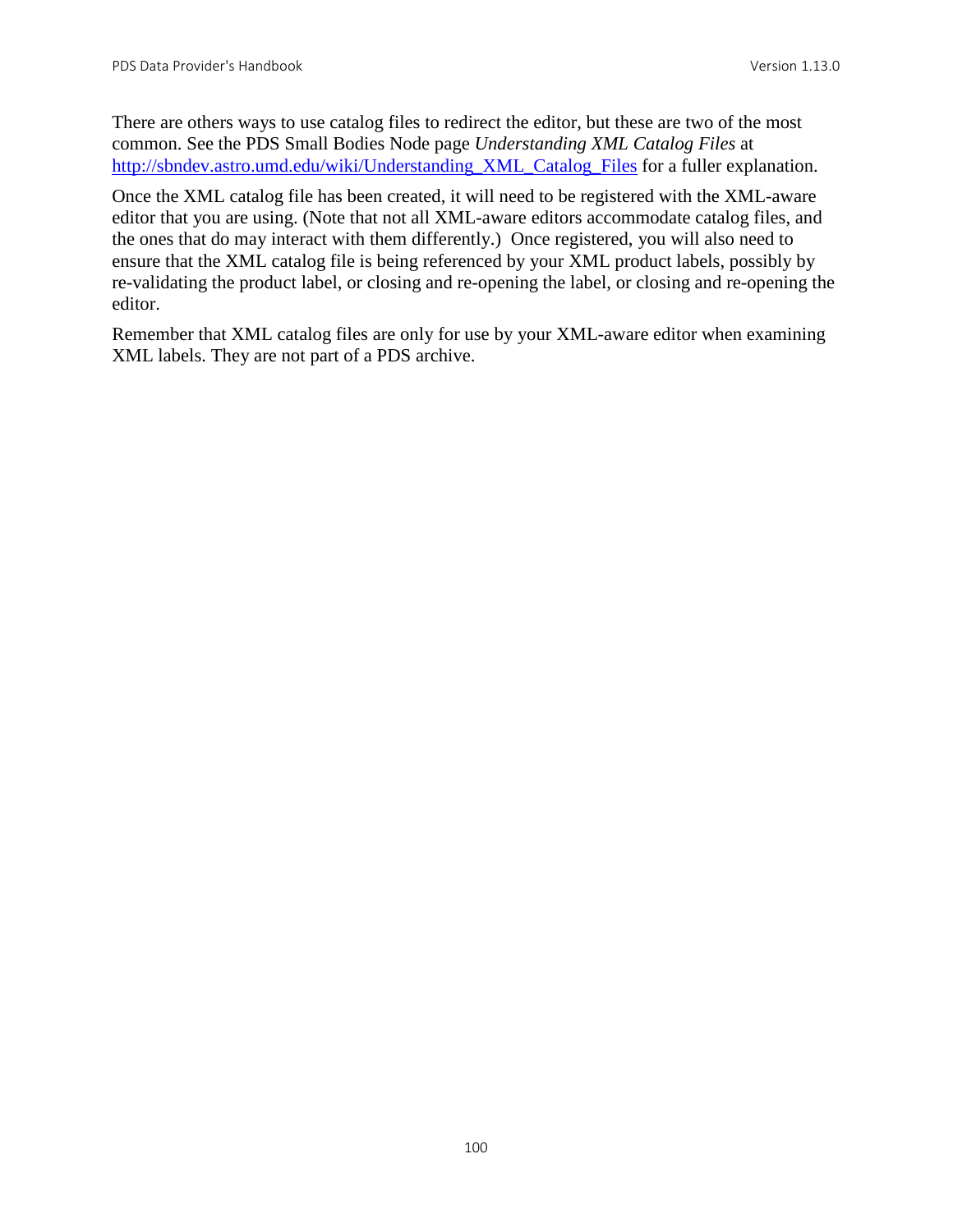# Appendix I Using Schematron Rules to Help Validate Labels

This appendix introduces the use of Schematron rules to help validate PDS4 labels. Section 11.1, Label Validation, refers to this appendix. Using Schematron rules is a rather advanced skill, so if you are new to this topic, ask for help from your consulting node.

In the field of markup languages, **Schematron** is a rule-based validation language for making assertions about the presence or absence of patterns in XML trees. It is a structural schema language expressed in XML using a small number of XML elements and XPath, which is a syntax for expressing the path to elements in an XML document [\(https://www.w3.org/TR/xpath-](https://www.w3.org/TR/xpath-30/) $30/$ ).

Schematron is capable of expressing constraints in ways that XML Schema cannot. For example, it can require that the content of an XML element be controlled by one of its siblings. Or it can require that the root element, regardless of what element that is, have specific attributes.

Constraints and content rules may be associated with plain English validation error messages, allowing translation of numeric Schematron error codes into meaningful user error messages.

One possible use of Schematron is to ensure that an optional class or attribute is included in the label. You can do this by adding a rule to a Schematron file. For example, the optional attribute **description** was omitted from the **Field\_Character** classes in the label exercise in Appendix E. If you wanted to ensure that **description** was always included in **Field\_Character** in your labels, you could create a Schematron rule, such as the one below, that would generate an error message if **description** were missing. In the example, the text in the  $\le$ sch:assert> tag is the error message that would be displayed.

You would need to work with your consulting node to add this constraint to a Local Data Dictionary Schematron file, since you may not modify the PDS4 common Schematron file.

```
<sch:pattern>
      <sch:rule context="//pds:Field_Character">
             <sch:assert test="pds:description">
                   The description in Field_Character must exist.
            </sch:assert>
      </sch:rule>
</sch:pattern>
```
The following are good sources of additional information:

- Roger Costello has posted a good set of introductory tutorials. There is no need to run through all of the tutorials. But "Two Types of XML Validation", "Usage and Features", and "Overview" will set the stage for what Schematron is.
	- o <http://www.xfront.com/schematron/index.html>
- Miloslav Nic has posted a great set of starter examples and how-to information at:
	- o <http://zvon.org/xxl/SchematronTutorial/General/toc.html>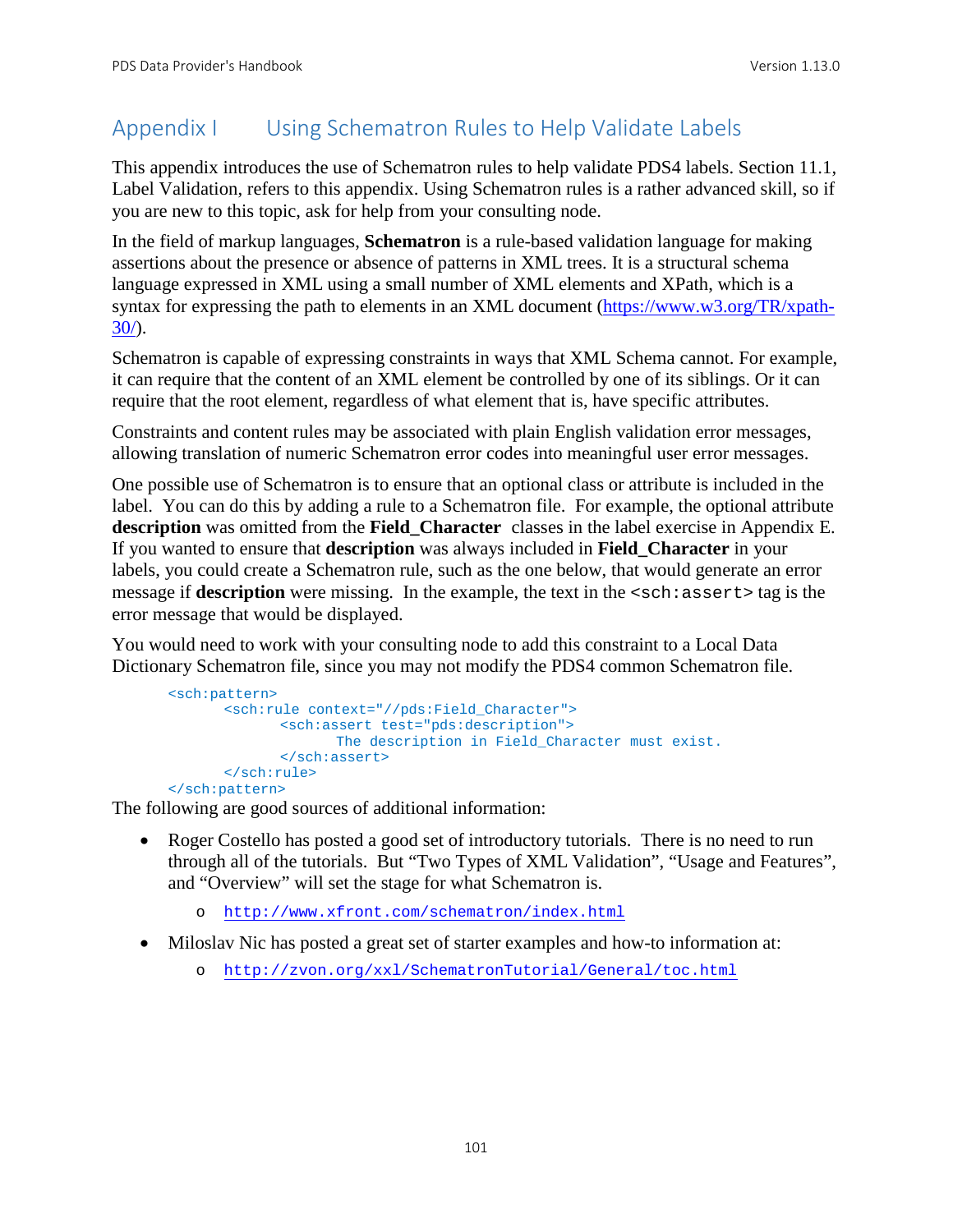## Appendix J Forming Logical Identifiers (LIDs) for Context Products

This appendix gives rules for forming unique Logical Identifiers (LIDs) for new PDS context products. See Section 5 for a discussion of LIDs and Section 9 for information about context products. Like all PDS products, context products must be assigned identifiers that are unique across PDS. If the data products you are providing are related to instruments, spacecraft, missions, etc., that do not already have PDS context products, then you will need to provide them. Your consulting discipline node will help determine what context products are needed. New context products for instruments will require the help of the discipline node to select the correct value for **instrument\_type**.

A context product LID has the form **urn:nasa:pds:context:[1]:[2].[3]**. This follows the form for regular LIDs, bundle:collection:product. The bundle identifier is **context**. Field [1] is the collection identifier, and fields [2] and [3] form the product identifier.

Use the following table to choose values for fields [1], [2], and [3] for each context product you will create. To guarantee that the LIDs are unique, you or your consulting node should send them to the PDS Engineering Node data engineer who is responsible for approving new LIDs. The data engineer will either approve your choices or suggest better ones.

Notes:

Text in *italics* indicates an actual value to be used exactly as shown.

The delimiter between fields [2] and [3] is a period, not a colon.

Examples are shown with spaces between fields for clarity. Actual LIDs do not have any spaces.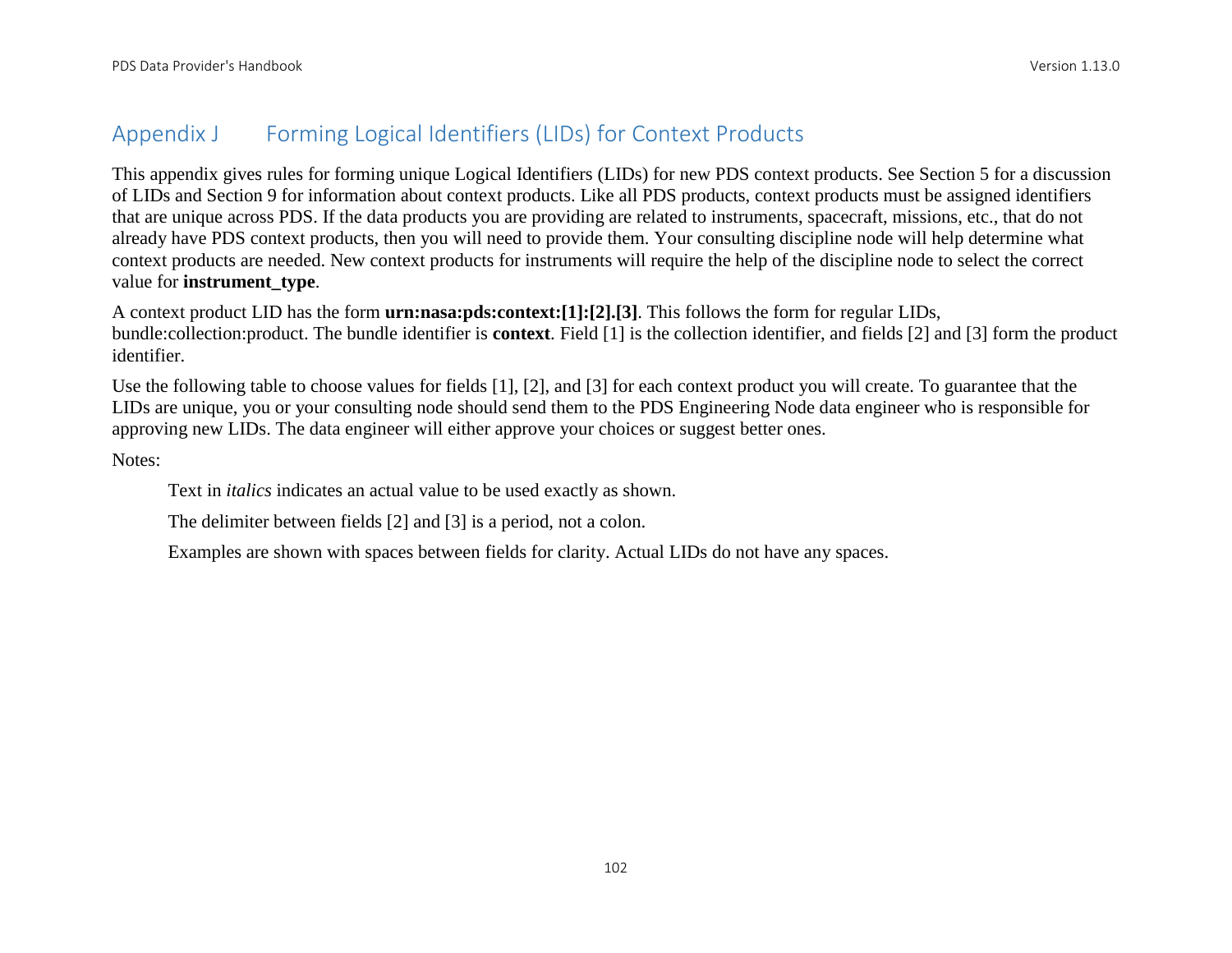## *Table J-1. LIDs for Context Products*

# *urn : nasa : pds : context :* **[1]** *:* **[2]** *.* **[3]**

| <b>Type of Context</b><br><b>Product</b> | Field [1]       | Field [2]                                                                                                     | Field [3]            |
|------------------------------------------|-----------------|---------------------------------------------------------------------------------------------------------------|----------------------|
| Investigation                            | investigation   | Type of investigation, one of:<br>mission<br>observing_campaign<br>field_campaign<br>individual<br>other      | Investigation name   |
| Example:                                 |                 | urn : nasa : pds : context : investigation : mission . osiris-rex (OSIRIS-REx asteroid sample return mission) |                      |
| <b>Instrument Host</b>                   | instrument_host | Instrument Host type, one of:<br>lander<br>rover<br>spacecraft<br>aircraft<br>balloon<br>suborbital           | Instrument host name |
| Example:                                 |                 | urn : nasa : pds : context : instrument_host : spacecraft . osiris-rex (OSIRIS-REx spacecraft)                |                      |
| <b>Facility</b>                          | facility        | Facility type, one of:<br>laboratory<br>observatory                                                           | Facility name        |
| Example:                                 |                 | urn : nasa : pds : context : facility : observatory . mcdonald (McDonald Observatory)                         |                      |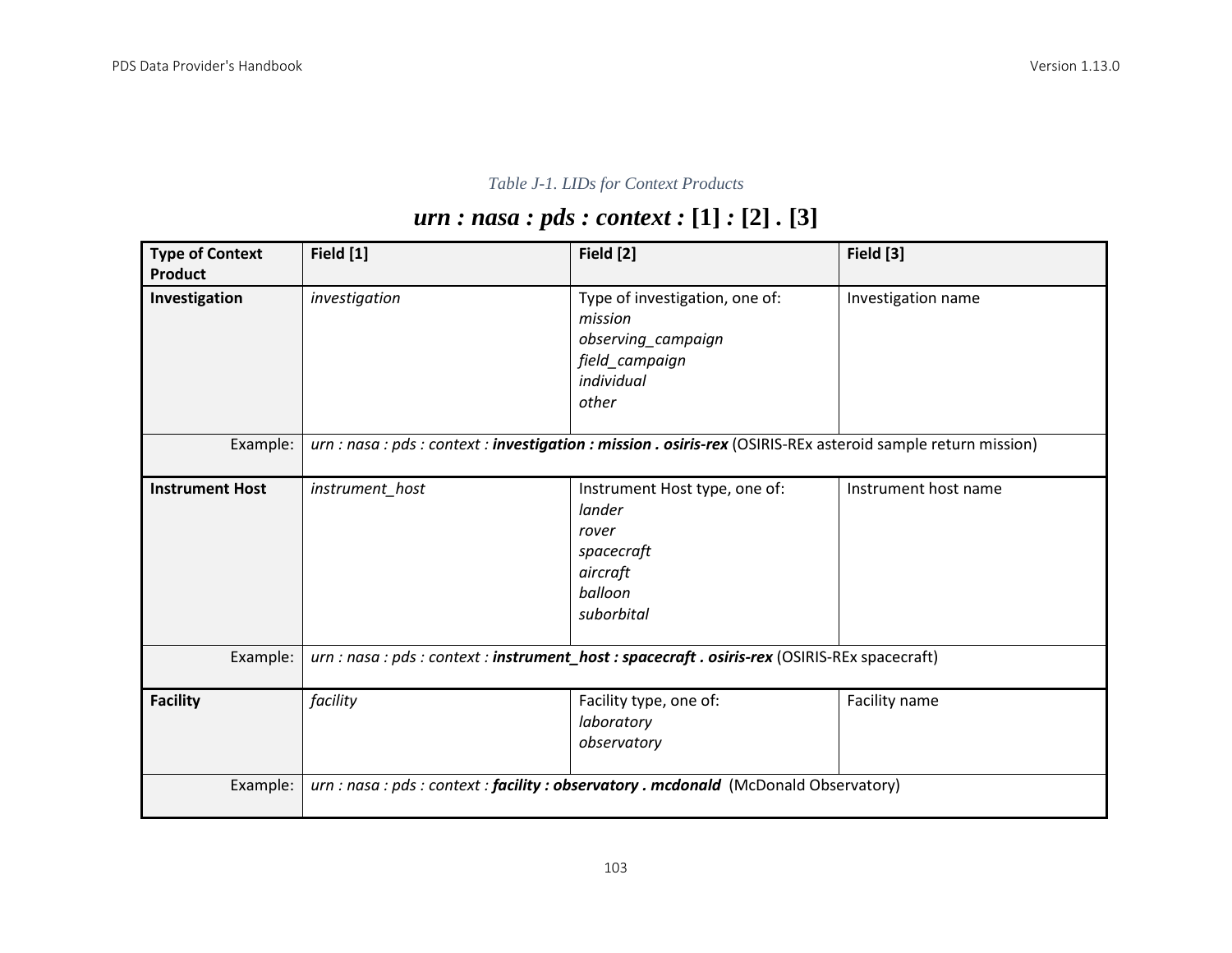| <b>Type of Context</b><br><b>Product</b>    | Field [1]                                                                                                                                                                 | Field [2]                                                                                                                                                                                                                    | Field [3]                                                                                |  |  |
|---------------------------------------------|---------------------------------------------------------------------------------------------------------------------------------------------------------------------------|------------------------------------------------------------------------------------------------------------------------------------------------------------------------------------------------------------------------------|------------------------------------------------------------------------------------------|--|--|
| <b>Telescope</b>                            | telescope                                                                                                                                                                 | Host of telescope                                                                                                                                                                                                            | Name of telescope                                                                        |  |  |
| Example:                                    | urn : nasa : pds : context : telescope : bopps . sto (Stratospheric Terahertz Observatory telescope on the Balloon<br>Observation Platform for Planetary Science [BOPPS]) |                                                                                                                                                                                                                              |                                                                                          |  |  |
| Instrument on a<br>spacecraft               | instrument                                                                                                                                                                | Spacecraft name                                                                                                                                                                                                              | Instrument ID                                                                            |  |  |
| Example:                                    |                                                                                                                                                                           | urn : nasa : pds : context : instrument : kaguya . grs (GRS instrument on Kaguya spacecraft)                                                                                                                                 |                                                                                          |  |  |
| Instrument not on a<br>spacecraft           | instrument                                                                                                                                                                | A two-part field: instrument<br>provider type, followed by a period,<br>followed by instrument ID. Choose<br>one of:<br>facility.instrumentID<br>investigation.instrumentID<br>person.instrumentID<br>telescope.instrumentID | Name of facility, investigation,<br>person, or telescope                                 |  |  |
| Example:                                    |                                                                                                                                                                           | urn : nasa : pds : context : instrument : telescope . birc . sto (BOPPS InfraRed Camera on the STO telescope)                                                                                                                |                                                                                          |  |  |
| <b>Resource</b>                             | resource                                                                                                                                                                  | Resource                                                                                                                                                                                                                     | Name of resource                                                                         |  |  |
| Example:                                    | urn : nasa : pds : context : resource : resource . orbital_data_explorer                                                                                                  |                                                                                                                                                                                                                              |                                                                                          |  |  |
| <b>PDS Affiliate or</b><br><b>PDS Guest</b> | personnel                                                                                                                                                                 | Personnel                                                                                                                                                                                                                    | Person's given name or initial,<br>followed by an underscore,<br>followed by family name |  |  |
| Example:                                    | urn : nasa : pds : context : personnel : personnel . richard_chen                                                                                                         |                                                                                                                                                                                                                              |                                                                                          |  |  |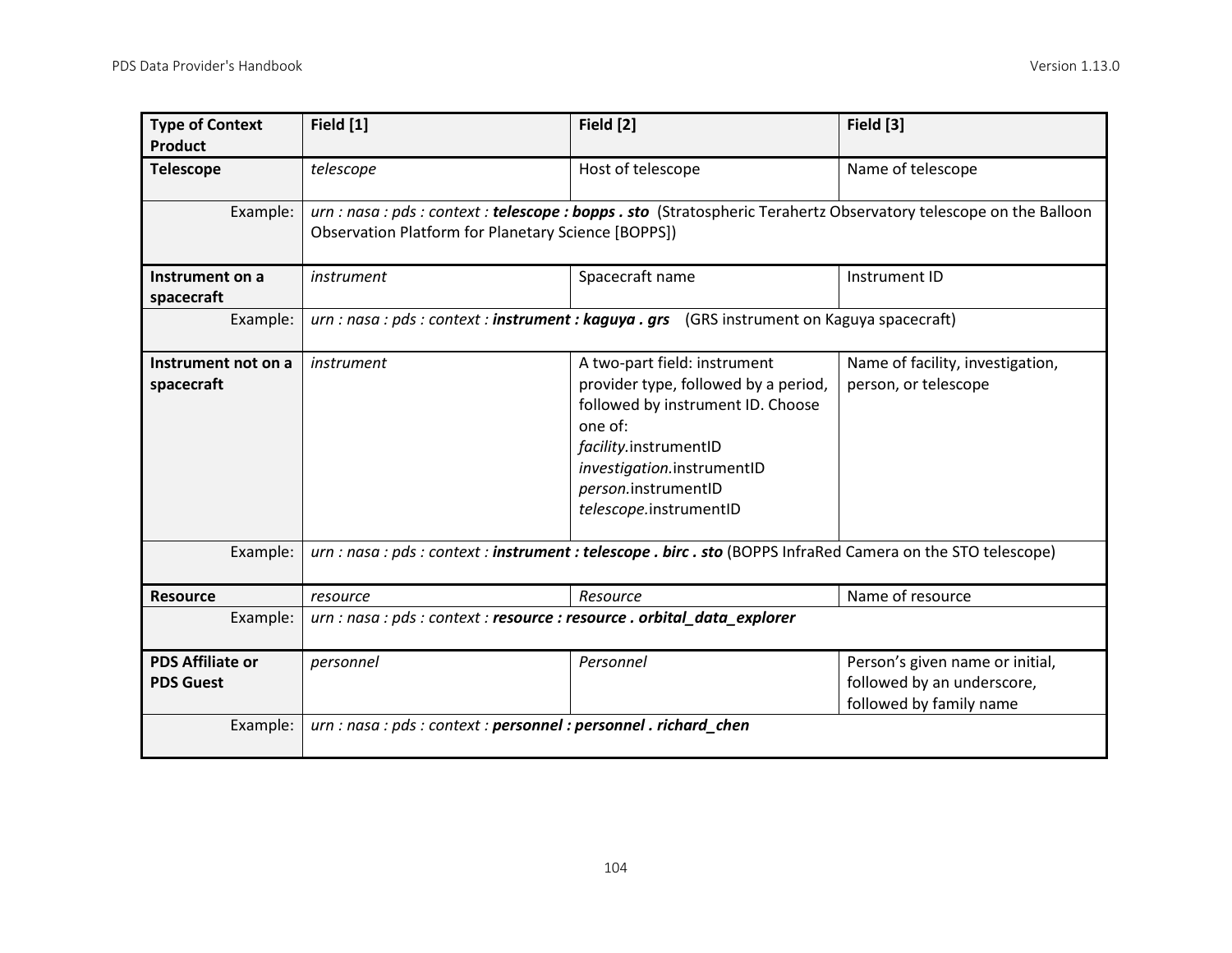| <b>Type of Context</b><br>Product | Field [1]                                                  | Field [2]                                                                                                                                                                                                                                                                                                                                                                                                           | Field [3]      |
|-----------------------------------|------------------------------------------------------------|---------------------------------------------------------------------------------------------------------------------------------------------------------------------------------------------------------------------------------------------------------------------------------------------------------------------------------------------------------------------------------------------------------------------|----------------|
| <b>Target</b>                     | target                                                     | Type of target, one of:<br>asteroid<br>calibration_field<br>calibrator<br>centaur<br>comet<br>dust<br>dwarf_planet<br>equipment<br>exoplanet_system<br>galaxy<br>laboratory_analog<br>magnetic_field<br>meteoroid<br>meteoroid_stream<br>nebula<br>planet<br>planetary_nebula<br>planetary_system<br>plasma_cloud<br>plasma_stream<br>ring<br>sample<br>satellite<br>star<br>star_cluster<br>trans-neptunian_object | name of target |
| Example:                          | urn : nasa : pds : context : target : satellite . amalthea |                                                                                                                                                                                                                                                                                                                                                                                                                     |                |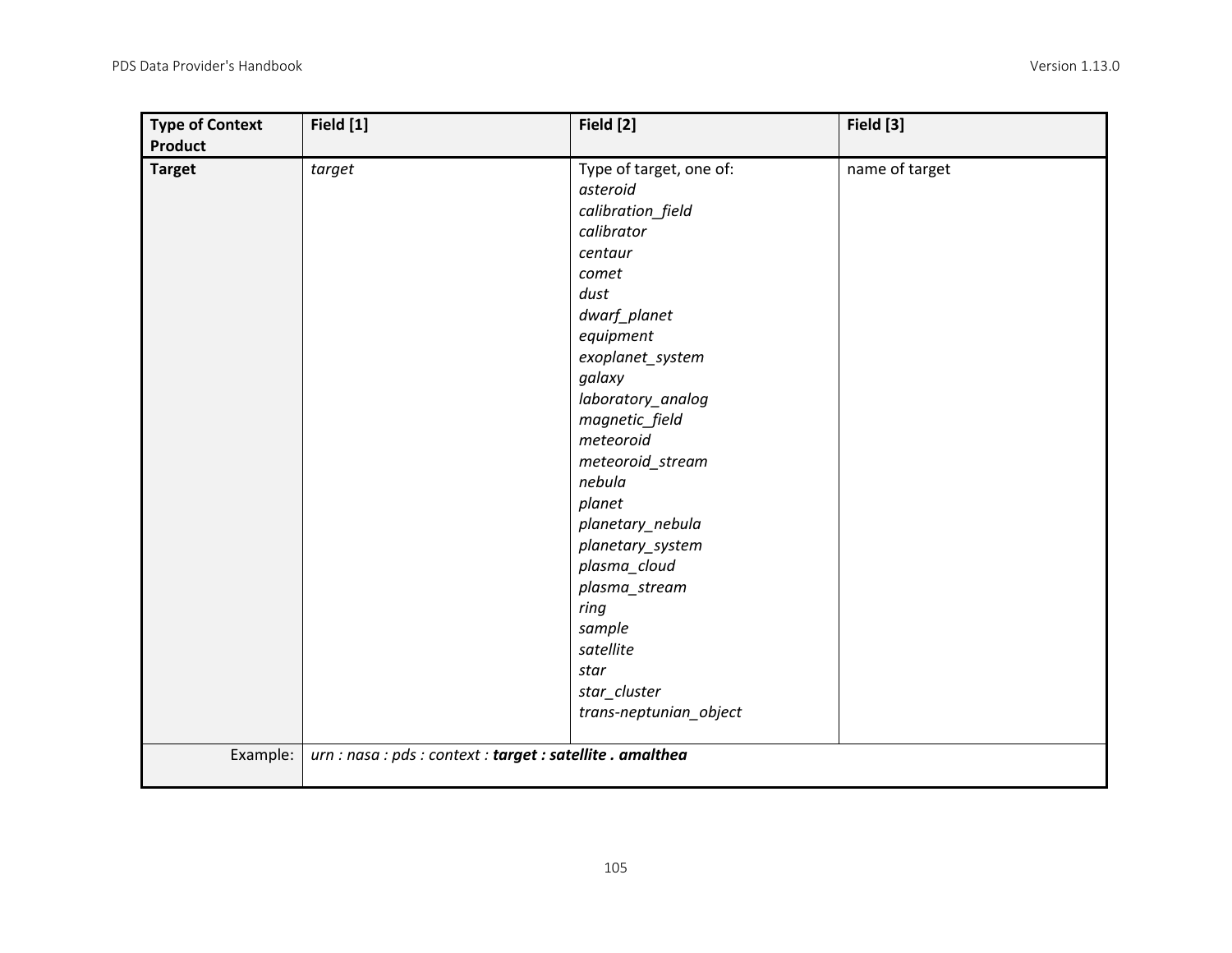| <b>Type of Context</b><br>Product | Field [1]                                          | Field [2] | Field [3]                                                                                                               |
|-----------------------------------|----------------------------------------------------|-----------|-------------------------------------------------------------------------------------------------------------------------|
| <b>Node</b>                       | node                                               | Node      | Node name, one of:<br>atmos<br>en<br>geosciences<br>imaging<br>naif<br>pds-mgt<br>ppi-ucla<br>psa<br>rings<br>rs<br>sbn |
| Example:                          | urn: nasa : pds : context : node : node . atmos    |           |                                                                                                                         |
| Agency                            | agency                                             | Agency    | Agency name, one of:<br>esa<br>jaxa<br>nasa<br>ros                                                                      |
| Example:                          | urn : nasa : pds : context : agency : agency . esa |           |                                                                                                                         |

Node and Agency context products are created and maintained by the PDS Engineering Node. Their LIDs are included here for completeness. It is unlikely that any data provider would need to create a new Node or Agency context product LID.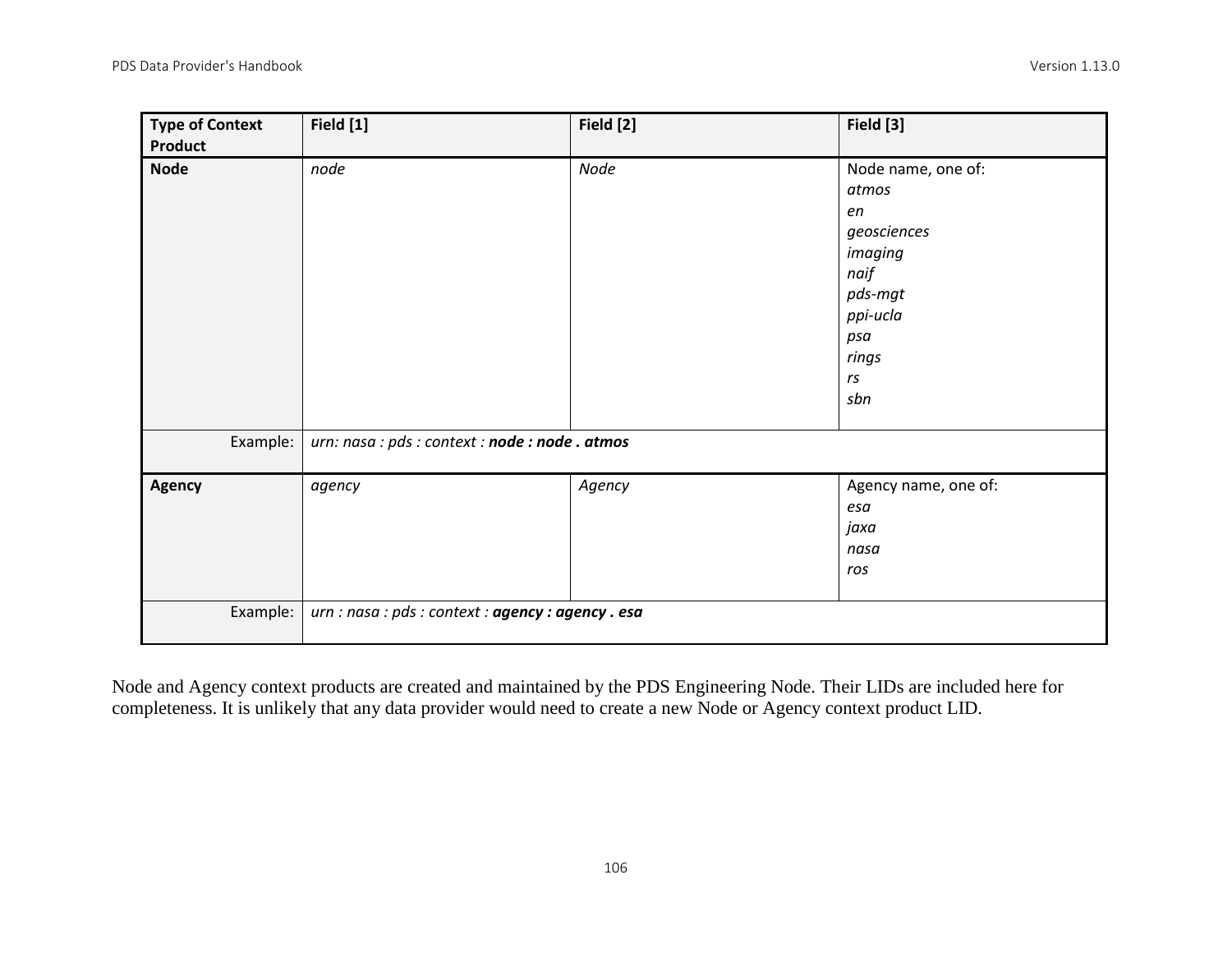## Appendix K Generating Labels for Collection Inventories and Bundles

This appendix gives instructions for creating labels for the two types of aggregate products, **Product Collection** and **Product Bundle**, which were introduced in Section 6.2.5.

## K.1 Product Collection

A **Product Collection** product defines a collection of basic products that are related in some way. It consists of an inventory of its member products and an accompanying label. Observational data, for example, may be gathered into one or more data collections, documents into a document collection, etc.

The mechanics of defining a collection are straightforward; you create an Inventory table, which is a delimited table with two fields. The first field identifies each member as either primary (P) or secondary (S), as defined in the following section. The second field lists the logical identifiers (LIDs or LIDVIDs) of all the products that are members of the collection.

You then create a label that describes the Inventory table. The Inventory label contains a logical identifier (LID) that uniquely identifies the collection. It also contains a version identifier (VID) that distinguishes among several versions of the collection product (if there is more than one).

If your collection meets the criteria for a Mission Science Data Collection as defined in Section 9C.3.1 of the *Standards Reference* [2], then its label must include the attributes listed in that section.

## K.1.1 Members of a Collection

The members of a collection are designated as being either primary (P) or secondary (S).

- Every product must be a primary member of one and only one collection.
	- o That collection is the one in which the product is first registered in the PDS.
- Products already registered in the PDS may be secondary members of other collections.
	- o For example, a collection of Saturn ring images from an imaging experiment may be created as secondary members because the full set of images from that experiment were previously registered in another collection.
- Primary members must be identified in the collection inventory using LIDVIDs.
- Secondary members may be identified in the collection inventory using either LIDs or LIDVIDs based on which is more appropriate for that collection and product (*Standards Reference* [2] Section 9C).

## K.1.2 Collection Inventory

As stated, the Inventory table is a two-field **Table\_Delimited** object where each row (or record) of the table describes one of the member products of the collection. The first field of each record specifies whether the product is a primary (P) or secondary (S) member of the collection. The second field specifies either the LID or LIDVID of the product. The only permitted delimiter between the two fields is a comma. The Inventory table file name should be of the form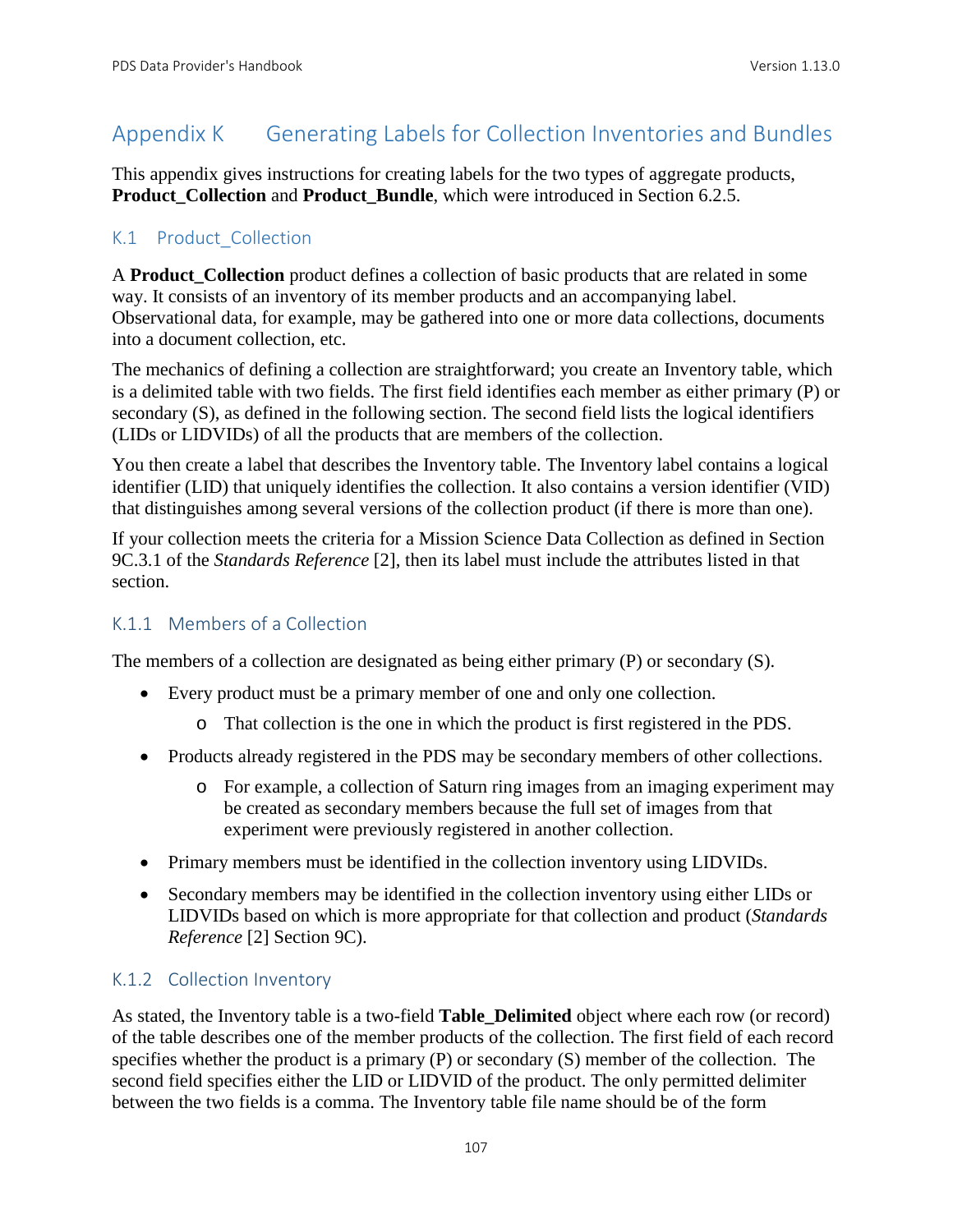**collection**  $*$ **].csv** where the optional base name extension can indicate the type of collection for example, **collection\_browse.csv** or **collection\_data\_raw.csv**.

Here is the Inventory table in the file **collection\_eetable\_inventory.csv** in the *DPH Examples*  [\(https://pds.nasa.gov/datastandards/documents/examples/\)](https://pds.nasa.gov/datastandards/documents/examples/).

```
P,urn:nasa:pds:izenberg_pdart14_meap:data_eetable:ele_evt_12hr_orbit_2011-2012::1.0
P,urn:nasa:pds:izenberg_pdart14_meap:data_eetable:ele_evt_8hr_orbit_2012-2013::1.0
P,urn:nasa:pds:izenberg_pdart14_meap:data_eetable:ele_evt_8hr_orbit_2014-2015::1.0
```
#### K.1.3 Generating and Populating a Product Collection Label

You may use the procedure described in Appendix D to create a draft **Product\_Collection** label and modify it using the information in this section. For an example, we will use the label for the Inventory table shown above. It looks like this with the lower-level tags closed up.

```
<?xml version="1.0" encoding="UTF-8"?>
<?xml-model href="http://pds.nasa.gov/pds4/pds/v1/PDS4_PDS_1700.sch" 
schematypens="http://purl.oclc.org/dsdl/schematron"?>
<Product_Collection xmlns="http://pds.nasa.gov/pds4/pds/v1"
xmlns:xsi="http://www.w3.org/2001/XMLSchema-instance"
xsi:schemaLocation="http://pds.nasa.gov/pds4/pds/v1 
    https://pds.nasa.gov/pds4/pds/v1/PDS4_PDS_1700.xsd">
     <Identification_Area>
     <Context_Area>
     <Collection>
     <File_Area_Inventory>
</Product_Collection>
```
#### *K.1.3.1 Identification Area*

The **Identification\_Area** class includes the same subclasses that it did in the **Product Observational** label in Appendix E. The <logical identifier> tag is filled in with the LID for the collection as a whole (Section 5.2). The  $\lt$ title> also applies to the collection as a whole. The <Citation\_Information> is required if the collection is a Mission Science Data Collection (*Standards Reference* [2] Section 9C.3.1). Its **description** attribute should provide a terse (less than 5000 bytes) description of the contents of the collection suitable for display in a web browser.

Here is the **Identification\_Area** part of our example **Product\_Collection** label.

```
 <Identification_Area>
     <logical_identifier>
         urn:nasa:pds:izenberg_pdart14_meap:data_eetable
     </logical_identifier>
     <version_id>1.0</version_id>
    <sub>right</sub></sub>
        Izenberg PDART 2014 MESSENGER Advanced Products Energetic Electrons 
        Table Collection
    \frac{1}{2} <information_model_version>1.7.0.0</information_model_version>
     <product_class>Product_Collection</product_class>
```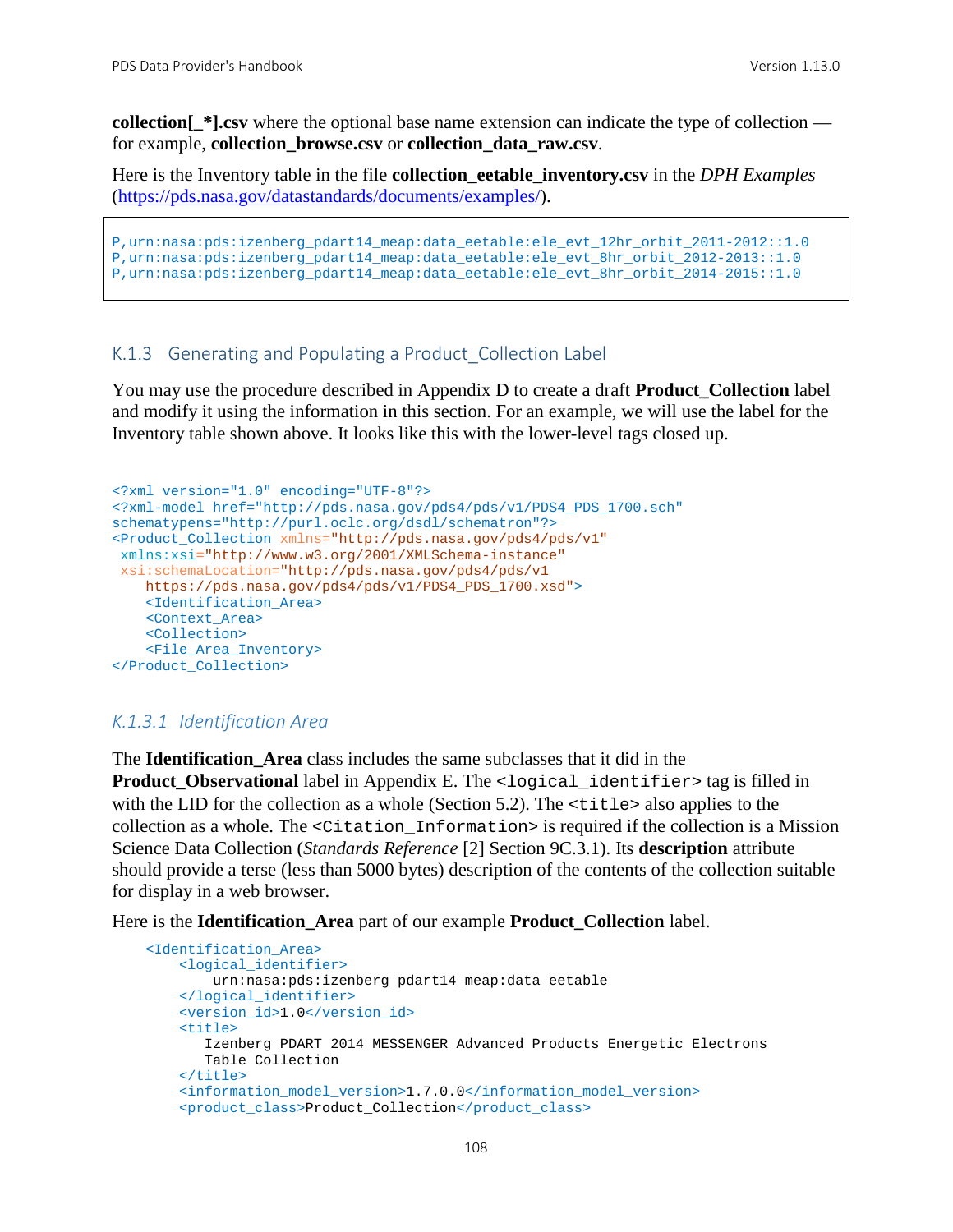```
 <Citation_Information>
         <author_list>N. Izenberg</author_list>
         <publication_year>2016</publication_year>
        <keyword>MESSENGER</keyword>
         <keyword>Neutron Spectrometer</keyword>
         <description>
            Izenberg PDART 2014 MESSENGER Advanced Products Energetic 
            Electrons Table Collection
    </description>
     </Citation_Information>
    <Modification_History>
         <Modification_Detail>
             <modification_date>2016-04-08</modification_date>
             <version_id>1.0</version_id>
             <description>Initial PDS4 version</description>
         </Modification_Detail>
     </Modification_History>
 </Identification_Area>
```
#### *K.1.3.1.1 Citation Information*

The **Citation\_Information** subclass in the **Identification\_Area** provides information that can be used when citing the collection in journal articles, abstract services, and other reference contexts. This class contains attributes that are used in searching for PDS4 collections. A typical use of **Citation\_Information** looks like this:

```
 <Citation_Information>
   <author_list>Caesar, J.; Brutus, Hank; Windsor II, Elizabeth</author_list>
    <editor_list>Smith, A.; Jones Jr., B. C.</editor_list>
     <publication_year>2014</publication_year>
    <keyword>Astrometry</keyword>
   <keyword>Gamma Ray</keyword>
   <keyword>Magnetosphere</keyword>
   <keyword>Voyager</keyword>
   <keyword>Jupiter</keyword>
    <keyword>ppi-ucla</keyword>
    <description>
          Collection of browse products in the PPI VG2PLS archive.
    </description>
 </Citation_Information>
```
The **description** and **publication\_year** attributes are required; the others are optional but highly recommended because their inclusion improves the PDS4 search process. The **keyword** attribute is especially useful for listing individual terms that may satisfy search criteria.

In order to have a DOI assigned to a collection product, that product must have an author list (or editor list) in its **Citation\_Information**. Once a DOI is assigned it is included in the **Citation\_Information** via the <doi> attribute. For example:

```
 <Citation_Information>
     <author_list>Beann, Mehdi; Lyness, Eric</author_list>
     <publication_year>2014</publication_year>
     <doi>10.17189/1408898</doi>
     <description>
         This collection contains the data collected by the Neutral Mass 
         Spectrometer (NMS) instrument aboard the Lunar Atmosphere and 
         Dust Environment Explorer (LADEE) satellite.
     </description>
 </Citation_Information>
```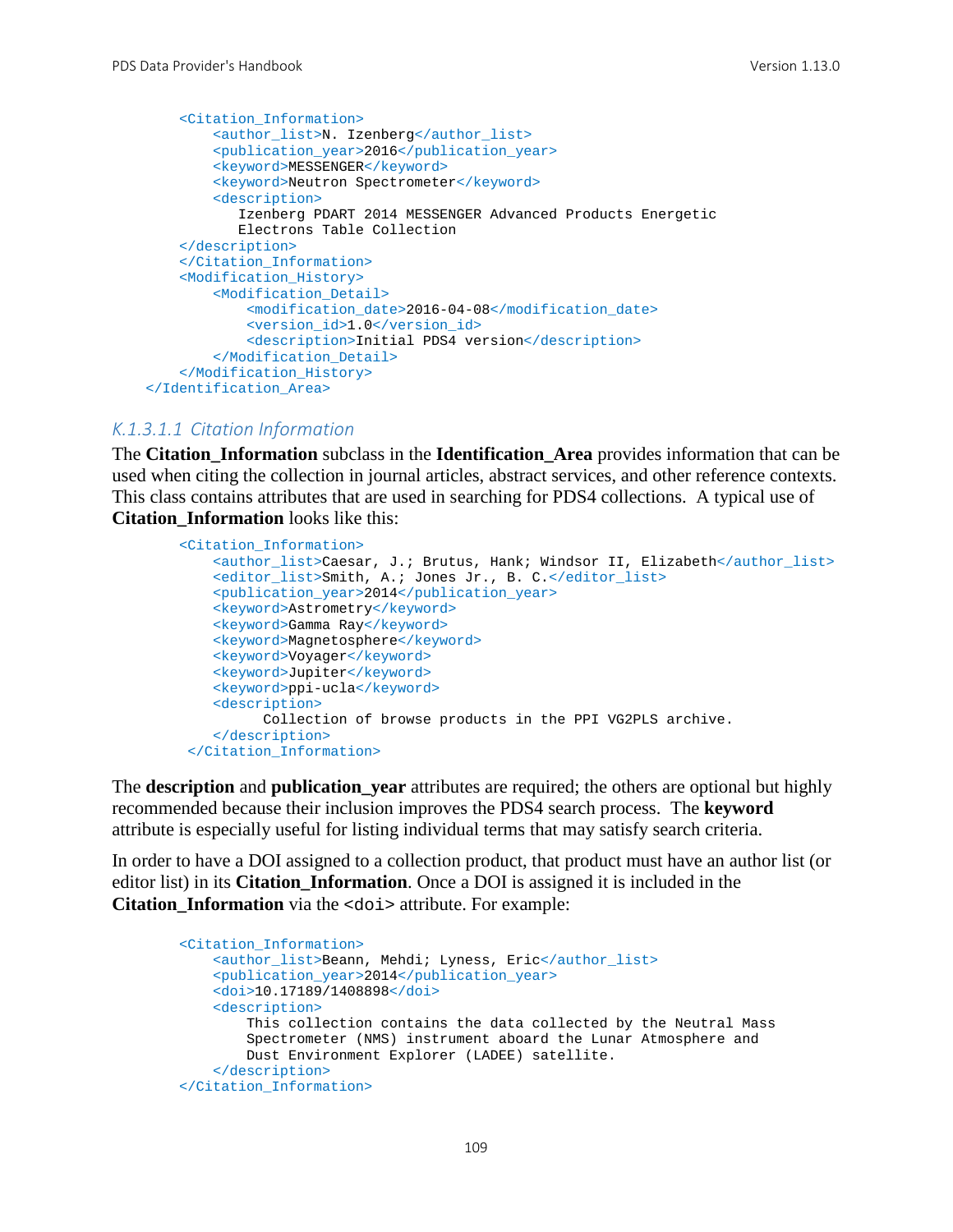## *K.1.3.2 Context Area*

The **Product\_Collection** label may include a **Context\_Area** class, something that is not present in a **Product** Observational label. Context Area contains attributes that are used in searching for PDS4 products. This is where you provide reference information that describes the collection and links other PDS4 products to the collection. Although it is optional, it is recommended that you include it to help users who are searching for data products like yours.

**Context\_Area** consists of the following optional<sup>[14](#page-116-0)</sup> subclasses:

- **Time\_Coordinates** start and stop times for the collection
- **Primary Result Summary** high-level description of the types of products in the collection
- **Investigation Area** information about the mission or data collection effort (similar to **Investigation\_Area** in **Product\_Observational**)
- **Observing System** information about the instrumentation used to acquire the products in the collection (similar to **Observing\_System** in **Product\_Observational**)
- **Target Identification** information about the target(s) of the observations in the collection (similar to **Target\_Identification** in **Product\_Observational**)
- **Mission Area** a place for classes and attributes from a mission Local Data Dictionary
- **Discipline\_Area** a place for classes and attributes from node or discipline Local Data Dictionaries.

Here is the **Context\_Area** part of our example Inventory label.

```
 <Context_Area>
     <Time_Coordinates>
         <start_date_time>2011-03-25Z</start_date_time>
         <stop_date_time>2015-04-30Z</stop_date_time>
     </Time_Coordinates>
     <Primary_Result_Summary>
         <purpose>Science</purpose>
         <processing_level>Derived</processing_level>
     </Primary_Result_Summary>
     <Investigation_Area>
         <name>MESSENGER</name>
         <type>Mission</type>
         <Internal_Reference>
             <lid_reference>
                 urn:nasa:pds:context:investigation:mission.messenger
             </lid_reference>
             <reference_type>collection_to_investigation</reference_type>
         </Internal_Reference>
     </Investigation_Area>
     <Observing_System>
         <name>MESSENGER</name>
         <Observing_System_Component>
             <name>MESSENGER</name>
             <type>Spacecraft</type>
             <Internal_Reference>
                 <lid_reference>
```
<span id="page-116-0"></span> <sup>14</sup> Some of these are required for Mission Science Data Collections. See *Standards Reference* [2] 9C.3.1.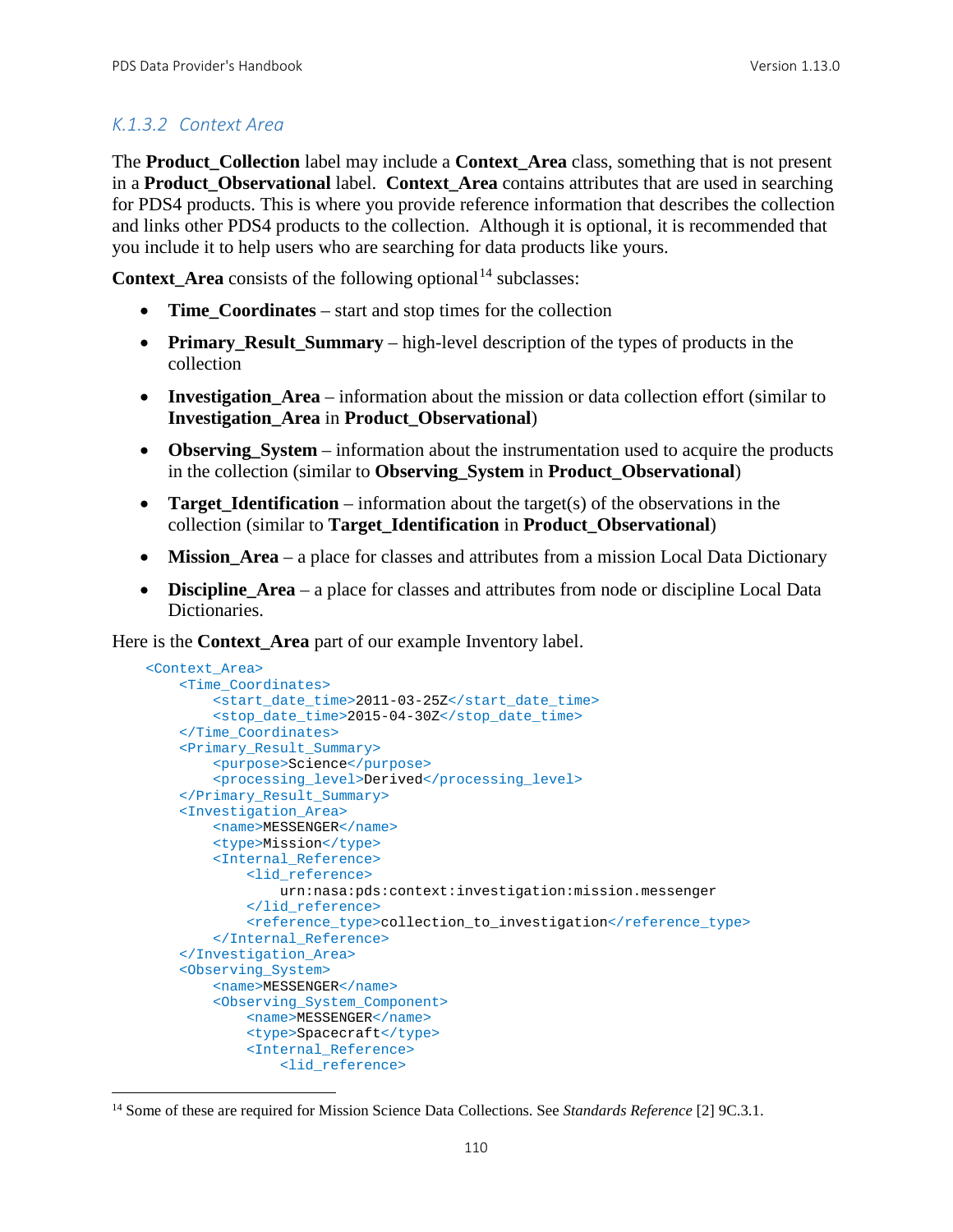```
 urn:nasa:pds:context:instrument_host:spacecraft.mess
                 </lid_reference>
                <reference_type>is_instrument_host</reference_type>
             </Internal_Reference>
         </Observing_System_Component>
          <Observing_System_Component>
             <name>NS</name>
             <type>Instrument</type>
             <Internal_Reference>
                 <lid_reference>
                     urn:nasa:pds:context:instrument:ns.mess
                 </lid_reference>
                <reference_type>is_instrument</reference_type>
             </Internal_Reference>
         </Observing_System_Component>
     </Observing_System>
     <Target_Identification>
         <name>Mercury</name>
         <type>Planet</type>
         <Internal_Reference>
             <lid_reference>
                 urn:nasa:pds:context:target:planet.mercury
             </lid_reference>
             <reference_type>collection_to_target</reference_type>
         </Internal_Reference>
     </Target_Identification>
 </Context_Area>
```
#### *K.1.3.3 Collection Area*

The **Collection** area contains two attributes – **description**, which is optional, and **collection\_type**, which is required. The **collection\_type** attribute must have one of the following values:

- Browse
- Calibration
- Context
- Data
- Document
- Geometry
- Miscellaneous
- SPICE Kernel
- XML Schema

Here is the **Collection\_Area** part of our example Inventory label.

```
 <Collection>
    <collection_type>Data</collection_type>
 </Collection>
```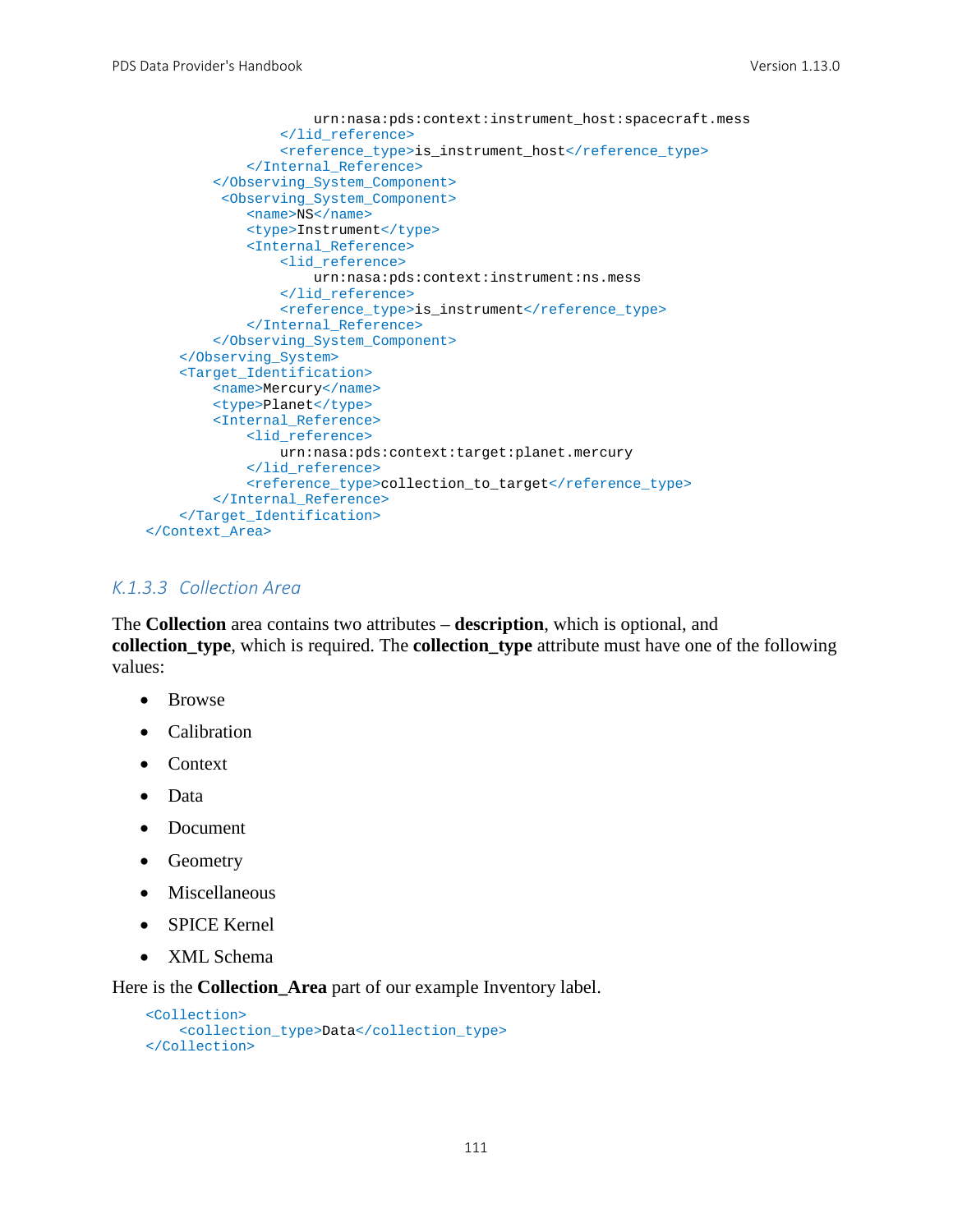## *K.1.3.4 File\_Area\_Inventory*

**File\_Area\_Inventory** is similar in structure to **File\_Area\_Observational** described in F.2.2, with constraints specific to inventory tables. It has a **File** subclass and an **Inventory** subclass. Both are required.

Here is the **File\_Area\_Inventory** part of our example Inventory label. It includes the required attributes and a few, but not all, of the optional attributes. In most labels **File\_Area\_Inventory** will look exactly like this except for the values of **file\_name**, **creation\_date\_time**, and **records**.

```
 <File_Area_Inventory>
     <File>
         <file_name>collection_eetable_inventory.csv</file_name>
         <creation_date_time>2016-04-08</creation_date_time>
    \epsilon/File>
     <Inventory>
         <offset unit="byte">0</offset>
         <parsing_standard_id>PDS DSV 1</parsing_standard_id>
        <records>3</records>
        <record_delimiter>Carriage-Return Line-Feed</record_delimiter>
         <field_delimiter>Comma</field_delimiter>
         <Record_Delimited>
             <fields>2</fields>
             <groups>0</groups>
             <Field_Delimited>
                 <name>Member Status</name>
                 <field_number>1</field_number>
                <data_type>ASCII_String</data_type>
                <maximum_field_length unit="byte">1</maximum_field_length>
                <description>
                    P indicates primary member of the collection
                   S indicates secondary member of the collection
                 </description>
             </Field_Delimited>
             <Field_Delimited>
                 <name>LIDVID_LID</name>
                <field_number>2</field_number>
                <data_type>ASCII_LIDVID_LID</data_type>
                <maximum_field_length unit="byte">255</maximum_field_length>
                <description>
                     The LID or LIDVID of a product that is a member
                    of the collection.
                 </description> 
             </Field_Delimited>
         </Record_Delimited>
         <reference_type>inventory_has_member_product</reference_type>
     </Inventory>
 </File_Area_Inventory>
```
For further discussion regarding collection products, see the *SBN PDS4 Wiki* [\(http://sbndev.astro.umd.edu/wiki/SBN\\_PDS4\\_Wiki\)](http://sbndev.astro.umd.edu/wiki/SBN_PDS4_Wiki) or Section 9C of the *Standards Reference* [2].

#### K.2 Product\_Bundle

Like collections, bundles are aggregate products. A bundle is a set of related collections. PDS does not impose requirements on bundles except that (1) bundle LIDs must be distinct within the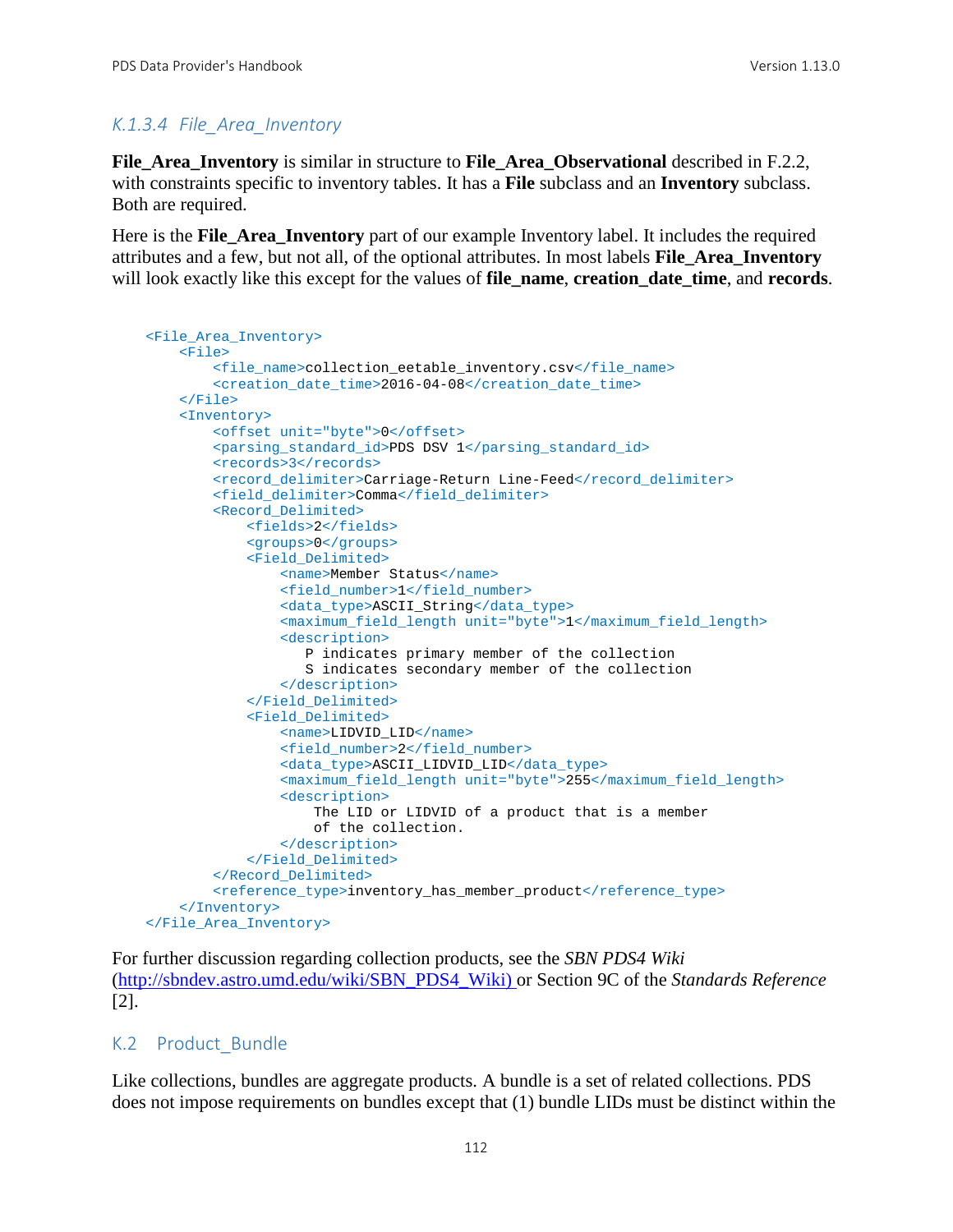overall holdings of PDS, (2) each bundle must be approved by a PDS peer review, and (3) if a bundle meets the criteria for a Mission Science Archive Bundle as defined in Section 9D.3.1 of the *Standards Reference* [2], then its label must include the attributes listed in that section. As part of the design discussion with your consulting DN data engineer (Section 4.3 of this document), you should have determined which collections will be included in your bundle.

A **Product\_Bundle** identifies all of its member collections. Unlike collection products, which consist of a label and an inventory table, a bundle product consists of a label only. The inventory is embedded within the label because there is usually only a small number of collections in a bundle. A **Product\_Bundle** may optionally refer to a separate **readme** file.

#### K.2.1 Generating and Populating a Product Bundle Label

You may use the procedure described in Appendix D to create a draft **Product\_Bundle** label and modify it using the information in this section. As an example, we will use the label for the bundle **izenberg\_pdart\_meap** in the online *DPH Examples*

[\(https://pds.nasa.gov/datastandards/documents/examples/\)](https://pds.nasa.gov/datastandards/documents/examples/). It looks like this with the lower-level tags closed up. This bundle contains four collections.

```
<?xml version="1.0" encoding="UTF-8"?>
<?xml-model href="https://pds.nasa.gov/pds4/pds/v1/PDS4_PDS_1700.sch" 
schematypens="http://purl.oclc.org/dsdl/schematron"?>
<Product_Bundle xmlns="http://pds.nasa.gov/pds4/pds/v1"
xmlns:xsi="http://www.w3.org/2001/XMLSchema-instance"
xsi:schemaLocation="http://pds.nasa.gov/pds4/pds/v1 
https://pds.nasa.gov/pds4/pds/v1/PDS4_PDS_1700.xsd">
     <Identification_Area>
     <Context_Area>
    <Bundle>
    <Bundle_Member_Entry>
    <Bundle_Member_Entry>
    <Bundle_Member_Entry>
    <Bundle_Member_Entry>
</Product_Bundle>
```
#### *K.2.1.1 Identification\_Area*

The **Identification\_Area** class includes the same subclasses that it did in the **Product Collection** label in Section K.1.3.1 above and in the **Product Observational** label in Appendix E. The <logical\_identifier> tag is filled in with the LID for the bundle as a whole (Section 5.2). The <title> also applies to the bundle as a whole. The <Citation\_Information> and <Modification\_History> tags are not required but are shown as examples. The description in <Citation\_Information> should be a summary of the bundle contents suitable for display in a web browser.

Here is the **Identification\_Area** part of our example **Product\_Bundle** label.

```
 <Identification_Area>
    <logical_identifier>urn:nasa:pds:izenberg_pdart14_meap</logical_identifier>
     <version_id>1.0</version_id>
     <title>Izenberg PDART 2014 MESSENGER Advanced Products Bundle</title>
    <information_model_version>1.7.0.0</information_model_version>
     <product_class>Product_Bundle</product_class>
```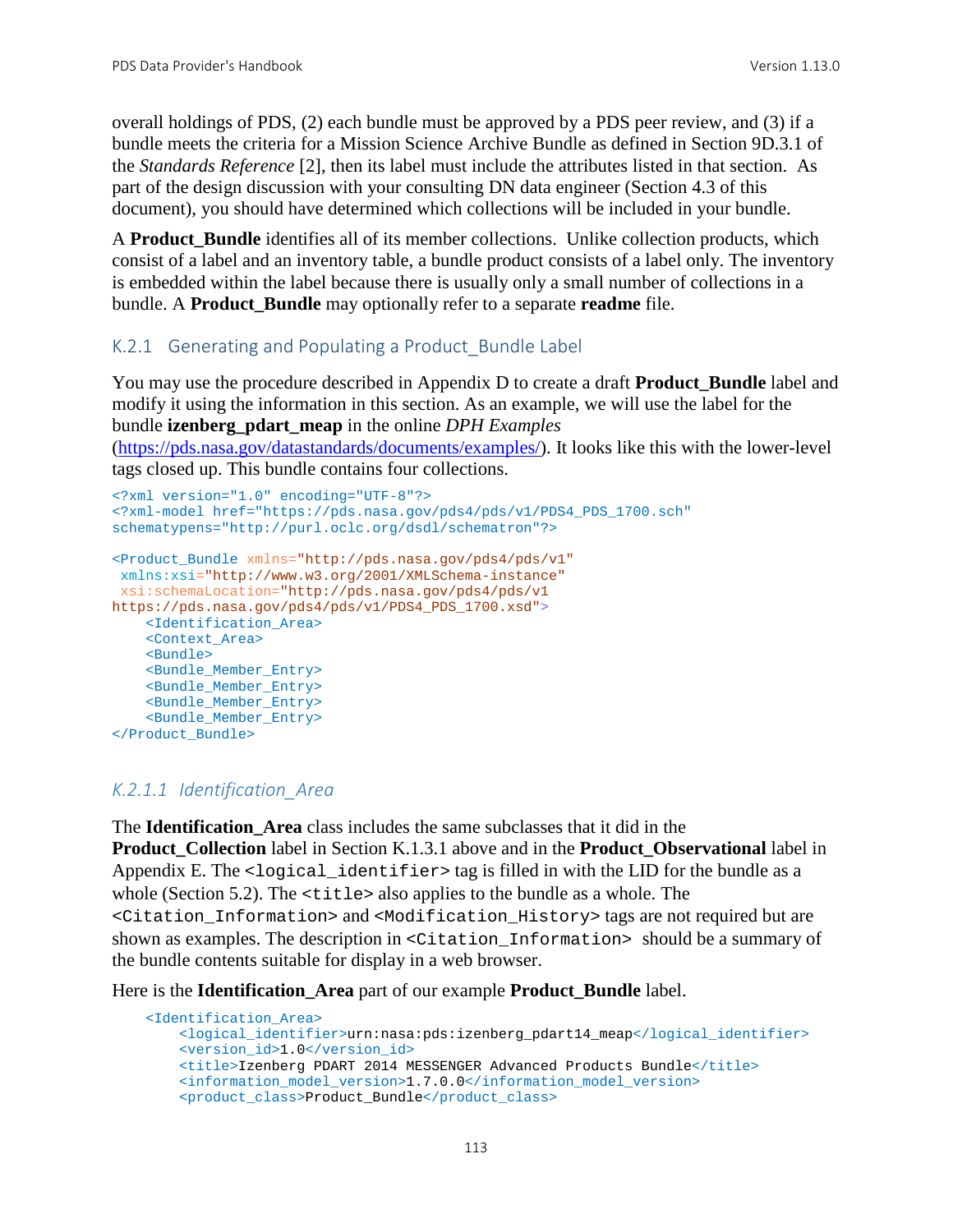```
 <Citation_Information>
         <author_list>Izenberg, Noam</author_list>
         <publication_year>2016</publication_year>
         <description>
             MESSENGER Advanced Products (MEAP) by Noam Izenberg, PDART 2014
         </description>
     </Citation_Information>
     <Modification_History>
         <Modification_Detail>
             <modification_date>2017-02-09</modification_date>
             <version_id>1.0</version_id>
             <description>
                 Peer reviewed version of the Izenberg PDART 2014 MEAP bundle
             </description>
         </Modification_Detail>
     </Modification_History>
 </Identification_Area>
```
In order to have a DOI assigned to a bundle product, that product must have an author list (or editor list) in its **Citation\_Information**. Once a DOI is assigned it is included in the **Citation\_Information** via the <doi> attribute. For example:

```
 <Citation_Information>
     <author_list>Beann, Mehdi; Lyness, Eric</author_list>
     <publication_year>2014</publication_year>
     <doi>10.17189/1408898</doi>
     <description>
         This bundle contains the data collected by the Neutral Mass 
         Spectrometer (NMS) instrument aboard the Lunar Atmosphere and 
         Dust Environment Explorer (LADEE) satellite, along with the documents 
         and other information necessary for the interpretation of that data.
     </description>
 </Citation_Information>
```
#### *K.2.1.2 Context\_Area*

The **Context\_Area** is optional in a **Product\_Bundle** label, but its use is recommended because it contains attributes that are used in searching for PDS4 products. Filling in accurate values for these attributes will help users who are searching for data products like yours. The components of **Context\_Area** are the same as those described above in Section K.1.3.2. They are all optional.

Here is the **Context\_Area** part of our example **Product\_Bundle** label.

```
 <Context_Area>
    <Time_Coordinates>
         <start_date_time>2004-08-13Z</start_date_time>
         <stop_date_time>2015-04-30Z</stop_date_time>
     </Time_Coordinates>
     <Primary_Result_Summary>
         <purpose>Science</purpose>
         <processing_level>Derived</processing_level>
     </Primary_Result_Summary>
     <Investigation_Area>
         <name>MESSENGER</name>
         <type>Mission</type>
         <Internal_Reference>
             <lid_reference>
                 urn:nasa:pds:context:investigation:mission.messenger
```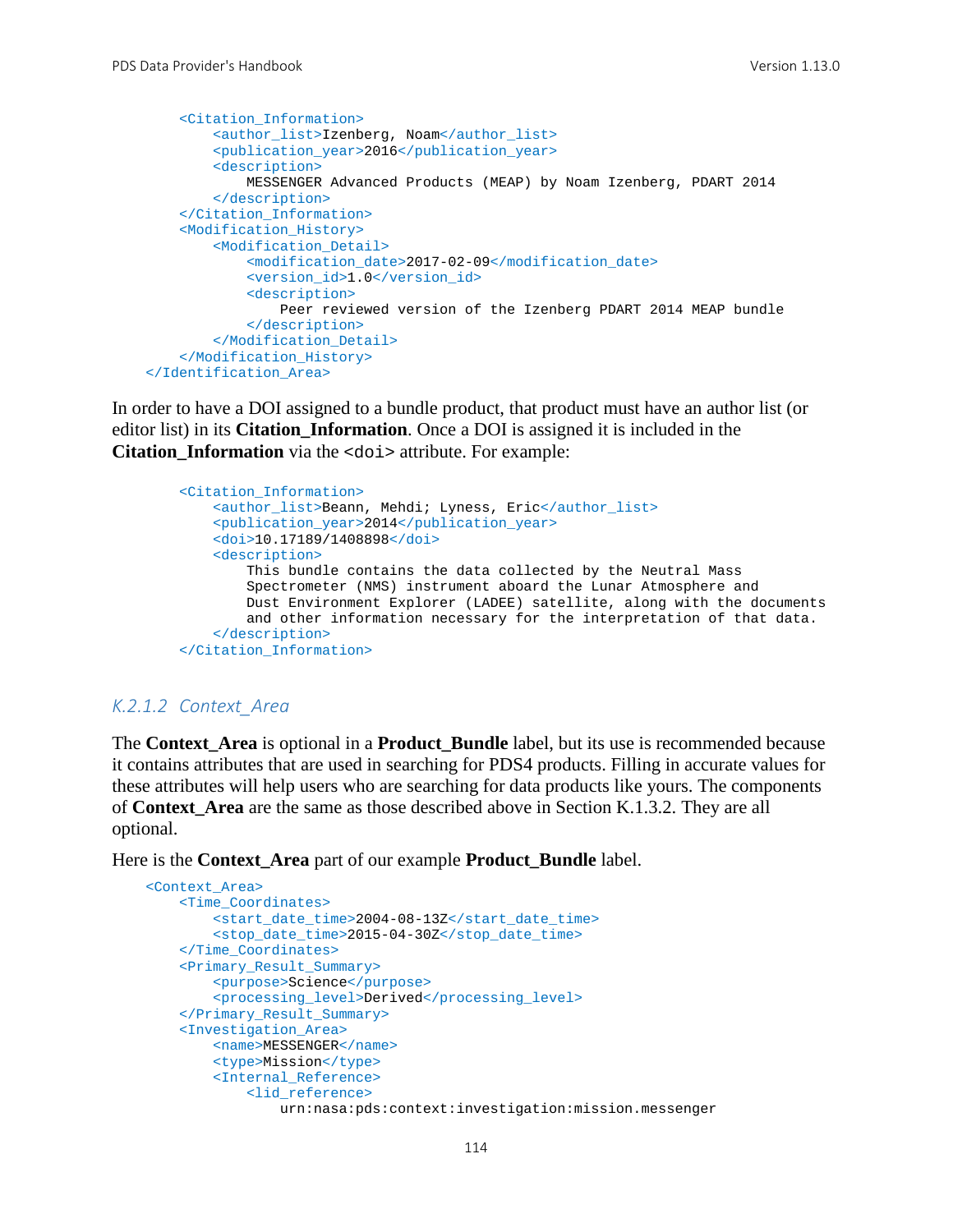```
 </lid_reference>
            <reference_type>bundle_to_investigation</reference_type>
         </Internal_Reference>
     </Investigation_Area>
     <Observing_System>
         <name>MESSENGER</name>
         <Observing_System_Component>
             <name>MESSENGER</name>
            <type>Spacecraft</type>
             <Internal_Reference>
                 <lid_reference>
                     urn:nasa:pds:context:instrument_host:spacecraft.mess
                 </lid_reference>
                <reference_type>is_instrument_host</reference_type>
             </Internal_Reference>
         </Observing_System_Component>
         <Observing_System_Component>
             <name>MASCS</name>
             <type>Instrument</type>
             <Internal_Reference>
                 <lid_reference>
                      urn:nasa:pds:context:instrument:mascs.mess
                 </lid_reference>
                <reference_type>is_instrument</reference_type>
             </Internal_Reference>
         </Observing_System_Component>
         <Observing_System_Component>
             <name>GRS</name>
            <type>Instrument</type>
             <Internal_Reference>
                 <lid_reference>
                     urn:nasa:pds:context:instrument:grs.mess
                 </lid_reference>
                <reference_type>is_instrument</reference_type>
             </Internal_Reference>
         </Observing_System_Component>
         <Observing_System_Component>
             <name>NS</name>
            <type>Instrument</type>
            <Internal_Reference>
                 <lid_reference>
                     urn:nasa:pds:context:instrument:ns.mess
                 </lid_reference>
                <reference_type>is_instrument</reference_type>
             </Internal_Reference>
         </Observing_System_Component>
     </Observing_System>
     <Target_Identification>
         <name>Mercury</name>
         <type>Planet</type>
         <Internal_Reference>
             <lid_reference>
                 urn:nasa:pds:context:target:planet.mercury
             </lid_reference>
             <reference_type>bundle_to_target</reference_type>
         </Internal_Reference>
     </Target_Identification>
 </Context_Area>
```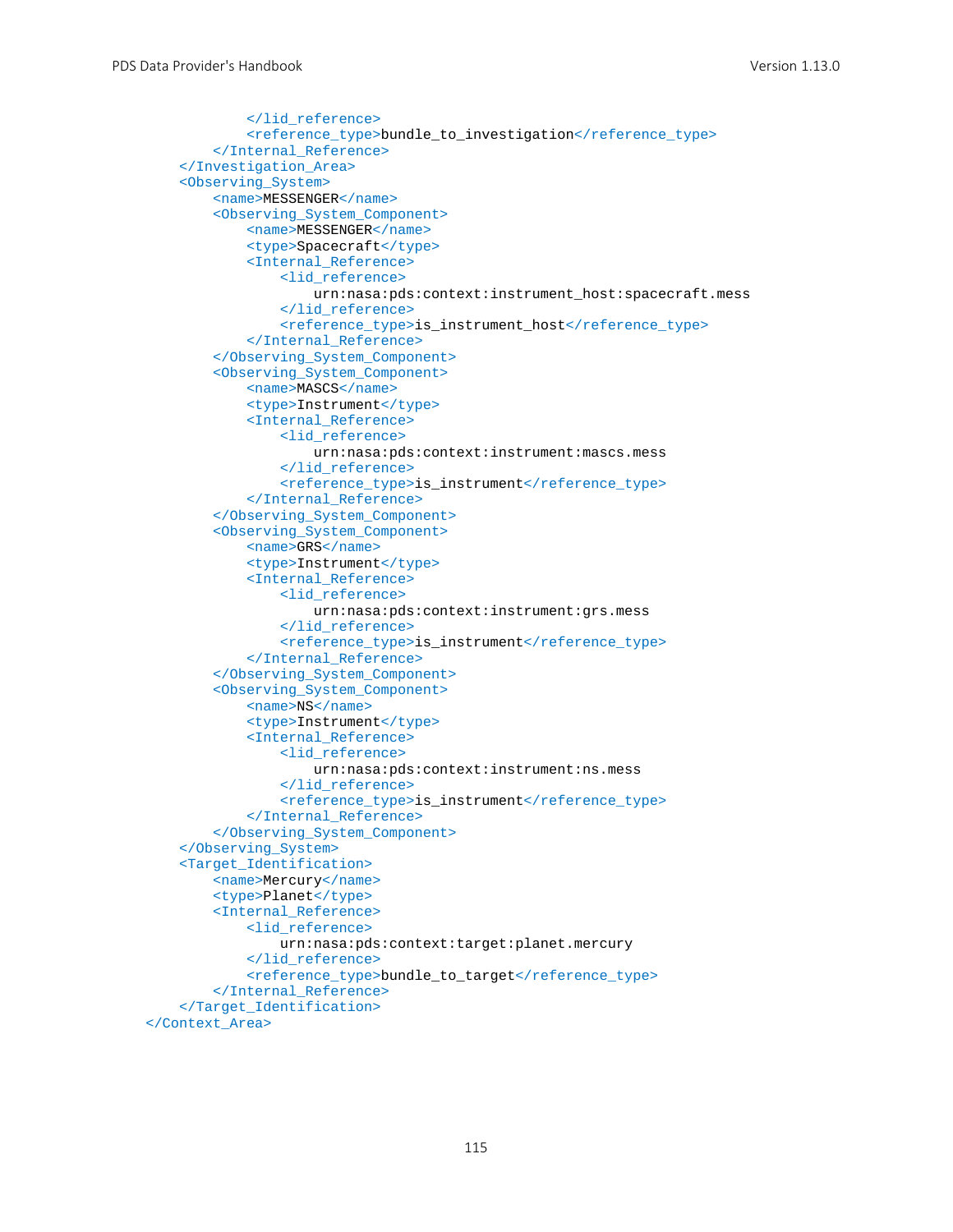## *K.2.1.3 Reference\_List*

The **Reference\_List** class is optional in the **Product\_Bundle** label. Here you may put any number of internal or external references relevant to the bundle. See Section 8, Documenting the Archive, for an explanation of internal and external references, and see Appendix E.2.6. for instructions on modifying **Reference\_List**. Our example label omits this class.

#### *K.2.1.4 Bundle*

The **Bundle** class contains two attributes – **bundle\_type** and **description**. If you are creating a bundle that includes a data collection, set **bundle\_type** to "Archive". If there is no data collection, set **bundle\_type** to "Supplemental". The **description** attribute is optional.

Here is the **Bundle** part of our example label.

```
 <Bundle>
    <bundle_type>Archive</bundle_type>
 </Bundle>
```
#### *K.2.1.5 File\_Area\_Text*

The **File\_Area\_Text** class is used if an optional **readme** file is included in the bundle. If there is no **readme** file, **File\_Area\_Text** should be omitted.[15](#page-122-0)

Our example bundle in the *DPH Example Archives* does not have a **readme** file, but here is an example of how you would use **File\_Area\_Text** to describe a **readme** file:

```
 <File_Area_Text>
     <sub>Fi1e</sub></sub>
          <file_name>readme.txt</file_name>
          <local_identifier>README.FILE</local_identifier>
          <creation_date_time>2010-03-12T11:59:04</creation_date_time>
          <file_size unit="byte">22875</file_size>
          <md5_checksum>5ef7af310b99d8189e670830c954a290</md5_checksum>
          <comment>Introduction to the bundle</comment>
      </File>
      <Stream_Text>
          <name>VG2 Jupiter plasma bundle</name>
          <local_identifier>BUNDLE.DESCRIPTION</local_identifier>
          <offset unit="byte">0</offset>
          <parsing_standard_id>7-Bit ASCII Text</parsing_standard_id>
          <description>
              Voyager 2 Jupiter plasma bundle description in ASCII text.
          </description>
         <record_delimiter>Carriage-Return Line-Feed</record_delimiter>
      </Stream_Text> 
 </File_Area_Text>
```
**File\_Area\_Text** has two subclasses, both of which are required: **File** and **Stream\_Text**.

The **File** subclass describes the actual readme file. Only the **file\_name** attribute is required.

The **Stream\_Text** subclass describes how the text in the readme file can be found and extracted. The **offset**, **parsing\_standard\_id**, and **record\_delimiter** attributes are required. The **offset**

<span id="page-122-0"></span><sup>&</sup>lt;sup>15</sup> A **readme** file should give the reader a high-level overview of the bundle contents and structure.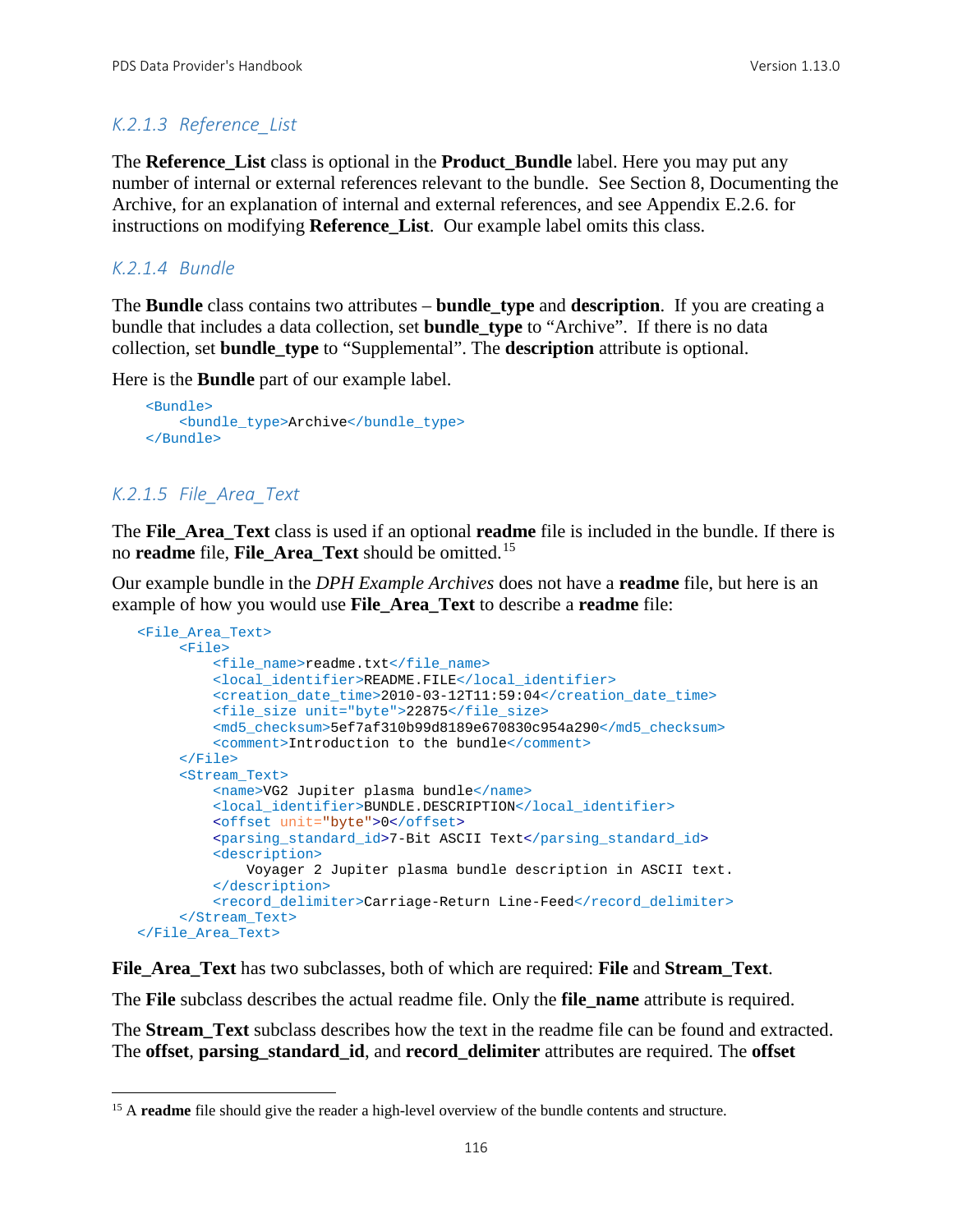attribute is the offset of the text from the beginning of the file (in bytes in this example). If the text starts at the beginning of the file, **offset** is 0. The **parsing\_standard\_id** attribute provides the name of the standard used for extracting the text from the byte stream in the file (see Table 4-1 for possible values). The **record\_delimiter** attribute gives the delimiter that separate lines in the text. Currently the only acceptable value is "Carriage-Return Line-Feed".

## *K.2.1.6 Bundle\_Member\_Entry*

The members of a bundle are specified using the **Bundle\_Member\_Entry** class. The **Bundle Member Entry** class is repeated for each collection product in the bundle. This class must occur at least once in the **Product\_Bundle** label.

Our example bundle contains four collections, including the collection we labeled in Section K.1.3 above. Here are the **Bundle\_Member\_Entry** parts of our example label.

```
 <Bundle_Member_Entry>
    <lid_reference>
        urn:nasa:pds:izenberg_pdart14_meap:data_imagecube
    </lid_reference>
    <member_status>Primary</member_status>
    <reference_type>bundle_has_data_collection</reference_type>
 </Bundle_Member_Entry>
 <Bundle_Member_Entry>
    <lid_reference>
        urn:nasa:pds:izenberg_pdart14_meap:data_eetable
    </lid_reference>
    <member_status>Primary</member_status>
    <reference_type>bundle_has_data_collection</reference_type>
 </Bundle_Member_Entry>
 <Bundle_Member_Entry>
    <lid_reference>
         urn:nasa:pds:izenberg_pdart14_meap:data_tnmap
    </lid_reference>
    <member_status>Primary</member_status>
    <reference_type>bundle_has_data_collection</reference_type>
 </Bundle_Member_Entry>
 <Bundle_Member_Entry>
    <lid_reference>
        urn:nasa:pds:izenberg_pdart14_meap:document
    </lid_reference>
    <member_status>Primary</member_status>
    <reference_type>bundle_has_document_collection</reference_type>
 </Bundle_Member_Entry>
```
#### In the **Bundle\_Member\_Entry** class:

- You must use either the **lid\_reference** or the **lidvid\_reference** attribute for each member collection. Collections which are primary members of the bundle may be specified by either a LID or LIDVID depending on which is more appropriate for the particular bundle. Discuss which option to use with your consulting node.
- The value for **reference** type depends on the type of collection. It must be one of the following:

**Collection Type Value for reference type**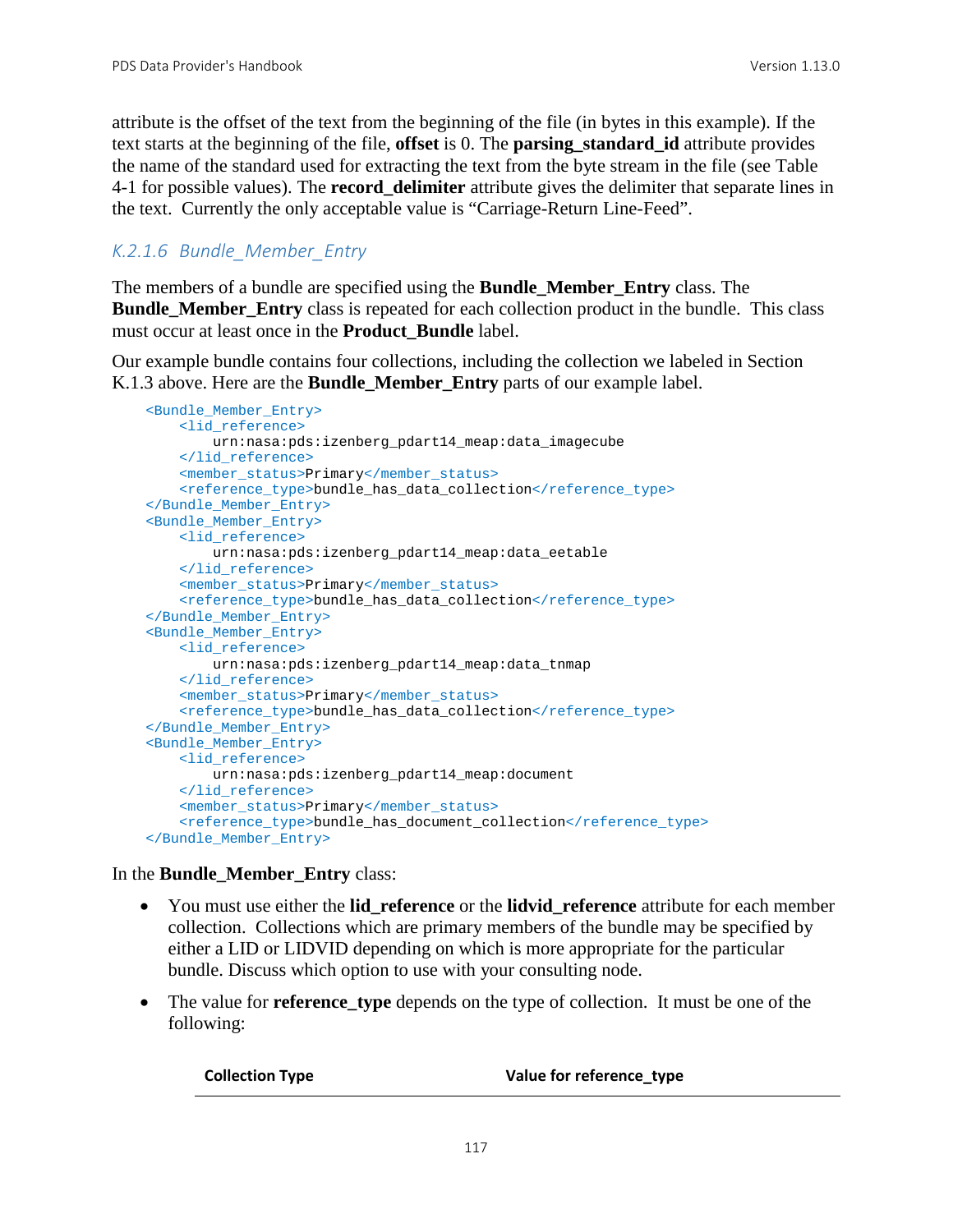| <b>Browse</b>       | bundle_has_browse_collection        |
|---------------------|-------------------------------------|
| Calibration         | bundle_has_calibration_collection   |
| Context             | bundle has context collection       |
| Data                | bundle_has_data_collection          |
| Document            | bundle_has_document_collection      |
| Geometry            | bundle has geometry collection      |
| Miscellaneous       | bundle_has_miscellaneous_collection |
| <b>SPICE Kernel</b> | bundle_has_spice_kernel_collection  |
| Schema              | bundle has schema collection        |
|                     |                                     |

• The value for the **member\_status** attribute — "Primary" or "Secondary" — specifies whether the collection is a primary or secondary member of the bundle, respectively (see Section K.1.1).

The complete **Product\_Bundle** label used in our example is online in the *DPH Examples* [https://pds.nasa.gov/datastandards/documents/examples/.](https://pds.nasa.gov/datastandards/documents/examples/)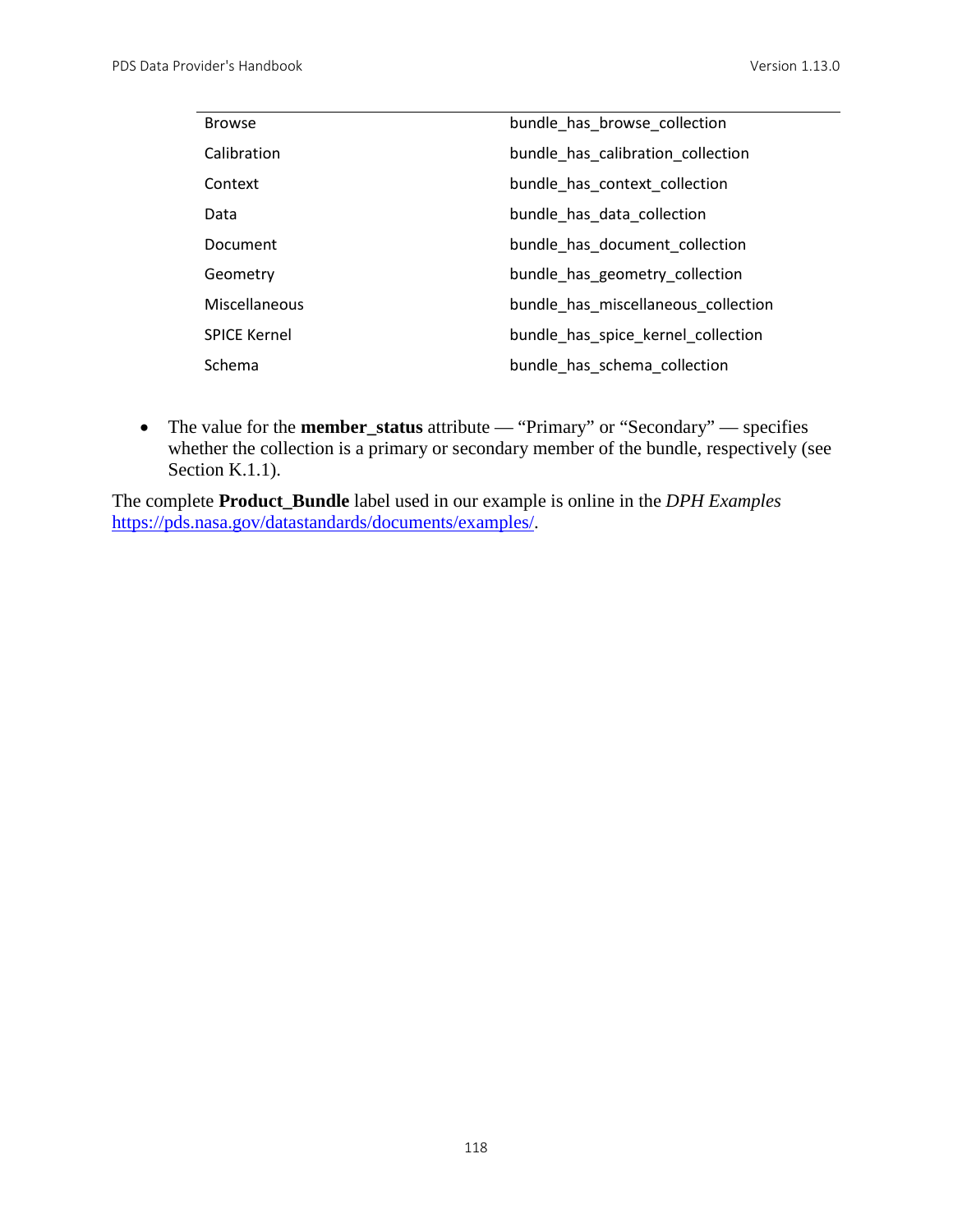# Change Log

| <b>Revision</b> | <b>Date</b>      | <b>Description</b>                                                                | <b>Author</b>                          |
|-----------------|------------------|-----------------------------------------------------------------------------------|----------------------------------------|
| 0.1             | Mar 30, 2009     | Initial draft based on information collected by the<br>Data System Working Group. | R. Joyner                              |
| 0.2             | Aug 6, 2009      | <b>Updated versions of all Classes</b>                                            | R. Joyner                              |
| 0.2.1           | 2010-08-31       | Complete overhaul, but only partly successful<br>through page 25                  | R. Simpson                             |
| 0.22            | Aug 31, 2010     | Integrate Simpson and Joyner docs                                                 | R. Joyner etal                         |
| 0.22.1          | 2010-09-22       | Edits through Section 3, except Section 2                                         | Simpson                                |
| 0.22.2          | 2010-09-24       | Added comments from Mitch Gordon                                                  | Simpson                                |
| 0.22.2          | 2010-10-01       | Significant edits to Section 4                                                    | Simpson                                |
| 0.22.3          | 2010-10-25       | Significant edits to Sections 1,3-6                                               | Simpson                                |
| 0.3             | 2011-04-15       | Significant edits addressing Build 1b comments                                    | M.Gordon etal                          |
| 0.3.1           | 2011-04-21       | Additional content added                                                          | M.Gordon etal                          |
| 0.3.2           | 2011-05-02       | Significant reorganization, additional edits                                      | M.Gordon etal                          |
| 0.3.3           | 2011-06-29       | Make Sections 1-2 more user friendly                                              | R. Simpson, M.<br>Gordon               |
| 0.3.4           | 2011-09-06       | Major changes Sections 2, 3, 8,14                                                 | M. Gordon, R.<br>Joyner                |
| 0.3.5           | 2011-10-31       | Updates for schema 0.5.00g                                                        | M. Gordon, R.<br>Joyner                |
| 0.3.6           | $2012 - 01 - 31$ | Updates for schema 0.7.0.0.j                                                      | M. Gordon, R.<br>Joyner                |
| 0.3.7           | 2012-03-28       | Updates for schema 0.7.0.0.j                                                      | M. Gordon, R.<br>Joyner                |
| 0.3.8           | 2012-05-28       | Updates for schema 0.8.0.0.k                                                      | M. Gordon, R.<br>Joyner                |
| 0.3.9           | 2012-10-01       | Updates for schema 0.3.0.0a                                                       | M. Gordon, R.<br>Joyner                |
| 0.3.10          | 2013-04-01       | Major changes for schema 0.3.1.0b                                                 | M. Gordon, R.<br>Joyner, R.<br>Simpson |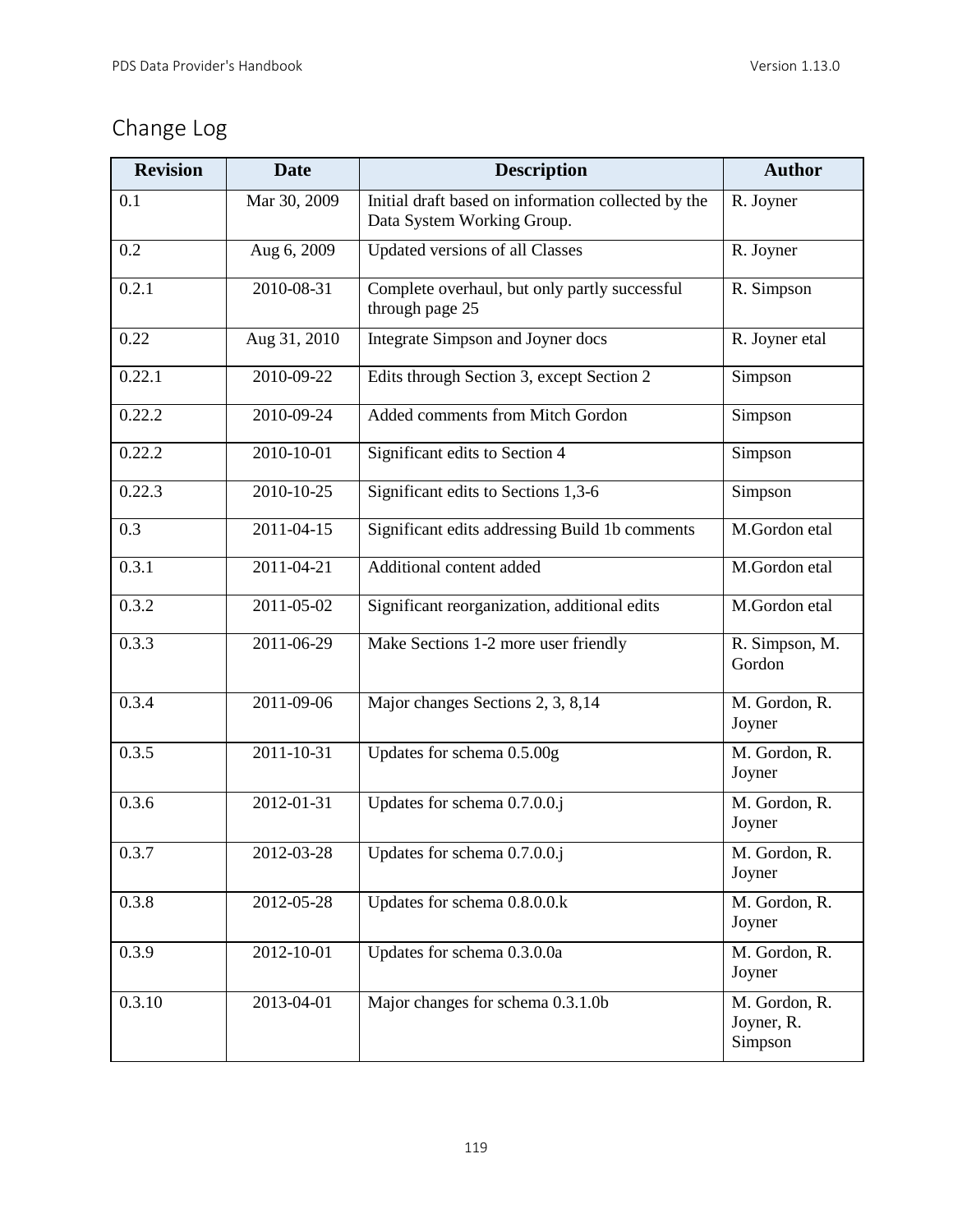| 1.0.0 | 2013-05-01 | Changes for compliance with schema 1.0.0.0                                                                                                                                                                                          | M. Gordon, R.<br>Joyner, R.<br>Simpson |
|-------|------------|-------------------------------------------------------------------------------------------------------------------------------------------------------------------------------------------------------------------------------------|----------------------------------------|
| 1.2.0 | 2014-07-01 | Changes for compliance with schema 1.2.0.0                                                                                                                                                                                          | M. Gordon, R.<br>Joyner, R.<br>Simpson |
| 1.3.0 | 2014-09-01 | Changes for compliance with schema 1.3.0.0                                                                                                                                                                                          | M. Gordon, R.<br>Joyner, R.<br>Simpson |
| 1.4.0 | 2015-04-15 | Changes for compliance with schema 1.4.0.0                                                                                                                                                                                          | M. Gordon, R.<br>Joyner, R.<br>Simpson |
| 1.4.0 | 2015-06-28 | Standardized use of "schema" and "Schematron<br>files" in various places (such as footnote 2 in<br>Section 1.3)                                                                                                                     | Simpson                                |
| 1.4.0 | 2015-06-28 | Moved [2] and [4] to Section 1.5.2; per the CCB<br>charter and other documents, the SR and CD are<br>as much controlling as the IM spec.                                                                                            | Simpson                                |
| 1.4.0 | 2015-06-28 | Changed "supporting node" to "consulting node"<br>per terminology in PDS4 Concepts.                                                                                                                                                 | Simpson                                |
| 1.4.0 | 2015-06-30 | Simplified Section 4 by removing references to<br>VG2 PLS example data.                                                                                                                                                             | Simpson                                |
| 1.4.0 | 2015-07-02 | Rewrote Appendix D, because it didn't work                                                                                                                                                                                          | Simpson                                |
| 1.4.0 | 2015-07-25 | Rewrote 6.1 to include product selection<br>guidelines driven by CCB-111                                                                                                                                                            | Simpson                                |
| 1.4.0 | 2015-08-10 | Revised and simplified Section 7 for consistency<br>across oXygen and Eclipse XAEs and PDS<br>validation software.                                                                                                                  | Simpson                                |
| 1.4.0 | 2015-08-20 | Reorganized Sections 10-11 to consolidate topics<br>and reduce repetition.                                                                                                                                                          | Simpson                                |
| 1.4.0 | 2015-08-20 | Streamlined and reorganized Section 12.<br>Expanded and corrected examples in 12.1.<br>Removed most references to restricted documents<br>from the original Section 12; then added 12.2<br>specifically about restricted documents. | Simpson                                |
| 1.4.0 | 2015-08-27 | Change "section" to upper case when referring to<br>a numbered section.                                                                                                                                                             | Simpson                                |
| 1.4.0 | 2015-08-28 | Rewrote Section 3.0 to make it an introduction to<br>labels and XML rather than a cookbook of how to<br>manipulate templates (already in Section 7)                                                                                 | Simpson                                |
| 1.4.0 | 2015-09-24 | Added Appendices F, G, and H                                                                                                                                                                                                        | Simpson                                |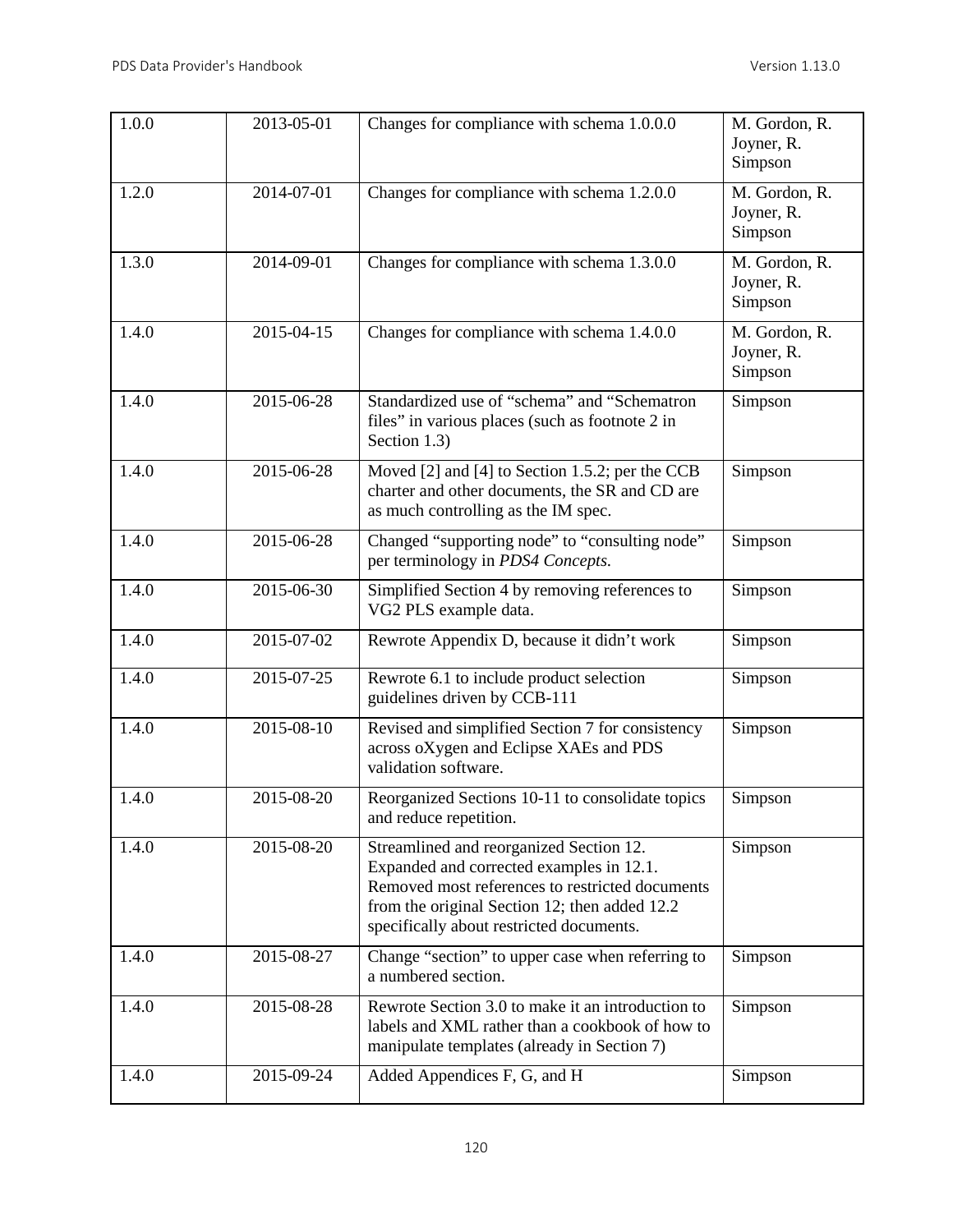| 1.4.0 | 2015-10-06 | Removed Section 14 and references thereto (the<br>examples are outdated and have many errors).<br>The section may be revised and returned in a later<br>edition.                               | Simpson,<br>R. Joyner |
|-------|------------|------------------------------------------------------------------------------------------------------------------------------------------------------------------------------------------------|-----------------------|
| 1.4.0 | 2015-10-06 | There have been many other changes since DPH<br>v1.3.0. The Change Log entries above should be<br>considered representative. In many ways $v1.4.0$ is<br>a new document.                       | Simpson,<br>R. Joyner |
| 1.4.1 | 2016-02-23 | Changed date and version number on cover;<br>updated Table of Contents.                                                                                                                        | Simpson               |
| 1.4.1 | 2016-02-23 | Substituted period for comma at the bottom of<br>page 13; corrected misspelling of "array" on page<br>18, line -6. Added missing close parenthesis in<br>'blue' text in the middle of page 23. | Simpson               |
| 1.4.1 | 2016-02-23 | Replaced smart quotes by regular quotes in<br>example labels.                                                                                                                                  | Simpson               |
| 1.4.1 | 2016-02-23 | Removed hyperlink notation from example labels                                                                                                                                                 | Simpson               |

## Version 1.7.0

Version 1.7.0 of the Data Provider's Handbook incorporates changes made in the Information Model versions 1.5.0, 1.6.0, and 1.7.0. There are no corresponding versions 1.5.0 and 1.6.0 of the Data Provider's Handbook because of a delay in updating the document. To keep the Data Provider's Handbook version synchronized with the Information Model version, the Data Provider's Handbook version was incremented from 1.4.0 to 1.7.0.

Version 1.7.0 is a complete rewrite of the previous version. The sections and appendices have been re-ordered and much of the content revised, based on comments from PDS personnel and the judgment of the PDS Document Authors Team. The goal has been to make the flow of information more logical in order of presentation and in level of detail for the reader who is not a PDS expert.

| <b>Revision</b> | <b>Date</b> | <b>Description</b>                                                                                                                         | <b>Author</b> |
|-----------------|-------------|--------------------------------------------------------------------------------------------------------------------------------------------|---------------|
| 1.7.0           | 2016-12-08  | Reorganization of sections and appendices                                                                                                  | Slavney       |
| 1.7.0           | 2016-12-12  | CCB-98: Choose most specific class available to<br>describe an object. Added statement to end of<br>section 6.3.1, to match SR section 9F. | Slavney       |
| 1.7.0           | 2016-12-13  | CCB-146 and CCB-160: Added "ros" and "jaxa"<br>as valid agencies in Appx K, Forming LIDs for<br><b>Context Products.</b>                   | Slavney       |
| 1.7.0           | 2016-12-15  | Incorporated comments from Ed Guinness, Matt<br>Tiscareno, Santa Martinez, Lev Nagdimunov,<br>Dick Simpson, Ron Joyner, and Richard Chen   | Slavney       |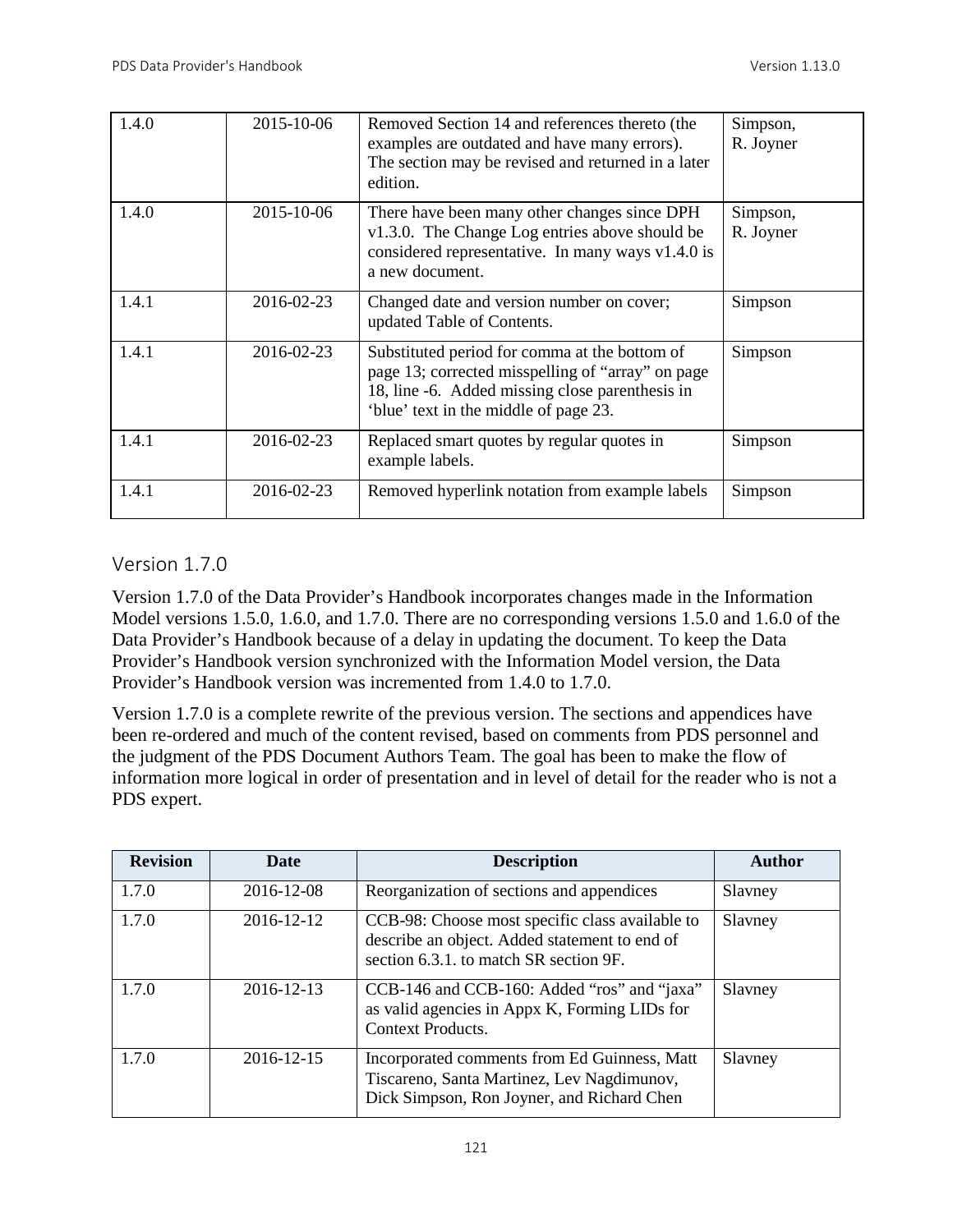| 1.7.0 | 2017-02-03 | Revised text throughout                                                                                                                                                | Slavney |
|-------|------------|------------------------------------------------------------------------------------------------------------------------------------------------------------------------|---------|
| 1.7.0 | 2017-02-28 | Revisions throughout, mostly minor                                                                                                                                     | Simpson |
| 1.7.0 | 2017-04-01 | Revised appendices, except for Appendix J,<br>Creating and Using Local Data Dictionaries.                                                                              | Slavney |
| 1.7.0 | 2017-05-03 | Applied comments from Document Review<br>Team and from Jenn Ward, Geosciences Node.<br>Jenn was asked to review because she is new to<br>PDS4, unlike other reviewers. | Slavney |
| 1.7.0 | 2017-05-17 | Section 13.1.2, Changed *inventory.tab to<br>*inventory.csv, in response to CCB-117.                                                                                   | Slavney |

## Version 1.9.0

Version 1.9.0 of the Data Provider's Handbook incorporates changes made in the Information Model version 1.9.0. There is no version 1.8.0 of the Data Provider's Handbook because none of the changes in IM 1.8.0 required an update to this document. To keep the Data Provider's Handbook version synchronized with the Information Model version, the Data Provider's Handbook version was incremented from 1.7.0 to 1.9.0.

| <b>Revision</b> | <b>Date</b> | Section(s)                    | <b>Description</b>                                                                                                                                                                                                                                                                                                                        | <b>Author</b>       |
|-----------------|-------------|-------------------------------|-------------------------------------------------------------------------------------------------------------------------------------------------------------------------------------------------------------------------------------------------------------------------------------------------------------------------------------------|---------------------|
| 1.9.0           | 2017-08-09  | E.3.2, E.3.4                  | CCB-176. Changed "Imaging Node"<br>to "Cartography and Imaging Sciences"<br>Node".                                                                                                                                                                                                                                                        | Slavney             |
| 1.9.0           | 2017-08-09  | Appendix F                    | CCB-178. Added "The name chosen<br>for local_identifier and<br>local_identifier_reference may be<br>composed using upper or lower case<br>letters, numerals, the dash, period, and<br>underscore. Spaces are not allowed.<br>The name must start with a letter or<br>underscore $(SR [2]$ Section 6D.1)."<br>Updated example accordingly. | Slavney             |
| 1.9.0           | 2017-08-10  | 6.1, 6.2.2.2,<br>6.3.1, E.3.4 | CCB-180. Added text stating that only<br>namespaces in the Namespace Registry<br>may be used in PDS4 labels.                                                                                                                                                                                                                              | Slavney             |
| 1.9.0           | 2017-08-10  | 6.2.5                         | CCB-182. Added section about use of<br>the XML CDATA construct in labels.                                                                                                                                                                                                                                                                 | Slavney             |
| 1.9.0           | 2017-08-10  | Appendix G                    | Revised text and figure to show that<br>group_location is counted starting at 1,<br>not 0.                                                                                                                                                                                                                                                | Simpson,<br>Slavney |
| 1.9.0           | 2017-08-22  | 4.2.2                         | CCB-172. Added MPEG-4 as<br>supplemental documentation format.                                                                                                                                                                                                                                                                            | Slavney             |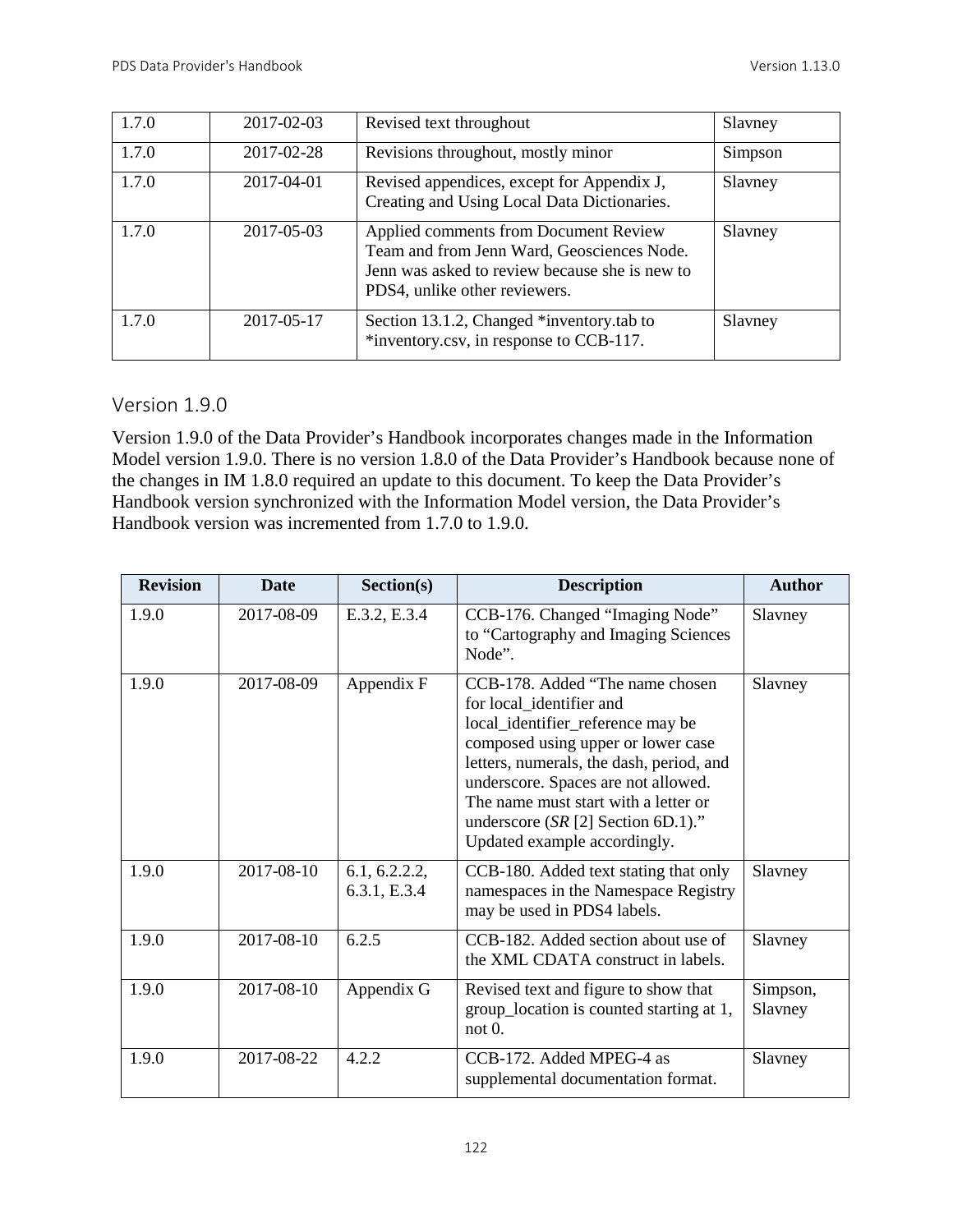| 1.9.0 | 2017-08-24 | Appendix J | Removed Appendix J, "Creating and    | Slavney |
|-------|------------|------------|--------------------------------------|---------|
|       |            |            | Using Local Data Dictionaries"       |         |
|       |            |            | because EN has an action item to put |         |
|       |            |            | this information in a new document   |         |
|       |            |            | and bring it up to date. For now,    |         |
|       |            |            | replaced references in the text to   |         |
|       |            |            | Appendix J with a reference to       |         |
|       |            |            | tutorials on the Small Bodies Node   |         |
|       |            |            | PDS4 Wiki.                           |         |
|       |            |            |                                      |         |

## Version 1.10.0

Version 1.10.0 of the Data Provider's Handbook incorporates changes made in the Information Model version 1.10.0.

| <b>Revision</b> | <b>Date</b> | Section(s)                                        | <b>Description</b>                                                                                                                                                                                                                                                                    | <b>Author</b>      |
|-----------------|-------------|---------------------------------------------------|---------------------------------------------------------------------------------------------------------------------------------------------------------------------------------------------------------------------------------------------------------------------------------------|--------------------|
| 1.10.0          | 2018-03-05  | Appendix K.1,<br>K <sub>0</sub>                   | Added statements "if a collection [or<br>bundle] meets the criteria for a Mission<br>Science Data Collection [or Archive<br>Bundle] as defined in Section 9C.3.1<br>[or 9D.3.1] of the Standards Reference,<br>then its label must include the<br>attributes listed in that section." | Slavney            |
| 1.10.0          | 2018-03-21  | 6.2.4,<br>Composite<br><b>Structures</b><br>(new) | CCB-174. Added new section<br>describing use of the<br>Composite_Structure class.                                                                                                                                                                                                     | Slavney,<br>Gordon |

Version 1.10.1

Version 1.10.1 of the Data Provider's Handbook incorporates changes made in the Information Model version 1.10.1.0.

|        | <b>Revision</b> | Date       | Section(s)                                     | <b>Description</b>                                                                                                | <b>Author</b>         |
|--------|-----------------|------------|------------------------------------------------|-------------------------------------------------------------------------------------------------------------------|-----------------------|
| 1.10.1 |                 | 2018-05-10 | 6.2.2.2<br>Appendix<br>E.2.6, E.2.6.1<br>(new) | CCB-177. Added examples and<br>descriptions of<br>Source Product Internal and<br>Source Product External classes. | De Cesare,<br>Slavney |

## Version 1.11.0

Version 1.11.0 of the Data Provider's Handbook incorporates changes made in the Information Model version 1.11.0.0.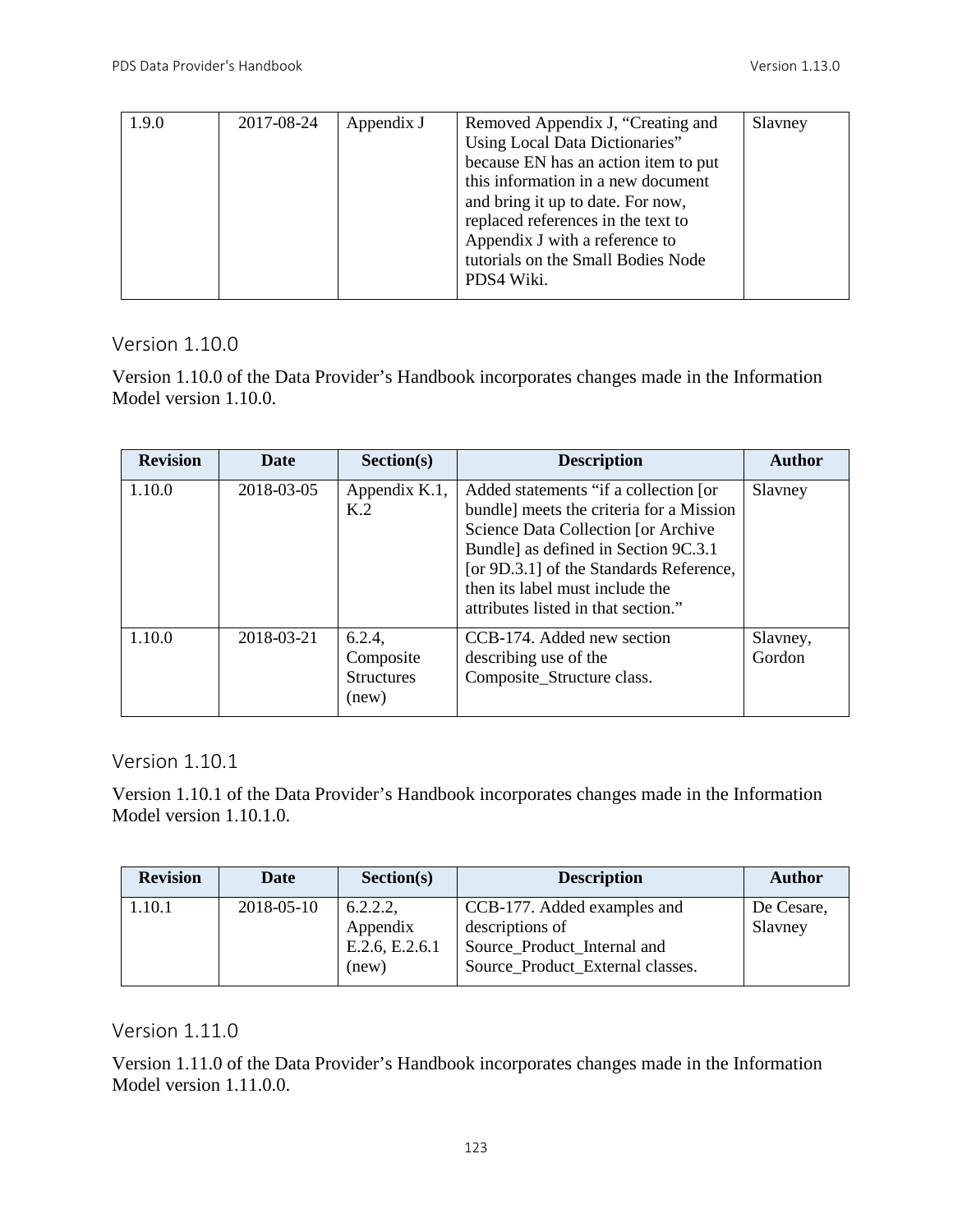| <b>Revision</b> | <b>Date</b> | Section(s)                                            | <b>Description</b>                                                                | <b>Author</b>     |
|-----------------|-------------|-------------------------------------------------------|-----------------------------------------------------------------------------------|-------------------|
| 1.11.0          | 2018-09-14  | 2.5, 5, 5.5,<br>Fig. 8.2,<br>$K.1.3.1.1$ ,<br>K.2.1.1 | CCB-206. Added information about<br>using DOIs assigned to products.              | Raugh,<br>Slavney |
| 1.11.0          | 2018-09-14  | K.1.3.1.1                                             | CCB-207. Updated author_list and<br>editor list in example.                       | Raugh,<br>Slavney |
| 1.11.0          | 2018-09-14  | Table J-1                                             | CCB-217. Added magnetic_field to list<br>of types for target context products.    | Slavney           |
| 1.11.0          | 2018-09-18  | Table J-1                                             | CCB-221. Added laboratory_analog to<br>list of types for target context products. | Slavney           |
| 1.11.0          | 2018-09-18  | Table J-1                                             | CCB-232. Added centaur to list of<br>types for target context products.           | Slavney           |

## Version 1.12.0

Version 1.12.0 of the Data Provider's Handbook incorporates changes made in the Information Model version 1.12.0.0.

| <b>Revision</b> | <b>Date</b> | Section(s)                         | <b>Description</b>                                                                                                                                                                                                                                                  | <b>Author</b> |
|-----------------|-------------|------------------------------------|---------------------------------------------------------------------------------------------------------------------------------------------------------------------------------------------------------------------------------------------------------------------|---------------|
| 1.12.0          | 2019-04-01  | Appendix J                         | CCB-202. Added to end of first<br>paragraph "New context products for<br>instruments will require the help of<br>the discipline node to select the<br>correct value for <b>instrument_type.</b> "                                                                   | Slavney       |
| 1.12.0          | 2019-04-01  | Appendix E<br>section<br>E.2.6.1.2 | CCB-227. Added text stating that the<br>Source_Product_External class must<br>include either a doi attribute or a<br>curating_facility attribute, or both, and<br>that all source products in the class<br>must correspond to the same DOI or<br>curating facility. | Slavney       |
| 1.12.0          | 2019-04-01  | Appendix K<br>section<br>K.2.1.6   | CCB-248. Changed reference type for a<br>miscellaneous collection to<br>"bundle_has_miscellaneous_collection"                                                                                                                                                       | Slavney       |
| 1.12.0          | 2019-04-01  | Appendix J<br>Table J-1            | CCB-246. Removed "sun" from list of<br>permissible target type values.                                                                                                                                                                                              | Slavney       |
| 1.12.0          | 2019-04-01  | Appendix J<br>Table J-1            | CCB-245. Removed "Airborne<br>Observing System" from list of context<br>product types, combined its observing<br>system types with Instrument Host                                                                                                                  | Slavney       |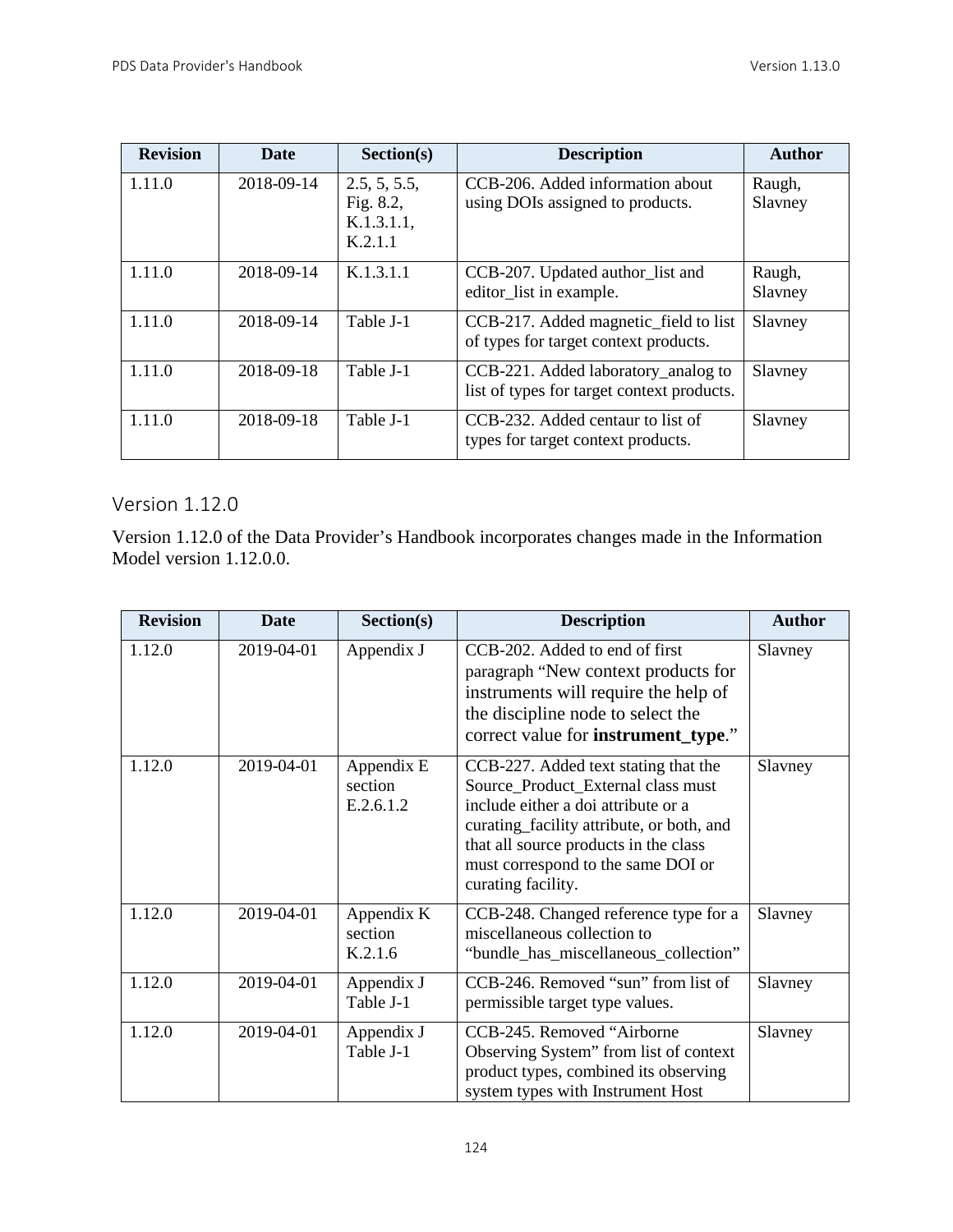|        |            |                         | types, and removed mention of<br>"spacecraft" as an equivalent term for<br>"instrument host".                                                             |         |
|--------|------------|-------------------------|-----------------------------------------------------------------------------------------------------------------------------------------------------------|---------|
| 1.12.0 | 2019-04-01 | Appendix J<br>Table J-1 | CCB-242. Added "field_campaign" as<br>an investigation type, and changed<br>existing investigation type "campaign"<br>to "observing_campaign".            | Slavney |
| 1.12.0 | 2019-04-18 | E.2.6                   | In response to reviewer comment,<br>changed example of doi value by<br>removing "doi:" prefix. This should<br>have been corrected as part of CCB-<br>206. | Slavney |

## Version 1.13.0

Version 1.13.0 of the Data Provider's Handbook incorporates changes made in the Information Model version 1.13.0.0.

| <b>Revision</b> | Date       | Section(s) | <b>Description</b>                                                                                                                                           | <b>Author</b> |
|-----------------|------------|------------|--------------------------------------------------------------------------------------------------------------------------------------------------------------|---------------|
| 1.13.0          | 2019-10-23 | E.2.6      | Updated label snippet to include<br>reference_type in<br>Source_Product_External, to match<br>example in E.2.6.1.2                                           | Slavney       |
| 1.13.0          | 2019-10-23 | Appendix J | CCB-254. Added "astrophysical" to list<br>of target types for context product<br>LIDs. Also made other corrections to<br>match enumerated list in the IM.    | Slavney       |
| 1.13.0          | 2019-10-23 | 1, 1.4.1   | Replaced version-specific references to<br>the Information Model and documents<br>with general ones that do not need to be<br>revised with each new version. | Slavney       |
| 1.13.0          | 2019-10-23 | 11.5.2     | Deleted the sentence "Currently the<br>Validate Tool does not check that the<br>label correctly describes the data." It<br>does now.                         | Slavney       |
| 1.13.0          | 2019-10-23 | Appendix J | Changed formation rule for context<br>product LID for an instrument on a<br>spacecraft to match best practice<br>recommended by PDS Engineering<br>Node.     | Slavney       |
| 1.13.0          | 2020-01-07 | All        | Updated links to documents on<br>reorganized PDS web site.                                                                                                   | Slavney       |